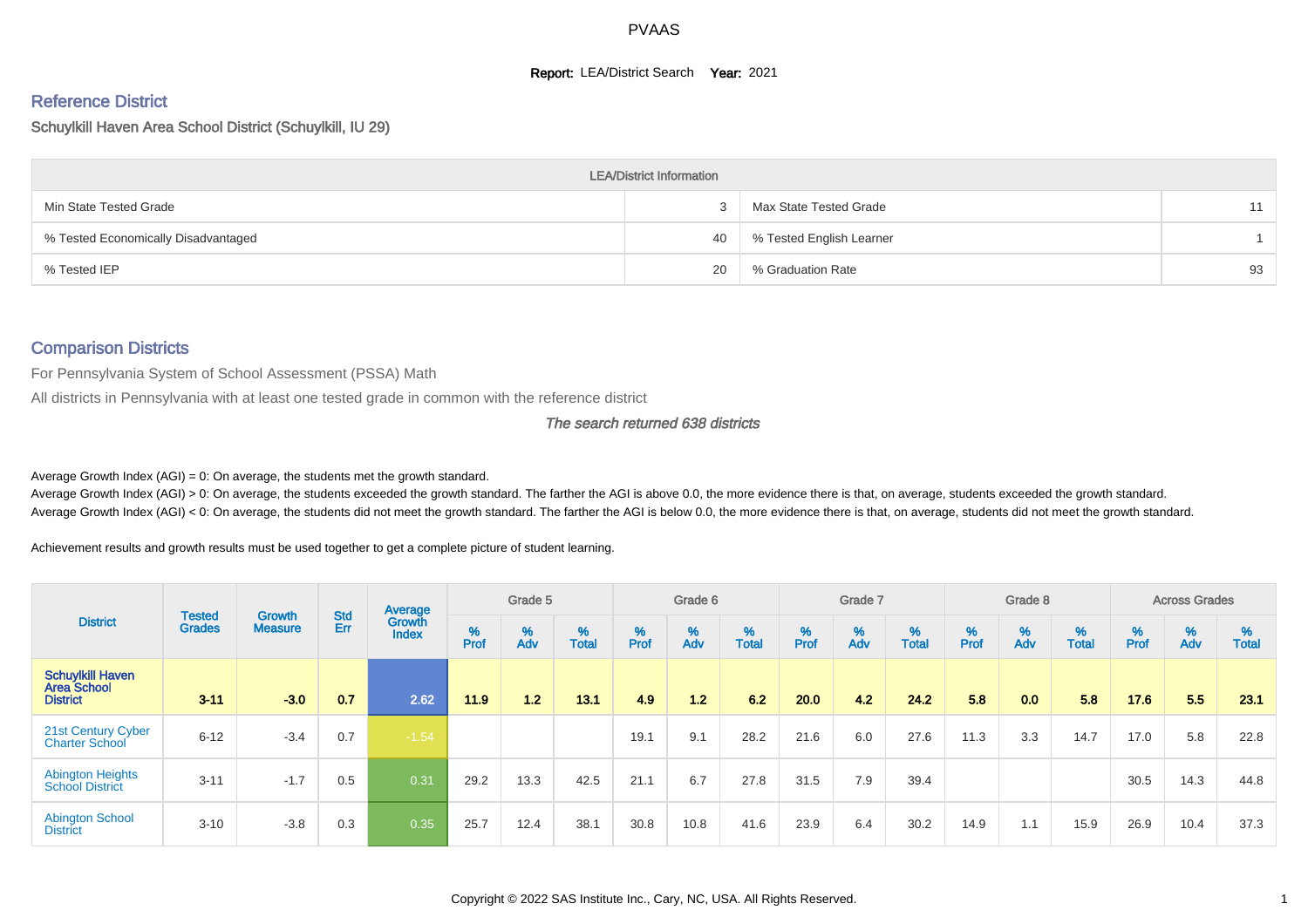|                                                                  | <b>Tested</b> | <b>Growth</b>  | <b>Std</b> | Average                |              | Grade 5  |                   |              | Grade 6  |                   |           | Grade 7  |                   |              | Grade 8  |                   |           | <b>Across Grades</b> |                   |
|------------------------------------------------------------------|---------------|----------------|------------|------------------------|--------------|----------|-------------------|--------------|----------|-------------------|-----------|----------|-------------------|--------------|----------|-------------------|-----------|----------------------|-------------------|
| <b>District</b>                                                  | <b>Grades</b> | <b>Measure</b> | Err        | Growth<br><b>Index</b> | $\%$<br>Prof | %<br>Adv | %<br><b>Total</b> | $\%$<br>Prof | %<br>Adv | %<br><b>Total</b> | %<br>Prof | %<br>Adv | %<br><b>Total</b> | $\%$<br>Prof | %<br>Adv | %<br><b>Total</b> | %<br>Prof | %<br>Adv             | %<br><b>Total</b> |
| <b>Schuylkill Haven</b><br><b>Area School</b><br><b>District</b> | $3 - 11$      | $-3.0$         | 0.7        | 2.62                   | 11.9         | 1.2      | 13.1              | 4.9          | 1.2      | 6.2               | 20.0      | 4.2      | 24.2              | 5.8          | 0.0      | 5.8               | 17.6      | 5.5                  | 23.1              |
| Achievement<br><b>House Charter</b><br><b>School</b>             | $7 - 11$      | $-0.3$         | 1.5        | 0.79                   |              |          |                   |              |          |                   | 20.0      | 0.0      | 20.0              | 7.1          | 2.4      | 9.5               | 11.9      | 1.5                  | 13.4              |
| <b>Ad Prima Charter</b><br><b>School</b>                         | $3 - 8$       | 1.5            | 0.8        | 4.76                   | 8.3          | 0.0      | 8.3               | 15.7         | 0.0      | 15.7              | 8.2       | 1.6      | 9.8               | 9.8          | 1.6      | 11.5              | 10.9      | 0.7                  | 11.6              |
| Agora Cyber<br><b>Charter School</b>                             | $3 - 11$      | $-0.3$         | 0.6        | 3.62                   | 9.8          | 2.0      | 11.8              | 7.8          | 0.7      | 8.5               | 6.2       | 2.1      | 8.3               | 3.3          | 1.3      | 4.6               | 9.7       | 2.4                  | 12.1              |
| <b>Albert Gallatin</b><br><b>Area School</b><br><b>District</b>  | $3 - 11$      | $-1.4$         | 0.5        | 0.97                   | 19.0         | 10.2     | 29.3              | 18.6         | 1.6      | 20.2              | 12.8      | 2.8      | 15.6              | 14.8         | 2.0      | 16.8              | 17.4      | 4.9                  | 22.3              |
| Aliquippa School<br><b>District</b>                              | $3 - 11$      | 0.1            | 0.8        | 2.83                   | 1.5          | 0.0      | 1.5               | 0.0          | 1.6      | 1.6               | 6.9       | 0.0      | 6.9               | 0.0          | 0.0      | 0.0               | 2.0       | 0.5                  | 2.6               |
| <b>Allegheny Valley</b><br><b>School District</b>                | $3 - 11$      | $-1.2$         | 0.8        | 1.14                   | 26.3         | 12.3     | 38.6              | 11.1         | 5.6      | 16.7              | 16.2      | 7.4      | 23.5              | 13.1         | 8.2      | 21.3              | 18.0      | 6.9                  | 24.9              |
| Allegheny-Clarion<br><b>Valley School</b><br><b>District</b>     | $3 - 10$      | 0.1            | 0.9        | 2.43                   | 19.5         | 7.3      | 26.8              | 14.6         | 1.8      | 16.4              | 4.8       | 0.0      | 4.8               | 8.6          | 0.0      | 8.6               | 14.2      | 8.1                  | 22.3              |
| <b>Allentown City</b><br><b>School District</b>                  | $3 - 12$      | $-4.5$         | 0.3        | $-9.09$                |              |          |                   | 2.0          | 0.7      | 2.8               | 2.2       | 0.3      | 2.5               |              |          |                   | 4.3       | 1.1                  | 5.4               |
| <b>Alliance For</b><br><b>Progress Charter</b><br>School         | $3-8$         | $-5.0$         | 1.1        | 2.70                   | 0.0          | 0.0      | 0.0               | 0.0          | 0.0      | 0.0               | 0.0       | 0.0      | 0.0               | 0.0          | 0.0      | 0.0               | 0.6       | 0.0                  | 0.6               |
| Altoona Area<br><b>School District</b>                           | $3 - 12$      | $-0.5$         | 0.3        | 1.50                   | 24.7         | 8.0      | 32.7              | 17.8         | $5.2\,$  | 23.0              | 14.6      | 4.9      | 19.5              | 15.8         | 4.3      | 20.1              | 19.6      | 6.6                  | 26.2              |
| <b>Ambridge Area</b><br><b>School District</b>                   | $3 - 12$      | $-3.4$         | 0.6        | $-0.98$                | 17.8         | 5.1      | 22.9              | 13.2         | 0.9      | 14.2              | 11.9      | 0.8      | 12.7              | 10.7         | 0.8      | 11.6              | 15.7      | 5.2                  | 20.8              |
| Annville-Cleona<br><b>School District</b>                        | $3 - 12$      | 0.4            | 0.6        | 3.81                   | 33.8         | 12.5     | 46.2              | 16.7         | 2.1      | 18.8              | 29.1      | 11.8     | 40.9              | 27.8         | 9.3      | 37.0              | 27.5      | 9.4                  | 36.9              |
| <b>Antietam School</b><br><b>District</b>                        | $3 - 10$      | $-2.5$         | 0.8        | $-0.25$                | 9.4          | 1.6      | 10.9              | 10.0         | 3.3      | 13.3              | 5.6       | 0.0      | 5.6               | 5.8          | 0.0      | 5.8               | 8.3       | 1.2                  | 9.5               |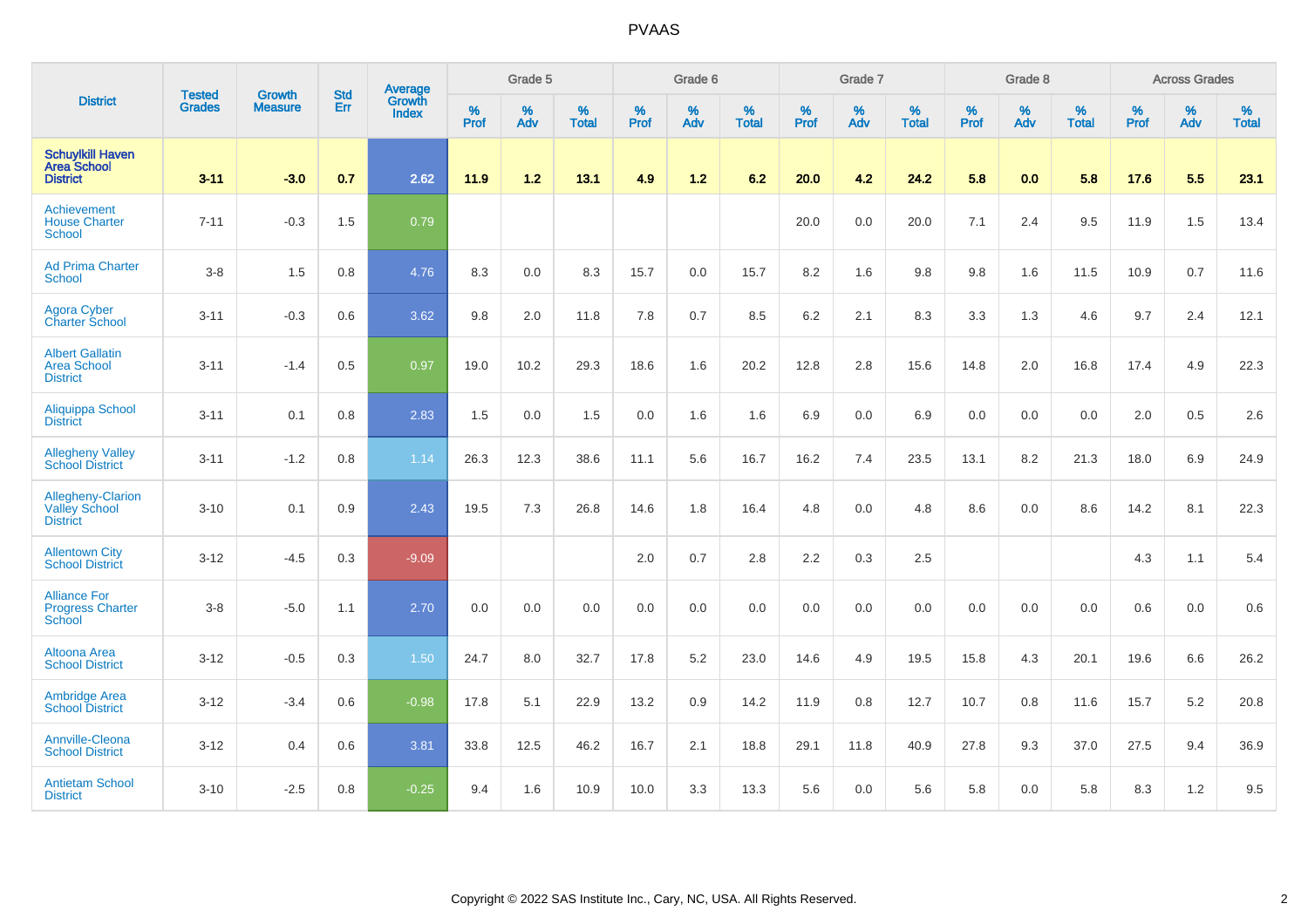|                                                                  |                                |                                 | <b>Std</b> | Average         |              | Grade 5  |                   |           | Grade 6  |                   |           | Grade 7  |                   |           | Grade 8  |                   |           | <b>Across Grades</b> |                   |
|------------------------------------------------------------------|--------------------------------|---------------------------------|------------|-----------------|--------------|----------|-------------------|-----------|----------|-------------------|-----------|----------|-------------------|-----------|----------|-------------------|-----------|----------------------|-------------------|
| <b>District</b>                                                  | <b>Tested</b><br><b>Grades</b> | <b>Growth</b><br><b>Measure</b> | Err        | Growth<br>Index | $\%$<br>Prof | %<br>Adv | %<br><b>Total</b> | %<br>Prof | %<br>Adv | %<br><b>Total</b> | %<br>Prof | %<br>Adv | %<br><b>Total</b> | %<br>Prof | %<br>Adv | %<br><b>Total</b> | %<br>Prof | %<br>Adv             | %<br><b>Total</b> |
| <b>Schuylkill Haven</b><br><b>Area School</b><br><b>District</b> | $3 - 11$                       | $-3.0$                          | 0.7        | 2.62            | 11.9         | 1.2      | 13.1              | 4.9       | 1.2      | 6.2               | 20.0      | 4.2      | 24.2              | 5.8       | 0.0      | 5.8               | 17.6      | 5.5                  | 23.1              |
| Antonia Pantoja<br>Community<br><b>Charter School</b>            | $3-8$                          | $-3.9$                          | 0.8        | $-1.30$         | 1.5          | 0.0      | 1.5               | 0.0       | 0.0      | 0.0               | 4.6       | 2.3      | 7.0               | 5.6       | 0.0      | 5.6               | 1.8       | 0.9                  | 2.8               |
| Apollo-Ridge<br><b>School District</b>                           | $3 - 12$                       | $-2.9$                          | 0.7        | $-0.77$         | 18.8         | 0.0      | 18.8              | 12.0      | 1.2      | 13.2              | 8.5       | 1.2      | 9.8               | 10.4      | 2.6      | 13.0              | 14.8      | 3.0                  | 17.7              |
| <b>Armstrong School</b><br><b>District</b>                       | $3 - 11$                       | 0.7                             | 0.3        | 11.41           | 25.3         | 10.5     | 35.8              | 26.6      | 13.3     | 39.9              | 21.4      | 4.3      | 25.7              | 20.5      | 3.8      | 24.3              | 25.7      | 9.4                  | 35.1              |
| <b>Arts Academy</b><br><b>Charter School</b>                     | $5-8$                          | $-7.7$                          | 1.1        | $-2.90$         | 7.7          | 0.0      | 7.7               | 2.4       | 0.0      | 2.4               | 8.3       | 0.0      | 8.3               | 0.0       | 0.0      | 0.0               | 4.4       | 0.0                  | 4.4               |
| <b>Arts Academy</b><br>Elementary<br><b>Charter School</b>       | $3-5$                          | 1.7                             | 1.9        | 0.91            | 5.3          | 0.0      | 5.3               |           |          |                   |           |          |                   |           |          |                   | 5.1       | 0.0                  | 5.1               |
| <b>Aspira Bilingual</b><br><b>Cyber Charter</b><br>School        | $3 - 11$                       | 4.2                             | 1.5        | 3.82            |              |          |                   | 0.0       | 0.0      | 0.0               | 0.0       | 0.0      | 0.0               | 0.0       | 0.0      | 0.0               | 1.6       | 0.0                  | 1.6               |
| <b>Athens Area</b><br><b>School District</b>                     | $3 - 11$                       | 3.8                             | 0.5        | 7.01            | 31.2         | 6.2      | 37.5              | 28.2      | 5.9      | 34.1              | 22.2      | 5.2      | 27.4              | 19.3      | 10.7     | 30.0              | 26.5      | 8.2                  | 34.6              |
| <b>Austin Area School</b><br><b>District</b>                     | $3 - 11$                       | 10.1                            | 1.6        | 6.38            | 23.1         | 15.4     | 38.5              | 30.8      | 7.7      | 38.5              | 40.0      | 0.0      | 40.0              | 31.2      | 0.0      | 31.2              | 26.0      | 6.8                  | 32.9              |
| <b>Avella Area School</b><br><b>District</b>                     | $3 - 12$                       | 1.2                             | 1.0        | 2.47            | 17.1         | 2.4      | 19.5              | 36.4      | 6.1      | 42.4              | 17.1      | 2.9      | 20.0              | 21.4      | 10.7     | 32.1              | 22.4      | 9.4                  | 31.8              |
| <b>Avon Grove</b><br><b>Charter School</b>                       | $3 - 11$                       | 1.8                             | 0.6        | 4.32            | 22.1         | 6.6      | 28.7              | 29.9      | 11.7     | 41.6              | 27.2      | 9.8      | 37.0              | 13.9      | 2.0      | 15.8              | 24.3      | 10.2                 | 34.6              |
| <b>Avon Grove</b><br><b>School District</b>                      | $3 - 10$                       | 0.8                             | 0.4        | 5.13            | 28.6         | 23.2     | 51.8              | 30.5      | 19.3     | 49.8              | 35.4      | 20.3     | 55.7              | 27.6      | 14.2     | 41.8              | 30.8      | 18.2                 | 49.0              |
| <b>Avonworth School</b><br><b>District</b>                       | $3 - 10$                       | 2.8                             | 0.5        | 5.25            | 33.8         | 25.5     | 59.3              | 37.7      | 12.3     | 50.0              | 31.5      | 13.8     | 45.4              | 35.8      | 14.2     | 50.0              | 35.2      | 20.0                 | 55.2              |
| <b>Baden Academy</b><br><b>Charter School</b>                    | $3-6$                          | 0.1                             | 1.1        | 1.04            | 20.6         | 4.8      | 25.4              | 22.4      | 8.6      | 31.0              |           |          |                   |           |          |                   | 20.8      | 6.4                  | 27.2              |
| <b>Bald Eagle Area</b><br><b>School District</b>                 | $3 - 11$                       | 2.6                             | 0.6        | 4.48            | 35.2         | 14.8     | 50.0              | 25.7      | 8.9      | 34.6              | 17.0      | 6.8      | 23.7              | 15.0      | 10.6     | 25.7              | 25.1      | 13.7                 | 38.8              |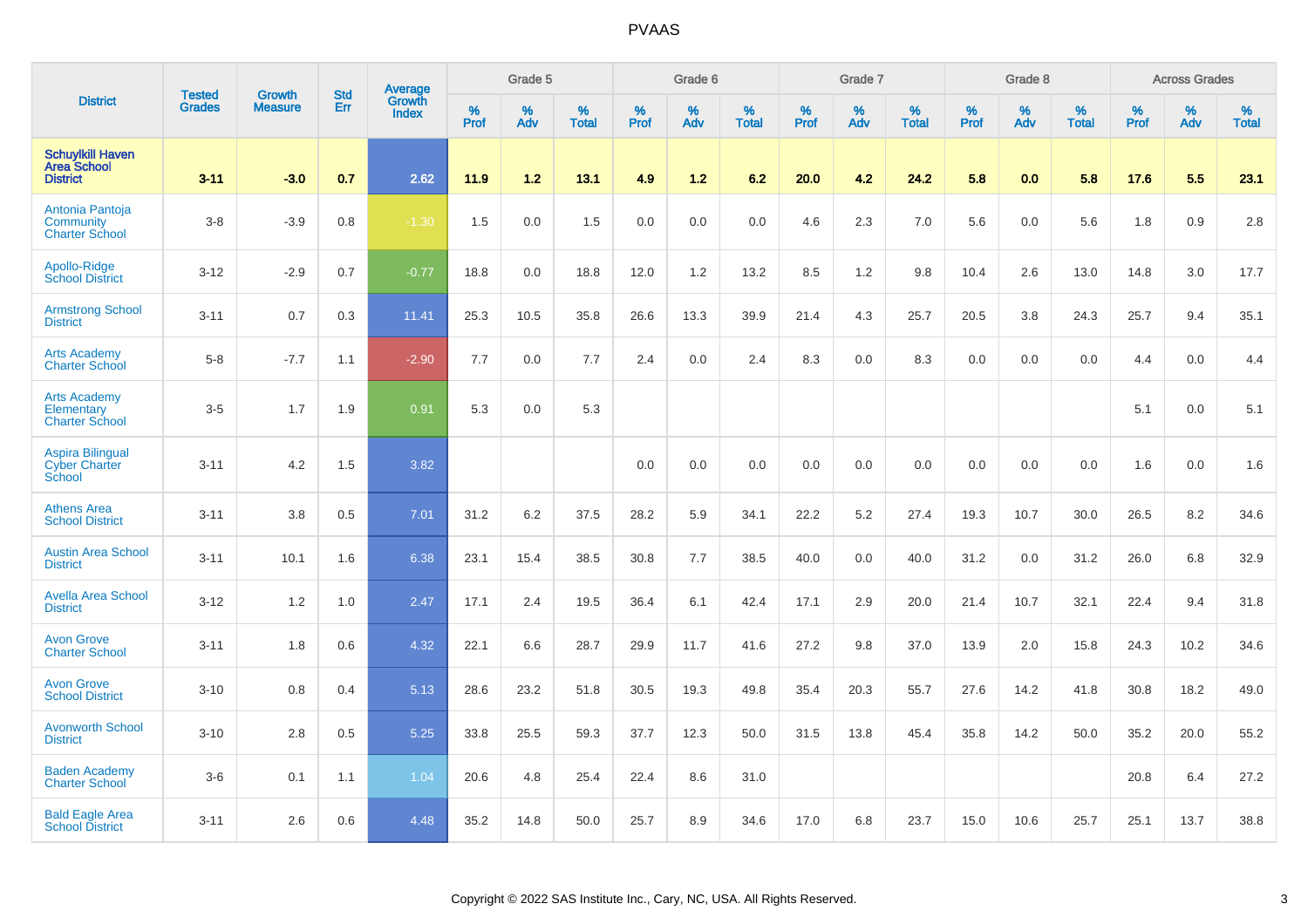|                                                                  |                                |                                 | <b>Std</b> | Average                |              | Grade 5  |                   |           | Grade 6  |                   |           | Grade 7  |                   |           | Grade 8  |                   |           | <b>Across Grades</b> |                   |
|------------------------------------------------------------------|--------------------------------|---------------------------------|------------|------------------------|--------------|----------|-------------------|-----------|----------|-------------------|-----------|----------|-------------------|-----------|----------|-------------------|-----------|----------------------|-------------------|
| <b>District</b>                                                  | <b>Tested</b><br><b>Grades</b> | <b>Growth</b><br><b>Measure</b> | Err        | Growth<br><b>Index</b> | $\%$<br>Prof | %<br>Adv | %<br><b>Total</b> | %<br>Prof | %<br>Adv | %<br><b>Total</b> | %<br>Prof | %<br>Adv | %<br><b>Total</b> | %<br>Prof | %<br>Adv | %<br><b>Total</b> | %<br>Prof | %<br>Adv             | %<br><b>Total</b> |
| <b>Schuylkill Haven</b><br><b>Area School</b><br><b>District</b> | $3 - 11$                       | $-3.0$                          | 0.7        | 2.62                   | 11.9         | 1.2      | 13.1              | 4.9       | 1.2      | 6.2               | 20.0      | 4.2      | 24.2              | 5.8       | 0.0      | 5.8               | 17.6      | 5.5                  | 23.1              |
| <b>Baldwin-Whitehall</b><br><b>School District</b>               | $3 - 11$                       | $-5.8$                          | 0.4        | $-2.93$                | 24.7         | 6.6      | 31.4              | 18.6      | 1.2      | 19.8              | 16.0      | 1.6      | 17.7              | 11.5      | 2.1      | 13.6              | 22.2      | 6.8                  | 29.0              |
| <b>Bangor Area</b><br><b>School District</b>                     | $3 - 12$                       | 4.2                             | 0.5        | 8.44                   | 20.3         | 24.8     | 45.1              | 26.7      | 14.0     | 40.7              | 20.4      | 13.6     | 34.0              | 23.2      | 6.0      | 29.1              | 27.2      | 17.9                 | 45.2              |
| <b>Bear Creek</b><br>Community<br><b>Charter School</b>          | $3-8$                          | 4.4                             | 0.8        | 5.57                   | 30.8         | 9.6      | 40.4              | 19.6      | 13.7     | 33.3              | 23.1      | 5.8      | 28.8              | 18.4      | 0.0      | 18.4              | 27.2      | 7.9                  | 35.1              |
| <b>Beaver Area</b><br><b>School District</b>                     | $3 - 10$                       | $-4.4$                          | 0.6        | 1.92                   | 36.2         | 23.8     | 60.0              | 37.3      | 28.8     | 66.1              | 22.6      | 13.0     | 35.6              | 17.1      | 7.2      | 24.3              | 29.2      | 25.6                 | 54.8              |
| <b>Bedford Area</b><br><b>School District</b>                    | $3 - 11$                       | 3.8                             | 0.6        | 7.33                   | 34.4         | 4.2      | 38.7              | 32.2      | 7.8      | 40.0              | 25.4      | 8.8      | 34.2              | 24.2      | 7.8      | 32.0              | 31.3      | 10.5                 | 41.7              |
| <b>Belle Vernon Area</b><br><b>School District</b>               | $3 - 11$                       | $-1.7$                          | 0.6        | 1.65                   | 22.5         | 6.3      | 28.8              | 27.6      | 7.8      | 35.3              | 11.0      | 0.9      | 11.9              | 10.6      | 2.4      | 12.9              | 22.3      | 6.8                  | 29.0              |
| <b>Bellefonte Area</b><br><b>School District</b>                 | $3 - 11$                       | 3.1                             | 0.5        | 7.49                   | 32.7         | 22.0     | 54.8              | 31.6      | 7.3      | 39.0              | 23.4      | 5.5      | 29.0              | 14.8      | 9.9      | 24.8              | 28.6      | 15.7                 | 44.3              |
| <b>Bellwood-Antis</b><br><b>School District</b>                  | $3 - 10$                       | 2.2                             | 0.6        | 5.68                   | 18.9         | 4.4      | 23.3              | 12.4      | 9.0      | 21.4              | 29.4      | 15.3     | 44.7              | 14.1      | 6.5      | 20.6              | 21.6      | 9.9                  | 31.5              |
| <b>Belmont Charter</b><br>School                                 | $3 - 10$                       | $-0.8$                          | 0.8        | 2.15                   | 1.6          | 0.0      | 1.6               | 4.0       | 0.0      | 4.0               | 0.0       | 0.0      | 0.0               | 5.6       | 0.0      | 5.6               | 2.8       | 0.6                  | 3.4               |
| <b>Bensalem</b><br><b>Township School</b><br><b>District</b>     | $3 - 11$                       | $-2.0$                          | 0.3        | 0.26                   | 9.4          | 4.3      | 13.7              | 13.0      | 2.3      | 15.3              | 9.8       | 4.6      | 14.3              | 8.2       | 1.9      | 10.1              | 12.0      | 3.5                  | 15.5              |
| <b>Benton Area</b><br><b>School District</b>                     | $3 - 10$                       | $-0.9$                          | 0.9        | 0.54                   | 24.6         | 11.5     | 36.1              | 17.4      | 4.4      | 21.7              | 13.6      | 3.4      | 17.0              | 10.3      | 2.6      | 12.8              | 21.6      | 7.1                  | 28.7              |
| <b>Bentworth School</b><br><b>District</b>                       | $3 - 11$                       | $-1.7$                          | 0.7        | 1.37                   | 29.9         | 7.8      | 37.7              | 9.6       | 0.0      | 9.6               | 16.9      | 7.8      | 24.7              | 21.2      | 1.5      | 22.7              | 22.6      | 9.6                  | 32.3              |
| <b>Berlin</b><br><b>Brothersvalley</b><br><b>School District</b> | $3 - 11$                       | 2.2                             | 0.8        | 3.87                   | 34.0         | 15.1     | 49.1              | 21.2      | 3.0      | 24.2              | 30.8      | 3.8      | 34.6              | 18.8      | 8.3      | 27.1              | 25.8      | 10.8                 | 36.6              |
| <b>Bermudian Springs</b><br><b>School District</b>               | $3 - 11$                       | 0.4                             | 0.6        | 2.79                   | 22.1         | 12.4     | 34.5              | 17.5      | 3.9      | 21.4              | 20.5      | 5.1      | 25.6              | 11.1      | 4.3      | 15.4              | 19.0      | 9.1                  | 28.1              |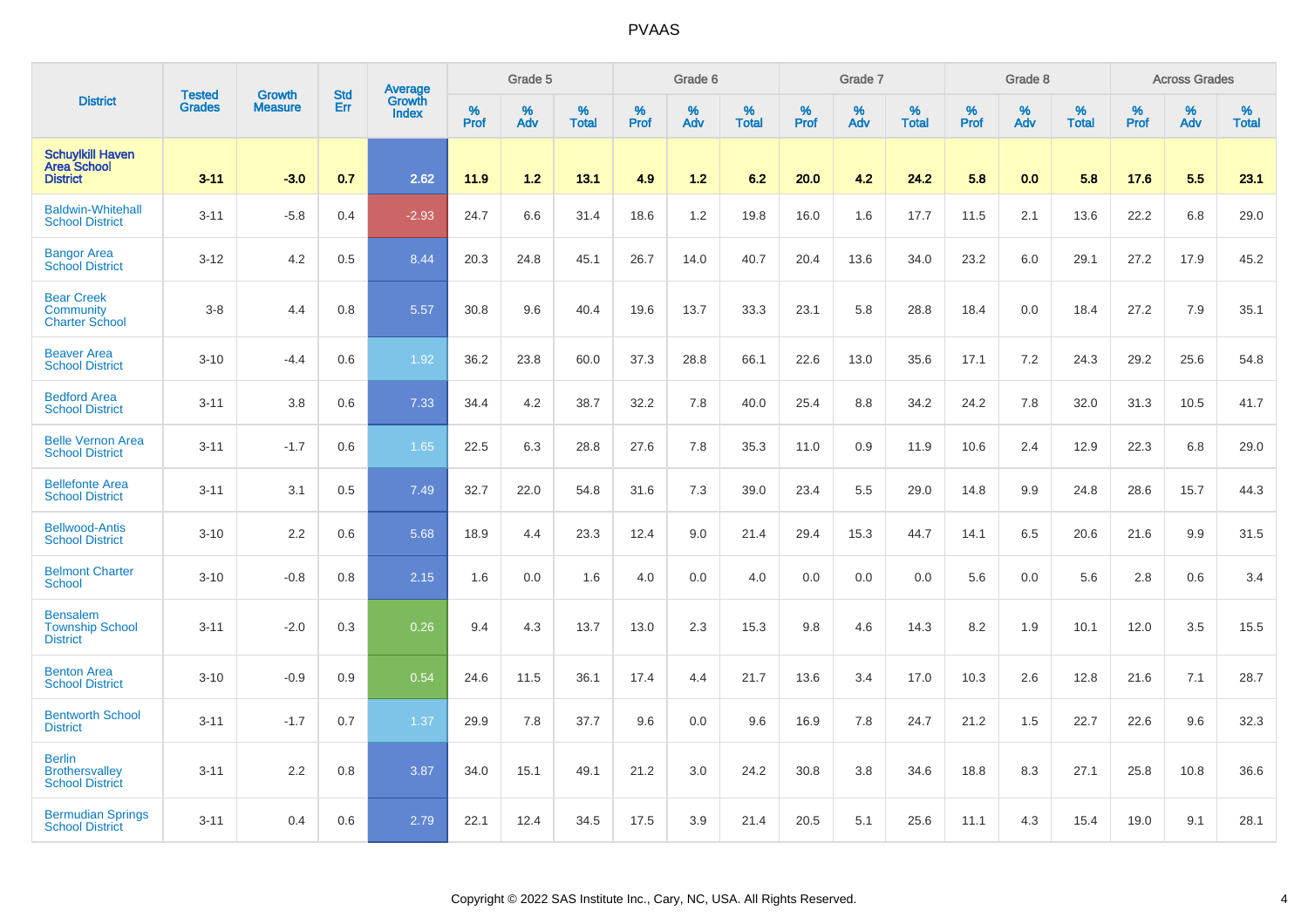|                                                                   |                                |                                 | <b>Std</b> | Average                |                     | Grade 5  |                   |                  | Grade 6  |                   |                  | Grade 7  |                   |           | Grade 8  |                   |           | <b>Across Grades</b> |                   |
|-------------------------------------------------------------------|--------------------------------|---------------------------------|------------|------------------------|---------------------|----------|-------------------|------------------|----------|-------------------|------------------|----------|-------------------|-----------|----------|-------------------|-----------|----------------------|-------------------|
| <b>District</b>                                                   | <b>Tested</b><br><b>Grades</b> | <b>Growth</b><br><b>Measure</b> | Err        | Growth<br><b>Index</b> | $\%$<br><b>Prof</b> | %<br>Adv | %<br><b>Total</b> | %<br><b>Prof</b> | %<br>Adv | %<br><b>Total</b> | %<br><b>Prof</b> | %<br>Adv | %<br><b>Total</b> | %<br>Prof | %<br>Adv | %<br><b>Total</b> | %<br>Prof | %<br>Adv             | %<br><b>Total</b> |
| <b>Schuylkill Haven</b><br><b>Area School</b><br><b>District</b>  | $3 - 11$                       | $-3.0$                          | 0.7        | 2.62                   | 11.9                | 1.2      | 13.1              | 4.9              | $1.2$    | 6.2               | 20.0             | 4.2      | 24.2              | 5.8       | 0.0      | 5.8               | 17.6      | 5.5                  | 23.1              |
| <b>Berwick Area</b><br><b>School District</b>                     | $3 - 11$                       | $-3.7$                          | 0.5        | $-0.18$                | 17.8                | 6.3      | 24.1              | 18.3             | 3.0      | 21.3              | 16.8             | 3.2      | 20.0              | 12.0      | 2.0      | 14.0              | 20.4      | 9.0                  | 29.4              |
| <b>Bethel Park School</b><br><b>District</b>                      | $3 - 11$                       | $-0.2$                          | 0.4        | 1.45                   | 31.6                | 17.7     | 49.3              | 27.0             | 17.1     | 44.1              | 29.6             | 13.0     | 42.6              | 27.1      | 8.9      | 36.0              | 30.4      | 17.5                 | 48.0              |
| <b>Bethlehem Area</b><br><b>School District</b>                   | $3 - 11$                       | 0.4                             | 0.4        | 3.53                   | 16.6                | 11.7     | 28.3              | 13.0             | 2.9      | 15.9              | 14.3             | 5.3      | 19.6              | 9.9       | 3.9      | 13.8              | 18.1      | 8.8                  | 26.8              |
| <b>Bethlehem-Center</b><br><b>School District</b>                 | $3 - 10$                       | $-6.4$                          | 0.7        | $-0.87$                | 5.6                 | 1.4      | 6.9               | 0.0              | 0.0      | 0.0               | 4.0              | 0.0      | 4.0               | 3.2       | 1.6      | 4.8               | 9.6       | 3.9                  | 13.6              |
| <b>Big Beaver Falls</b><br><b>Area School</b><br><b>District</b>  | $3 - 11$                       | $-1.7$                          | 0.6        | 1.44                   | 19.6                | 2.0      | 21.6              | 5.4              | 0.9      | 6.4               | 8.3              | 1.0      | 9.4               | 1.0       | 1.0      | 2.1               | 12.5      | 1.1                  | 13.6              |
| <b>Big Spring School</b><br><b>District</b>                       | $3 - 11$                       | $-1.2$                          | 0.5        | 0.68                   | 26.7                | 13.0     | 39.7              | 22.0             | 3.8      | 25.8              | 20.9             | 6.7      | 27.6              | 10.9      | 3.3      | 14.1              | 24.6      | 10.4                 | 35.0              |
| <b>Blackhawk School</b><br><b>District</b>                        | $3 - 11$                       | $-1.6$                          | 0.5        | 4.57                   | 38.0                | 8.8      | 46.7              | 28.3             | 8.8      | 37.1              | 27.3             | 7.4      | 34.8              | 13.5      | 1.7      | 15.2              | 28.7      | 9.2                  | 37.8              |
| <b>Blacklick Valley</b><br><b>School District</b>                 | $3 - 11$                       | 8.2                             | 1.0        | 8.15                   | 24.1                | 6.9      | 31.0              | 34.2             | 10.5     | 44.7              | 16.7             | 0.0      | 16.7              | 14.3      | 4.8      | 19.0              | 22.6      | 9.5                  | 32.1              |
| <b>Blairsville-</b><br><b>Saltsburg School</b><br><b>District</b> | $3 - 11$                       | $-2.7$                          | 0.6        | 2.20                   | 28.9                | 20.6     | 49.5              | 15.4             | 9.9      | 25.3              | 19.4             | 8.2      | 27.6              | 18.8      | 8.2      | 27.1              | 22.2      | 12.6                 | 34.8              |
| <b>Bloomsburg Area</b><br><b>School District</b>                  | $3 - 10$                       | 1.2                             | 0.6        | 3.43                   | 25.0                | 13.0     | 38.0              | 16.7             | 3.3      | 20.0              | 14.7             | 3.9      | 18.6              | 16.8      | 9.9      | 26.7              | 21.5      | 8.7                  | 30.2              |
| <b>Blue Mountain</b><br><b>School District</b>                    | $3 - 10$                       | 0.1                             | 0.5        | 3.24                   | 33.3                | 19.2     | 52.6              | 24.3             | 0.6      | 24.8              | 16.3             | 10.1     | 26.4              | 20.3      | 6.1      | 26.4              | 27.5      | 11.1                 | 38.6              |
| <b>Blue Ridge School</b><br><b>District</b>                       | $3 - 11$                       | $-1.1$                          | 0.7        | 2.21                   | 23.3                | 5.5      | 28.8              | 14.9             | 0.0      | 14.9              | 25.8             | 3.2      | 29.0              | 12.9      | 4.3      | 17.1              | 23.5      | 4.1                  | 27.7              |
| <b>Boyertown Area</b><br><b>School District</b>                   | $3 - 11$                       | $-2.5$                          | 0.3        | 1.59                   | 29.0                | 8.5      | 37.4              | 24.6             | 4.6      | 29.2              | 28.2             | 14.4     | 42.6              | 24.8      | 6.0      | 30.8              | 29.1      | 9.0                  | 38.2              |
| <b>Boys Latin Of</b><br>Philadelphia<br><b>Charter School</b>     | $6 - 12$                       | 0.1                             | 0.8        | 2.29                   |                     |          |                   | 0.0              | 0.0      | 0.0               | 3.3              | 0.0      | 3.3               | 1.0       | 0.0      | 1.0               | 1.5       | 0.0                  | 1.5               |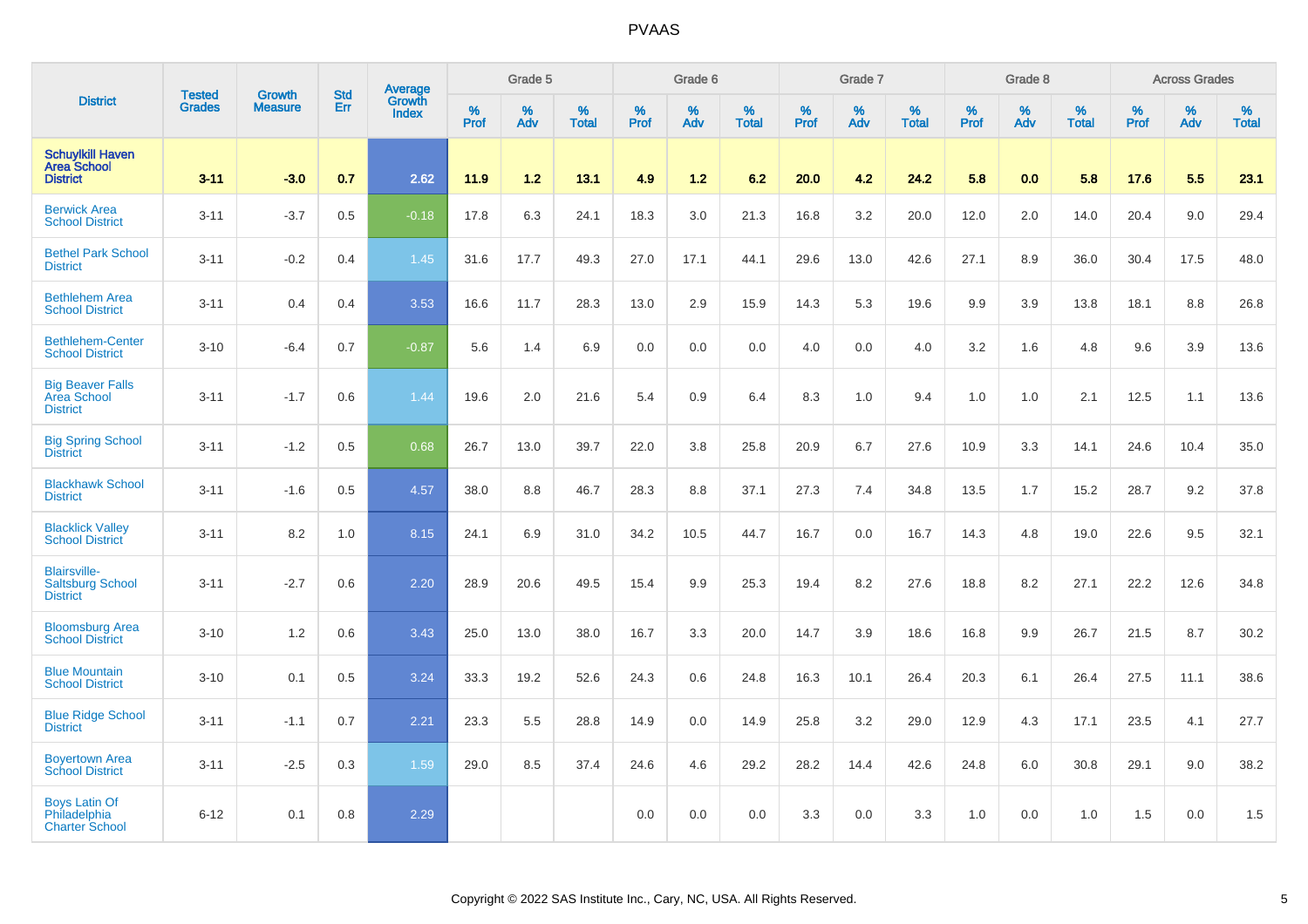|                                                                   | <b>Tested</b> | <b>Growth</b>  | <b>Std</b> | Average                       |           | Grade 5  |                   |           | Grade 6  |                   |           | Grade 7  |                   |           | Grade 8  |                   |           | <b>Across Grades</b> |                   |
|-------------------------------------------------------------------|---------------|----------------|------------|-------------------------------|-----------|----------|-------------------|-----------|----------|-------------------|-----------|----------|-------------------|-----------|----------|-------------------|-----------|----------------------|-------------------|
| <b>District</b>                                                   | <b>Grades</b> | <b>Measure</b> | Err        | <b>Growth</b><br><b>Index</b> | %<br>Prof | %<br>Adv | %<br><b>Total</b> | %<br>Prof | %<br>Adv | %<br><b>Total</b> | %<br>Prof | %<br>Adv | %<br><b>Total</b> | %<br>Prof | %<br>Adv | %<br><b>Total</b> | %<br>Prof | %<br>Adv             | %<br><b>Total</b> |
| <b>Schuylkill Haven</b><br><b>Area School</b><br><b>District</b>  | $3 - 11$      | $-3.0$         | 0.7        | 2.62                          | 11.9      | 1.2      | 13.1              | 4.9       | $1.2$    | 6.2               | 20.0      | 4.2      | 24.2              | 5.8       | 0.0      | 5.8               | 17.6      | 5.5                  | 23.1              |
| <b>Bradford Area</b><br><b>School District</b>                    | $3 - 12$      | 4.4            | 0.5        | 9.21                          | 33.5      | 10.2     | 43.7              | 23.4      | 8.8      | 32.2              | 18.9      | 13.9     | 32.8              | 27.8      | 7.6      | 35.4              | 26.9      | 11.3                 | 38.3              |
| <b>Brentwood</b><br><b>Borough School</b><br><b>District</b>      | $3 - 11$      | $-2.3$         | 0.7        | 3.94                          | 25.6      | 4.6      | 30.2              | 8.5       | 2.4      | 11.0              | 9.2       | 0.0      | 9.2               | 19.4      | 1.4      | 20.8              | 19.6      | 5.3                  | 24.9              |
| <b>Bristol Borough</b><br><b>School District</b>                  | $3 - 12$      | $-2.4$         | 0.7        | $-0.27$                       | 21.3      | 2.7      | 24.0              | 17.8      | 7.8      | 25.6              | 15.0      | 1.2      | 16.2              | 7.6       | 1.3      | 8.9               | 16.2      | 4.2                  | 20.3              |
| <b>Bristol Township</b><br><b>School District</b>                 | $3 - 11$      | $-4.1$         | 0.4        | $-1.98$                       | 12.4      | 2.9      | 15.3              | 2.7       | 0.7      | 3.4               | 7.5       | 1.1      | 8.6               | 3.8       | 0.4      | 4.2               | 10.6      | 2.1                  | 12.7              |
| <b>Brockway Area</b><br><b>School District</b>                    | $3 - 11$      | 2.7            | 0.7        | 9.15                          | 35.4      | 17.7     | 53.2              | 29.4      | 36.8     | 66.2              | 22.5      | 7.5      | 30.0              | 20.8      | 5.6      | 26.4              | 28.7      | 18.6                 | 47.4              |
| <b>Brookville Area</b><br><b>School District</b>                  | $3 - 11$      | 4.3            | 0.6        | 11.53                         | 16.8      | 13.9     | 30.7              | 28.1      | 16.8     | 44.9              | 13.8      | 2.4      | 16.3              | 19.4      | 9.3      | 28.7              | 21.6      | 9.4                  | 31.0              |
| <b>Brownsville Area</b><br><b>School District</b>                 | $3 - 12$      | $-0.6$         | 0.7        | 1.53                          | 17.3      | 4.0      | 21.3              | 7.2       | 1.2      | 8.4               | 6.4       | 1.3      | 7.7               | 4.2       | 1.4      | 5.6               | 10.2      | 1.5                  | 11.7              |
| <b>Bucks County</b><br><b>Montessori Charter</b><br><b>School</b> | $3-6$         | 9.5            | 1.8        | 5.15                          | 16.1      | 25.8     | 41.9              | 42.9      | 28.6     | 71.4              |           |          |                   |           |          |                   | 33.0      | 29.8                 | 62.8              |
| <b>Burgettstown Area</b><br><b>School District</b>                | $3 - 11$      | $-6.3$         | 0.7        | $-3.35$                       | 16.9      | 2.6      | 19.5              | 15.4      | 0.0      | 15.4              | 3.6       | 2.4      | 6.0               | 9.3       | 4.0      | 13.3              | 15.1      | 3.7                  | 18.9              |
| <b>Burrell School</b><br><b>District</b>                          | $3 - 11$      | $-3.1$         | 0.7        | 1.18                          | 22.5      | 1.8      | 24.3              | 15.4      | 3.8      | 19.2              | 21.5      | 7.6      | 29.1              | 17.2      | 0.0      | 17.2              | 25.3      | 6.1                  | 31.4              |
| <b>Butler Area School</b><br><b>District</b>                      | $3 - 11$      | 0.7            | 0.3        | 9.95                          | 36.3      | 13.7     | 50.0              | 23.1      | 5.4      | 28.5              | 15.2      | 9.0      | 24.2              | 16.4      | 9.0      | 25.4              | 25.4      | 11.6                 | 37.0              |
| California Area<br><b>School District</b>                         | $3 - 10$      | $-1.0$         | 0.8        | 3.04                          | 27.3      | 5.4      | 32.7              | 13.8      | 0.0      | 13.8              | 24.6      | 1.8      | 26.3              | 20.4      | 5.6      | 25.9              | 22.4      | 4.3                  | 26.6              |
| <b>Cambria Heights</b><br><b>School District</b>                  | $3 - 10$      | $-2.3$         | 0.6        | $-0.70$                       | 23.3      | 4.4      | 27.8              | 16.8      | 0.0      | 16.8              | 13.5      | 1.0      | 14.6              | 4.4       | 0.9      | 5.3               | 18.3      | 2.8                  | 21.2              |
| <b>Cameron County</b><br><b>School District</b>                   | $3 - 12$      | 1.0            | 1.0        | 4.16                          | 48.4      | 0.0      | 48.4              | 29.0      | 2.6      | 31.6              | 7.3       | 2.4      | 9.8               | 13.5      | 0.0      | 13.5              | 30.3      | 6.8                  | 37.2              |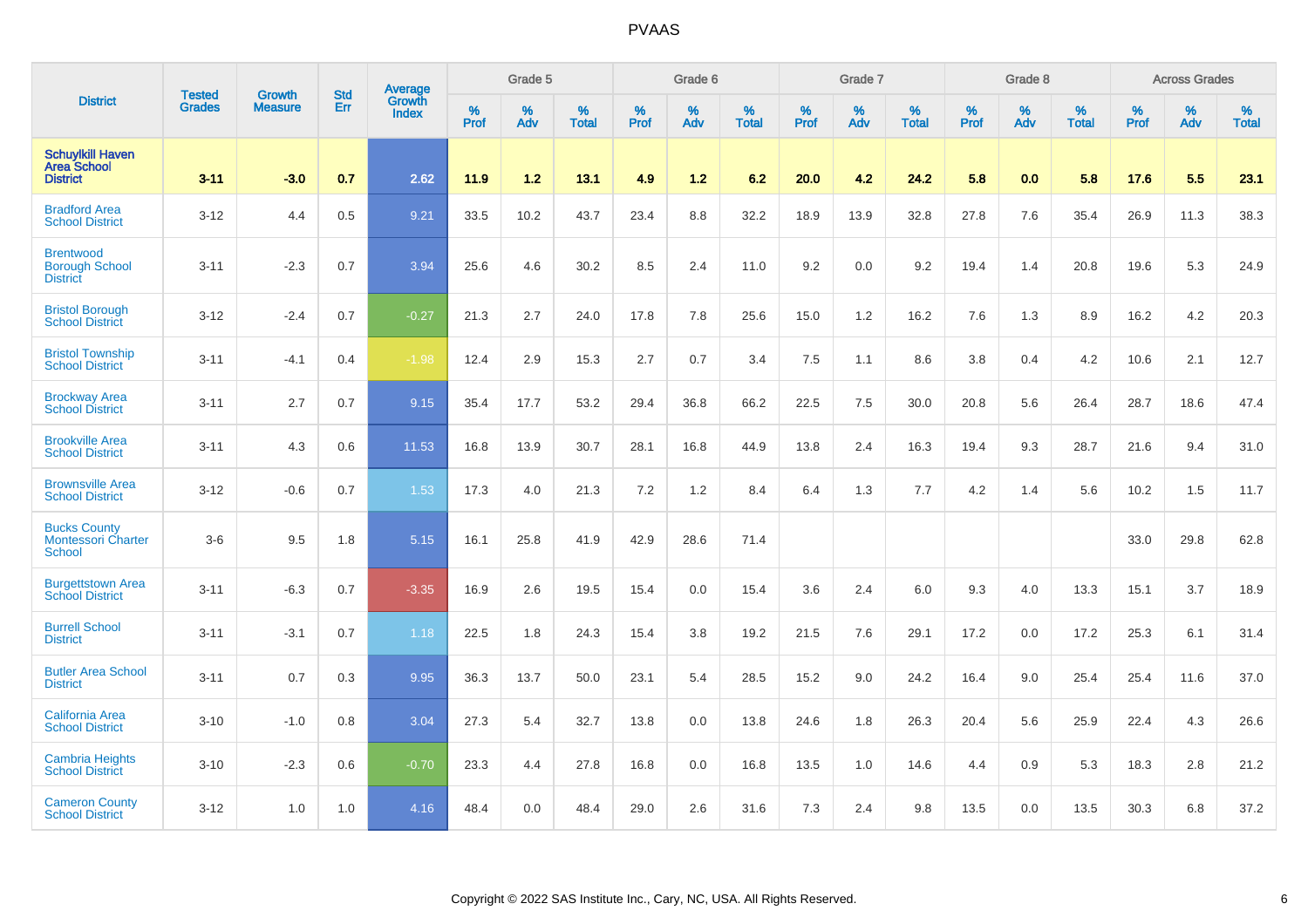|                                                                                |                                | <b>Growth</b>  | <b>Std</b> | Average                       |           | Grade 5  |                   |           | Grade 6  |                   |           | Grade 7  |                   |           | Grade 8  |                   |           | <b>Across Grades</b> |                   |
|--------------------------------------------------------------------------------|--------------------------------|----------------|------------|-------------------------------|-----------|----------|-------------------|-----------|----------|-------------------|-----------|----------|-------------------|-----------|----------|-------------------|-----------|----------------------|-------------------|
| <b>District</b>                                                                | <b>Tested</b><br><b>Grades</b> | <b>Measure</b> | Err        | <b>Growth</b><br><b>Index</b> | %<br>Prof | %<br>Adv | %<br><b>Total</b> | %<br>Prof | %<br>Adv | %<br><b>Total</b> | %<br>Prof | %<br>Adv | %<br><b>Total</b> | %<br>Prof | %<br>Adv | %<br><b>Total</b> | %<br>Prof | %<br>Adv             | %<br><b>Total</b> |
| <b>Schuylkill Haven</b><br><b>Area School</b><br><b>District</b>               | $3 - 11$                       | $-3.0$         | 0.7        | 2.62                          | 11.9      | 1.2      | 13.1              | 4.9       | 1.2      | 6.2               | 20.0      | 4.2      | 24.2              | 5.8       | 0.0      | 5.8               | 17.6      | 5.5                  | 23.1              |
| <b>Camp Hill School</b><br><b>District</b>                                     | $3 - 12$                       | $-2.0$         | 0.7        | $-0.33$                       | 40.7      | 27.2     | 67.9              | 24.0      | 4.0      | 28.0              | 17.6      | 9.9      | 27.5              | 22.0      | 3.7      | 25.7              | 30.7      | 15.4                 | 46.1              |
| Canon-Mcmillan<br><b>School District</b>                                       | $3 - 11$                       | $-1.3$         | 0.3        | 2.20                          | 29.4      | 22.3     | 51.7              | 28.2      | 9.8      | 38.0              | 26.1      | 10.4     | 36.5              | 27.7      | 10.6     | 38.4              | 30.0      | 14.6                 | 44.6              |
| <b>Canton Area</b><br><b>School District</b>                                   | $3 - 11$                       | $-0.5$         | 0.8        | 3.67                          | 34.6      | 11.5     | 46.2              | 32.3      | 3.2      | 35.5              | 9.1       | 1.8      | 10.9              | 4.8       | 0.0      | 4.8               | 23.4      | 6.2                  | 29.6              |
| <b>Carbondale Area</b><br><b>School District</b>                               | $3 - 10$                       | 1.1            | 0.6        | 5.95                          | 10.3      | 1.2      | 11.5              | 4.2       | 0.0      | 4.2               | 4.8       | 3.6      | 8.4               | 13.9      | 0.0      | 13.9              | 9.4       | 0.8                  | 10.1              |
| <b>Carlisle Area</b><br><b>School District</b>                                 | $3 - 11$                       | 0.5            | 0.4        | 3.54                          | 22.0      | 8.3      | 30.3              | 20.5      | 3.3      | 23.8              | 18.9      | 7.6      | 26.5              | 11.6      | 5.6      | 17.1              | 21.3      | 7.2                  | 28.5              |
| <b>Carlynton School</b><br><b>District</b>                                     | $3 - 11$                       | $-1.3$         | 0.7        | 0.95                          | 16.3      | 10.9     | 27.2              | 35.7      | 7.1      | 42.9              | 9.5       | 3.8      | 13.3              | 11.7      | 0.0      | 11.7              | 20.9      | 6.7                  | 27.6              |
| <b>Carmichaels Area</b><br><b>School District</b>                              | $3 - 10$                       | $-5.5$         | 0.7        | 1.91                          | 13.8      | 1.2      | 15.0              | 1.5       | 0.0      | 1.5               | 3.0       | 3.0      | 6.0               | 6.8       | 0.0      | 6.8               | 11.3      | $2.2\,$              | 13.4              |
| Catasaugua Area<br><b>School District</b>                                      | $3 - 12$                       | 1.1            | 0.6        | 2.87                          | 12.0      | 5.4      | 17.4              | 22.7      | 4.0      | 26.7              | 9.8       | 4.9      | 14.7              | 8.9       | 3.3      | 12.2              | 15.4      | 4.4                  | 19.8              |
| <b>Centennial School</b><br><b>District</b>                                    | $3 - 10$                       | 1.6            | 0.3        | 5.91                          | 23.7      | 5.4      | 29.1              | 18.3      | 3.0      | 21.3              | 22.2      | 5.1      | 27.4              | 13.0      | 8.2      | 21.2              | 21.7      | 6.7                  | 28.4              |
| <b>Center For Student</b><br><b>Learning Charter</b><br>School At<br>Pennsbury | $6 - 12$                       | $-0.6$         | 3.1        | $-0.20$                       |           |          |                   |           |          |                   |           |          |                   | 0.0       | 0.0      | 0.0               | 3.4       | 0.0                  | 3.4               |
| <b>Central Bucks</b><br><b>School District</b>                                 | $3 - 11$                       | 0.2            | 0.2        | 7.38                          | 36.0      | 18.4     | 54.4              | 31.8      | 16.6     | 48.4              | 29.2      | 13.4     | 42.6              | 22.8      | 7.4      | 30.1              | 32.0      | 16.6                 | 48.6              |
| <b>Central Cambria</b><br><b>School District</b>                               | $3 - 11$                       | 2.5            | 0.6        | 4.43                          | 32.5      | 14.5     | 47.0              | 19.5      | 8.0      | 27.4              | 20.2      | 8.8      | 29.0              | 16.5      | 10.2     | 26.8              | 23.8      | 11.4                 | 35.1              |
| <b>Central Columbia</b><br><b>School District</b>                              | $3 - 12$                       | 3.8            | 0.5        | 7.42                          | 30.5      | 25.2     | 55.6              | 28.2      | 25.2     | 53.3              | 32.6      | 14.9     | 47.5              | 30.6      | 20.1     | 50.7              | 32.6      | 22.1                 | 54.7              |
| <b>Central Dauphin</b><br><b>School District</b>                               | $3 - 11$                       | $-0.5$         | 0.2        | 4.10                          | 22.0      | 11.6     | 33.6              | 14.9      | 2.6      | 17.4              | 14.8      | 7.0      | 21.8              | 12.5      | 4.2      | 16.7              | 19.3      | 7.8                  | 27.1              |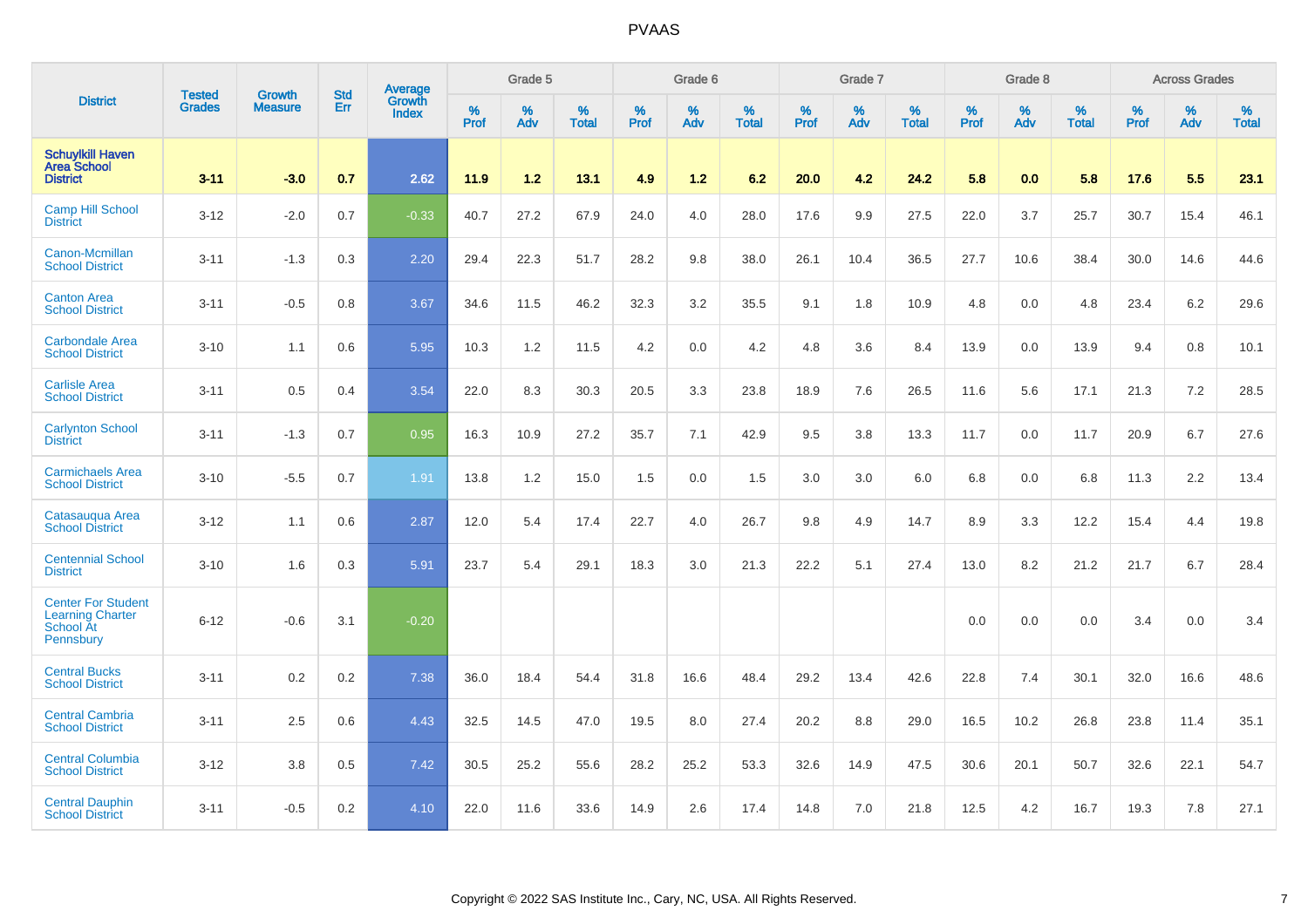|                                                                            |                                | <b>Growth</b>  | <b>Std</b> | Average                |                     | Grade 5     |                   |                  | Grade 6  |                   |           | Grade 7  |                   |              | Grade 8  |                   |              | <b>Across Grades</b> |                   |
|----------------------------------------------------------------------------|--------------------------------|----------------|------------|------------------------|---------------------|-------------|-------------------|------------------|----------|-------------------|-----------|----------|-------------------|--------------|----------|-------------------|--------------|----------------------|-------------------|
| <b>District</b>                                                            | <b>Tested</b><br><b>Grades</b> | <b>Measure</b> | Err        | Growth<br><b>Index</b> | $\%$<br><b>Prof</b> | $\%$<br>Adv | %<br><b>Total</b> | %<br><b>Prof</b> | %<br>Adv | %<br><b>Total</b> | %<br>Prof | %<br>Adv | %<br><b>Total</b> | $\%$<br>Prof | %<br>Adv | %<br><b>Total</b> | $\%$<br>Prof | $\%$<br>Adv          | %<br><b>Total</b> |
| <b>Schuylkill Haven</b><br><b>Area School</b><br><b>District</b>           | $3 - 11$                       | $-3.0$         | 0.7        | 2.62                   | 11.9                | 1.2         | 13.1              | 4.9              | $1.2$    | 6.2               | 20.0      | 4.2      | 24.2              | 5.8          | 0.0      | 5.8               | 17.6         | 5.5                  | 23.1              |
| <b>Central Fulton</b><br><b>School District</b>                            | $3 - 11$                       | $-0.7$         | 0.8        | 3.45                   | 30.3                | 6.6         | 36.8              | 15.9             | 1.4      | 17.4              | 13.0      | 14.5     | 27.5              | 12.7         | 14.6     | 27.3              | 24.6         | 8.3                  | 32.8              |
| <b>Central Greene</b><br><b>School District</b>                            | $3 - 11$                       | $-1.8$         | 0.6        | 2.52                   | 16.5                | 2.9         | 19.4              | 17.1             | 0.0      | 17.1              | 11.7      | 5.8      | 17.5              | 9.3          | 0.9      | 10.2              | 14.7         | 3.7                  | 18.4              |
| <b>Central Valley</b><br><b>School District</b>                            | $3 - 10$                       | $-3.2$         | 0.5        | 2.71                   | 24.6                | 4.9         | 29.6              | 22.1             | 2.2      | 24.3              | 20.3      | 7.2      | 27.4              | 20.4         | 8.0      | 28.5              | 26.6         | 9.0                  | 35.6              |
| <b>Central York</b><br><b>School District</b>                              | $3 - 12$                       | 7.2            | 0.3        | 21.64                  | 20.2                | 10.7        | 31.0              | 23.6             | 5.8      | 29.4              | 18.8      | 6.0      | 24.8              | 13.4         | 4.5      | 17.9              | 20.9         | 7.4                  | 28.3              |
| <b>Centre Learning</b><br><b>Community</b><br><b>Charter School</b>        | $5 - 8$                        | 4.9            | 2.0        | 2.45                   |                     |             |                   |                  |          |                   | 25.0      | 12.5     | 37.5              | 0.0          | 17.6     | 17.6              | 24.1         | 18.5                 | 42.6              |
| Chambersburg<br><b>Area School</b><br><b>District</b>                      | $3 - 11$                       | $-1.4$         | 0.3        | 3.43                   | 20.2                | 6.3         | 26.5              | 14.1             | 3.8      | 17.9              | 15.1      | 4.9      | 20.0              | 11.2         | 4.5      | 15.7              | 16.9         | 5.3                  | 22.3              |
| <b>Charleroi School</b><br><b>District</b>                                 | $3 - 11$                       | $-4.8$         | 0.6        | 2.44                   | 10.8                | 1.0         | 11.8              | 13.1             | 0.0      | 13.1              | 8.5       | 3.8      | 12.3              | 11.6         | 1.0      | 12.6              | 12.5         | 2.4                  | 14.9              |
| <b>Chartiers Valley</b><br><b>School District</b>                          | $3 - 11$                       | $-2.3$         | 0.4        | 1.51                   | 33.8                | 14.7        | 48.5              | 16.8             | 5.3      | 22.1              | 15.6      | 7.4      | 22.9              | 10.8         | 4.2      | 15.1              | 23.4         | 11.6                 | 35.0              |
| <b>Chartiers-Houston</b><br><b>School District</b>                         | $3 - 10$                       | $-2.5$         | 0.7        | 1.15                   | 25.6                | 12.2        | 37.8              | 35.1             | 2.6      | 37.7              | 20.5      | 1.3      | 21.8              | 18.3         | 5.6      | 23.9              | 28.7         | 8.2                  | 36.9              |
| Cheltenham<br><b>School District</b>                                       | $3 - 11$                       | $-1.7$         | 0.6        | 1.03                   | 19.8                | 16.7        | 36.5              | 21.7             | 4.7      | 26.4              | 26.7      | 11.0     | 37.7              | 12.1         | 3.3      | 15.4              | 23.0         | 11.2                 | 34.2              |
| <b>Chester Charter</b><br><b>Scholars Academy</b><br><b>Charter School</b> | $3 - 12$                       | $-3.3$         | 0.8        | 2.00                   | 0.0                 | 0.0         | 0.0               | 2.1              | 0.0      | 2.1               | 6.2       | 0.0      | 6.2               | 0.0          | 0.0      | 0.0               | 1.8          | 0.4                  | 2.2               |
| <b>Chester</b><br><b>Community</b><br><b>Charter School</b>                | $3 - 8$                        | 3.5            | 0.6        | 6.06                   | 0.7                 | 0.7         | 1.5               | 3.6              | 0.0      | 3.6               | 3.2       | 1.1      | 4.3               | 2.6          | 0.0      | 2.6               | 2.1          | 0.4                  | 2.5               |
| <b>Chester-Upland</b><br><b>School District</b>                            | $3 - 11$                       | 0.1            | 0.7        | 2.70                   | 3.7                 | 0.0         | 3.7               | 2.6              | 1.3      | 3.9               | 0.0       | 0.0      | 0.0               | 0.0          | 0.0      | 0.0               | 3.1          | 0.4                  | 3.4               |
| <b>Chestnut Ridge</b><br><b>School District</b>                            | $3 - 12$                       | 4.2            | 0.6        | 7.56                   | 30.4                | 6.5         | 37.0              | 22.2             | 3.7      | 25.9              | 36.8      | 4.2      | 41.0              | 18.4         | 10.2     | 28.6              | 26.7         | 9.7                  | 36.4              |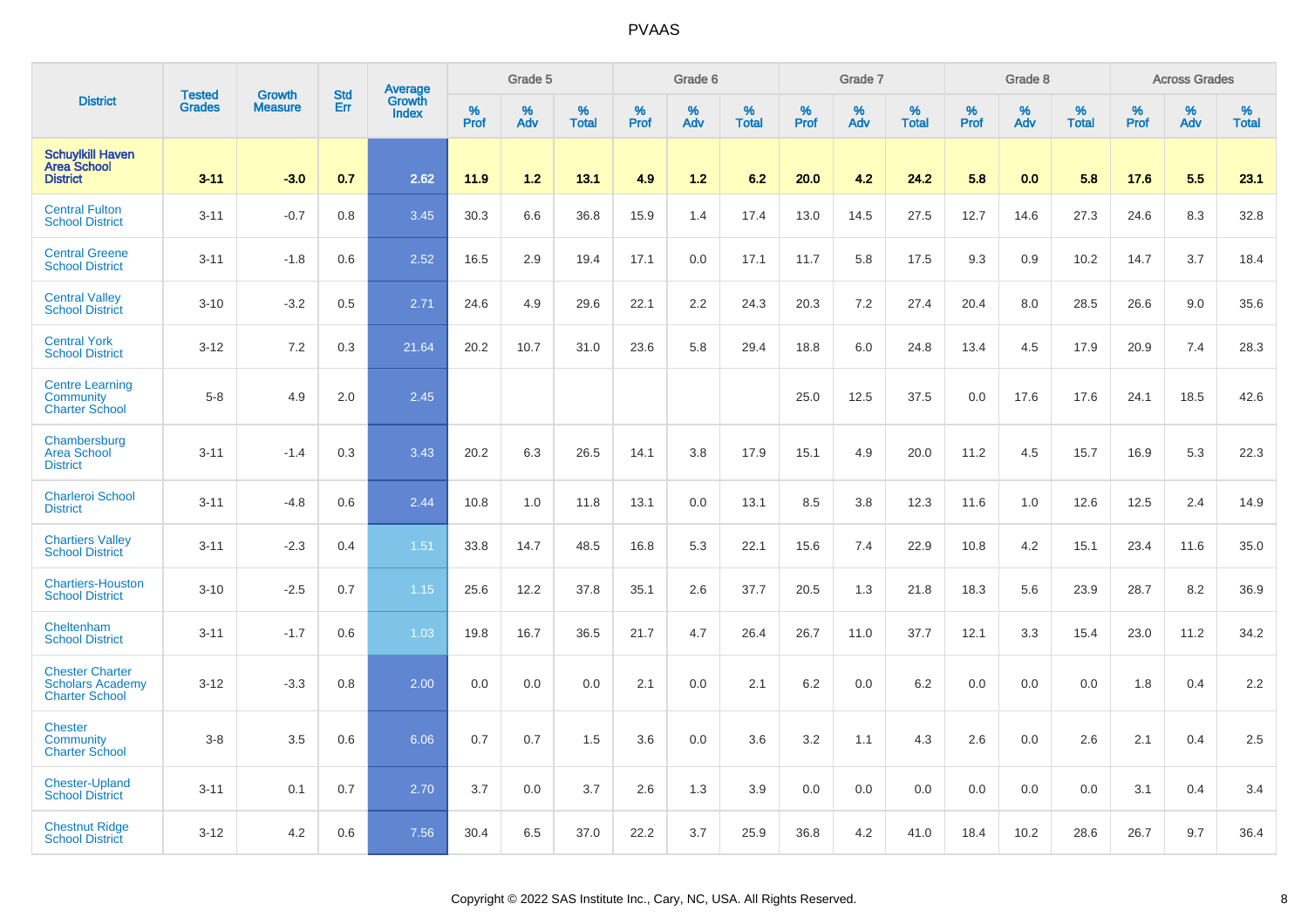|                                                                   |                                |                                 | <b>Std</b> | Average                |           | Grade 5  |                   |           | Grade 6  |                   |           | Grade 7  |                   |           | Grade 8  |                   |           | <b>Across Grades</b> |                   |
|-------------------------------------------------------------------|--------------------------------|---------------------------------|------------|------------------------|-----------|----------|-------------------|-----------|----------|-------------------|-----------|----------|-------------------|-----------|----------|-------------------|-----------|----------------------|-------------------|
| <b>District</b>                                                   | <b>Tested</b><br><b>Grades</b> | <b>Growth</b><br><b>Measure</b> | Err        | Growth<br><b>Index</b> | %<br>Prof | %<br>Adv | %<br><b>Total</b> | %<br>Prof | %<br>Adv | %<br><b>Total</b> | %<br>Prof | %<br>Adv | %<br><b>Total</b> | %<br>Prof | %<br>Adv | %<br><b>Total</b> | %<br>Prof | %<br>Adv             | %<br><b>Total</b> |
| <b>Schuylkill Haven</b><br><b>Area School</b><br><b>District</b>  | $3 - 11$                       | $-3.0$                          | 0.7        | 2.62                   | 11.9      | $1.2$    | 13.1              | 4.9       | $1.2$    | 6.2               | 20.0      | 4.2      | 24.2              | 5.8       | 0.0      | 5.8               | 17.6      | 5.5                  | 23.1              |
| <b>Chichester School</b><br><b>District</b>                       | $3 - 11$                       | $-3.7$                          | 0.7        | 1.84                   | 6.7       | 1.1      | 7.9               | 6.8       | 2.7      | 9.5               | 5.0       | 6.2      | 11.2              | 4.2       | 0.0      | 4.2               | 9.0       | 3.2                  | 12.2              |
| <b>Circle Of Seasons</b><br><b>Charter School</b>                 | $3-8$                          | 12.3                            | 1.2        | 10.35                  | 20.0      | 5.7      | 25.7              | 16.7      | 6.7      | 23.3              | 25.0      | 11.1     | 36.1              |           |          |                   | 20.9      | 7.9                  | 28.8              |
| <b>Clairton City</b><br><b>School District</b>                    | $3 - 11$                       | 0.5                             | 0.8        | 3.14                   | 6.1       | 2.0      | 8.2               | 1.5       | 0.0      | 1.5               | 1.6       | 0.0      | 1.6               | 0.0       | 0.0      | 0.0               | 3.5       | 0.3                  | 3.8               |
| <b>Clarion Area</b><br><b>School District</b>                     | $3 - 11$                       | $-0.1$                          | 0.8        | 2.20                   | 31.2      | 8.3      | 39.6              | 32.1      | 7.1      | 39.3              | 17.9      | 10.4     | 28.4              | 28.1      | 3.5      | 31.6              | 26.5      | 10.2                 | 36.8              |
| <b>Clarion-Limestone</b><br><b>Area School</b><br><b>District</b> | $3 - 12$                       | $-1.1$                          | 0.9        | 4.00                   | 40.0      | 27.3     | 67.3              | 36.5      | 5.8      | 42.3              | 27.9      | 11.6     | 39.5              | 7.8       | 3.9      | 11.8              | 28.4      | 13.2                 | 41.6              |
| Claysburg-Kimmel<br><b>School District</b>                        | $3 - 11$                       | 3.0                             | 0.8        | 3.68                   | 29.7      | 6.2      | 35.9              | 30.0      | 2.0      | 32.0              | 21.8      | 1.8      | 23.6              | 10.5      | 1.8      | 12.3              | 24.4      | 5.7                  | 30.1              |
| <b>Clearfield Area</b><br><b>School District</b>                  | $3 - 10$                       | $-3.9$                          | 0.5        | $-2.41$                | 16.5      | 3.3      | 19.8              | 4.7       | 1.6      | 6.3               | 9.3       | 0.8      | 10.1              | 6.3       | 3.5      | 9.8               | 12.1      | 2.5                  | 14.6              |
| <b>Coatesville Area</b><br><b>School District</b>                 | $3 - 11$                       | $-0.5$                          | 0.4        | 1.87                   | 14.8      | 4.8      | 19.6              | 8.5       | 0.0      | 8.5               | 8.9       | 1.3      | 10.1              | 6.9       | $0.5\,$  | 7.4               | 10.9      | 3.9                  | 14.8              |
| <b>Cocalico School</b><br><b>District</b>                         | $3 - 11$                       | 2.0                             | 0.4        | 5.70                   | 27.4      | 17.4     | 44.8              | 25.2      | 17.5     | 42.7              | 27.3      | 4.0      | 31.3              | 22.2      | 6.2      | 28.4              | 28.3      | 12.1                 | 40.4              |
| <b>Collegium Charter</b><br>School                                | $3 - 10$                       | $-1.0$                          | 0.4        | 2.29                   | 15.6      | 3.0      | 18.6              | 10.6      | 1.1      | 11.6              | 8.0       | 2.3      | 10.3              | 7.6       | 2.8      | 10.3              | 14.4      | 3.4                  | 17.8              |
| <b>Colonial School</b><br><b>District</b>                         | $3 - 11$                       | $-0.9$                          | 0.3        | 2.48                   | 32.7      | 27.3     | 60.0              | 35.6      | 15.3     | 50.9              | 29.4      | 16.8     | 46.2              | 21.2      | 15.0     | 36.2              | 31.5      | 21.3                 | 52.8              |
| Columbia Borough<br><b>School District</b>                        | $3 - 12$                       | $-4.8$                          | 0.7        | $-0.49$                | 15.1      | 1.4      | 16.4              | 1.4       | 0.0      | 1.4               | 6.2       | 1.5      | 7.7               | 0.0       | 0.0      | 0.0               | 8.7       | 1.4                  | 10.0              |
| <b>Commodore Perry</b><br><b>School District</b>                  | $3 - 11$                       | $-5.2$                          | 1.1        | 0.56                   | 38.7      | 9.7      | 48.4              | 9.7       | 0.0      | 9.7               | 8.1       | 2.7      | 10.8              | 20.0      | 8.0      | 28.0              | 20.6      | 7.2                  | 27.8              |
| Commonwealth<br><b>Charter Academy</b><br><b>Charter School</b>   | $3 - 10$                       | $-2.6$                          | 0.8        | 1.49                   | 25.4      | 3.4      | 28.8              | 26.0      | 4.0      | 30.0              | 17.2      | 3.4      | 20.7              | 14.6      | 2.1      | 16.7              | 23.9      | 5.7                  | 29.6              |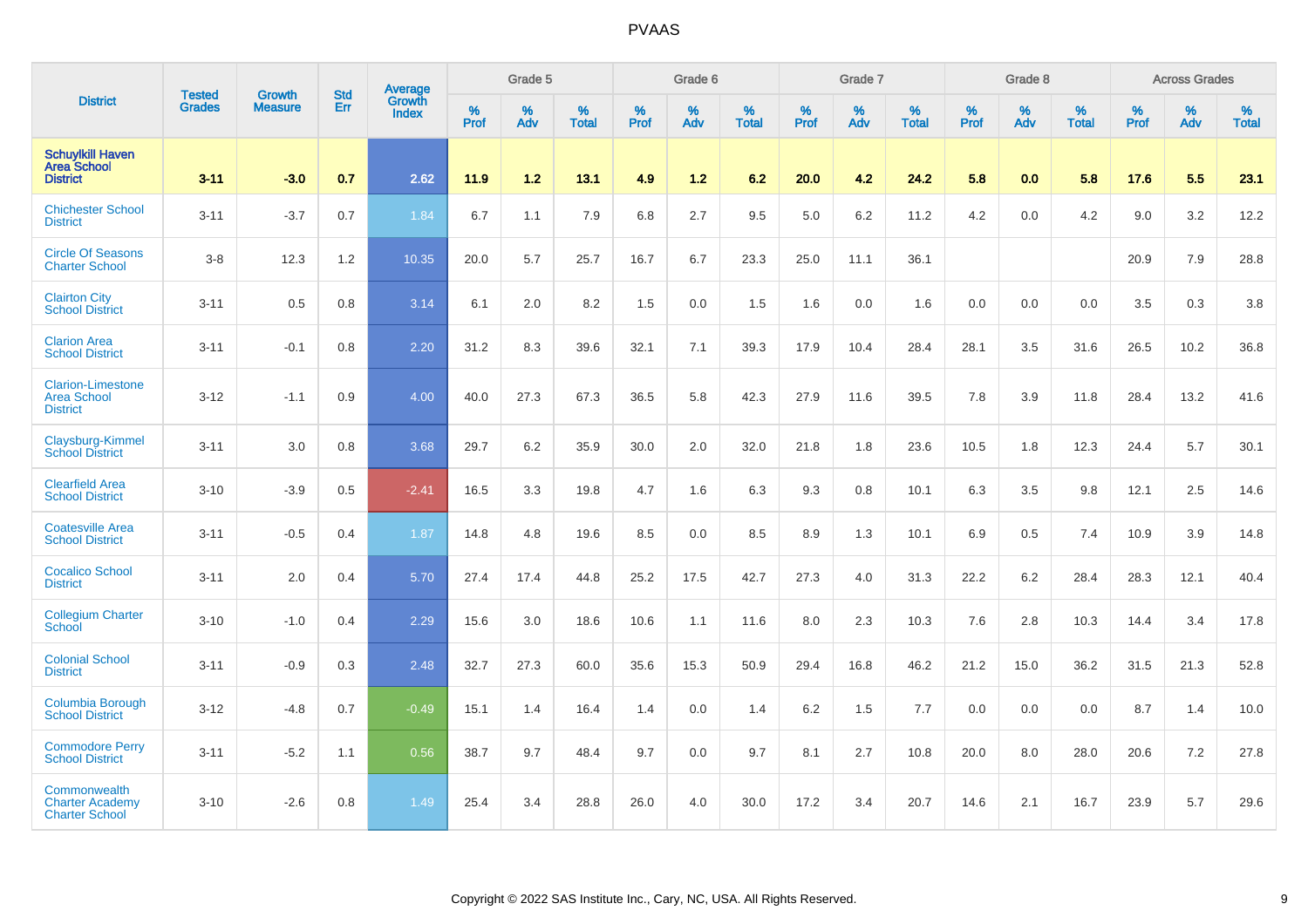|                                                                  | <b>Tested</b> | <b>Growth</b>  | <b>Std</b> | <b>Average</b><br>Growth |           | Grade 5  |                   |           | Grade 6  |                   |           | Grade 7  |                   |           | Grade 8  |                   |           | <b>Across Grades</b> |                   |
|------------------------------------------------------------------|---------------|----------------|------------|--------------------------|-----------|----------|-------------------|-----------|----------|-------------------|-----------|----------|-------------------|-----------|----------|-------------------|-----------|----------------------|-------------------|
| <b>District</b>                                                  | <b>Grades</b> | <b>Measure</b> | Err        | <b>Index</b>             | %<br>Prof | %<br>Adv | %<br><b>Total</b> | %<br>Prof | %<br>Adv | %<br><b>Total</b> | %<br>Prof | %<br>Adv | %<br><b>Total</b> | %<br>Prof | %<br>Adv | %<br><b>Total</b> | %<br>Prof | %<br>Adv             | %<br><b>Total</b> |
| <b>Schuylkill Haven</b><br><b>Area School</b><br><b>District</b> | $3 - 11$      | $-3.0$         | 0.7        | 2.62                     | 11.9      | 1.2      | 13.1              | 4.9       | 1.2      | 6.2               | 20.0      | 4.2      | 24.2              | 5.8       | 0.0      | 5.8               | 17.6      | 5.5                  | 23.1              |
| Community<br>Academy Of<br>Philadelphia<br><b>Charter School</b> | $3 - 11$      | $-5.7$         | 0.9        | $-0.37$                  | 4.9       | 2.4      | 7.3               | 0.0       | 0.0      | 0.0               | 0.0       | 0.0      | 0.0               | 0.0       | 0.0      | 0.0               | 2.4       | 1.0                  | 3.5               |
| Conemaugh<br><b>Township Area</b><br><b>School District</b>      | $3 - 12$      | $-1.5$         | 0.8        | 2.85                     | 51.6      | 22.6     | 74.2              | 23.0      | 16.4     | 39.3              | 29.2      | 20.8     | 50.0              | 28.8      | 5.5      | 34.2              | 34.8      | 23.6                 | 58.4              |
| <b>Conemaugh Valley</b><br><b>School District</b>                | $3 - 12$      | $-2.6$         | 0.8        | 1.06                     | 13.7      | 3.9      | 17.6              | 22.0      | 4.0      | 26.0              | 18.9      | 7.6      | 26.4              | 9.4       | 1.9      | 11.3              | 20.1      | 6.4                  | 26.5              |
| <b>Conestoga Valley</b><br><b>School District</b>                | $3 - 11$      | 4.8            | 0.4        | 12.76                    | 21.3      | 12.6     | 33.8              | 24.9      | 7.7      | 32.7              | 20.4      | 14.0     | 34.4              | 23.0      | 13.5     | 36.5              | 24.2      | 13.5                 | 37.8              |
| <b>Conewago Valley</b><br><b>School District</b>                 | $3 - 12$      | 1.2            | 0.4        | 6.92                     | 26.3      | 8.6      | 35.0              | 29.9      | 10.6     | 40.5              | 19.9      | 3.8      | 23.6              | 17.4      | 1.1      | 18.4              | 25.3      | 8.6                  | 33.9              |
| <b>Conneaut School</b><br><b>District</b>                        | $3 - 12$      | 3.7            | 0.5        | 6.95                     | 21.8      | 7.5      | 29.3              | 23.8      | 9.8      | 33.6              | 19.4      | 6.7      | 26.1              | 17.9      | 3.4      | 21.4              | 24.4      | 10.4                 | 34.8              |
| <b>Connellsville Area</b><br><b>School District</b>              | $3 - 11$      | $-3.8$         | 0.4        | $-0.77$                  | 19.0      | 7.5      | 26.5              | 10.8      | 3.6      | 14.3              | 9.5       | 2.4      | 11.9              | 9.4       | 2.2      | 11.6              | 15.5      | 4.5                  | 20.0              |
| <b>Conrad Weiser</b><br><b>Area School</b><br><b>District</b>    | $3 - 11$      | $-1.9$         | 0.5        | 2.69                     | 15.3      | 1.8      | 17.2              | 18.5      | 2.6      | 21.2              | 15.6      | 1.6      | 17.2              | 9.4       | 3.0      | 12.3              | 17.9      | 5.0                  | 23.0              |
| <b>Cornell School</b><br><b>District</b>                         | $3 - 11$      | $-3.1$         | 1.1        | 4.74                     | 10.0      | 6.7      | 16.7              | 14.0      | 0.0      | 14.0              | 7.7       | 0.0      | 7.7               | 0.0       | 0.0      | 0.0               | 12.2      | 2.8                  | 15.0              |
| Cornwall-Lebanon<br><b>School District</b>                       | $3 - 11$      | $-0.5$         | 0.3        | 2.53                     | 31.1      | 9.0      | 40.1              | 18.2      | 6.2      | 24.4              | 16.1      | 4.9      | 21.0              | 16.4      | 9.4      | 25.8              | 23.1      | 8.6                  | 31.8              |
| <b>Corry Area School</b><br><b>District</b>                      | $3 - 11$      | $-1.0$         | 0.5        | 0.08                     | 25.4      | 7.9      | 33.3              | 25.2      | 3.6      | 28.8              | 17.4      | 5.1      | 22.5              | 15.8      | 1.4      | 17.1              | 23.2      | 7.5                  | 30.7              |
| <b>Coudersport Area</b><br><b>School District</b>                | $3 - 11$      | 1.4            | 0.9        | 1.96                     | 35.7      | 3.6      | 39.3              | 16.7      | 4.8      | 21.4              | 18.9      | 5.7      | 24.5              | 15.1      | 3.8      | 18.9              | 22.0      | 5.7                  | 27.7              |
| <b>Council Rock</b><br><b>School District</b>                    | $3 - 11$      | $-0.6$         | 0.2        | 4.05                     | 30.5      | 16.8     | 47.3              | 33.6      | 14.1     | 47.6              | 27.3      | 16.1     | 43.4              | 21.3      | 13.1     | 34.4              | 31.0      | 18.6                 | 49.7              |
| <b>Cranberry Area</b><br><b>School District</b>                  | $3 - 12$      | 0.9            | 0.7        | 2.03                     | 27.3      | 10.4     | 37.7              | 26.0      | 2.1      | 28.1              | 14.7      | 3.2      | 17.9              | 18.7      | 2.7      | 21.3              | 22.6      | 3.9                  | 26.5              |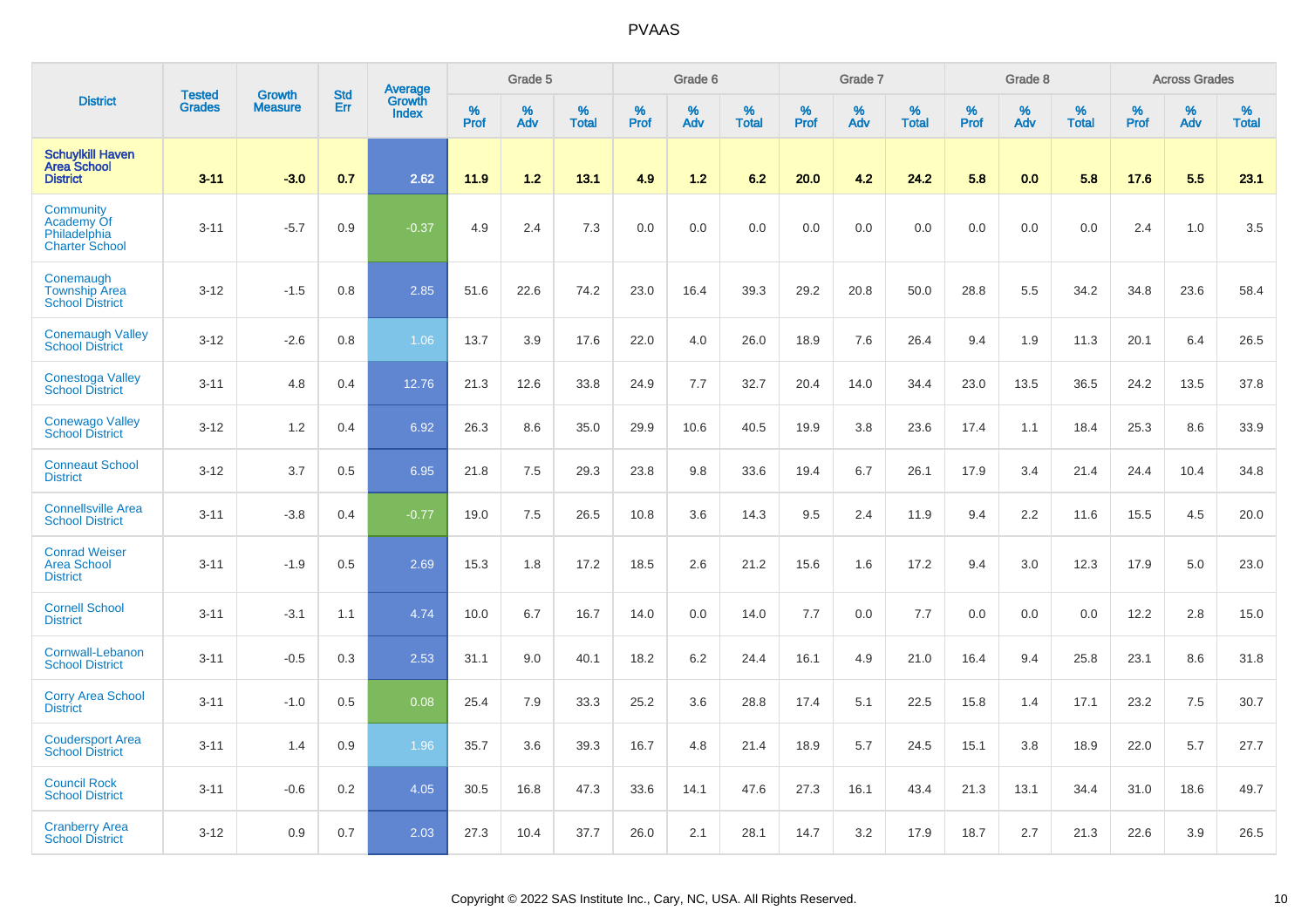|                                                                  |                         | <b>Growth</b>  | <b>Std</b> | Average                |                     | Grade 5  |                      |                     | Grade 6  |                      |                     | Grade 7     |                      |                     | Grade 8     |                      |                     | <b>Across Grades</b> |                   |
|------------------------------------------------------------------|-------------------------|----------------|------------|------------------------|---------------------|----------|----------------------|---------------------|----------|----------------------|---------------------|-------------|----------------------|---------------------|-------------|----------------------|---------------------|----------------------|-------------------|
| <b>District</b>                                                  | <b>Tested</b><br>Grades | <b>Measure</b> | Err        | Growth<br><b>Index</b> | $\%$<br><b>Prof</b> | %<br>Adv | $\%$<br><b>Total</b> | $\%$<br><b>Prof</b> | %<br>Adv | $\%$<br><b>Total</b> | $\%$<br><b>Prof</b> | $\%$<br>Adv | $\%$<br><b>Total</b> | $\%$<br><b>Prof</b> | $\%$<br>Adv | $\%$<br><b>Total</b> | $\%$<br><b>Prof</b> | %<br>Adv             | %<br><b>Total</b> |
| <b>Schuylkill Haven</b><br><b>Area School</b><br><b>District</b> | $3 - 11$                | $-3.0$         | 0.7        | 2.62                   | 11.9                | 1.2      | 13.1                 | 4.9                 | 1.2      | 6.2                  | 20.0                | 4.2         | 24.2                 | 5.8                 | 0.0         | 5.8                  | 17.6                | 5.5                  | 23.1              |
| <b>Crawford Central</b><br><b>School District</b>                | $3 - 11$                | 1.9            | 0.4        | 4.77                   | 24.2                | 7.9      | 32.1                 | 15.7                | 3.8      | 19.6                 | 16.7                | 3.7         | 20.4                 | 9.0                 | 2.6         | 11.6                 | 18.4                | 5.5                  | 23.8              |
| <b>Crestwood School</b><br><b>District</b>                       | $3 - 11$                | $-2.8$         | 0.5        | 3.04                   | 19.1                | 5.6      | 24.7                 | 24.3                | 7.7      | 32.0                 | 21.0                | 8.7         | 29.7                 | 19.0                | 6.6         | 25.6                 | 23.4                | 8.3                  | 31.7              |
| <b>Cumberland Valley</b><br><b>School District</b>               | $3 - 12$                | 3.8            | 0.2        | 15.85                  | 33.5                | 27.3     | 60.8                 | 31.4                | 13.8     | 45.2                 | 29.0                | 18.7        | 47.6                 | 26.6                | 12.4        | 39.0                 | 30.7                | 22.4                 | 53.2              |
| <b>Curwensville Area</b><br><b>School District</b>               | $3 - 11$                | 1.8            | 0.8        | 4.90                   | 43.9                | 17.1     | 61.0                 | 21.4                | 7.1      | 28.6                 | 27.1                | 4.3         | 31.4                 | 21.7                | 2.9         | 24.6                 | 32.0                | 11.2                 | 43.3              |
| <b>Dallas School</b><br><b>District</b>                          | $3 - 11$                | $-5.7$         | 0.5        | 5.42                   | 43.8                | 15.6     | 59.4                 | 24.3                | 2.8      | 27.1                 | 18.1                | 6.3         | 24.4                 | 17.9                | 0.0         | 17.9                 | 30.9                | 12.9                 | 43.8              |
| <b>Dallastown Area</b><br><b>School District</b>                 | $3 - 11$                | 0.6            | 0.3        | 3.62                   | 25.8                | 13.0     | 38.8                 | 31.1                | 11.5     | 42.6                 | 23.7                | 7.8         | 31.6                 | 19.0                | 9.4         | 28.4                 | 27.7                | 14.8                 | 42.4              |
| <b>Daniel Boone Area</b><br><b>School District</b>               | $3 - 12$                | $-1.1$         | 0.5        | 3.78                   | 27.2                | 11.1     | 38.3                 | 28.7                | 6.6      | 35.4                 | 18.6                | 7.8         | 26.4                 | 13.8                | 2.4         | 16.2                 | 25.4                | 7.1                  | 32.4              |
| <b>Danville Area</b><br><b>School District</b>                   | $3 - 11$                | 1.2            | 0.5        | 7.01                   | 33.8                | 25.6     | 59.4                 | 26.4                | 8.3      | 34.7                 | 24.5                | 14.6        | 39.1                 | 19.6                | 9.8         | 29.4                 | 27.8                | 17.7                 | 45.5              |
| <b>Deep Roots</b><br><b>Charter School</b>                       | $3-6$                   | $-0.9$         | 1.3        | 2.28                   | 0.0                 | 0.0      | 0.0                  | 0.0                 | 0.0      | 0.0                  |                     |             |                      |                     |             |                      | 1.3                 | 0.0                  | 1.3               |
| Deer Lakes School<br><b>District</b>                             | $3 - 11$                | 1.8            | 0.6        | 7.57                   | 21.1                | 6.5      | 27.6                 | 24.4                | 10.6     | 35.0                 | 25.4                | 19.2        | 44.6                 | 24.5                | 3.9         | 28.4                 | 26.2                | 10.7                 | 36.9              |
| <b>Delaware Valley</b><br><b>School District</b>                 | $3 - 11$                | 0.1            | 0.4        | 4.58                   | 26.1                | 11.6     | 37.8                 | 19.0                | 8.6      | 27.6                 | 21.8                | 8.2         | 30.0                 | 17.9                | 3.4         | 21.3                 | 25.0                | 9.4                  | 34.4              |
| <b>Derry Area School</b><br><b>District</b>                      | $3 - 11$                | $-0.6$         | 0.6        | 4.16                   | 21.3                | 14.8     | 36.1                 | 32.5                | 13.0     | 45.5                 | 11.9                | 6.8         | 18.6                 | 10.2                | 6.5         | 16.7                 | 23.2                | 13.2                 | 36.4              |
| <b>Derry Township</b><br><b>School District</b>                  | $3 - 10$                | 4.3            | 1.3        | 7.27                   | 39.1                | 28.5     | 67.6                 | 51.5                | 21.2     | 72.7                 | 30.8                | 34.6        | 65.4                 | 14.3                | 71.4        | 85.7                 | 37.5                | 30.3                 | 67.8              |
| <b>Discovery Charter</b><br><b>School</b>                        | $3-8$                   | 2.6            | 0.9        | 2.98                   | 8.5                 | 2.1      | 10.6                 | 0.0                 | 0.0      | 0.0                  | 6.6                 | 1.6         | 8.2                  | 5.4                 | 0.0         | 5.4                  | 5.2                 | 1.1                  | 6.2               |
| <b>Donegal School</b><br><b>District</b>                         | $3 - 12$                | 3.0            | 0.5        | 6.51                   | 18.1                | 9.9      | 28.0                 | 22.5                | 3.2      | 25.7                 | 12.4                | 14.8        | 27.2                 | 16.6                | 9.5         | 26.0                 | 19.7                | 10.6                 | 30.3              |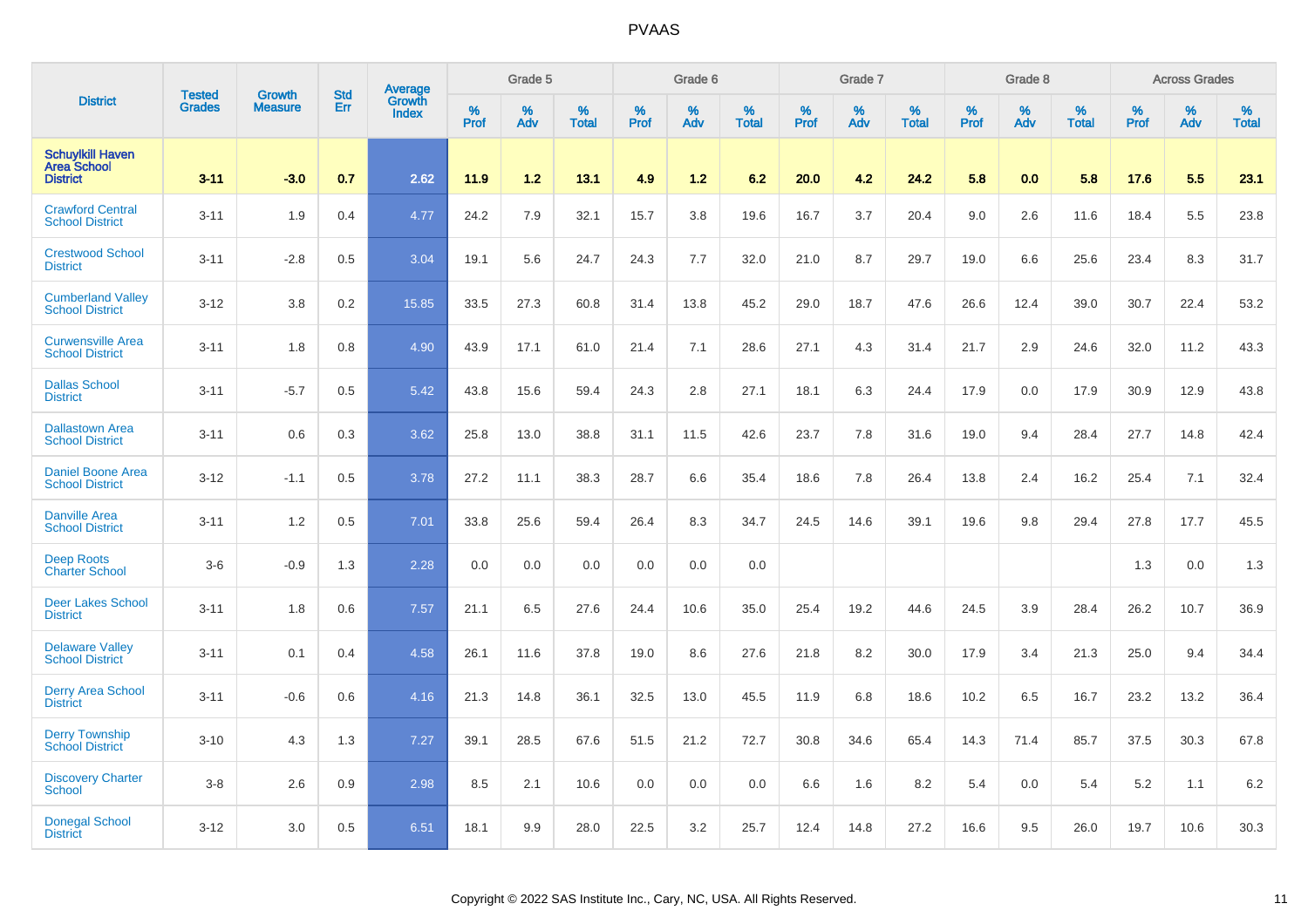|                                                                     | <b>Tested</b> | <b>Growth</b>  | <b>Std</b> |                                          |              | Grade 5  |                   |           | Grade 6  |                   |           | Grade 7  |                   |           | Grade 8  |                   |           | <b>Across Grades</b> |                   |
|---------------------------------------------------------------------|---------------|----------------|------------|------------------------------------------|--------------|----------|-------------------|-----------|----------|-------------------|-----------|----------|-------------------|-----------|----------|-------------------|-----------|----------------------|-------------------|
| <b>District</b>                                                     | <b>Grades</b> | <b>Measure</b> | Err        | <b>Average</b><br>Growth<br><b>Index</b> | $\%$<br>Prof | %<br>Adv | %<br><b>Total</b> | %<br>Prof | %<br>Adv | %<br><b>Total</b> | %<br>Prof | %<br>Adv | %<br><b>Total</b> | %<br>Prof | %<br>Adv | %<br><b>Total</b> | %<br>Prof | %<br>Adv             | %<br><b>Total</b> |
| <b>Schuylkill Haven</b><br><b>Area School</b><br><b>District</b>    | $3 - 11$      | $-3.0$         | 0.7        | 2.62                                     | 11.9         | 1.2      | 13.1              | 4.9       | 1.2      | 6.2               | 20.0      | 4.2      | 24.2              | 5.8       | 0.0      | 5.8               | 17.6      | 5.5                  | 23.1              |
| <b>Dover Area School</b><br><b>District</b>                         | $3-12$        | $-1.9$         | 0.4        | 0.24                                     | 24.5         | 8.2      | 32.7              | 24.5      | 3.6      | 28.1              | 22.4      | 9.0      | 31.4              | 14.1      | 6.2      | 20.3              | 24.8      | 10.2                 | 35.0              |
| Downingtown Area<br><b>School District</b>                          | $3 - 11$      | $-1.3$         | 0.3        | 5.44                                     | 40.5         | 24.2     | 64.7              | 28.9      | 24.6     | 53.5              | 31.4      | 21.1     | 52.5              | 27.1      | 28.6     | 55.7              | 36.8      | 25.9                 | 62.7              |
| <b>Dubois Area</b><br><b>School District</b>                        | $3 - 11$      | 2.1            | 0.4        | 5.38                                     | 22.4         | 11.0     | 33.3              | 21.6      | 8.3      | 29.9              | 18.7      | 5.9      | 24.5              | 14.1      | 5.2      | 19.4              | 22.6      | 11.7                 | 34.2              |
| <b>Dunmore School</b><br><b>District</b>                            | $3 - 11$      | $-0.4$         | 0.7        | 1.48                                     | 26.4         | 9.7      | 36.1              | 20.9      | 2.2      | 23.1              | 10.4      | 0.9      | 11.3              | 9.5       | 3.6      | 13.1              | 18.9      | 6.1                  | 25.0              |
| <b>Duquesne City</b><br><b>School District</b>                      | $3 - 8$       | 1.2            | 1.3        | 1.95                                     | 6.0          | 2.0      | 8.0               | 5.6       | 0.0      | 5.6               |           |          |                   |           |          |                   | 3.4       | 1.7                  | 5.0               |
| <b>East Allegheny</b><br><b>School District</b>                     | $3 - 11$      | $-3.9$         | 0.7        | $-0.28$                                  | 9.1          | 3.4      | 12.5              | 8.5       | 2.4      | 11.0              | 13.8      | 0.0      | 13.8              | 5.8       | 0.0      | 5.8               | 9.0       | 2.1                  | 11.1              |
| <b>East Lycoming</b><br><b>School District</b>                      | $3 - 11$      | 2.6            | 0.6        | 7.47                                     | 36.1         | 23.5     | 59.7              | 26.2      | 26.2     | 52.3              | 26.4      | 20.7     | 47.1              | 27.9      | 14.8     | 42.6              | 31.5      | 19.5                 | 51.0              |
| <b>East Penn School</b><br><b>District</b>                          | $3 - 11$      | 0.8            | 0.3        | 4.48                                     | 32.6         | 12.6     | 45.2              | 20.7      | 7.8      | 28.4              | 23.5      | 11.3     | 34.8              | 17.8      | 8.6      | 26.5              | 26.4      | 13.0                 | 39.4              |
| <b>East Pennsboro</b><br><b>Area School</b><br><b>District</b>      | $3 - 11$      | $-2.6$         | 0.5        | 1.39                                     | 24.8         | 3.0      | 27.8              | 9.9       | 3.7      | 13.7              | 11.8      | 2.4      | 14.1              | 10.3      | 4.2      | 14.6              | 18.3      | 6.2                  | 24.5              |
| <b>East Stroudsburg</b><br><b>Area School</b><br><b>District</b>    | $3 - 11$      | $-4.6$         | 0.5        | $-0.82$                                  | 19.0         | 5.3      | 24.3              | 8.8       | 1.6      | 10.4              | 9.7       | 3.0      | 12.7              | 7.7       | 1.9      | 9.7               | 16.0      | 4.5                  | 20.5              |
| <b>Eastern Lancaster</b><br><b>County School</b><br><b>District</b> | $3 - 12$      | 1.1            | 0.4        | 4.40                                     | 23.8         | 8.3      | 32.0              | 14.7      | 3.1      | 17.8              | 15.7      | 3.6      | 19.3              | 16.7      | 5.9      | 22.6              | 21.1      | 6.7                  | 27.8              |
| <b>Eastern Lebanon</b><br><b>County School</b><br><b>District</b>   | $3 - 11$      | $-3.3$         | 0.5        | 2.09                                     | 19.8         | 7.9      | 27.7              | 9.1       | 0.6      | 9.7               | 13.1      | 3.1      | 16.2              | 8.9       | 1.8      | 10.6              | 17.0      | 5.0                  | 22.0              |
| <b>Eastern York</b><br><b>School District</b>                       | $3 - 11$      | $-0.5$         | 0.5        | $-0.16$                                  | 29.5         | 11.0     | 40.5              | 23.5      | 6.0      | 29.5              | 23.2      | 14.1     | 37.3              | 17.3      | 9.7      | 27.0              | 24.8      | 10.7                 | 35.4              |
| <b>Easton Area</b><br><b>School District</b>                        | $3 - 12$      | $-1.1$         | 0.3        | $-0.56$                                  | 22.4         | 5.9      | 28.3              | 14.6      | 3.3      | 17.9              | 11.0      | 6.9      | 18.0              | 10.3      | 2.2      | 12.4              | 18.5      | 8.4                  | 26.9              |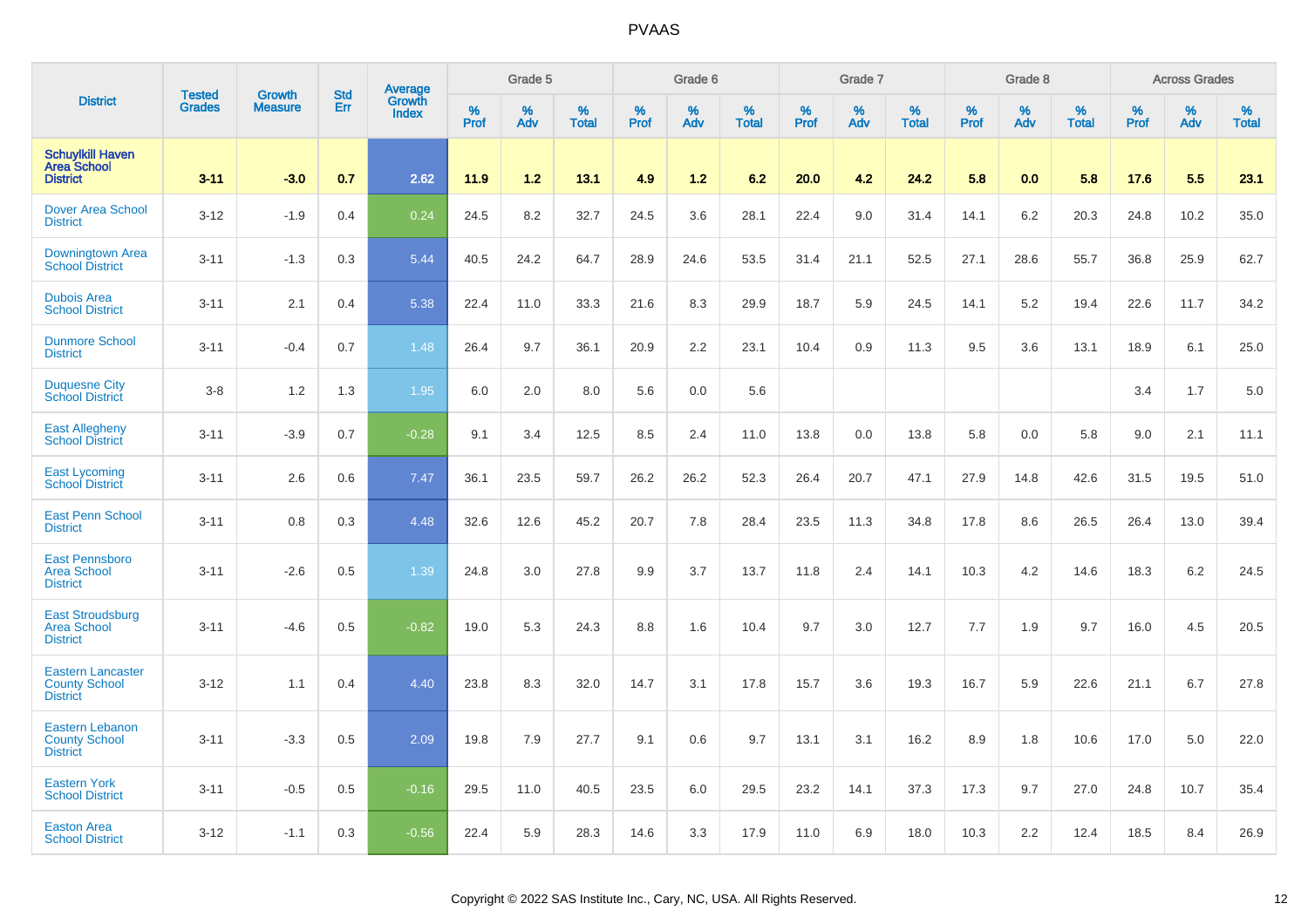|                                                                           |                                |                                 | <b>Std</b> | <b>Average</b>         |                     | Grade 5     |                   |              | Grade 6  |                   |              | Grade 7  |                   |              | Grade 8  |                   |              | <b>Across Grades</b> |                   |
|---------------------------------------------------------------------------|--------------------------------|---------------------------------|------------|------------------------|---------------------|-------------|-------------------|--------------|----------|-------------------|--------------|----------|-------------------|--------------|----------|-------------------|--------------|----------------------|-------------------|
| <b>District</b>                                                           | <b>Tested</b><br><b>Grades</b> | <b>Growth</b><br><b>Measure</b> | Err        | Growth<br><b>Index</b> | $\%$<br><b>Prof</b> | $\%$<br>Adv | %<br><b>Total</b> | $\%$<br>Prof | %<br>Adv | %<br><b>Total</b> | $\%$<br>Prof | %<br>Adv | %<br><b>Total</b> | $\%$<br>Prof | %<br>Adv | %<br><b>Total</b> | $\%$<br>Prof | %<br>Adv             | %<br><b>Total</b> |
| <b>Schuylkill Haven</b><br><b>Area School</b><br><b>District</b>          | $3 - 11$                       | $-3.0$                          | 0.7        | 2.62                   | 11.9                | 1.2         | 13.1              | 4.9          | 1.2      | 6.2               | 20.0         | 4.2      | 24.2              | 5.8          | 0.0      | 5.8               | 17.6         | 5.5                  | 23.1              |
| <b>Easton Arts</b><br>Academy<br>Elementary<br><b>Charter School</b>      | $3-5$                          | 4.8                             | 2.4        | 1.94                   | 4.2                 | 16.7        | 20.8              |              |          |                   |              |          |                   |              |          |                   | 12.6         | 3.9                  | 16.5              |
| <b>Elizabeth Forward</b><br><b>School District</b>                        | $3 - 11$                       | $-1.6$                          | 0.5        | 2.70                   | 29.4                | 11.4        | 40.8              | 29.6         | 10.5     | 40.1              | 21.6         | 5.2      | 26.8              | 16.8         | 2.9      | 19.6              | 27.0         | 11.3                 | 38.3              |
| Elizabethtown<br>Area School<br><b>District</b>                           | $3 - 12$                       | 0.2                             | 0.4        | 10.73                  | 29.9                | 22.6        | 52.6              | 22.2         | 10.9     | 33.1              | 20.8         | 2.8      | 23.7              | 20.8         | 3.3      | 24.1              | 26.7         | 14.6                 | 41.2              |
| <b>Elk Lake School</b><br><b>District</b>                                 | $3 - 11$                       | 1.9                             | 0.7        | 7.96                   | 17.5                | 3.8         | 21.2              | 35.8         | 12.6     | 48.4              | 11.4         | 3.4      | 14.8              | 8.5          | 4.9      | 13.4              | 21.4         | 7.2                  | 28.5              |
| <b>Ellwood City Area</b><br><b>School District</b>                        | $3 - 11$                       | $-1.7$                          | 0.6        | 1.08                   | 20.6                | 7.8         | 28.4              | 19.0         | 2.6      | 21.6              | 21.7         | 2.5      | 24.2              | 5.5          | 2.8      | 8.3               | 17.5         | 4.7                  | 22.2              |
| Environmental<br><b>Charter School At</b><br><b>Frick Park</b>            | $3-9$                          | $-0.2$                          | 0.7        | 3.70                   | 18.2                | 10.4        | 28.6              | 17.0         | 4.3      | 21.3              | 16.3         | 10.9     | 27.2              | 10.0         | 4.3      | 14.3              | 22.6         | 13.4                 | 36.0              |
| <b>Ephrata Area</b><br><b>School District</b>                             | $3 - 11$                       | 0.9                             | 0.4        | 5.20                   | 34.6                | 12.9        | 47.5              | 24.8         | 8.0      | 32.8              | 18.0         | 4.2      | 22.2              | 18.9         | 4.3      | 23.1              | 25.6         | 12.5                 | 38.1              |
| <b>Erie City School</b><br><b>District</b>                                | $3-12$                         | $-1.7$                          | 0.3        | 1.03                   | 7.6                 | 2.4         | 10.0              | 2.9          | 0.5      | 3.4               | 5.9          | 1.6      | 7.4               | 5.2          | 0.3      | 5.5               | 6.4          | 1.4                  | 7.8               |
| <b>Erie Rise</b><br>Leadership<br><b>Academy Charter</b><br><b>School</b> | $3 - 8$                        | $-0.6$                          | 1.1        | 2.06                   | 6.9                 | 0.0         | 6.9               | 0.0          | 0.0      | 0.0               | 0.0          | 0.0      | 0.0               | 0.0          | 0.0      | 0.0               | 1.6          | 1.0                  | 2.6               |
| <b>Esperanza</b><br><b>Academy Charter</b><br><b>School</b>               | $4 - 11$                       | 2.8                             | 0.5        | 5.89                   |                     |             |                   | 1.5          | 0.0      | 1.5               | 4.2          | 0.0      | 4.2               | 0.5          | 0.0      | 0.5               | 1.8          | 0.0                  | 1.8               |
| <b>Esperanza Cyber</b><br>Charter School                                  | $3 - 11$                       | 0.4                             | 1.3        | 1.00                   | 0.0                 | 0.0         | 0.0               | 0.0          | $0.0\,$  | 0.0               | 2.6          | $0.0\,$  | 2.6               | 0.0          | $0.0\,$  | 0.0               | 1.6          | 0.0                  | $1.6\,$           |
| Eugenio Maria De<br><b>Hostos Charter</b><br>School                       | $3-8$                          | $-1.0$                          | 1.4        | 0.68                   | 13.0                | 0.0         | 13.0              | 5.6          | 5.6      | 11.1              | 4.4          | 8.7      | 13.0              | 28.6         | 7.1      | 35.7              | 9.3          | 3.4                  | 12.7              |
| <b>Everett Area</b><br><b>School District</b>                             | $3 - 11$                       | $-1.4$                          | 0.7        | 1.92                   | 27.6                | 6.9         | 34.5              | 19.8         | 2.3      | 22.1              | 13.9         | 1.0      | 14.8              | 10.7         | 6.7      | 17.3              | 19.7         | 5.5                  | 25.2              |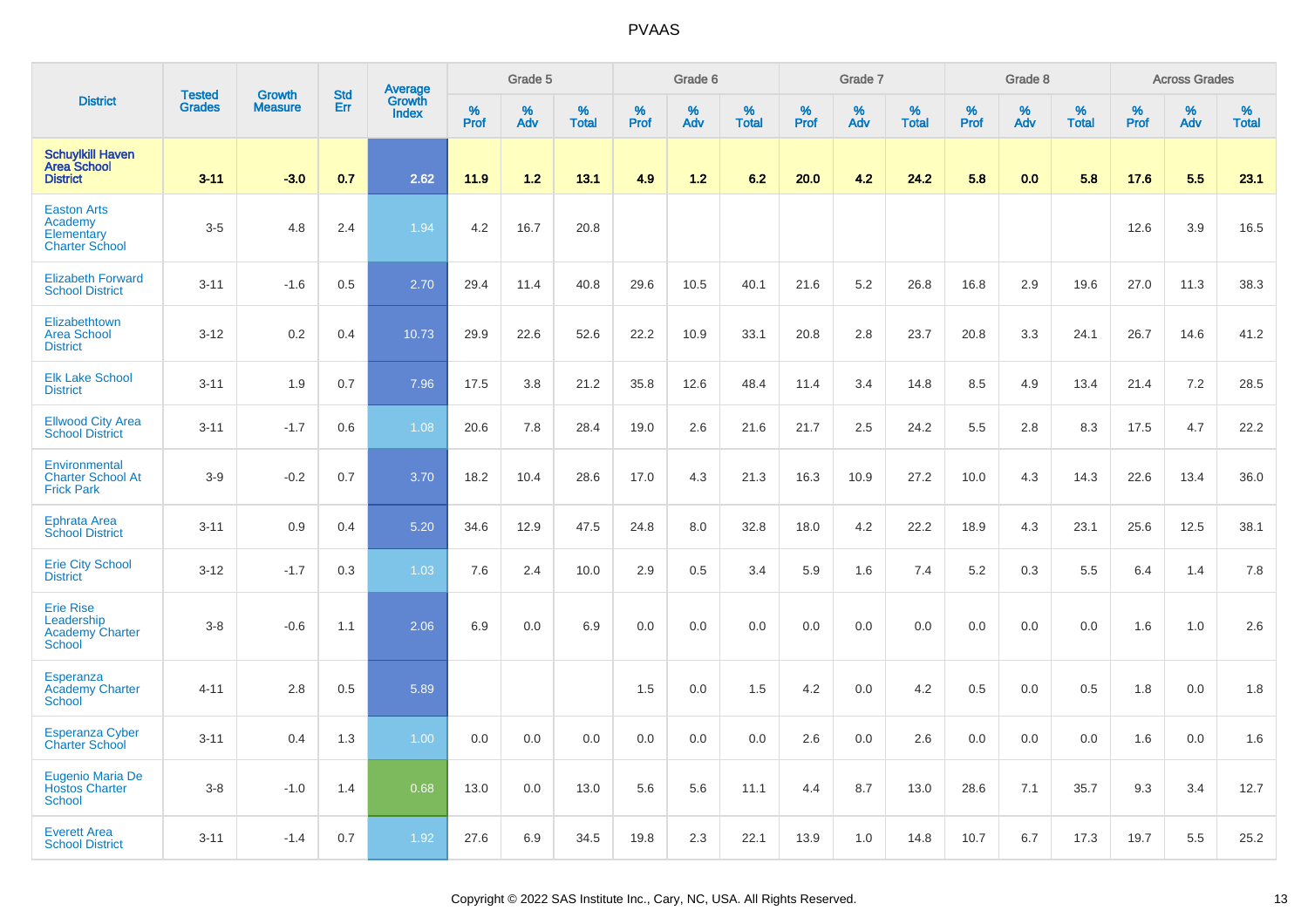|                                                                          |                         |                                 | <b>Std</b> | Average                |                     | Grade 5     |                   |           | Grade 6  |                   |           | Grade 7  |                   |           | Grade 8  |                   |           | <b>Across Grades</b> |                   |
|--------------------------------------------------------------------------|-------------------------|---------------------------------|------------|------------------------|---------------------|-------------|-------------------|-----------|----------|-------------------|-----------|----------|-------------------|-----------|----------|-------------------|-----------|----------------------|-------------------|
| <b>District</b>                                                          | <b>Tested</b><br>Grades | <b>Growth</b><br><b>Measure</b> | Err        | Growth<br><b>Index</b> | $\%$<br><b>Prof</b> | $\%$<br>Adv | %<br><b>Total</b> | %<br>Prof | %<br>Adv | %<br><b>Total</b> | %<br>Prof | %<br>Adv | %<br><b>Total</b> | %<br>Prof | %<br>Adv | %<br><b>Total</b> | %<br>Prof | %<br>Adv             | %<br><b>Total</b> |
| <b>Schuylkill Haven</b><br><b>Area School</b><br><b>District</b>         | $3 - 11$                | $-3.0$                          | 0.7        | 2.62                   | 11.9                | 1.2         | 13.1              | 4.9       | 1.2      | 6.2               | 20.0      | 4.2      | 24.2              | 5.8       | 0.0      | 5.8               | 17.6      | 5.5                  | 23.1              |
| <b>Executive</b><br>Education<br><b>Academy Charter</b><br><b>School</b> | $3 - 10$                | $-2.5$                          | 1.7        | 1.63                   | 0.0                 | 0.0         | 0.0               |           |          |                   | 18.2      | 0.0      | 18.2              | 4.8       | 0.0      | 4.8               | 9.1       | 1.7                  | 10.9              |
| <b>Exeter Township</b><br><b>School District</b>                         | $3 - 11$                | 2.9                             | 0.4        | 7.68                   | 28.6                | 10.1        | 38.7              | 26.9      | 9.0      | 35.9              | 23.5      | 6.7      | 30.2              | 19.9      | 8.5      | 28.4              | 25.7      | 9.5                  | 35.3              |
| <b>Fairfield Area</b><br><b>School District</b>                          | $3 - 11$                | $-1.2$                          | 0.8        | 1.99                   | 32.3                | 1.6         | 33.9              | 19.7      | 1.6      | 21.3              | 18.5      | 0.0      | 18.5              | 16.7      | 3.7      | 20.4              | 25.3      | 6.7                  | 32.0              |
| <b>Fairview School</b><br><b>District</b>                                | $3 - 11$                | $-0.6$                          | 0.5        | 3.58                   | 31.8                | 12.7        | 44.4              | 24.8      | 11.3     | 36.1              | 29.4      | 11.6     | 41.1              | 30.8      | 12.0     | 42.9              | 32.4      | 15.4                 | 47.7              |
| <b>Fannett-Metal</b><br><b>School District</b>                           | $3 - 11$                | $-2.4$                          | 1.0        | 2.68                   | 17.2                | 6.9         | 24.1              | 10.3      | 0.0      | 10.3              | 9.4       | 0.0      | 9.4               | 8.9       | 2.2      | 11.1              | 15.5      | 5.8                  | 21.3              |
| <b>Farrell Area School</b><br><b>District</b>                            | $3 - 11$                | 5.3                             | 1.0        | 7.64                   | 15.6                | 0.0         | 15.6              | 17.1      | 0.0      | 17.1              | 2.3       | 0.0      | 2.3               | 5.1       | 0.0      | 5.1               | 12.3      | 1.5                  | 13.8              |
| <b>Fell Charter School</b>                                               | $3 - 8$                 | 1.1                             | 2.2        | 1.36                   | 25.0                | 0.0         | 25.0              | 6.7       | 0.0      | 6.7               |           |          |                   |           |          |                   | 17.1      | 4.0                  | 21.0              |
| <b>Ferndale Area</b><br><b>School District</b>                           | $3 - 10$                | $-0.9$                          | 0.9        | 1.11                   | 27.3                | 0.0         | 27.3              | 19.5      | 7.3      | 26.8              | 31.6      | 2.6      | 34.2              | 11.1      | 8.9      | 20.0              | 21.3      | 7.9                  | 29.1              |
| First Philadelphia<br>Preparatory<br><b>Charter School</b>               | $3-8$                   | $-2.3$                          | 0.6        | 1.67                   | 1.2                 | 0.0         | 1.2               | 1.1       | 0.0      | 1.1               | 1.3       | 0.0      | 1.3               | 4.0       | 0.0      | 4.0               | 2.4       | 0.0                  | 2.4               |
| <b>Fleetwood Area</b><br><b>School District</b>                          | $3 - 10$                | $-1.9$                          | 0.5        | 0.68                   | 21.5                | 3.7         | 25.2              | 19.9      | 4.0      | 23.8              | 20.7      | 4.8      | 25.5              | 21.4      | 2.5      | 23.9              | 21.9      | 5.2                  | 27.1              |
| <b>Folk Arts-Cultural</b><br><b>Treasures Charter</b><br><b>School</b>   | $3 - 7$                 | $-1.8$                          | 1.0        | 1.12                   | 22.7                | 6.8         | 29.6              | 28.9      | 4.4      | 33.3              | 20.4      | 2.3      | 22.7              |           |          |                   | 28.1      | 6.2                  | 34.4              |
| <b>Forbes Road</b><br><b>School District</b>                             | $3 - 11$                | $-5.7$                          | 1.4        | $-0.81$                | 38.7                | 3.2         | 41.9              | 26.7      | 0.0      | 26.7              | 44.4      | 0.0      | 44.4              | 15.0      | 0.0      | 15.0              | 31.9      | 2.9                  | 34.8              |
| <b>Forest Area School</b><br><b>District</b>                             | $3 - 11$                | $-0.4$                          | 1.2        | 1.03                   | 43.5                | 4.4         | 47.8              | 19.0      | 0.0      | 19.0              | 13.8      | 0.0      | 13.8              | 3.1       | 0.0      | 3.1               | 23.4      | 5.5                  | 29.0              |
| <b>Forest City</b><br><b>Regional School</b><br><b>District</b>          | $3 - 12$                | 1.5                             | 0.9        | 4.76                   | 22.2                | 11.1        | 33.3              | 14.3      | 2.0      | 16.3              | 18.9      | 10.8     | 29.7              | 31.9      | 10.6     | 42.6              | 22.1      | 10.7                 | 32.8              |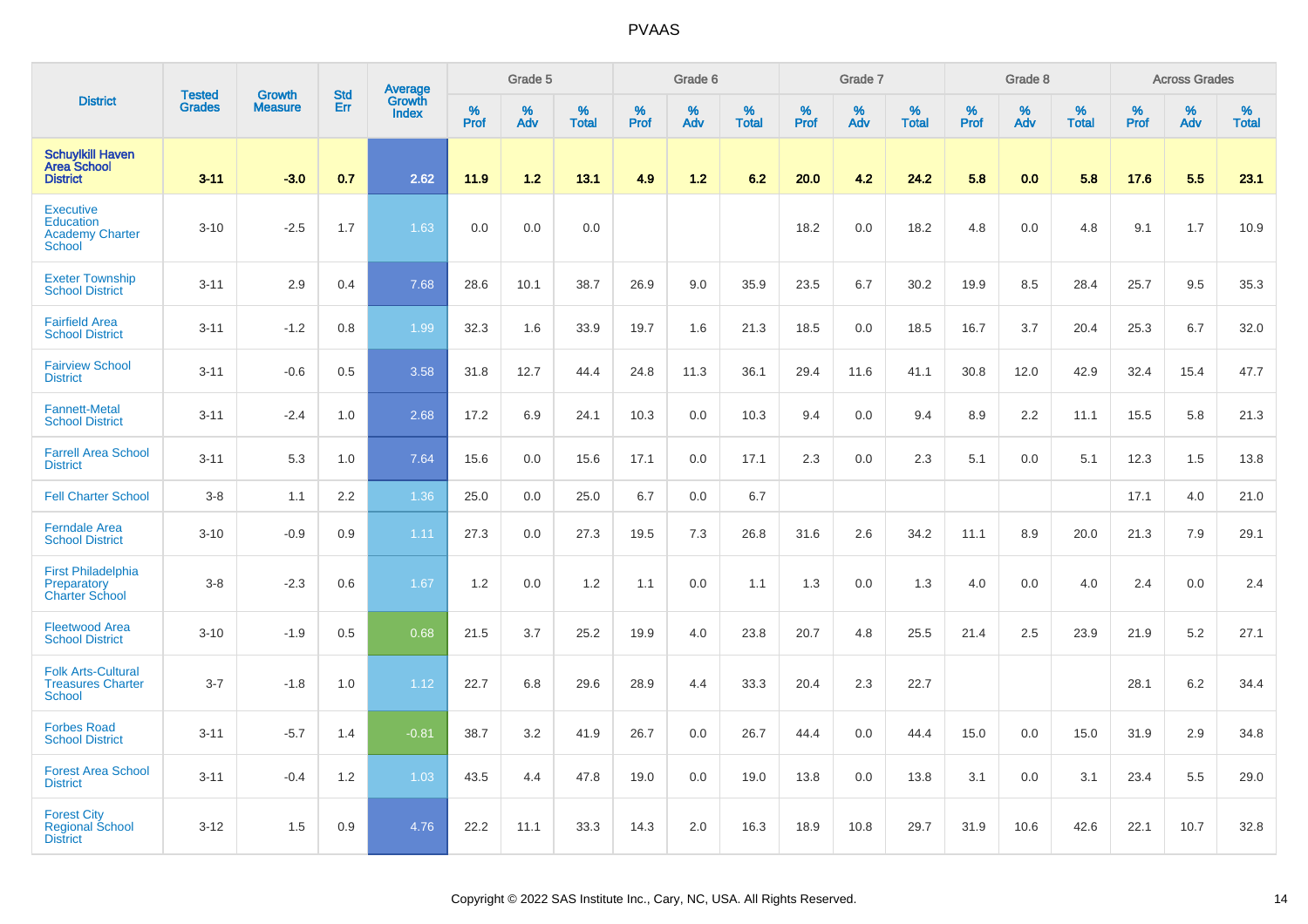|                                                                  | <b>Tested</b> | <b>Growth</b>  | <b>Std</b> | Average                       |              | Grade 5  |                   |           | Grade 6  |                   |           | Grade 7  |                   |           | Grade 8  |                   |           | <b>Across Grades</b> |                   |
|------------------------------------------------------------------|---------------|----------------|------------|-------------------------------|--------------|----------|-------------------|-----------|----------|-------------------|-----------|----------|-------------------|-----------|----------|-------------------|-----------|----------------------|-------------------|
| <b>District</b>                                                  | <b>Grades</b> | <b>Measure</b> | Err        | <b>Growth</b><br><b>Index</b> | $\%$<br>Prof | %<br>Adv | %<br><b>Total</b> | %<br>Prof | %<br>Adv | %<br><b>Total</b> | %<br>Prof | %<br>Adv | %<br><b>Total</b> | %<br>Prof | %<br>Adv | %<br><b>Total</b> | %<br>Prof | %<br>Adv             | %<br><b>Total</b> |
| <b>Schuylkill Haven</b><br><b>Area School</b><br><b>District</b> | $3 - 11$      | $-3.0$         | 0.7        | 2.62                          | 11.9         | 1.2      | 13.1              | 4.9       | $1.2$    | 6.2               | 20.0      | 4.2      | 24.2              | 5.8       | 0.0      | 5.8               | 17.6      | 5.5                  | 23.1              |
| <b>Forest Hills School</b><br><b>District</b>                    | $3 - 11$      | 0.8            | 0.5        | 4.44                          | 34.1         | 21.2     | 55.3              | 20.8      | 3.3      | 24.2              | 18.6      | 5.6      | 24.2              | 10.6      | 3.2      | 13.8              | 24.0      | 11.0                 | 35.1              |
| <b>Fort Cherry School</b><br><b>District</b>                     | $3 - 10$      | $-3.8$         | 0.8        | $-0.22$                       | 19.3         | 19.3     | 38.6              | 29.8      | 8.8      | 38.6              | 14.3      | 5.4      | 19.6              | 9.3       | 4.6      | 14.0              | 21.9      | 9.6                  | 31.5              |
| <b>Fort Leboeuf</b><br><b>School District</b>                    | $3 - 11$      | $-0.7$         | 0.5        | 1.49                          | 33.8         | 31.2     | 64.9              | 25.7      | 18.8     | 44.4              | 21.6      | 14.4     | 35.9              | 22.6      | 11.6     | 34.2              | 28.5      | 22.7                 | 51.2              |
| <b>Fox Chapel Area</b><br><b>School District</b>                 | $3 - 11$      | 1.4            | 0.4        | 5.89                          | 35.9         | 45.1     | 81.0              | 31.9      | 28.4     | 60.2              | 32.7      | 30.2     | 62.9              | 28.3      | 27.6     | 55.8              | 30.3      | 40.6                 | 70.9              |
| <b>Franklin Area</b><br><b>School District</b>                   | $3 - 11$      | 0.9            | 0.5        | 5.84                          | 22.0         | 7.1      | 29.1              | 25.8      | 3.1      | 28.9              | 10.1      | 4.2      | 14.3              | 8.2       | 0.7      | 8.9               | 19.0      | 4.3                  | 23.2              |
| <b>Franklin Regional</b><br><b>School District</b>               | $3 - 11$      | 0.3            | 0.4        | 1.98                          | 39.6         | 22.0     | 61.7              | 33.2      | 19.3     | 52.5              | 27.9      | 18.3     | 46.2              | 25.8      | 8.1      | 33.9              | 31.7      | 25.0                 | 56.7              |
| <b>Franklin Towne</b><br>Charter<br><b>Elementary School</b>     | $3-8$         | $-6.2$         | 1.2        | $-2.25$                       | 24.1         | 10.3     | 34.5              | 18.5      | 14.8     | 33.3              | 14.3      | 3.6      | 17.9              | 4.6       | 0.0      | 4.6               | 24.3      | 9.6                  | 33.9              |
| <b>Frazier School</b><br><b>District</b>                         | $3 - 11$      | $-2.4$         | 0.8        | 2.50                          | 7.8          | 0.0      | 7.8               | 17.5      | 2.5      | 20.0              | 15.1      | 10.5     | 25.6              | 3.9       | 0.0      | 3.9               | 16.1      | 4.2                  | 20.3              |
| <b>Frederick Douglass</b><br><b>Mastery Charter</b><br>School    | $3-8$         | $-1.0$         | 1.2        | 2.52                          | 4.8          | 0.0      | 4.8               | 0.0       | 0.0      | 0.0               | 0.0       | 0.0      | 0.0               | 3.4       | 3.4      | 6.9               | 1.5       | 0.8                  | 2.3               |
| <b>Freedom Area</b><br><b>School District</b>                    | $3 - 11$      | $-0.8$         | 0.7        | 1.59                          | 13.6         | 3.7      | 17.3              | 21.4      | 2.4      | 23.8              | 18.6      | 2.9      | 21.6              | 10.7      | 1.3      | 12.0              | 17.8      | 3.7                  | 21.6              |
| <b>Freeport Area</b><br><b>School District</b>                   | $3 - 10$      | 0.9            | 0.5        | 6.32                          | 30.5         | 9.9      | 40.5              | 26.6      | 15.3     | 41.9              | 34.3      | 12.7     | 47.0              | 19.1      | 9.9      | 29.0              | 29.3      | 13.4                 | 42.8              |
| <b>Freire Charter</b><br>School                                  | $5 - 11$      | 1.2            | 0.6        | 3.54                          | 0.0          | 0.0      | 0.0               | 1.5       | 0.0      | 1.5               | 3.0       | 0.0      | 3.0               | 7.6       | 0.0      | 7.6               | 3.3       | 0.0                  | 3.3               |
| <b>Galeton Area</b><br><b>School District</b>                    | $3 - 11$      | 2.7            | 1.3        | 4.78                          | 29.2         | 20.8     | 50.0              | 23.8      | 4.8      | 28.6              | 16.0      | 0.0      | 16.0              | 0.0       | 0.0      | 0.0               | 19.4      | 7.0                  | 26.4              |
| <b>Garnet Valley</b><br><b>School District</b>                   | $3 - 10$      | $-2.1$         | 0.4        | $-2.57$                       | 26.5         | 22.8     | 49.3              | 30.8      | 18.2     | 49.0              | 28.0      | 20.7     | 48.7              | 21.5      | 10.3     | 31.8              | 29.2      | 18.6                 | 47.8              |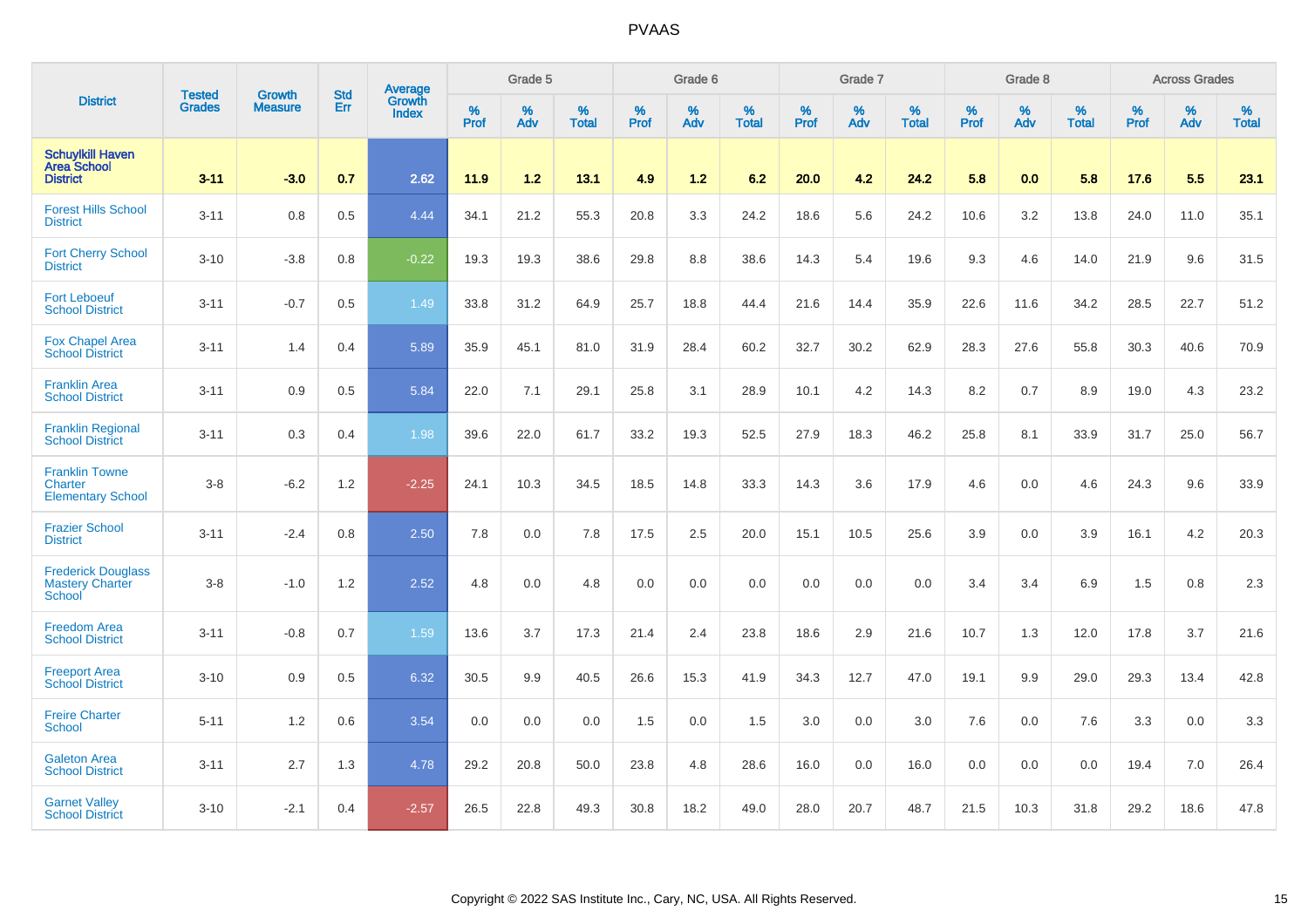|                                                                                          | <b>Tested</b> | <b>Growth</b>  | <b>Std</b> | Average                |              | Grade 5     |                      |              | Grade 6  |                   |              | Grade 7     |                      |              | Grade 8     |                      |                     | <b>Across Grades</b> |                   |
|------------------------------------------------------------------------------------------|---------------|----------------|------------|------------------------|--------------|-------------|----------------------|--------------|----------|-------------------|--------------|-------------|----------------------|--------------|-------------|----------------------|---------------------|----------------------|-------------------|
| <b>District</b>                                                                          | <b>Grades</b> | <b>Measure</b> | Err        | Growth<br><b>Index</b> | $\%$<br>Prof | $\%$<br>Adv | $\%$<br><b>Total</b> | $\%$<br>Prof | %<br>Adv | %<br><b>Total</b> | $\%$<br>Prof | $\%$<br>Adv | $\%$<br><b>Total</b> | $\%$<br>Prof | $\%$<br>Adv | $\%$<br><b>Total</b> | $\%$<br><b>Prof</b> | %<br>Adv             | %<br><b>Total</b> |
| <b>Schuylkill Haven</b><br><b>Area School</b><br><b>District</b>                         | $3 - 11$      | $-3.0$         | 0.7        | 2.62                   | 11.9         | 1.2         | 13.1                 | 4.9          | $1.2$    | 6.2               | 20.0         | 4.2         | 24.2                 | 5.8          | 0.0         | 5.8                  | 17.6                | 5.5                  | 23.1              |
| <b>Gateway School</b><br><b>District</b>                                                 | $3 - 11$      | $-4.4$         | 0.4        | $-2.08$                | 15.3         | 7.4         | 22.7                 | 16.5         | 7.1      | 23.6              | 14.6         | 4.2         | 18.8                 | 16.2         | 6.9         | 23.2                 | 21.5                | 9.7                  | 31.2              |
| <b>General Mclane</b><br><b>School District</b>                                          | $3 - 11$      | 3.9            | 0.5        | 7.89                   | 36.9         | 15.4        | 52.4                 | 27.3         | 12.4     | 39.8              | 25.8         | 23.1        | 49.0                 | 26.9         | 7.7         | 34.6                 | 30.2                | 16.6                 | 46.8              |
| <b>Gettysburg Area</b><br><b>School District</b>                                         | $3 - 11$      | 1.3            | 0.4        | 5.96                   | 36.4         | 17.3        | 53.7                 | 22.0         | 12.0     | 34.0              | 15.9         | 5.7         | 21.6                 | 21.4         | 7.3         | 28.6                 | 25.4                | 14.7                 | 40.1              |
| Gettysburg<br>Montessori Charter<br><b>School</b>                                        | $3-6$         | 5.4            | 1.9        | 2.75                   | 19.0         | 19.0        | 38.1                 | 11.1         | 0.0      | 11.1              |              |             |                      |              |             |                      | 19.2                | 9.6                  | 28.7              |
| <b>Gillingham Charter</b><br><b>School</b>                                               | $3 - 11$      | $-5.9$         | 2.0        | $-1.16$                | 9.1          | 0.0         | 9.1                  | 0.0          | 0.0      | 0.0               |              |             |                      | 0.0          | 0.0         | 0.0                  | 4.4                 | 1.4                  | 5.8               |
| <b>Girard School</b><br><b>District</b>                                                  | $3 - 11$      | 0.0            | 0.6        | 2.99                   | 33.9         | 15.2        | 49.1                 | 27.4         | 13.7     | 41.0              | 22.7         | 20.9        | 43.6                 | 15.6         | 5.5         | 21.1                 | 25.6                | 18.0                 | 43.6              |
| <b>Glendale School</b><br><b>District</b>                                                | $3 - 10$      | 1.2            | 0.8        | 3.21                   | 42.9         | 4.8         | 47.6                 | 26.4         | 5.7      | 32.1              | 22.7         | 15.2        | 37.9                 | 7.8          | 2.0         | 9.8                  | 27.0                | 7.8                  | 34.8              |
| <b>Global Leadership</b><br><b>Academy Charter</b><br><b>School</b>                      | $3-8$         | $-3.1$         | 1.9        | $-0.47$                | 0.0          | 0.0         | 0.0                  |              |          |                   | 0.0          | 0.0         | 0.0                  | 9.1          | 0.0         | 9.1                  | 2.5                 | 0.0                  | 2.5               |
| <b>Global Leadership</b><br><b>Academy Charter</b><br><b>School Southwest</b><br>at Huey | $3-8$         | 1.0            | 1.7        | 1.39                   | 0.0          | 0.0         | 0.0                  | 0.0          | 0.0      | 0.0               |              |             |                      | 0.0          | 0.0         | 0.0                  | 0.0                 | 0.0                  | 0.0               |
| <b>Governor Mifflin</b><br><b>School District</b>                                        | $3 - 11$      | $-1.6$         | 0.4        | 2.23                   | 20.4         | 9.3         | 29.6                 | 18.8         | 4.8      | 23.6              | 20.6         | 3.2         | 23.7                 | 11.2         | 2.2         | 13.4                 | 20.0                | 7.5                  | 27.4              |
| <b>Great Valley</b><br><b>School District</b>                                            | $3 - 11$      | 0.1            | 0.4        | 2.46                   | 31.0         | 24.2        | 55.2                 | 38.1         | 8.6      | 46.6              | 26.8         | 17.2        | 44.1                 | 26.4         | 17.4        | 43.8                 | 31.1                | 20.1                 | 51.2              |
| <b>Greater Johnstown</b><br><b>School District</b>                                       | $3 - 11$      | $-1.7$         | 0.5        | 2.59                   | 5.9          | 0.7         | 6.6                  | 4.8          | 0.0      | 4.8               | 7.4          | 0.0         | 7.4                  | 0.6          | 0.6         | 1.3                  | 6.8                 | 1.2                  | 8.0               |
| <b>Greater Latrobe</b><br><b>School District</b>                                         | $3 - 11$      | 1.6            | 0.4        | 8.54                   | 36.4         | 15.5        | 51.9                 | 37.0         | 5.3      | 42.3              | 32.2         | 18.5        | 50.7                 | 23.4         | 8.0         | 31.4                 | 34.1                | 15.0                 | 49.1              |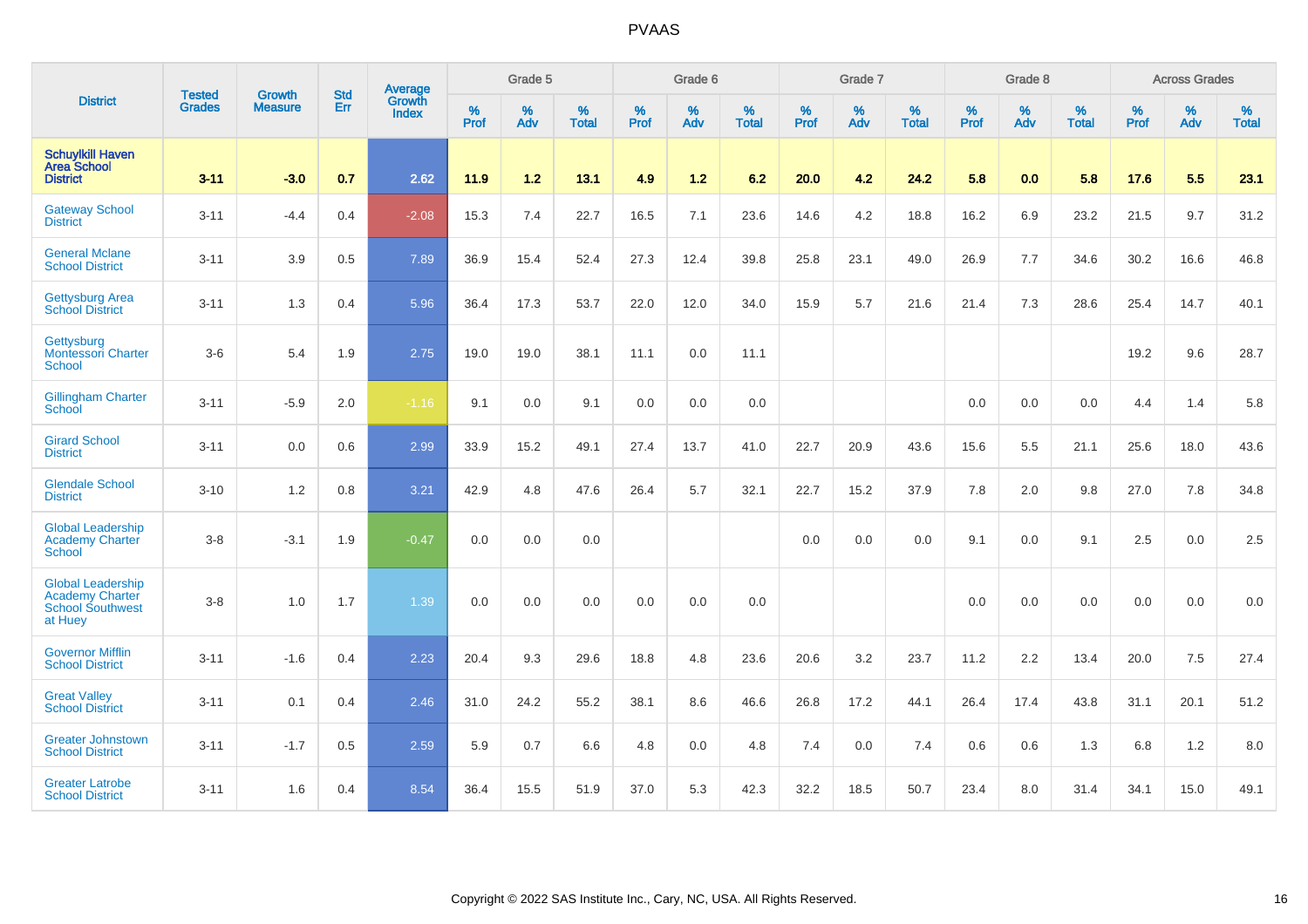|                                                                   | <b>Tested</b> | <b>Growth</b>  | <b>Std</b> |                                   |           | Grade 5  |                   |           | Grade 6  |                   |           | Grade 7  |                   |           | Grade 8  |                   |           | <b>Across Grades</b> |                   |
|-------------------------------------------------------------------|---------------|----------------|------------|-----------------------------------|-----------|----------|-------------------|-----------|----------|-------------------|-----------|----------|-------------------|-----------|----------|-------------------|-----------|----------------------|-------------------|
| <b>District</b>                                                   | <b>Grades</b> | <b>Measure</b> | Err        | Average<br>Growth<br><b>Index</b> | %<br>Prof | %<br>Adv | %<br><b>Total</b> | %<br>Prof | %<br>Adv | %<br><b>Total</b> | %<br>Prof | %<br>Adv | %<br><b>Total</b> | %<br>Prof | %<br>Adv | %<br><b>Total</b> | %<br>Prof | %<br>Adv             | %<br><b>Total</b> |
| <b>Schuylkill Haven</b><br><b>Area School</b><br><b>District</b>  | $3 - 11$      | $-3.0$         | 0.7        | 2.62                              | 11.9      | 1.2      | 13.1              | 4.9       | $1.2$    | 6.2               | 20.0      | 4.2      | 24.2              | 5.8       | 0.0      | 5.8               | 17.6      | 5.5                  | 23.1              |
| <b>Greater Nanticoke</b><br><b>Area School</b><br><b>District</b> | $3 - 12$      | $-0.5$         | 0.6        | 4.36                              | 13.6      | 2.7      | 16.4              | 2.6       | 0.0      | 2.6               | 3.6       | 0.0      | 3.6               | 4.2       | 1.7      | 5.9               | 7.6       | 2.0                  | 9.6               |
| <b>Green Woods</b><br><b>Charter School</b>                       | $3-8$         | $-0.3$         | 0.8        | 2.38                              | 16.7      | 3.3      | 20.0              | 27.1      | 11.9     | 39.0              | 16.1      | 5.4      | 21.4              | 17.3      | 3.8      | 21.2              | 21.3      | 8.3                  | 29.6              |
| Greencastle-Antrim<br><b>School District</b>                      | $3 - 11$      | $-0.1$         | 0.4        | 2.26                              | 28.2      | 15.8     | 44.1              | 31.2      | 8.1      | 39.3              | 24.8      | 7.8      | 32.6              | 18.7      | 5.6      | 24.4              | 26.8      | 11.4                 | 38.2              |
| <b>Greensburg Salem</b><br><b>School District</b>                 | $3 - 11$      | $-3.8$         | 0.5        | $-1.81$                           | 31.1      | 7.9      | 39.0              | 12.0      | 1.2      | 13.2              | 16.5      | 3.8      | 20.3              | 17.6      | 4.6      | 22.2              | 20.7      | 7.4                  | 28.2              |
| <b>Greenville Area</b><br><b>School District</b>                  | $3 - 11$      | 0.3            | 0.7        | 2.17                              | 34.4      | 4.4      | 38.9              | 19.2      | 5.1      | 24.4              | 16.7      | 5.9      | 22.6              | 10.0      | 2.5      | 12.5              | 23.6      | 5.4                  | 29.1              |
| <b>Greenwood School</b><br><b>District</b>                        | $3 - 11$      | 3.3            | 0.8        | 4.78                              | 30.3      | 13.6     | 43.9              | 32.1      | 7.6      | 39.6              | 9.1       | 1.8      | 10.9              | 25.9      | 14.8     | 40.7              | 28.8      | 15.4                 | 44.2              |
| <b>Grove City Area</b><br><b>School District</b>                  | $3 - 12$      | $-0.0$         | 0.6        | 1.93                              | 21.8      | 16.8     | 38.6              | 29.0      | 12.1     | 41.1              | 28.1      | 13.2     | 41.2              | 19.5      | 8.5      | 28.0              | 27.6      | 16.8                 | 44.3              |
| <b>Halifax Area</b><br><b>School District</b>                     | $3 - 11$      | 0.1            | 0.7        | 3.46                              | 26.8      | 14.1     | 40.8              | 18.5      | 3.7      | 22.2              | 9.1       | 3.9      | 13.0              | 5.3       | 1.3      | 6.6               | 17.3      | 7.4                  | 24.8              |
| <b>Hamburg Area</b><br><b>School District</b>                     | $3 - 11$      | $-0.0$         | 0.5        | 1.79                              | 29.1      | 6.4      | 35.5              | 28.4      | 2.4      | 30.7              | 10.1      | 3.8      | 13.8              | 9.9       | 2.1      | 12.1              | 20.9      | 6.6                  | 27.5              |
| <b>Hampton Township</b><br><b>School District</b>                 | $3 - 11$      | 0.5            | 0.4        | 5.96                              | 33.5      | 35.2     | 68.7              | 30.6      | 12.9     | 43.6              | 33.3      | 26.9     | 60.2              | 33.0      | 21.4     | 54.3              | 33.4      | 29.9                 | 63.3              |
| <b>Hanover Area</b><br><b>School District</b>                     | $3 - 11$      | $-2.5$         | 0.9        | $-0.79$                           | 3.4       | 3.4      | 6.8               | 10.0      | 4.0      | 14.0              | 5.3       | 1.8      | 7.0               | 0.0       | 0.0      | 0.0               | 7.4       | 1.9                  | 9.3               |
| <b>Hanover Public</b><br><b>School District</b>                   | $3 - 11$      | $-2.3$         | 0.5        | $-0.22$                           | 24.4      | 4.6      | 29.0              | 19.7      | 2.2      | 21.9              | 17.8      | 5.4      | 23.3              | 11.4      | 4.9      | 16.3              | 20.4      | 9.6                  | 30.0              |
| <b>Harbor Creek</b><br><b>School District</b>                     | $3 - 11$      | $-3.0$         | 0.5        | 0.88                              | 35.1      | 17.5     | 52.6              | 35.8      | 14.2     | 50.0              | 25.9      | 13.3     | 39.2              | 20.8      | 7.1      | 27.9              | 32.8      | 17.9                 | 50.6              |
| <b>Harmony Area</b><br><b>School District</b>                     | $3 - 10$      | 0.9            | 1.7        | 2.79                              | 31.2      | 6.2      | 37.5              | 41.7      | 4.2      | 45.8              | 0.0       | 0.0      | 0.0               |           |          |                   | 27.4      | 7.4                  | 34.7              |
| <b>Harrisburg City</b><br><b>School District</b>                  | $3 - 11$      | 1.3            | 0.3        | 7.16                              | 2.0       | 0.8      | 2.8               | 2.0       | 1.0      | 3.0               | 2.9       | 0.8      | 3.7               | 2.7       | 0.3      | 3.0               | 2.7       | 0.7                  | 3.4               |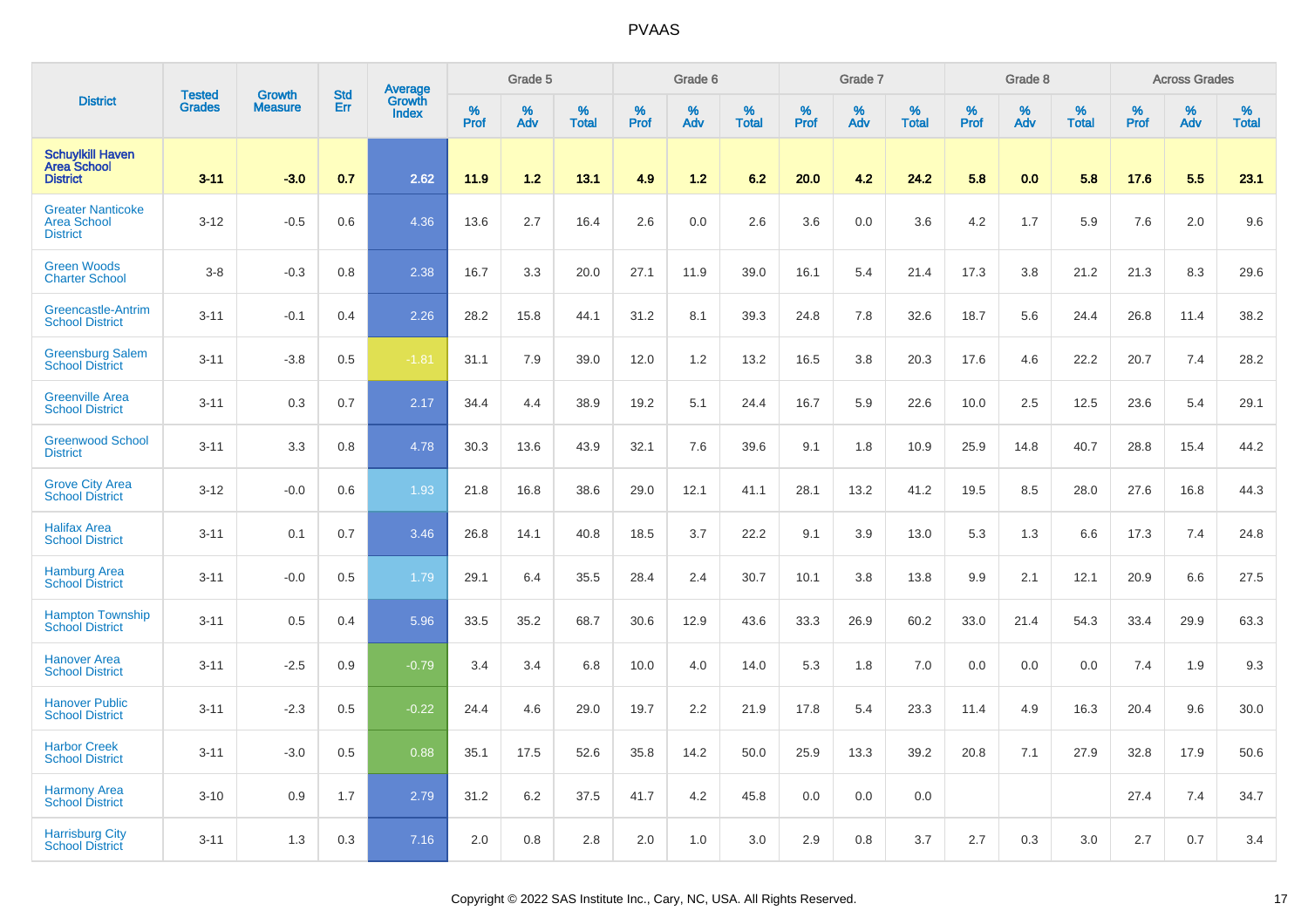|                                                                                   | <b>Tested</b> | <b>Growth</b>  | <b>Std</b> | Average                |              | Grade 5  |                   |           | Grade 6  |                   |                  | Grade 7  |                   |           | Grade 8  |                   |           | <b>Across Grades</b> |                   |
|-----------------------------------------------------------------------------------|---------------|----------------|------------|------------------------|--------------|----------|-------------------|-----------|----------|-------------------|------------------|----------|-------------------|-----------|----------|-------------------|-----------|----------------------|-------------------|
| <b>District</b>                                                                   | <b>Grades</b> | <b>Measure</b> | Err        | Growth<br><b>Index</b> | $\%$<br>Prof | %<br>Adv | %<br><b>Total</b> | %<br>Prof | %<br>Adv | %<br><b>Total</b> | %<br><b>Prof</b> | %<br>Adv | %<br><b>Total</b> | %<br>Prof | %<br>Adv | %<br><b>Total</b> | %<br>Prof | %<br>Adv             | %<br><b>Total</b> |
| <b>Schuylkill Haven</b><br><b>Area School</b><br><b>District</b>                  | $3 - 11$      | $-3.0$         | 0.7        | 2.62                   | 11.9         | 1.2      | 13.1              | 4.9       | 1.2      | 6.2               | 20.0             | 4.2      | 24.2              | 5.8       | 0.0      | 5.8               | 17.6      | 5.5                  | 23.1              |
| Hatboro-Horsham<br><b>School District</b>                                         | $3 - 11$      | 0.6            | 0.4        | 1.72                   | 26.2         | 8.5      | 34.7              | 30.0      | 11.1     | 41.1              | 20.8             | 5.2      | 26.0              | 19.7      | 5.7      | 25.4              | 25.9      | 8.7                  | 34.6              |
| <b>Haverford</b><br><b>Township School</b><br><b>District</b>                     | $3 - 11$      | $-0.7$         | 0.3        | $-0.06$                | 30.7         | 27.3     | 58.0              | 26.4      | 15.0     | 41.4              | 28.5             | 12.8     | 41.3              | 33.9      | 15.2     | 49.1              | 31.6      | 23.1                 | 54.7              |
| <b>Hazleton Area</b><br><b>School District</b>                                    | $3 - 11$      | $-0.5$         | 0.4        | 1.77                   | 5.8          | 1.7      | 7.5               | 5.2       | 1.1      | 6.3               | 2.8              | 0.5      | 3.3               | 6.6       | 0.6      | 7.1               | 6.4       | 1.2                  | 7.7               |
| <b>Hempfield Area</b><br><b>School District</b>                                   | $3 - 12$      | 2.3            | 0.3        | 7.58                   | 34.6         | 13.8     | 48.4              | 24.6      | 14.9     | 39.6              | 30.2             | 13.5     | 43.7              | 26.8      | 10.7     | 37.5              | 30.5      | 16.4                 | 46.9              |
| <b>Hempfield School</b><br><b>District</b>                                        | $3 - 11$      | 3.5            | 0.3        | 11.50                  | 32.6         | 14.9     | 47.5              | 27.8      | 18.0     | 45.8              | 22.6             | 18.5     | 41.1              | 24.4      | 18.7     | 43.1              | 27.9      | 18.3                 | 46.2              |
| <b>Hermitage School</b><br><b>District</b>                                        | $3 - 12$      | 1.0            | 0.5        | 4.16                   | 39.7         | 7.8      | 47.5              | 34.3      | 21.7     | 55.9              | 30.8             | 19.6     | 50.4              | 26.2      | 4.1      | 30.3              | 33.8      | 16.8                 | 50.6              |
| <b>Highlands School</b><br><b>District</b>                                        | $3 - 11$      | 0.4            | 0.5        | 2.41                   | 20.4         | 4.6      | 25.0              | 16.6      | 1.4      | 17.9              | 28.5             | 4.9      | 33.3              | 13.2      | 8.6      | 21.8              | 20.4      | 5.9                  | 26.3              |
| <b>Hollidaysburg Area</b><br><b>School District</b>                               | $3 - 11$      | 2.9            | 0.4        | 8.32                   | 33.2         | 16.0     | 49.2              | 26.4      | 12.8     | 39.2              | 27.3             | 14.7     | 42.0              | 23.2      | 8.0      | 31.2              | 28.7      | 12.7                 | 41.4              |
| <b>Homer-Center</b><br><b>School District</b>                                     | $3 - 11$      | 10.3           | 0.8        | 13.11                  | 31.8         | 17.5     | 49.2              | 36.4      | 4.6      | 40.9              | 20.3             | 0.0      | 20.3              | 26.9      | 13.4     | 40.3              | 27.6      | 7.4                  | 35.0              |
| <b>Hope For</b><br><b>Hyndman Charter</b><br>School                               | $3 - 11$      | 4.1            | 1.8        | 3.10                   |              |          |                   | 6.2       | 0.0      | 6.2               | 8.3              | 8.3      | 16.7              | 0.0       | 0.0      | 0.0               | 9.9       | 1.2                  | 11.1              |
| <b>Hopewell Area</b><br><b>School District</b>                                    | $3 - 11$      | $-1.6$         | 0.5        | 4.04                   | 31.1         | 8.2      | 39.3              | 28.6      | 11.8     | 40.3              | 18.7             | 4.5      | 23.1              | 12.5      | 2.5      | 15.0              | 23.5      | 8.4                  | 32.0              |
| <b>Howard Gardner</b><br><b>Multiple</b><br>Intelligence<br><b>Charter School</b> | $3 - 8$       | $-3.7$         | 1.1        | $-1.27$                | 16.7         | 6.7      | 23.3              | 9.4       | 0.0      | 9.4               | 9.1              | 0.0      | 9.1               | 7.4       | 11.1     | 18.5              | 14.7      | 3.5                  | 18.2              |
| <b>Huntingdon Area</b><br><b>School District</b>                                  | $3 - 11$      | 9.5            | 0.5        | 17.36                  | 23.7         | 13.2     | 36.8              | 17.8      | 10.2     | 28.0              | 18.0             | 4.3      | 22.3              | 13.6      | 4.8      | 18.4              | 19.7      | 9.1                  | 28.8              |
| Independence<br><b>Charter School</b>                                             | $3 - 8$       | 1.4            | 0.7        | 5.93                   | 13.7         | 4.1      | 17.8              | 26.8      | 4.9      | 31.7              | 21.0             | 4.9      | 25.9              | 24.1      | 8.6      | 32.8              | 19.7      | 7.2                  | 26.9              |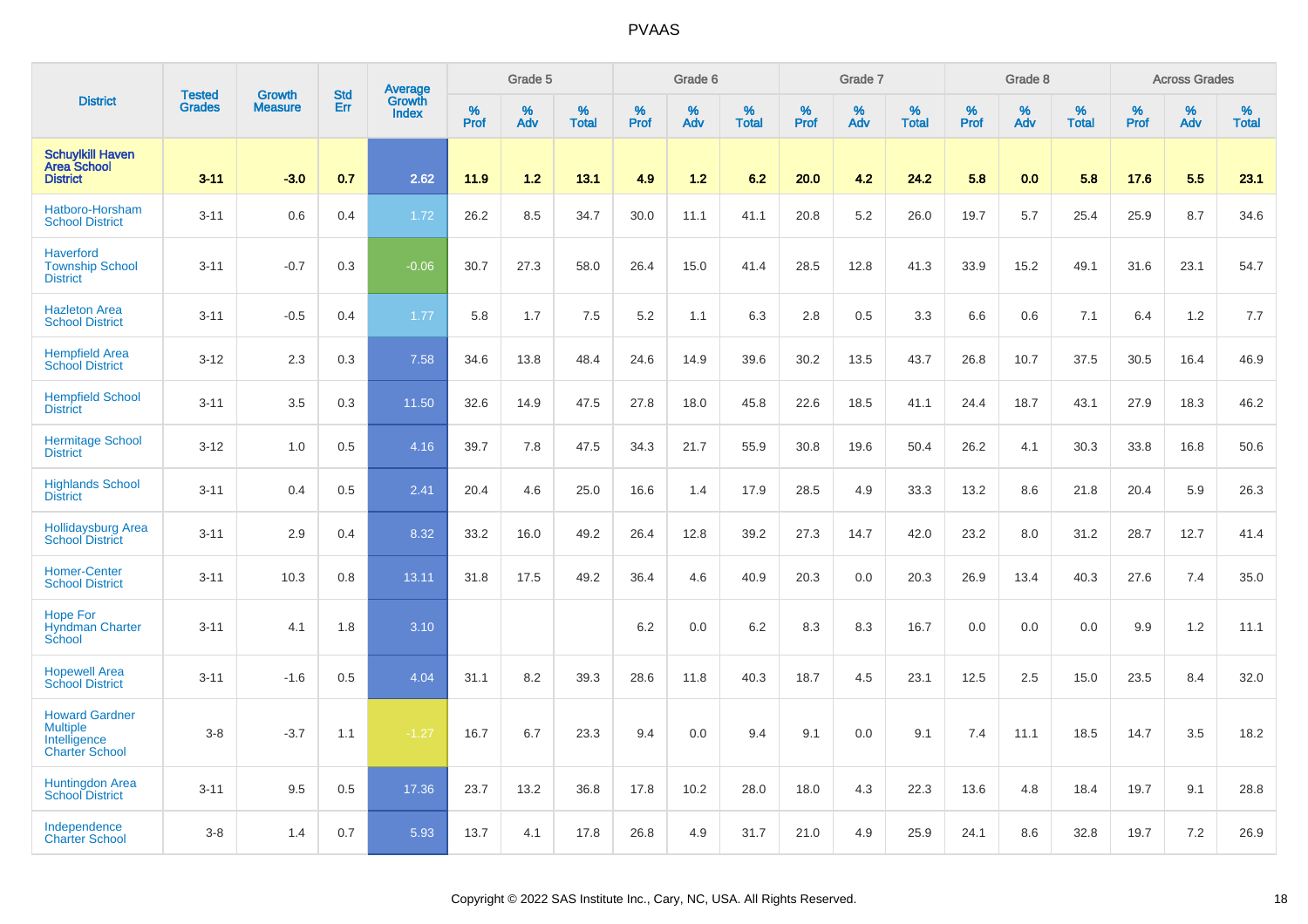|                                                                   |                                |                                 | <b>Std</b> | Average         |              | Grade 5  |                   |           | Grade 6  |                   |           | Grade 7  |                   |           | Grade 8  |                   |           | <b>Across Grades</b> |                   |
|-------------------------------------------------------------------|--------------------------------|---------------------------------|------------|-----------------|--------------|----------|-------------------|-----------|----------|-------------------|-----------|----------|-------------------|-----------|----------|-------------------|-----------|----------------------|-------------------|
| <b>District</b>                                                   | <b>Tested</b><br><b>Grades</b> | <b>Growth</b><br><b>Measure</b> | Err        | Growth<br>Index | $\%$<br>Prof | %<br>Adv | %<br><b>Total</b> | %<br>Prof | %<br>Adv | %<br><b>Total</b> | %<br>Prof | %<br>Adv | %<br><b>Total</b> | %<br>Prof | %<br>Adv | %<br><b>Total</b> | %<br>Prof | %<br>Adv             | %<br><b>Total</b> |
| <b>Schuylkill Haven</b><br><b>Area School</b><br><b>District</b>  | $3 - 11$                       | $-3.0$                          | 0.7        | 2.62            | 11.9         | 1.2      | 13.1              | 4.9       | $1.2$    | 6.2               | 20.0      | 4.2      | 24.2              | 5.8       | 0.0      | 5.8               | 17.6      | 5.5                  | 23.1              |
| Independence<br><b>Charter School</b><br>West                     | $3 - 7$                        | $-1.0$                          | 1.7        | 1.35            | 0.0          | 0.0      | 0.0               | 16.7      | 0.0      | 16.7              | 5.6       | 0.0      | 5.6               |           |          |                   | 6.2       | 1.8                  | 8.0               |
| <b>Indiana Area</b><br><b>School District</b>                     | $3 - 11$                       | 1.8                             | 0.4        | 7.21            | 29.3         | 17.7     | 47.0              | 23.9      | 11.7     | 35.5              | 36.0      | 10.3     | 46.3              | 23.2      | 14.2     | 37.4              | 30.1      | 15.1                 | 45.2              |
| <b>Infinity Charter</b><br>School                                 | $3-8$                          | 5.9                             | 1.2        | 4.84            | 40.9         | 31.8     | 72.7              | 46.2      | 11.5     | 57.7              | 41.7      | 45.8     | 87.5              | 38.1      | 19.0     | 57.1              | 38.7      | 29.6                 | 68.3              |
| <b>Innovative Arts</b><br><b>Academy Charter</b><br><b>School</b> | $6 - 11$                       | $-1.5$                          | 0.8        | 5.73            |              |          |                   | 0.0       | 0.0      | 0.0               | 0.0       | 0.0      | 0.0               | 3.4       | 0.0      | 3.4               | 1.4       | 0.0                  | 1.4               |
| <b>Inquiry Charter</b><br>School                                  | $3-5$                          | $-6.8$                          | 2.1        | $-3.27$         | 8.8          | 2.9      | 11.8              |           |          |                   |           |          |                   |           |          |                   | 11.1      | 2.8                  | 13.9              |
| Insight PA Cyber<br><b>Charter School</b>                         | $3 - 11$                       | $-6.7$                          | 1.5        | $-1.06$         | 5.6          | 11.1     | 16.7              | 0.0       | 0.0      | 0.0               | 3.7       | 3.7      | 7.4               | 11.1      | 3.7      | 14.8              | 9.0       | 3.7                  | 12.7              |
| <b>Interboro School</b><br><b>District</b>                        | $3 - 12$                       | $-3.0$                          | 0.4        | 0.02            | 13.5         | 2.2      | 15.8              | 11.8      | 2.4      | 14.2              | 14.4      | 3.4      | 17.8              | 10.7      | 2.1      | 12.8              | 16.4      | 3.1                  | 19.6              |
| <b>Iroquois School</b><br><b>District</b>                         | $3 - 11$                       | 2.5                             | 0.7        | 5.99            | 36.7         | 10.1     | 46.8              | 20.7      | 17.1     | 37.8              | 11.5      | 9.4      | 20.8              | 21.0      | 6.0      | 27.0              | 23.5      | 11.1                 | 34.6              |
| <b>Jamestown Area</b><br><b>School District</b>                   | $3 - 11$                       | 0.7                             | 1.2        | 2.23            | 18.4         | 10.5     | 29.0              | 16.7      | 0.0      | 16.7              | 24.1      | 3.4      | 27.6              | 19.0      | 0.0      | 19.0              | 18.3      | 6.1                  | 24.4              |
| <b>Jeannette City</b><br><b>School District</b>                   | $3 - 11$                       | 3.0                             | 0.8        | 3.70            | 12.5         | 0.0      | 12.5              | 22.6      | 1.9      | 24.5              | 12.9      | 4.8      | 17.7              | 15.4      | 3.8      | 19.2              | 16.1      | 3.6                  | 19.7              |
| Jefferson-Morgan<br><b>School District</b>                        | $3 - 10$                       | $-0.4$                          | 0.8        | 4.12            | 7.1          | 1.4      | 8.6               | 23.6      | 0.0      | 23.6              | 10.9      | 3.6      | 14.6              | 24.4      | 2.2      | 26.7              | 17.1      | 4.8                  | 21.9              |
| <b>Jenkintown School</b><br><b>District</b>                       | $3 - 11$                       | $-5.2$                          | 1.0        | $-0.07$         | 35.4         | 12.5     | 47.9              | 18.9      | 8.1      | 27.0              | 16.0      | 0.0      | 16.0              | 8.0       | 4.0      | 12.0              | 29.0      | 16.2                 | 45.2              |
| Jersey Shore Area<br><b>School District</b>                       | $3 - 11$                       | 1.3                             | 0.5        | 4.52            | 24.0         | 10.8     | 34.7              | 32.5      | 7.1      | 39.7              | 22.6      | 6.9      | 29.6              | 18.1      | 1.6      | 19.8              | 27.4      | 10.1                 | 37.6              |
| <b>Jim Thorpe Area</b><br><b>School District</b>                  | $3 - 11$                       | $-2.3$                          | 0.6        | 0.76            | 14.1         | 1.0      | 15.2              | 12.3      | 0.9      | 13.2              | 9.2       | 8.5      | 17.7              | 10.0      | 1.5      | 11.5              | 14.9      | 4.3                  | 19.2              |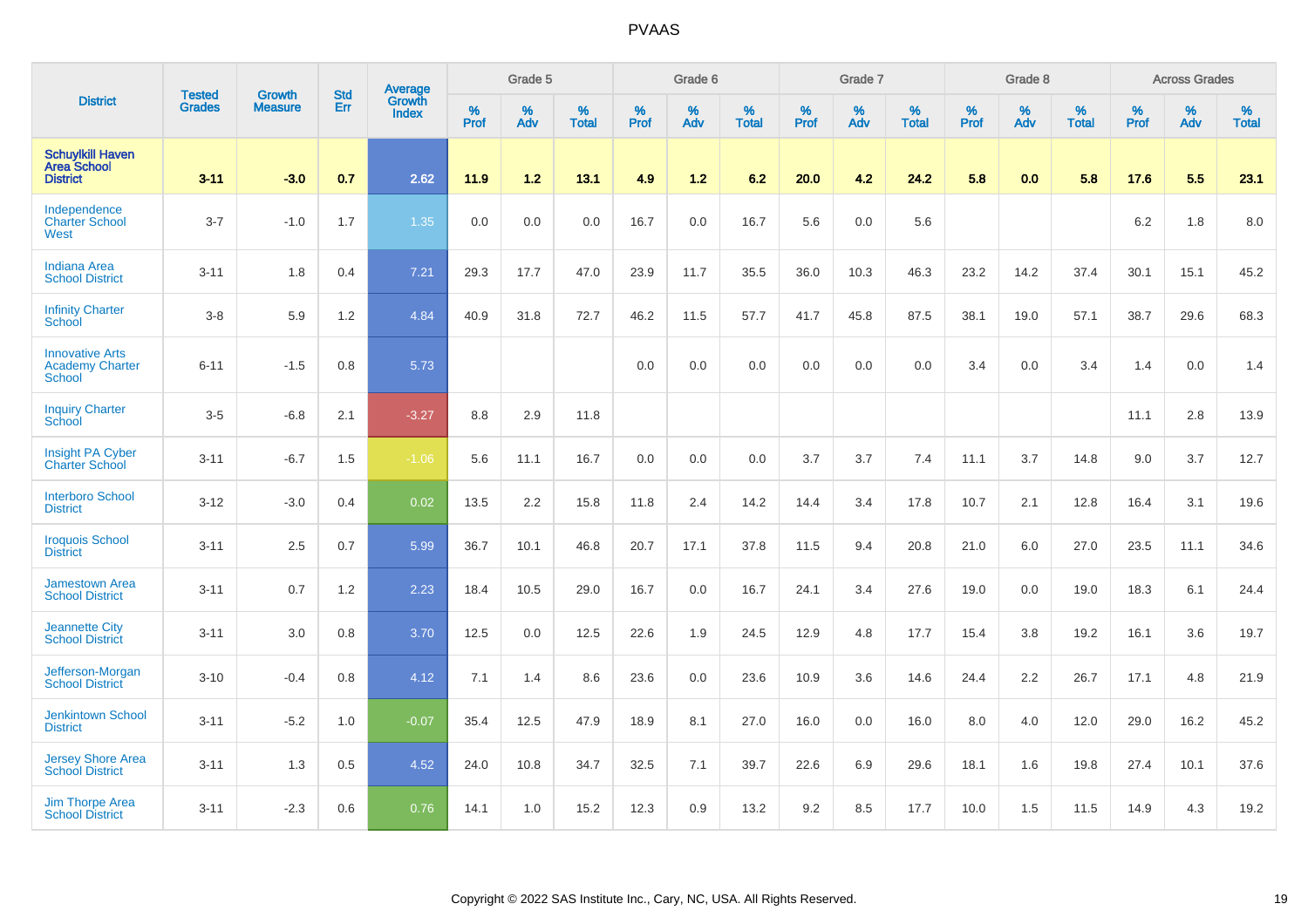|                                                                  |                                |                                 | <b>Std</b> | Average                |                  | Grade 5  |                   |           | Grade 6  |                   |           | Grade 7  |                   |                  | Grade 8  |                   |                  | <b>Across Grades</b> |                   |
|------------------------------------------------------------------|--------------------------------|---------------------------------|------------|------------------------|------------------|----------|-------------------|-----------|----------|-------------------|-----------|----------|-------------------|------------------|----------|-------------------|------------------|----------------------|-------------------|
| <b>District</b>                                                  | <b>Tested</b><br><b>Grades</b> | <b>Growth</b><br><b>Measure</b> | Err        | Growth<br><b>Index</b> | %<br><b>Prof</b> | %<br>Adv | %<br><b>Total</b> | %<br>Prof | %<br>Adv | %<br><b>Total</b> | %<br>Prof | %<br>Adv | %<br><b>Total</b> | %<br><b>Prof</b> | %<br>Adv | %<br><b>Total</b> | %<br><b>Prof</b> | %<br>Adv             | %<br><b>Total</b> |
| <b>Schuylkill Haven</b><br><b>Area School</b><br><b>District</b> | $3 - 11$                       | $-3.0$                          | 0.7        | 2.62                   | 11.9             | 1.2      | 13.1              | 4.9       | $1.2$    | 6.2               | 20.0      | 4.2      | 24.2              | 5.8              | 0.0      | 5.8               | 17.6             | 5.5                  | 23.1              |
| John B. Stetson<br><b>Charter School</b>                         | $5-8$                          | 0.5                             | 0.6        | 4.84                   | 1.6              | 0.0      | 1.6               | 0.8       | 0.0      | 0.8               | 0.0       | 0.0      | 0.0               | 0.0              | 0.0      | 0.0               | 0.4              | 0.0                  | 0.4               |
| Johnsonburg Area<br><b>School District</b>                       | $3 - 11$                       | 2.2                             | 1.0        | 5.07                   | 17.5             | 7.5      | 25.0              | 21.2      | 12.1     | 33.3              | 18.6      | 7.0      | 25.6              | 15.6             | 2.2      | 17.8              | 25.5             | 10.2                 | 35.7              |
| <b>Juniata County</b><br><b>School District</b>                  | $3-12$                         | $-0.1$                          | 0.5        | 1.50                   | 19.4             | 5.3      | 24.7              | 11.1      | 3.7      | 14.8              | 13.1      | 2.2      | 15.3              | 11.9             | 1.8      | 13.7              | 16.9             | 4.3                  | 21.2              |
| <b>Juniata Valley</b><br><b>School District</b>                  | $3 - 11$                       | 2.4                             | 0.9        | 4.64                   | 23.3             | 4.6      | 27.9              | 5.4       | 3.6      | 8.9               | 21.0      | 5.3      | 26.3              | 12.5             | 2.1      | 14.6              | 18.7             | 5.0                  | 23.8              |
| <b>Kane Area School</b><br><b>District</b>                       | $3 - 10$                       | 3.7                             | 0.7        | 6.38                   | 21.1             | 19.7     | 40.8              | 14.1      | 3.1      | 17.2              | 29.8      | 17.9     | 47.8              | 6.1              | 1.2      | 7.3               | 21.5             | 9.0                  | 30.4              |
| <b>Karns City Area</b><br><b>School District</b>                 | $3 - 11$                       | 3.6                             | 0.6        | 5.98                   | 23.6             | 9.0      | 32.6              | 29.6      | 1.1      | 30.7              | 22.4      | 3.4      | 25.9              | 16.8             | 3.7      | 20.6              | 24.0             | 3.2                  | 27.2              |
| Kennett<br>Consolidated<br><b>School District</b>                | $3 - 11$                       | 1.3                             | 0.4        | 6.12                   | 29.8             | 15.1     | 44.9              | 20.2      | 8.3      | 28.5              | 20.2      | 11.6     | 31.7              | 10.9             | 6.9      | 17.8              | 22.4             | 12.3                 | 34.7              |
| Keystone<br><b>Academy Charter</b><br><b>School</b>              | $3-8$                          | 0.8                             | 0.8        | 2.54                   | 12.3             | 5.3      | 17.5              | 9.7       | 4.8      | 14.5              | 12.3      | 1.8      | 14.0              | 6.8              | 1.7      | 8.5               | 12.4             | 2.8                  | 15.1              |
| <b>Keystone Central</b><br><b>School District</b>                | $3 - 11$                       | 1.5                             | 0.4        | 3.98                   | 18.6             | 8.5      | 27.1              | 20.9      | 8.6      | 29.5              | 10.9      | 3.3      | 14.1              | 10.5             | 2.2      | 12.6              | 19.2             | 8.0                  | 27.2              |
| Keystone<br><b>Education Center</b><br><b>Charter School</b>     | $3 - 12$                       | $-4.8$                          | 3.2        | $-1.50$                |                  |          |                   |           |          |                   |           |          |                   | 0.0              | 0.0      | 0.0               | 0.0              | 0.0                  | 0.0               |
| <b>Keystone Oaks</b><br><b>School District</b>                   | $3 - 11$                       | $-3.0$                          | 0.6        | 0.82                   | 26.0             | 20.3     | 46.3              | 19.5      | 11.5     | 31.0              | 19.5      | 10.6     | 30.1              | 17.5             | 12.3     | 29.8              | 25.2             | 15.8                 | 41.0              |
| <b>Keystone School</b><br><b>District</b>                        | $3 - 11$                       | $-1.0$                          | 0.8        | 1.11                   | 28.4             | 19.4     | 47.8              | 32.1      | 1.9      | 34.0              | 12.3      | 1.4      | 13.7              | 6.4              | 0.0      | 6.4               | 24.1             | 7.6                  | 31.6              |
| <b>KIPP Philadelphia</b><br><b>Charter School</b>                | $3-8$                          | 0.0                             | 0.9        | 3.74                   | 2.0              | 0.0      | 2.0               | 0.0       | 0.0      | 0.0               | 2.6       | 0.0      | 2.6               | 6.8              | 0.0      | 6.8               | 3.6              | 0.0                  | 3.6               |
| <b>KIPP West</b><br>Philadelphia<br><b>Charter School</b>        | $3 - 8$                        | $-2.0$                          | 1.2        | 0.29                   | 3.2              | 0.0      | 3.2               | 0.0       | 0.0      | 0.0               | 0.0       | 0.0      | 0.0               | 0.0              | 0.0      | 0.0               | 2.6              | 0.0                  | 2.6               |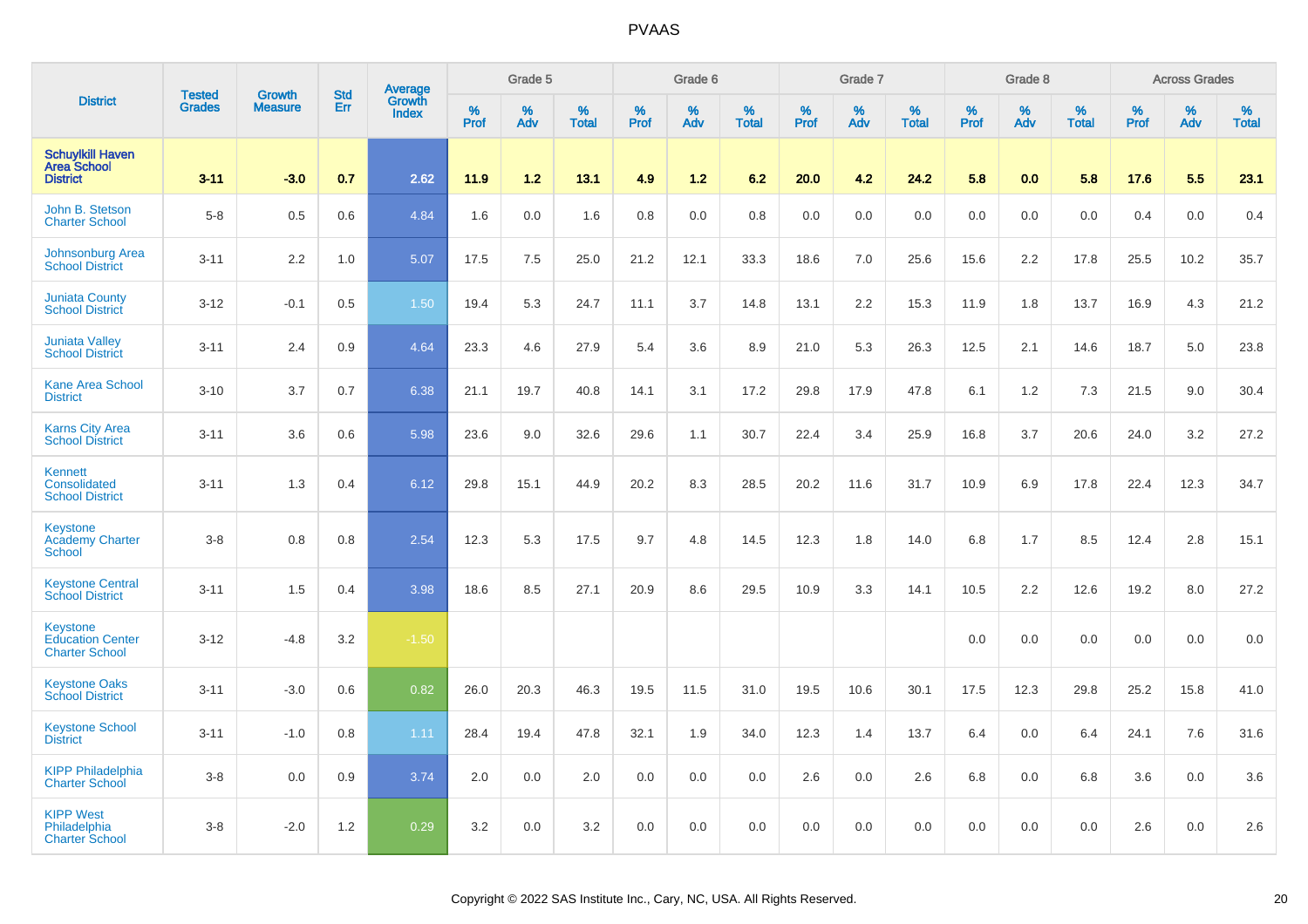|                                                                  | <b>Tested</b> | <b>Growth</b>  | <b>Std</b> | Average                       |              | Grade 5  |                   |           | Grade 6  |                   |           | Grade 7  |                   |           | Grade 8  |                   |           | <b>Across Grades</b> |                   |
|------------------------------------------------------------------|---------------|----------------|------------|-------------------------------|--------------|----------|-------------------|-----------|----------|-------------------|-----------|----------|-------------------|-----------|----------|-------------------|-----------|----------------------|-------------------|
| <b>District</b>                                                  | <b>Grades</b> | <b>Measure</b> | Err        | <b>Growth</b><br><b>Index</b> | $\%$<br>Prof | %<br>Adv | %<br><b>Total</b> | %<br>Prof | %<br>Adv | %<br><b>Total</b> | %<br>Prof | %<br>Adv | %<br><b>Total</b> | %<br>Prof | %<br>Adv | %<br><b>Total</b> | %<br>Prof | %<br>Adv             | %<br><b>Total</b> |
| <b>Schuylkill Haven</b><br><b>Area School</b><br><b>District</b> | $3 - 11$      | $-3.0$         | 0.7        | 2.62                          | 11.9         | 1.2      | 13.1              | 4.9       | 1.2      | 6.2               | 20.0      | 4.2      | 24.2              | 5.8       | 0.0      | 5.8               | 17.6      | 5.5                  | 23.1              |
| <b>Kiski Area School</b><br><b>District</b>                      | $3 - 11$      | $-4.9$         | 0.4        | $-1.08$                       | 15.4         | 5.6      | 21.0              | 11.1      | 1.8      | 13.0              | 22.9      | 5.0      | 27.9              | 9.6       | 2.8      | 12.4              | 20.2      | 7.5                  | 27.7              |
| <b>Kutztown Area</b><br><b>School District</b>                   | $3 - 12$      | $-1.4$         | 0.8        | 3.35                          | 40.3         | 11.9     | 52.2              | 24.2      | 3.2      | 27.4              | 25.6      | 10.3     | 35.9              | 10.8      | 10.8     | 21.5              | 30.0      | 13.3                 | 43.3              |
| La Academia<br>Partnership<br><b>Charter School</b>              | $6 - 11$      | $-5.6$         | 1.8        | $-0.91$                       |              |          |                   | 0.0       | 0.0      | 0.0               | 0.0       | 0.0      | 0.0               | 0.0       | 0.0      | 0.0               | 0.0       | 0.0                  | $0.0\,$           |
| <b>Laboratory Charter</b><br><b>School</b>                       | $3-8$         | $-0.7$         | 1.1        | 2.78                          | 3.2          | 0.0      | 3.2               | 2.3       | 0.0      | 2.3               | 6.4       | 0.0      | 6.4               | 5.0       | 0.0      | 5.0               | 5.3       | 0.0                  | 5.3               |
| Lackawanna Trail<br><b>School District</b>                       | $3 - 10$      | 1.4            | 0.7        | 3.97                          | 21.8         | 9.1      | 30.9              | 34.3      | 10.4     | 44.8              | 12.7      | 11.3     | 23.9              | 11.8      | 6.6      | 18.4              | 24.2      | 11.5                 | 35.8              |
| <b>Lakeland School</b><br><b>District</b>                        | $3 - 11$      | $-2.1$         | 0.6        | 0.56                          | 29.3         | 2.7      | 32.0              | 25.5      | 6.4      | 31.9              | 26.9      | 4.8      | 31.7              | 5.7       | 0.0      | 5.7               | 24.0      | 5.5                  | 29.5              |
| Lake-Lehman<br><b>School District</b>                            | $3 - 11$      | 2.9            | 0.6        | 5.69                          | 30.6         | 9.9      | 40.5              | 21.0      | 6.7      | 27.6              | 23.7      | 6.1      | 29.8              | 14.2      | 4.4      | 18.6              | 26.3      | 6.7                  | 33.1              |
| <b>Lakeview School</b><br><b>District</b>                        | $3 - 11$      | $-3.9$         | 0.8        | 0.54                          | 28.6         | 18.4     | 46.9              | 30.0      | 7.1      | 37.1              | 22.2      | 1.6      | 23.8              | 21.0      | 1.6      | 22.6              | 28.3      | 13.3                 | 41.6              |
| Lampeter-<br><b>Strasburg School</b><br><b>District</b>          | $3 - 12$      | $-0.2$         | 0.4        | 3.38                          | 38.6         | 13.5     | 52.2              | 32.4      | 4.9      | 37.2              | 36.0      | 7.1      | 43.2              | 22.6      | 10.6     | 33.2              | 34.5      | 12.8                 | 47.4              |
| <b>Lancaster School</b><br><b>District</b>                       | $3 - 12$      | $-3.2$         | 0.3        | $-3.06$                       | 8.8          | 3.0      | 11.8              | 3.9       | 0.8      | 4.7               | 4.4       | 0.9      | 5.3               | 2.3       | 0.6      | 3.0               | 7.4       | 1.9                  | 9.3               |
| <b>Laurel Highlands</b><br><b>School District</b>                | $3 - 11$      | $-4.3$         | 0.5        | $-1.98$                       | 13.3         | 5.7      | 19.0              | 9.7       | 7.1      | 16.8              | 11.0      | 3.9      | 15.0              | 12.6      | 4.8      | 17.5              | 17.1      | 7.0                  | 24.1              |
| <b>Laurel School</b><br><b>District</b>                          | $3 - 11$      | $-0.4$         | 0.7        | 1.59                          | 25.7         | 5.4      | 31.1              | 23.9      | 12.7     | 36.6              | 29.5      | 5.1      | 34.6              | 18.8      | 8.7      | 27.5              | 28.6      | 13.6                 | 42.2              |
| <b>Lebanon School</b><br><b>District</b>                         | $3 - 11$      | 0.1            | 0.3        | 4.53                          | 10.8         | 2.5      | 13.2              | 5.4       | 1.6      | 7.0               | 3.4       | 0.6      | 4.1               | 4.5       | 0.8      | 5.4               | 7.2       | 1.6                  | 8.8               |
| Leechburg Area<br><b>School District</b>                         | $3 - 11$      | $-3.5$         | 0.9        | $-0.64$                       | 15.6         | 2.2      | 17.8              | 16.2      | 5.4      | 21.6              | 8.0       | 0.0      | 8.0               | 23.8      | 7.1      | 31.0              | 22.5      | 5.9                  | 28.5              |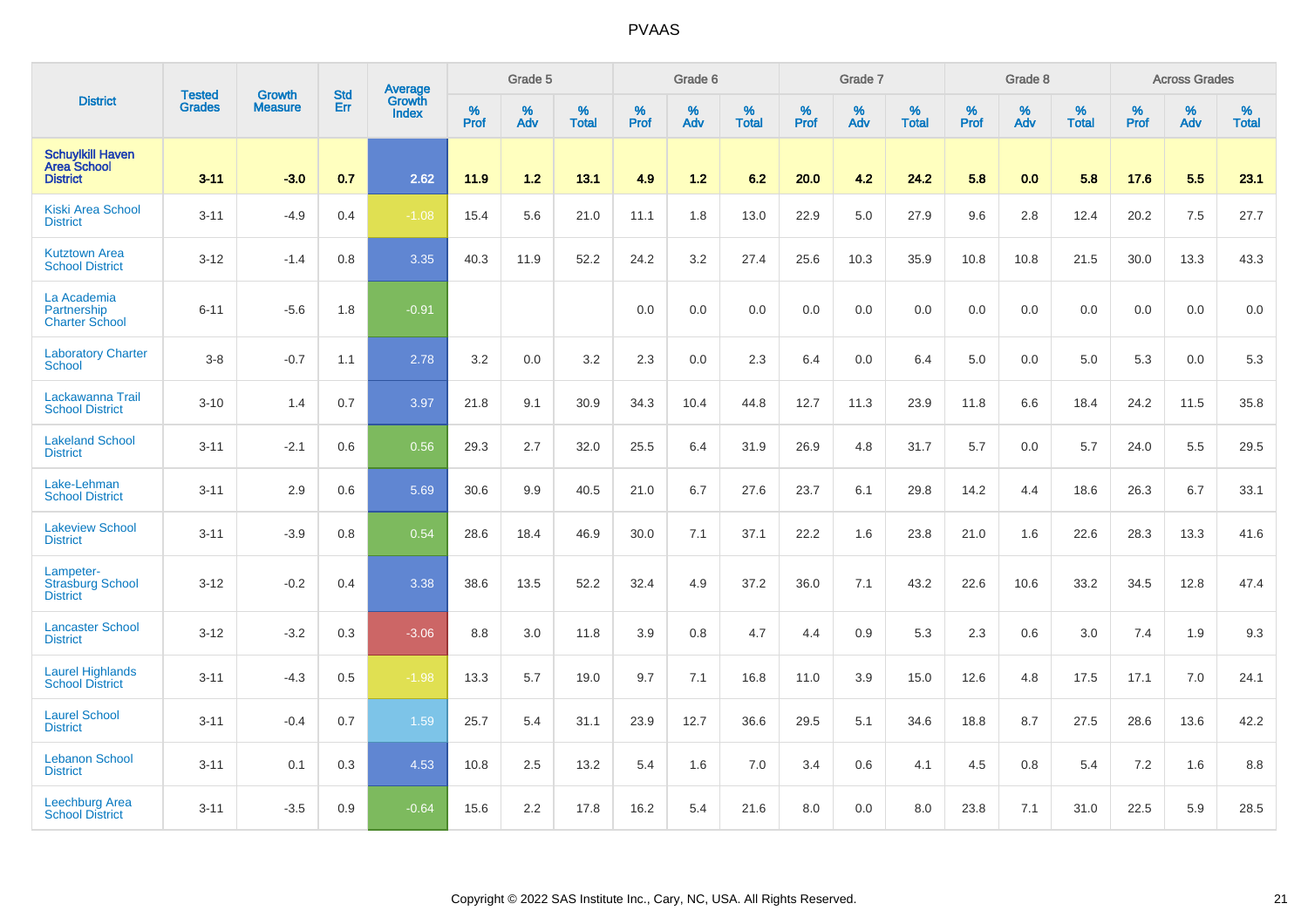|                                                                          |                                |                                 | <b>Std</b> | Average                |           | Grade 5  |                   |           | Grade 6  |                   |           | Grade 7  |                   |           | Grade 8  |                   |           | <b>Across Grades</b> |                   |
|--------------------------------------------------------------------------|--------------------------------|---------------------------------|------------|------------------------|-----------|----------|-------------------|-----------|----------|-------------------|-----------|----------|-------------------|-----------|----------|-------------------|-----------|----------------------|-------------------|
| <b>District</b>                                                          | <b>Tested</b><br><b>Grades</b> | <b>Growth</b><br><b>Measure</b> | Err        | Growth<br><b>Index</b> | %<br>Prof | %<br>Adv | %<br><b>Total</b> | %<br>Prof | %<br>Adv | %<br><b>Total</b> | %<br>Prof | %<br>Adv | %<br><b>Total</b> | %<br>Prof | %<br>Adv | %<br><b>Total</b> | %<br>Prof | %<br>Adv             | %<br><b>Total</b> |
| <b>Schuylkill Haven</b><br><b>Area School</b><br><b>District</b>         | $3 - 11$                       | $-3.0$                          | 0.7        | 2.62                   | 11.9      | 1.2      | 13.1              | 4.9       | $1.2$    | 6.2               | 20.0      | 4.2      | 24.2              | 5.8       | 0.0      | 5.8               | 17.6      | 5.5                  | 23.1              |
| <b>Lehigh Valley</b><br><b>Academy Regional</b><br><b>Charter School</b> | $3 - 11$                       | $-3.0$                          | 0.5        | $-1.04$                | 22.5      | 7.5      | 30.0              | 16.4      | 3.1      | 19.5              | 7.4       | 1.8      | 9.3               | 5.5       | 0.9      | 6.4               | 17.4      | 4.4                  | 21.8              |
| <b>Lehigh Valley Dual</b><br>Language Charter<br>School                  | $3-8$                          | 3.1                             | 2.3        | 1.36                   | 0.0       | 0.0      | 0.0               | 7.7       | 0.0      | 7.7               |           |          |                   |           |          |                   | 4.2       | 0.0                  | 4.2               |
| <b>Lehighton Area</b><br><b>School District</b>                          | $3 - 11$                       | 3.8                             | 0.5        | 7.54                   | 23.0      | 5.9      | 29.0              | 26.0      | 4.1      | 30.1              | 12.0      | 5.7      | 17.7              | 14.7      | 1.8      | 16.6              | 23.4      | 5.4                  | 28.8              |
| <b>Lewisburg Area</b><br><b>School District</b>                          | $3 - 11$                       | 6.7                             | 0.6        | 12.13                  | 33.6      | 28.3     | 62.0              | 40.0      | 24.2     | 64.2              | 33.1      | 29.4     | 62.5              | 17.9      | 31.3     | 49.2              | 31.0      | 30.1                 | 61.1              |
| <b>Ligonier Valley</b><br><b>School District</b>                         | $3 - 11$                       | $-3.6$                          | 0.7        | 1.35                   | 14.6      | 3.7      | 18.3              | 16.5      | 0.0      | 16.5              | 12.3      | 0.0      | 12.3              | 6.9       | 0.0      | 6.9               | 17.2      | 2.9                  | 20.0              |
| <b>Lincoln Charter</b><br><b>School</b>                                  | $3-5$                          | $-2.5$                          | 1.4        | $-1.78$                | 1.3       | 1.3      | 2.6               |           |          |                   |           |          |                   |           |          |                   | 3.6       | 0.8                  | 4.4               |
| <b>Lincoln Leadership</b><br><b>Academy Charter</b><br><b>School</b>     | $3 - 12$                       | $-1.2$                          | 0.9        | 2.09                   | 0.0       | 0.0      | 0.0               | 2.0       | 0.0      | 2.0               | 4.0       | 2.0      | 6.0               | 0.0       | 0.0      | 0.0               | 3.8       | 0.7                  | 4.4               |
| <b>Lincoln Park</b><br><b>Performing Arts</b><br><b>Charter School</b>   | $7 - 11$                       | $-4.4$                          | 1.0        | $-0.45$                |           |          |                   |           |          |                   | 33.9      | 5.4      | 39.3              | 11.5      | 3.4      | 14.9              | 20.3      | 4.2                  | 24.5              |
| <b>Lindley Academy</b><br>Charter School At<br><b>Birney</b>             | $3-8$                          | $-3.0$                          | 0.7        | 0.43                   | 1.3       | 0.0      | 1.3               | 2.6       | 0.0      | 2.6               | 0.0       | 0.0      | 0.0               | 0.0       | 1.6      | 1.6               | 1.0       | 0.3                  | 1.3               |
| <b>Line Mountain</b><br><b>School District</b>                           | $3 - 11$                       | $-0.5$                          | 0.7        | 0.25                   | 19.7      | 12.1     | 31.8              | 15.3      | 2.8      | 18.1              | 13.3      | 6.1      | 19.4              | 9.9       | 2.8      | 12.7              | 17.8      | 7.7                  | 25.5              |
| <b>Littlestown Area</b><br><b>School District</b>                        | $3 - 11$                       | 1.5                             | 0.6        | 5.61                   | 18.6      | 2.6      | 21.2              | 16.3      | 1.6      | 17.9              | 14.0      | 4.7      | 18.7              | 21.0      | 4.0      | 25.0              | 23.5      | 4.6                  | 28.1              |
| <b>Lower Dauphin</b><br><b>School District</b>                           | $3 - 11$                       | $-1.8$                          | 0.4        | 2.03                   | 29.8      | 22.8     | 52.6              | 23.7      | 4.8      | 28.5              | 22.0      | 6.4      | 28.4              | 18.6      | 9.5      | 28.0              | 25.6      | 14.4                 | 39.9              |
| <b>Lower Merion</b><br><b>School District</b>                            | $3 - 11$                       | 3.3                             | 0.3        | 12.62                  | 27.6      | 48.2     | 75.8              | 31.4      | 37.3     | 68.6              | 33.9      | 31.3     | 65.2              | 33.0      | 28.3     | 61.3              | 31.2      | 40.9                 | 72.2              |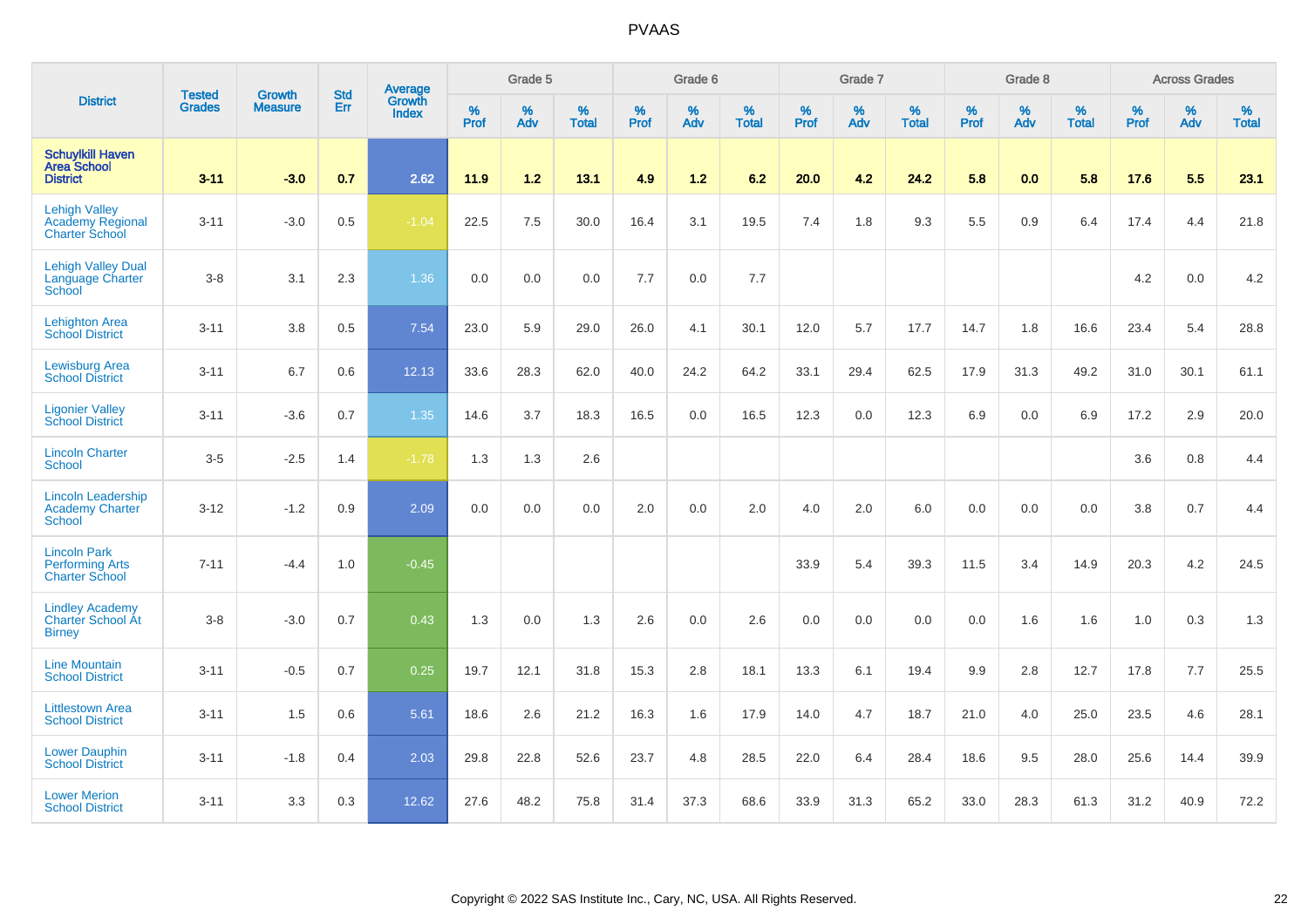|                                                                    |                                |                                 | <b>Std</b> | Average         |           | Grade 5  |                      |           | Grade 6  |                   |           | Grade 7  |                   |           | Grade 8  |                   |                  | <b>Across Grades</b> |                   |
|--------------------------------------------------------------------|--------------------------------|---------------------------------|------------|-----------------|-----------|----------|----------------------|-----------|----------|-------------------|-----------|----------|-------------------|-----------|----------|-------------------|------------------|----------------------|-------------------|
| <b>District</b>                                                    | <b>Tested</b><br><b>Grades</b> | <b>Growth</b><br><b>Measure</b> | Err        | Growth<br>Index | %<br>Prof | %<br>Adv | $\%$<br><b>Total</b> | %<br>Prof | %<br>Adv | %<br><b>Total</b> | %<br>Prof | %<br>Adv | %<br><b>Total</b> | %<br>Prof | %<br>Adv | %<br><b>Total</b> | %<br><b>Prof</b> | %<br>Adv             | %<br><b>Total</b> |
| <b>Schuylkill Haven</b><br><b>Area School</b><br><b>District</b>   | $3 - 11$                       | $-3.0$                          | 0.7        | 2.62            | 11.9      | 1.2      | 13.1                 | 4.9       | 1.2      | 6.2               | 20.0      | 4.2      | 24.2              | 5.8       | 0.0      | 5.8               | 17.6             | 5.5                  | 23.1              |
| <b>Lower Moreland</b><br><b>Township School</b><br><b>District</b> | $3 - 11$                       | 2.2                             | 0.5        | 4.65            | 27.3      | 27.3     | 54.6                 | 38.8      | 19.4     | 58.2              | 30.7      | 17.2     | 47.8              | 25.1      | 15.0     | 40.1              | 32.4             | 17.7                 | 50.0              |
| Loyalsock<br><b>Township School</b><br><b>District</b>             | $3 - 12$                       | 3.7                             | 0.6        | 7.24            | 33.0      | 18.3     | 51.3                 | 32.6      | 10.2     | 42.9              | 23.4      | 9.4      | 32.8              | 27.0      | 9.0      | 36.0              | 31.1             | 13.2                 | 44.4              |
| <b>Mahanoy Area</b><br><b>School District</b>                      | $3 - 10$                       | $-0.3$                          | 0.8        | 3.34            | 7.3       | 0.0      | 7.3                  | 4.0       | 0.0      | 4.0               | 7.7       | 0.0      | 7.7               | 4.6       | 0.0      | 4.6               | 10.4             | 0.8                  | 11.1              |
| <b>Manchester</b><br><b>Academic Charter</b><br><b>School</b>      | $3-8$                          | 0.6                             | 1.1        | 3.37            | 3.6       | 0.0      | 3.6                  | 3.4       | 0.0      | 3.4               | 3.6       | 0.0      | 3.6               | 0.0       | 0.0      | 0.0               | 4.9              | 0.5                  | 5.4               |
| <b>Manheim Central</b><br><b>School District</b>                   | $3 - 11$                       | 2.8                             | 0.4        | 9.93            | 25.4      | 7.6      | 33.0                 | 23.6      | 5.8      | 29.3              | 15.0      | 5.2      | 20.2              | 20.9      | 6.2      | 27.1              | 22.8             | 9.4                  | 32.2              |
| <b>Manheim</b><br><b>Township School</b><br><b>District</b>        | $3 - 12$                       | $-0.7$                          | 0.3        | 6.38            | 29.8      | 17.1     | 46.9                 | 33.2      | 23.2     | 56.3              | 28.9      | 9.6      | 38.6              | 18.1      | 11.2     | 29.3              | 28.7             | 21.3                 | 49.9              |
| Mariana Bracetti<br><b>Academy Charter</b><br><b>School</b>        | $3 - 10$                       | $-3.1$                          | 0.9        | 2.21            | 8.6       | 0.0      | 8.6                  | 2.2       | 0.0      | 2.2               | 7.3       | 0.0      | 7.3               | 0.0       | 0.0      | 0.0               | 4.4              | 0.0                  | 4.4               |
| <b>Marion Center</b><br><b>Area School</b><br><b>District</b>      | $3 - 10$                       | 0.9                             | 0.7        | 5.76            | 24.4      | 7.7      | 32.0                 | 37.2      | 11.8     | 49.0              | 19.0      | 10.7     | 29.8              | 22.6      | 8.6      | 31.2              | 27.9             | 10.6                 | 38.4              |
| <b>Maritime Academy</b><br><b>Charter School</b>                   | $3 - 10$                       | $-3.7$                          | 0.6        | 1.10            | 3.5       | 1.2      | 4.7                  | 1.2       | 3.6      | 4.8               | 7.9       | 5.6      | 13.5              | 3.3       | 0.0      | 3.3               | 4.6              | 2.1                  | 6.7               |
| <b>Marple Newtown</b><br><b>School District</b>                    | $3 - 11$                       | $-3.4$                          | 0.4        | $-1.81$         | 36.2      | 21.4     | 57.6                 | 31.7      | 20.2     | 51.9              | 27.1      | 8.3      | 35.4              | 20.5      | 6.0      | 26.5              | 32.9             | 20.2                 | 53.1              |
| <b>Mars Area School</b><br><b>District</b>                         | $3 - 10$                       | 0.5                             | 0.4        | 6.45            | 31.3      | 20.9     | 52.2                 | 32.6      | 24.5     | 57.1              | 23.8      | 16.5     | 40.4              | 24.5      | 6.4      | 30.8              | 32.3             | 21.1                 | 53.4              |
| <b>MaST Community</b><br><b>Charter School</b>                     | $3 - 10$                       | $-8.7$                          | 0.6        | $-3.76$         | 30.0      | 3.0      | 33.0                 | 20.0      | 3.8      | 23.8              | 24.3      | 3.9      | 28.2              | 17.5      | 1.9      | 19.4              | 23.1             | 3.6                  | 26.7              |
| <b>MaST Community</b><br><b>Charter School II</b>                  | $3 - 10$                       | $-8.4$                          | 0.7        | $-4.62$         | 5.0       | 2.0      | 6.9                  | 7.2       | 1.0      | 8.2               | 8.9       | 2.0      | 10.9              |           |          |                   | 12.6             | 3.2                  | 15.8              |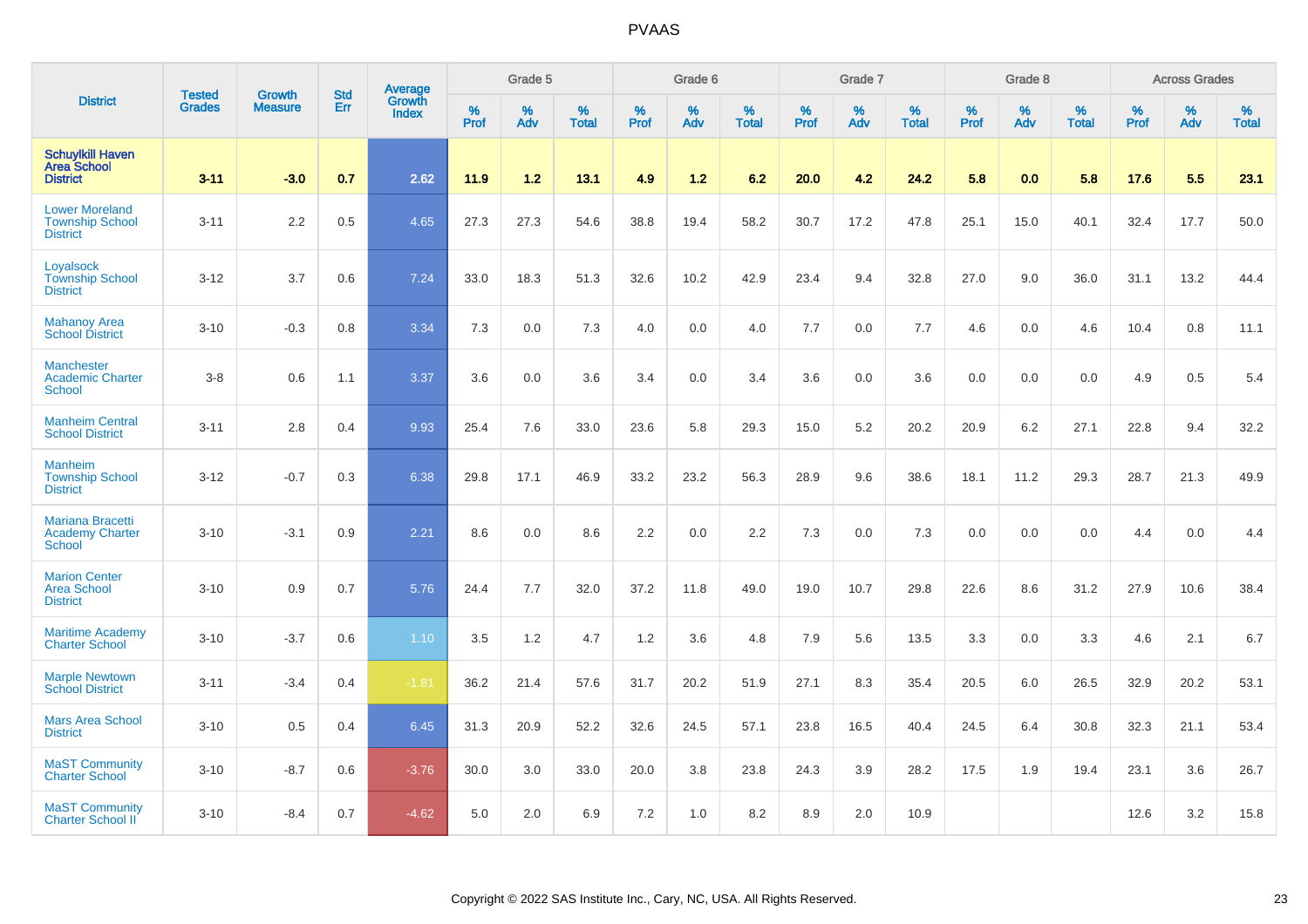|                                                                  |                                |                                 | <b>Std</b> | Average                |                     | Grade 5  |                   |              | Grade 6  |                   |              | Grade 7  |                   |              | Grade 8  |                   |           | <b>Across Grades</b> |                   |
|------------------------------------------------------------------|--------------------------------|---------------------------------|------------|------------------------|---------------------|----------|-------------------|--------------|----------|-------------------|--------------|----------|-------------------|--------------|----------|-------------------|-----------|----------------------|-------------------|
| <b>District</b>                                                  | <b>Tested</b><br><b>Grades</b> | <b>Growth</b><br><b>Measure</b> | Err        | Growth<br><b>Index</b> | $\%$<br><b>Prof</b> | %<br>Adv | %<br><b>Total</b> | $\%$<br>Prof | %<br>Adv | %<br><b>Total</b> | $\%$<br>Prof | %<br>Adv | %<br><b>Total</b> | $\%$<br>Prof | %<br>Adv | %<br><b>Total</b> | %<br>Prof | %<br>Adv             | %<br><b>Total</b> |
| <b>Schuylkill Haven</b><br><b>Area School</b><br><b>District</b> | $3 - 11$                       | $-3.0$                          | 0.7        | 2.62                   | 11.9                | 1.2      | 13.1              | 4.9          | $1.2$    | 6.2               | 20.0         | 4.2      | 24.2              | 5.8          | 0.0      | 5.8               | 17.6      | 5.5                  | 23.1              |
| <b>MaST Community</b><br><b>Charter School III</b>               | $3-6$                          | $-3.6$                          | $0.8\,$    | $-2.16$                | 3.8                 | $0.0\,$  | $3.8\,$           | $6.8\,$      | 1.5      | 8.3               |              |          |                   |              |          |                   | 8.3       | 2.2                  | 10.5              |
| <b>Mastery Charter</b><br>School - Clymer<br>Elementary          | $3-6$                          | 1.9                             | 1.5        | 1.23                   | 0.0                 | 0.0      | 0.0               | $3.8\,$      | 0.0      | 3.8               |              |          |                   |              |          |                   | 2.6       | 0.8                  | 3.4               |
| <b>Mastery Charter</b><br>School - Gratz<br>Campus               | $7 - 10$                       | 1.0                             | 1.4        | 3.30                   |                     |          |                   |              |          |                   | 6.2          | 0.0      | 6.2               | 2.4          | 0.0      | 2.4               | 4.1       | $0.0\,$              | 4.1               |
| <b>Mastery Charter</b><br>School - Hardy<br><b>Williams</b>      | $3 - 11$                       | $-0.1$                          | 1.2        | 1.30                   | 4.9                 | 0.0      | 4.9               | 11.4         | 2.9      | 14.3              | 5.6          | 0.0      | 5.6               |              |          |                   | 6.9       | 0.6                  | 7.5               |
| <b>Mastery Charter</b><br>School - Harrity<br>Campus             | $3-8$                          | $-0.7$                          | 1.1        | 2.42                   | 4.6                 | 4.6      | 9.1               | 2.3          | 0.0      | 2.3               | 0.0          | 0.0      | 0.0               | 3.1          | 0.0      | 3.1               | 5.5       | $1.0$                | 6.5               |
| <b>Mastery Charter</b><br>School - Pickett<br>Campus             | $6 - 10$                       | 1.2                             | 1.1        | 2.33                   |                     |          |                   | 0.0          | 0.0      | 0.0               | 0.0          | 0.0      | 0.0               | 2.8          | 0.0      | 2.8               | 0.9       | 0.0                  | 0.9               |
| <b>Mastery Charter</b><br>School -<br>Shoemaker<br>Campus        | $7 - 10$                       | 1.9                             | 1.6        | 1.76                   |                     |          |                   |              |          |                   | 9.4          | 0.0      | 9.4               | 4.2          | 0.0      | 4.2               | 7.1       | 0.0                  | 7.1               |
| <b>Mastery Charter</b><br>School - Smedley<br>Campus             | $3-6$                          | $-0.6$                          | 1.2        | $-0.35$                | 1.9                 | 0.0      | 1.9               | 3.5          | 0.0      | 3.5               |              |          |                   |              |          |                   | 3.5       | 0.0                  | 3.5               |
| <b>Mastery Charter</b><br>School - Thomas<br>Campus              | $3 - 10$                       | 1.5                             | 0.9        | 4.14                   | 10.8                | 0.0      | 10.8              | 7.1          | 2.4      | 9.5               | 7.0          | 0.0      | 7.0               | 2.2          | 0.0      | 2.2               | 8.6       | 0.8                  | 9.4               |
| <b>Mastery Charter</b><br>School John Wister<br>Elementary       | $3-5$                          | 3.9                             | 2.6        | 1.52                   | 5.0                 | 0.0      | 5.0               |              |          |                   |              |          |                   |              |          |                   | 2.9       | 0.0                  | 2.9               |
| <b>Mastery Charter</b><br>School-Cleveland<br>Elementary         | $3-8$                          | $-1.3$                          | 1.2        | 0.25                   | 3.8                 | 7.7      | 11.5              | 5.9          | 0.0      | 5.9               | 3.6          | 0.0      | 3.6               | 3.8          | 3.8      | 7.7               | 2.4       | 1.8                  | 4.3               |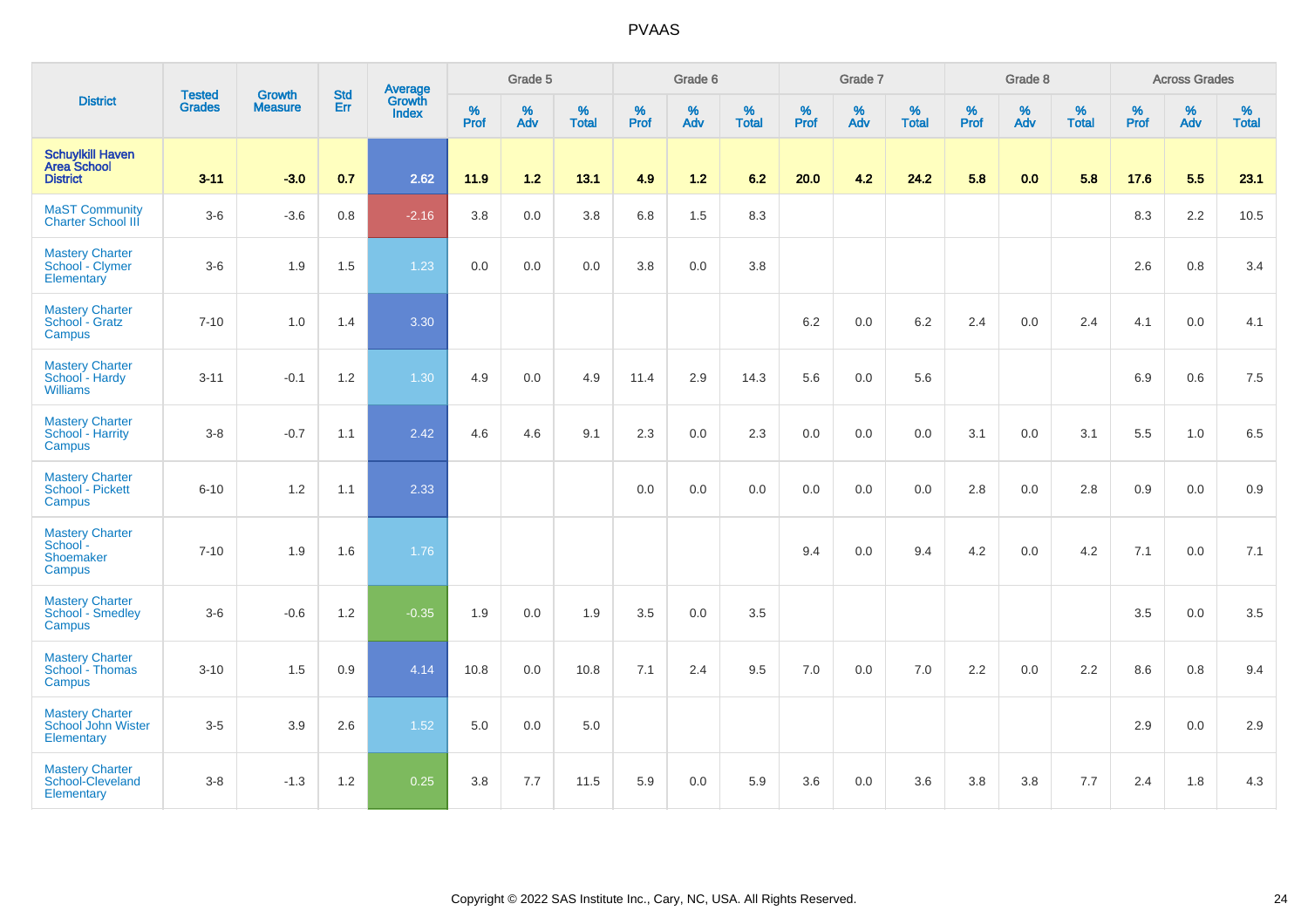|                                                                               | <b>Tested</b> | <b>Growth</b>  | <b>Std</b> |                                   |              | Grade 5  |                      |           | Grade 6  |                      |              | Grade 7  |                   |              | Grade 8  |                   |              | <b>Across Grades</b> |                      |
|-------------------------------------------------------------------------------|---------------|----------------|------------|-----------------------------------|--------------|----------|----------------------|-----------|----------|----------------------|--------------|----------|-------------------|--------------|----------|-------------------|--------------|----------------------|----------------------|
| <b>District</b>                                                               | <b>Grades</b> | <b>Measure</b> | Err        | Average<br>Growth<br><b>Index</b> | $\%$<br>Prof | %<br>Adv | $\%$<br><b>Total</b> | %<br>Prof | %<br>Adv | $\%$<br><b>Total</b> | $\%$<br>Prof | %<br>Adv | %<br><b>Total</b> | $\%$<br>Prof | %<br>Adv | %<br><b>Total</b> | $\%$<br>Prof | $\%$<br>Adv          | $\%$<br><b>Total</b> |
| <b>Schuylkill Haven</b><br><b>Area School</b><br><b>District</b>              | $3 - 11$      | $-3.0$         | 0.7        | 2.62                              | 11.9         | 1.2      | 13.1                 | 4.9       | 1.2      | 6.2                  | 20.0         | 4.2      | 24.2              | 5.8          | 0.0      | 5.8               | 17.6         | 5.5                  | 23.1                 |
| <b>Mastery Charter</b><br>School-Francis D.<br><b>Pastorius</b><br>Elementary | $3-8$         | 0.3            | 1.3        | 0.60                              | 3.8          | 0.0      | 3.8                  | 3.7       | 0.0      | 3.7                  | 0.0          | 0.0      | 0.0               | 0.0          | 0.0      | 0.0               | 3.1          | 0.0                  | 3.1                  |
| <b>Mastery Charter</b><br>School-Mann<br>Campus                               | $3-6$         | 1.8            | 1.6        | 4.14                              | 4.0          | 4.0      | 8.0                  | 5.4       | 2.7      | 8.1                  |              |          |                   |              |          |                   | 2.2          | 1.4                  | 3.6                  |
| <b>Mcguffey School</b><br><b>District</b>                                     | $3 - 11$      | $-2.0$         | 0.6        | 2.55                              | 25.9         | 2.8      | 28.7                 | 13.7      | 2.0      | 15.7                 | 4.7          | 0.0      | 4.7               | 5.6          | 3.2      | 8.9               | 17.6         | 5.0                  | 22.6                 |
| <b>Mckeesport Area</b><br><b>School District</b>                              | $3 - 12$      | $-0.2$         | 0.5        | 1.94                              | 8.9          | 3.0      | 11.9                 | 3.9       | 0.0      | 3.9                  | 1.0          | 0.0      | 1.0               | 1.0          | 0.0      | 1.0               | 7.7          | 2.1                  | 9.7                  |
| Mechanicsburg<br><b>Area School</b><br><b>District</b>                        | $3 - 11$      | $-1.3$         | 0.4        | 1.94                              | 27.0         | 14.7     | 41.8                 | 16.3      | 2.8      | 19.1                 | 20.3         | 5.4      | 25.8              | 14.5         | 4.6      | 19.1              | 24.3         | 10.0                 | 34.2                 |
| <b>Memphis Street</b><br><b>Academy Charter</b><br>School @ JP<br>Jones       | $5-8$         | 0.7            | 0.7        | 1.39                              | 0.0          | 3.2      | 3.2                  | 0.0       | 0.0      | 0.0                  | 0.0          | 0.0      | 0.0               | 0.0          | 0.0      | 0.0               | 0.0          | 0.6                  | 0.6                  |
| <b>Mercer Area</b><br><b>School District</b>                                  | $3 - 11$      | $-1.2$         | 0.7        | 2.42                              | 32.8         | 15.5     | 48.3                 | 35.3      | 8.8      | 44.1                 | 25.0         | 11.8     | 36.8              | 18.7         | 4.0      | 22.7              | 29.0         | 12.7                 | 41.7                 |
| <b>Methacton School</b><br><b>District</b>                                    | $3 - 11$      | $-1.5$         | 0.3        | 2.62                              | 30.5         | 14.2     | 44.7                 | 28.2      | 9.9      | 38.1                 | 27.0         | 11.2     | 38.2              | 20.1         | 12.5     | 32.6              | 30.9         | 13.6                 | 44.5                 |
| <b>Meyersdale Area</b><br><b>School District</b>                              | $3 - 11$      | 1.9            | 0.8        | 4.25                              | 35.2         | 9.3      | 44.4                 | 26.6      | 15.6     | 42.2                 | 18.9         | 0.0      | 18.9              | 11.9         | 8.5      | 20.3              | 24.6         | 9.4                  | 34.0                 |
| <b>Mid Valley School</b><br><b>District</b>                                   | $3 - 10$      | 1.5            | 0.6        | 5.23                              | 22.9         | 10.4     | 33.3                 | 15.0      | 2.4      | 17.3                 | 15.3         | 0.0      | 15.3              | 6.7          | 0.7      | 7.4               | 17.5         | 4.6                  | 22.0                 |
| <b>Middletown Area</b><br><b>School District</b>                              | $3 - 11$      | $-1.6$         | 0.5        | 0.08                              | 19.5         | 5.0      | 24.5                 | 6.1       | 0.8      | 6.9                  | 16.1         | 9.8      | 25.9              | 11.8         | 2.0      | 13.7              | 18.4         | 7.5                  | 25.9                 |
| <b>Midd-West School</b><br><b>District</b>                                    | $3 - 11$      | 4.5            | 0.6        | 8.11                              | 29.8         | 11.2     | 41.0                 | 35.1      | 9.9      | 45.0                 | 18.2         | 14.1     | 32.3              | 21.6         | 8.0      | 29.6              | 27.0         | 9.8                  | 36.8                 |
| <b>Midland Borough</b><br><b>School District</b>                              | $3-8$         | 2.3            | 1.3        | 2.65                              | 10.3         | 6.9      | 17.2                 | 13.6      | 0.0      | 13.6                 | 14.3         | 0.0      | 14.3              | 9.5          | 4.8      | 14.3              | 15.7         | 2.9                  | 18.6                 |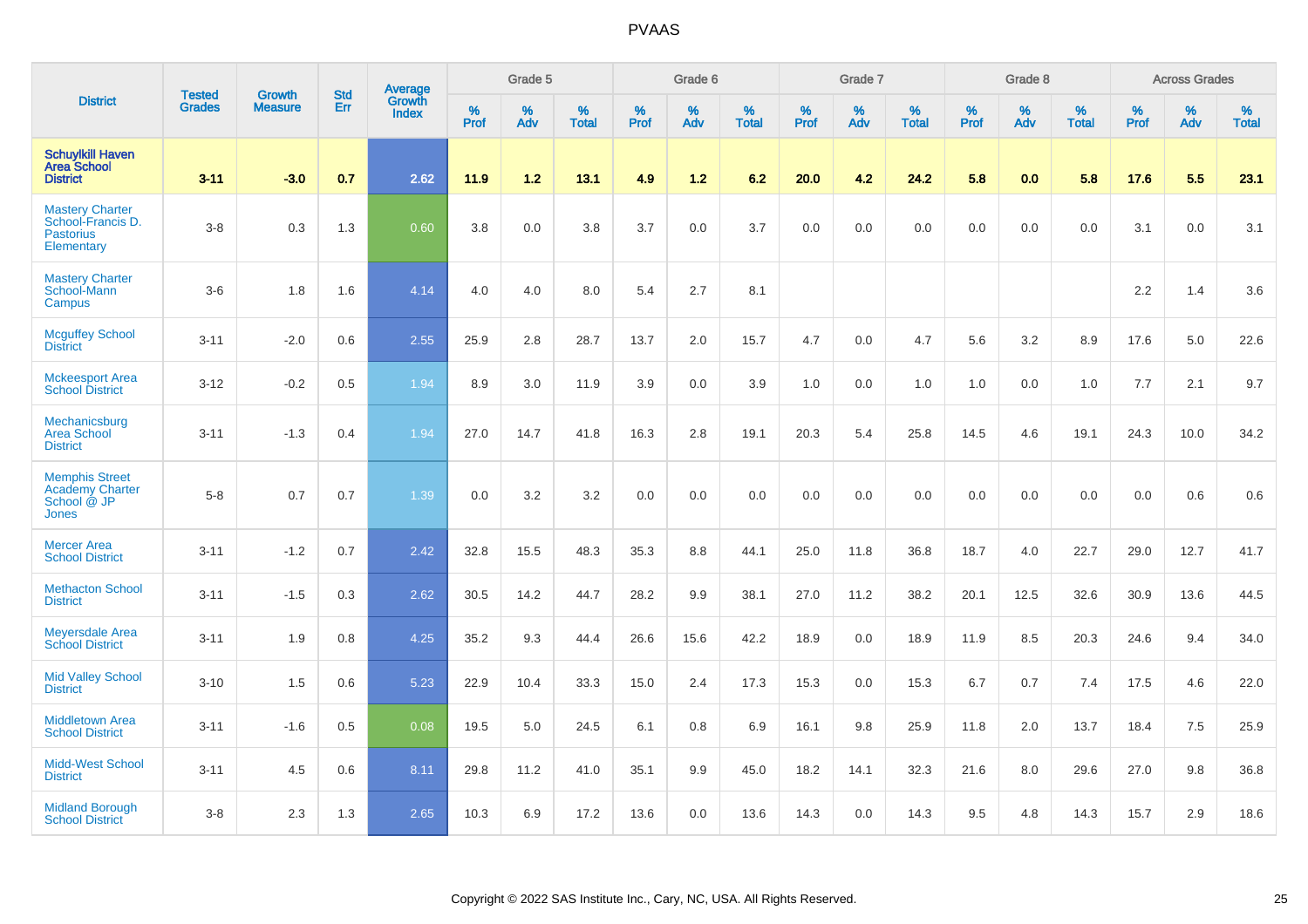|                                                                  |                                |                                 | <b>Std</b> |                                   |                     | Grade 5  |                   |              | Grade 6  |                   |              | Grade 7  |                   |           | Grade 8  |                   |                  | <b>Across Grades</b> |                   |
|------------------------------------------------------------------|--------------------------------|---------------------------------|------------|-----------------------------------|---------------------|----------|-------------------|--------------|----------|-------------------|--------------|----------|-------------------|-----------|----------|-------------------|------------------|----------------------|-------------------|
| <b>District</b>                                                  | <b>Tested</b><br><b>Grades</b> | <b>Growth</b><br><b>Measure</b> | Err        | Average<br>Growth<br><b>Index</b> | $\%$<br><b>Prof</b> | %<br>Adv | %<br><b>Total</b> | $\%$<br>Prof | %<br>Adv | %<br><b>Total</b> | $\%$<br>Prof | %<br>Adv | %<br><b>Total</b> | %<br>Prof | %<br>Adv | %<br><b>Total</b> | %<br><b>Prof</b> | %<br>Adv             | %<br><b>Total</b> |
| <b>Schuylkill Haven</b><br><b>Area School</b><br><b>District</b> | $3 - 11$                       | $-3.0$                          | 0.7        | 2.62                              | 11.9                | 1.2      | 13.1              | 4.9          | 1.2      | 6.2               | 20.0         | 4.2      | 24.2              | 5.8       | 0.0      | 5.8               | 17.6             | 5.5                  | 23.1              |
| <b>Mifflin County</b><br><b>School District</b>                  | $3 - 11$                       | 1.8                             | 0.3        | 8.99                              | 26.6                | 10.4     | 37.0              | 13.8         | 4.6      | 18.4              | 10.3         | 3.8      | 14.1              | 10.7      | 1.5      | 12.2              | 17.7             | 5.5                  | 23.2              |
| <b>Mifflinburg Area</b><br><b>School District</b>                | $3 - 11$                       | 2.1                             | 0.6        | 5.49                              | 32.0                | 12.0     | 44.0              | 29.7         | 4.5      | 34.2              | 17.4         | 8.3      | 25.6              | 25.2      | 7.8      | 33.0              | 29.9             | 8.8                  | 38.6              |
| <b>Millcreek Township</b><br><b>School District</b>              | $3 - 11$                       | 1.1                             | 0.3        | 8.82                              | 26.5                | 20.8     | 47.3              | 23.1         | 9.4      | 32.4              | 22.1         | 14.3     | 36.4              | 21.6      | 13.0     | 34.7              | 25.4             | 15.9                 | 41.3              |
| <b>Millersburg Area</b><br><b>School District</b>                | $3 - 11$                       | $-2.3$                          | 0.8        | 3.45                              | 37.2                | 19.6     | 56.9              | 15.1         | 3.8      | 18.9              | 18.8         | 1.6      | 20.3              | 8.1       | 1.6      | 9.7               | 23.6             | 9.2                  | 32.8              |
| <b>Millville Area</b><br><b>School District</b>                  | $3-12$                         | 3.8                             | 0.9        | 5.21                              | 34.0                | 0.0      | 34.0              | 18.9         | 1.9      | 20.8              | 15.9         | 9.1      | 25.0              | 18.4      | 2.6      | 21.0              | 24.6             | 4.7                  | 29.3              |
| <b>Milton Area School</b><br><b>District</b>                     | $3 - 11$                       | 0.2                             | 0.5        | 2.24                              | 24.4                | 11.8     | 36.1              | 17.3         | 3.2      | 20.5              | 20.2         | 7.5      | 27.6              | 19.8      | 12.7     | 32.5              | 22.0             | 8.8                  | 30.9              |
| <b>Minersville Area</b><br><b>School District</b>                | $3 - 11$                       | $-0.9$                          | 0.7        | 4.90                              | 9.6                 | 4.1      | 13.7              | 20.8         | 2.6      | 23.4              | 10.4         | 0.0      | 10.4              | 2.7       | 1.3      | 4.0               | 15.1             | 3.2                  | 18.3              |
| <b>Mohawk Area</b><br><b>School District</b>                     | $3 - 11$                       | 1.9                             | 0.6        | 3.98                              | 26.2                | 4.8      | 31.1              | 19.2         | 13.8     | 33.0              | 27.4         | 11.8     | 39.2              | 22.8      | 8.7      | 31.5              | 27.0             | 10.4                 | 37.4              |
| <b>Monessen City</b><br><b>School District</b>                   | $3 - 10$                       | $-1.5$                          | 1.1        | $-0.31$                           | 5.3                 | 0.0      | 5.3               | 2.6          | 0.0      | 2.6               | 0.0          | 0.0      | 0.0               | 0.0       | 0.0      | 0.0               | 3.9              | 0.6                  | 4.4               |
| <b>Moniteau School</b><br><b>District</b>                        | $3 - 11$                       | $-2.7$                          | 0.7        | $-0.13$                           | 32.5                | 8.4      | 41.0              | 22.9         | 8.4      | 31.3              | 11.0         | 2.4      | 13.4              | 11.1      | 0.0      | 11.1              | 23.7             | 9.2                  | 32.9              |
| Montessori<br><b>Regional Charter</b><br><b>School</b>           | $3-6$                          | $-2.6$                          | 1.1        | $-1.45$                           | 15.0                | 5.0      | 20.0              | 5.1          | 1.7      | 6.8               |              |          |                   |           |          |                   | 11.1             | 6.3                  | 17.3              |
| <b>Montgomery Area</b><br><b>School District</b>                 | $3 - 11$                       | 0.8                             | 0.8        | 4.18                              | 25.7                | 10.8     | 36.5              | 29.0         | 30.6     | 59.7              | 33.3         | 6.9      | 40.3              | 17.2      | 1.7      | 19.0              | 28.4             | 13.2                 | 41.6              |
| <b>Montour School</b><br><b>District</b>                         | $3 - 11$                       | 5.0                             | 0.4        | 11.10                             | 31.8                | 25.1     | 57.0              | 30.6         | 24.5     | 55.1              | 26.3         | 30.1     | 56.5              | 26.6      | 30.6     | 57.3              | 31.2             | 26.8                 | 58.1              |
| <b>Montoursville Area</b><br><b>School District</b>              | $3 - 12$                       | $-1.9$                          | 0.5        | $-0.02$                           | 31.1                | 12.9     | 43.9              | 28.8         | 8.0      | 36.8              | 25.2         | 6.7      | 31.8              | 19.9      | 8.5      | 28.4              | 28.2             | 11.2                 | 39.4              |
| <b>Montrose Area</b><br><b>School District</b>                   | $3 - 10$                       | 1.4                             | 0.7        | 4.16                              | 19.4                | 19.4     | 38.8              | 27.2         | 4.4      | 31.5              | 25.0         | 4.4      | 29.4              | 14.5      | 2.4      | 16.9              | 24.4             | 7.4                  | 31.8              |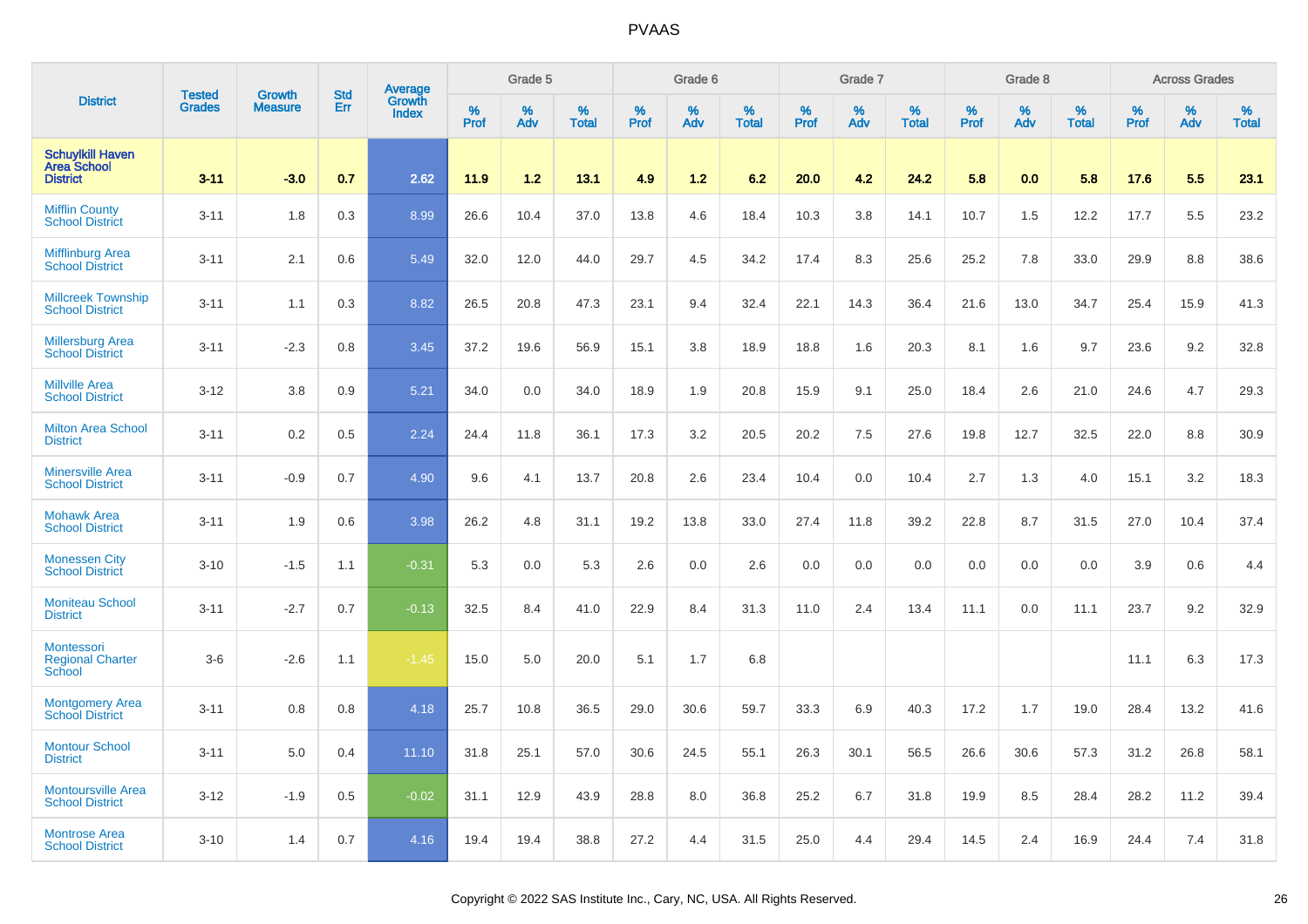|                                                                  |                                | <b>Growth</b>  | <b>Std</b> | Average                |           | Grade 5  |                   |           | Grade 6  |                   |           | Grade 7  |                   |           | Grade 8  |                   |           | <b>Across Grades</b> |                   |
|------------------------------------------------------------------|--------------------------------|----------------|------------|------------------------|-----------|----------|-------------------|-----------|----------|-------------------|-----------|----------|-------------------|-----------|----------|-------------------|-----------|----------------------|-------------------|
| <b>District</b>                                                  | <b>Tested</b><br><b>Grades</b> | <b>Measure</b> | Err        | Growth<br><b>Index</b> | %<br>Prof | %<br>Adv | %<br><b>Total</b> | %<br>Prof | %<br>Adv | %<br><b>Total</b> | %<br>Prof | %<br>Adv | %<br><b>Total</b> | %<br>Prof | %<br>Adv | %<br><b>Total</b> | %<br>Prof | %<br>Adv             | %<br><b>Total</b> |
| <b>Schuylkill Haven</b><br><b>Area School</b><br><b>District</b> | $3 - 11$                       | $-3.0$         | 0.7        | 2.62                   | 11.9      | 1.2      | 13.1              | 4.9       | 1.2      | 6.2               | 20.0      | 4.2      | 24.2              | 5.8       | 0.0      | 5.8               | 17.6      | 5.5                  | 23.1              |
| <b>Moon Area School</b><br><b>District</b>                       | $3 - 11$                       | $-2.5$         | 0.4        | $-1.68$                | 32.1      | 15.8     | 48.0              | 26.9      | 9.1      | 36.0              | 28.0      | 11.5     | 39.4              | 20.6      | 10.9     | 31.5              | 29.3      | 16.9                 | 46.2              |
| <b>Morrisville Borough</b><br><b>School District</b>             | $3 - 11$                       | $-6.7$         | 0.9        | $-1.42$                | 9.8       | 0.0      | 9.8               | 1.9       | 0.0      | 1.9               | 3.9       | 0.0      | 3.9               | 0.0       | 0.0      | 0.0               | 5.1       | 0.6                  | 5.7               |
| <b>Moshannon Valley</b><br><b>School District</b>                | $3 - 10$                       | 2.3            | 0.8        | 2.85                   | 19.6      | 13.0     | 32.6              | 14.8      | 18.5     | 33.3              | 21.0      | 4.8      | 25.8              | 16.9      | 6.2      | 23.1              | 19.9      | 8.5                  | 28.4              |
| <b>Mount Carmel</b><br><b>Area School</b><br><b>District</b>     | $3 - 11$                       | 0.2            | 0.6        | 3.89                   | 10.8      | 2.7      | 13.5              | 12.5      | 7.1      | 19.6              | 13.6      | 3.6      | 17.3              | 8.8       | 2.6      | 11.5              | 12.2      | 4.5                  | 16.7              |
| <b>Mount Pleasant</b><br><b>Area School</b><br><b>District</b>   | $3 - 11$                       | $-5.7$         | 0.5        | $-0.96$                | 18.0      | 1.6      | 19.7              | 12.8      | 2.4      | 15.2              | 12.7      | 2.8      | 15.5              | 7.4       | 0.8      | 8.3               | 18.3      | 4.3                  | 22.6              |
| <b>Mount Union Area</b><br><b>School District</b>                | $3 - 10$                       | 3.0            | 0.7        | 5.20                   | 11.7      | 4.3      | 16.0              | 12.4      | 0.0      | 12.4              | 13.4      | 2.4      | 15.8              | 0.0       | 1.2      | 1.2               | 12.2      | 3.3                  | 15.5              |
| <b>Mountain View</b><br><b>School District</b>                   | $3 - 11$                       | 5.6            | 0.8        | 7.04                   | 28.3      | 1.7      | 30.0              | 16.3      | 2.0      | 18.4              | 25.9      | 7.4      | 33.3              | 27.1      | 8.5      | 35.6              | 21.4      | 4.2                  | 25.6              |
| Mt Lebanon<br><b>School District</b>                             | $3 - 11$                       | $-2.1$         | 0.4        | 4.72                   | 39.7      | 34.6     | 74.3              | 42.0      | 15.7     | 57.7              | 32.6      | 20.7     | 53.3              | 31.6      | 17.4     | 49.1              | 36.2      | 29.4                 | 65.5              |
| <b>Muhlenberg</b><br><b>School District</b>                      | $3 - 10$                       | $-7.3$         | 0.4        | $-6.59$                | 8.1       | 0.5      | 8.5               | 2.5       | 0.8      | 3.4               | 6.9       | 1.2      | 8.0               | 7.5       | 0.7      | 8.2               | 7.0       | 1.0                  | 8.0               |
| <b>Muncy School</b><br><b>District</b>                           | $3 - 11$                       | 2.4            | 0.7        | 5.81                   | 36.7      | 8.3      | 45.0              | 32.5      | 14.3     | 46.8              | 29.0      | 15.9     | 44.9              | 23.3      | 6.7      | 30.0              | 31.5      | 13.1                 | 44.6              |
| <b>Nazareth Area</b><br><b>School District</b>                   | $3 - 11$                       | $-2.2$         | 0.4        | 3.03                   | 30.3      | 13.0     | 43.3              | 27.3      | 13.5     | 40.8              | 27.8      | 6.8      | 34.6              | 17.3      | 3.5      | 20.9              | 28.9      | 10.3                 | 39.2              |
| <b>Neshaminy School</b><br><b>District</b>                       | $3 - 11$                       | $-0.6$         | 0.3        | 4.21                   | 26.6      | 8.4      | 35.0              | 18.4      | 3.5      | 21.9              | 21.1      | 6.5      | 27.6              | 17.0      | 5.4      | 22.4              | 24.8      | 10.8                 | 35.6              |
| <b>Neshannock</b><br><b>Township School</b><br><b>District</b>   | $3 - 10$                       | $-3.2$         | 0.7        | 0.96                   | 26.7      | 15.6     | 42.2              | 30.9      | 13.2     | 44.1              | 20.0      | 7.0      | 27.0              | 15.6      | 3.9      | 19.5              | 23.6      | 9.2                  | 32.8              |
| <b>New Brighton Area</b><br><b>School District</b>               | $3 - 11$                       | $-2.4$         | 0.6        | 1.31                   | 18.0      | 1.1      | 19.1              | 7.9       | 0.0      | 7.9               | 8.9       | 3.0      | 11.9              | 4.8       | 1.0      | 5.8               | 11.1      | 1.9                  | 13.0              |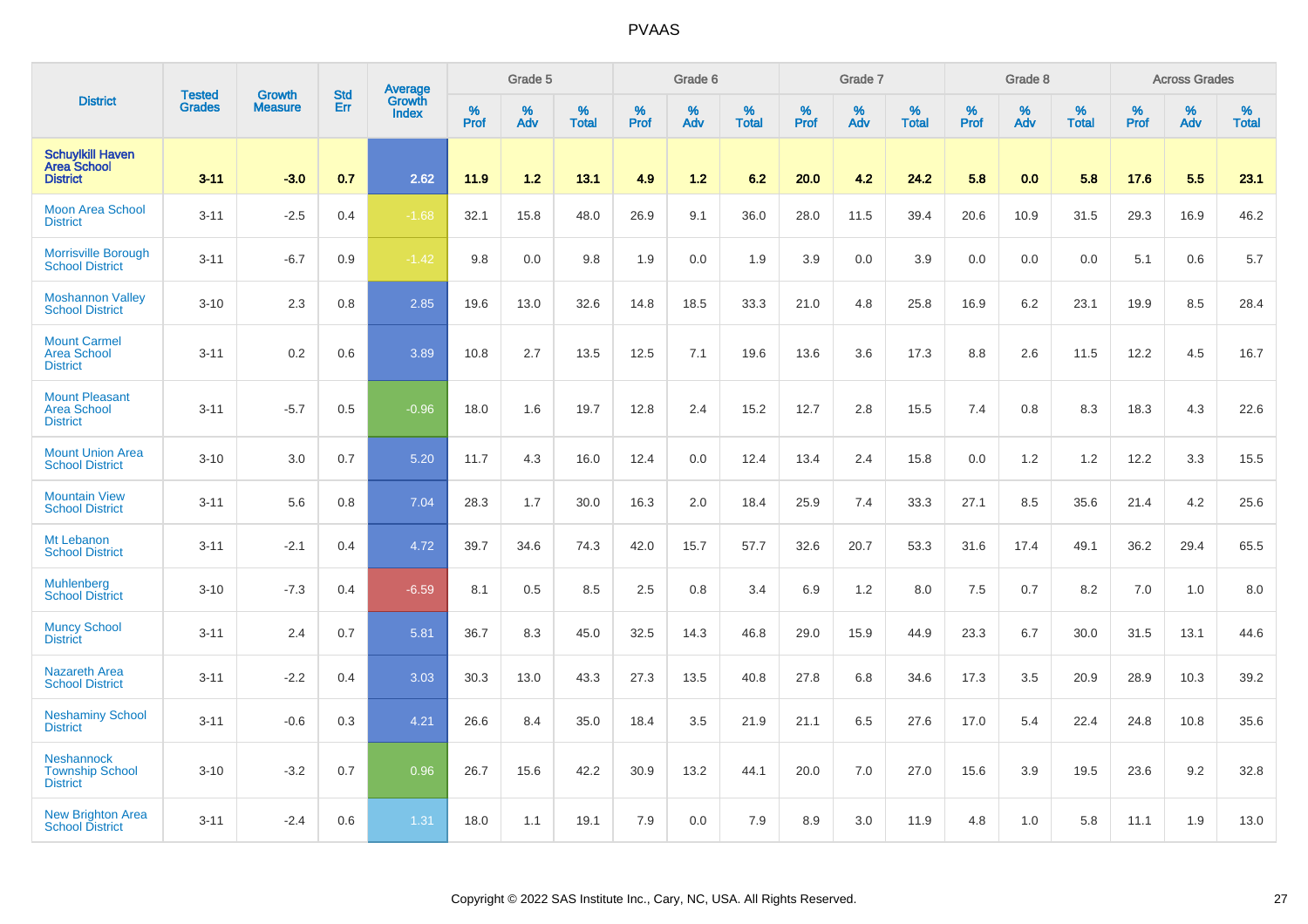|                                                                  |                                | <b>Growth</b>  | <b>Std</b> | Average                |              | Grade 5  |                   |           | Grade 6  |                   |           | Grade 7  |                   |           | Grade 8  |                   |           | <b>Across Grades</b> |                   |
|------------------------------------------------------------------|--------------------------------|----------------|------------|------------------------|--------------|----------|-------------------|-----------|----------|-------------------|-----------|----------|-------------------|-----------|----------|-------------------|-----------|----------------------|-------------------|
| <b>District</b>                                                  | <b>Tested</b><br><b>Grades</b> | <b>Measure</b> | Err        | Growth<br><b>Index</b> | $\%$<br>Prof | %<br>Adv | %<br><b>Total</b> | %<br>Prof | %<br>Adv | %<br><b>Total</b> | %<br>Prof | %<br>Adv | %<br><b>Total</b> | %<br>Prof | %<br>Adv | %<br><b>Total</b> | %<br>Prof | %<br>Adv             | %<br><b>Total</b> |
| <b>Schuylkill Haven</b><br><b>Area School</b><br><b>District</b> | $3 - 11$                       | $-3.0$         | 0.7        | 2.62                   | 11.9         | 1.2      | 13.1              | 4.9       | 1.2      | 6.2               | 20.0      | 4.2      | 24.2              | 5.8       | 0.0      | 5.8               | 17.6      | 5.5                  | 23.1              |
| <b>New Castle Area</b><br><b>School District</b>                 | $3 - 12$                       | $-0.5$         | 0.4        | 2.63                   | 4.3          | $0.5\,$  | 4.8               | 3.3       | 1.9      | 5.2               | 7.7       | 1.4      | 9.1               | 3.3       | 0.9      | 4.2               | 4.4       | 1.1                  | 5.5               |
| <b>New Day Charter</b><br><b>School</b>                          | $7 - 11$                       | 2.2            | 3.1        | 0.71                   |              |          |                   |           |          |                   |           |          |                   | 0.0       | 0.0      | 0.0               | 0.0       | 0.0                  | 0.0               |
| <b>New Foundations</b><br><b>Charter School</b>                  | $3 - 11$                       | $-1.5$         | 0.7        | 2.37                   | 18.5         | 5.6      | 24.1              | 6.4       | 0.0      | 6.4               | 21.3      | 3.3      | 24.6              | 13.1      | 2.4      | 15.5              | 17.1      | 2.9                  | 20.0              |
| New Hope-<br><b>Solebury School</b><br><b>District</b>           | $3 - 11$                       | 4.2            | 0.6        | 6.75                   | 40.4         | 25.5     | 66.0              | 41.2      | 11.8     | 52.9              | 25.5      | 17.0     | 42.6              | 37.6      | 19.3     | 56.9              | 36.8      | 21.0                 | 57.8              |
| <b>New Kensington-</b><br>Arnold School<br><b>District</b>       | $3 - 11$                       | $-1.9$         | 0.6        | 6.23                   | 9.1          | 0.9      | 10.0              | 12.5      | 5.8      | 18.3              | 4.4       | 0.0      | 4.4               | 1.2       | 0.0      | 1.2               | 11.4      | 2.6                  | 14.0              |
| <b>Newport School</b><br><b>District</b>                         | $3 - 12$                       | 2.2            | 0.8        | 4.70                   | 22.2         | 11.1     | 33.3              | 25.0      | 6.9      | 31.9              | 15.9      | 0.0      | 15.9              | 27.4      | 4.8      | 32.3              | 24.8      | 6.9                  | 31.7              |
| <b>Norristown Area</b><br><b>School District</b>                 | $3 - 12$                       | $-2.3$         | 0.4        | 0.04                   | 10.2         | 0.6      | 10.8              | 9.0       | 1.1      | 10.0              | 9.3       | 1.3      | 10.7              | 7.4       | 3.0      | 10.4              | 11.0      | 1.9                  | 13.0              |
| <b>North Allegheny</b><br><b>School District</b>                 | $3 - 11$                       | 0.3            | 0.3        | 4.51                   | 38.5         | 35.1     | 73.5              | 35.2      | 13.4     | 48.6              | 31.8      | 23.8     | 55.6              | 25.9      | 16.5     | 42.4              | 34.1      | 26.8                 | 60.9              |
| <b>North Clarion</b><br><b>County School</b><br><b>District</b>  | $3 - 12$                       | 5.1            | 0.9        | 5.51                   | 34.1         | 6.8      | 40.9              | 31.7      | 12.2     | 43.9              | 21.4      | 7.1      | 28.6              | 15.9      | 11.4     | 27.3              | 26.5      | 10.6                 | 37.1              |
| <b>North East School</b><br><b>District</b>                      | $3 - 11$                       | 1.4            | 0.5        | 2.92                   | 33.3         | 9.4      | 42.7              | 23.1      | 9.7      | 32.8              | 26.4      | 9.3      | 35.7              | 31.4      | 13.1     | 44.5              | 29.8      | 12.1                 | 41.8              |
| <b>North Hills School</b><br><b>District</b>                     | $3 - 11$                       | $-3.1$         | 0.4        | $-1.31$                | 34.1         | 14.0     | 48.1              | 30.1      | 11.4     | 41.5              | 28.1      | 11.5     | 39.6              | 21.9      | 9.6      | 31.5              | 30.4      | 13.8                 | 44.2              |
| North Penn School<br><b>District</b>                             | $3 - 11$                       | 0.9            | 0.2        | 9.59                   | 30.6         | 14.1     | 44.6              | 25.7      | 14.1     | 39.7              | 29.4      | 8.8      | 38.2              | 25.4      | 7.7      | 33.2              | 29.6      | 14.0                 | 43.7              |
| North Pocono<br><b>School District</b>                           | $3 - 11$                       | $-3.6$         | 0.6        | 0.08                   | 34.1         | 6.2      | 40.3              | 12.8      | 1.8      | 14.7              | 24.2      | 8.3      | 32.5              | 19.3      | 7.9      | 27.2              | 27.9      | 10.4                 | 38.3              |
| <b>North Schuylkill</b><br><b>School District</b>                | $3 - 11$                       | 0.5            | 0.5        | 4.31                   | 8.2          | 3.0      | 11.2              | 4.8       | 0.8      | 5.6               | 5.8       | 3.9      | 9.7               | 11.8      | 6.7      | 18.5              | 12.1      | 4.1                  | 16.1              |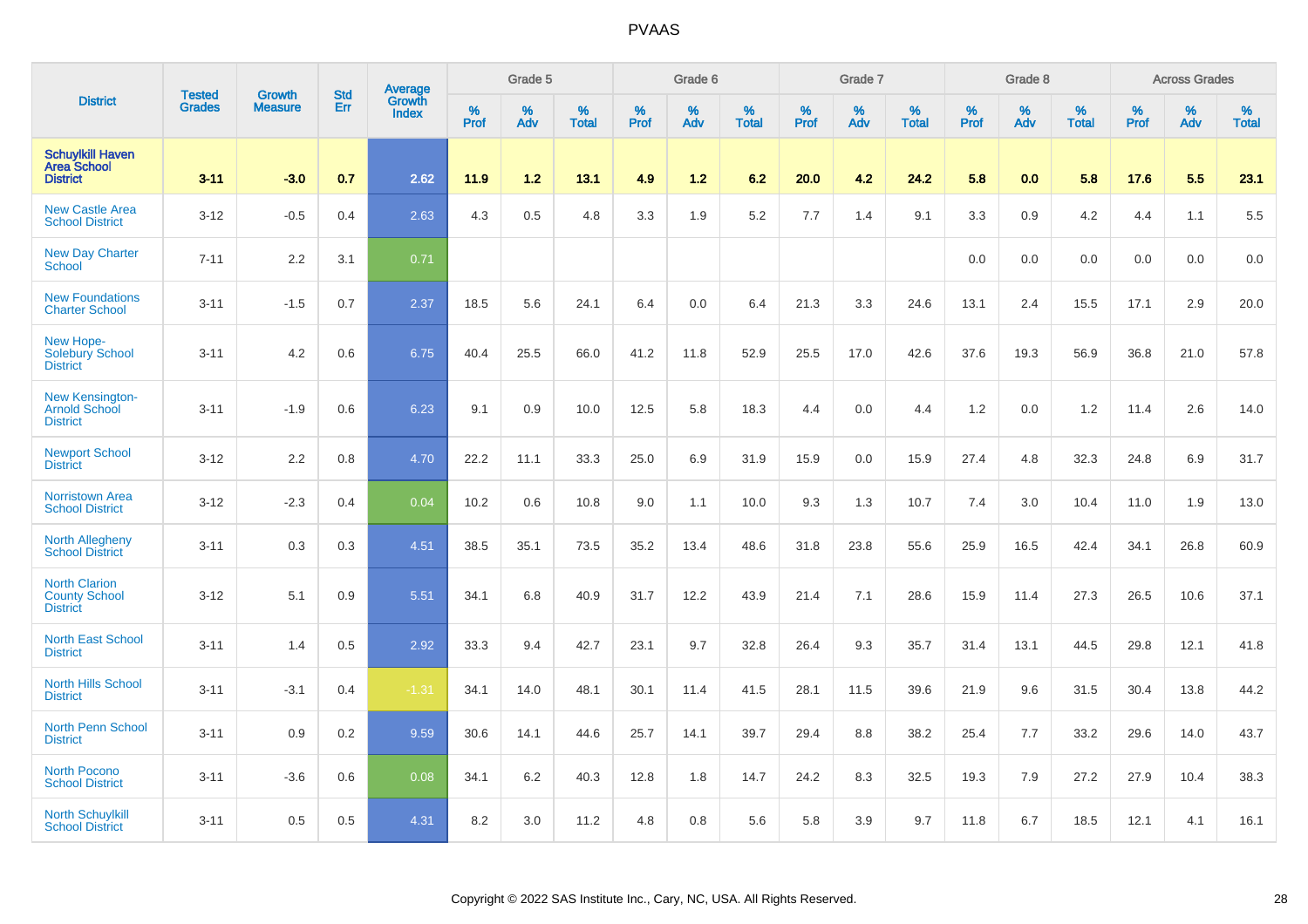|                                                                    |                                |                                 |                   | <b>Average</b>         |           | Grade 5  |                   |           | Grade 6  |                   |           | Grade 7  |                   |           | Grade 8  |                   |                  | <b>Across Grades</b> |                   |
|--------------------------------------------------------------------|--------------------------------|---------------------------------|-------------------|------------------------|-----------|----------|-------------------|-----------|----------|-------------------|-----------|----------|-------------------|-----------|----------|-------------------|------------------|----------------------|-------------------|
| <b>District</b>                                                    | <b>Tested</b><br><b>Grades</b> | <b>Growth</b><br><b>Measure</b> | <b>Std</b><br>Err | Growth<br><b>Index</b> | %<br>Prof | %<br>Adv | %<br><b>Total</b> | %<br>Prof | %<br>Adv | %<br><b>Total</b> | %<br>Prof | %<br>Adv | %<br><b>Total</b> | %<br>Prof | %<br>Adv | %<br><b>Total</b> | %<br><b>Prof</b> | %<br>Adv             | %<br><b>Total</b> |
| <b>Schuylkill Haven</b><br><b>Area School</b><br><b>District</b>   | $3 - 11$                       | $-3.0$                          | 0.7               | 2.62                   | 11.9      | 1.2      | 13.1              | 4.9       | 1.2      | 6.2               | 20.0      | 4.2      | 24.2              | 5.8       | 0.0      | 5.8               | 17.6             | 5.5                  | 23.1              |
| <b>North Star School</b><br><b>District</b>                        | $3 - 11$                       | $-2.8$                          | 0.7               | $-0.18$                | 12.5      | 12.5     | 25.0              | 23.4      | 4.7      | 28.1              | 11.1      | 1.4      | 12.5              | 14.1      | 2.2      | 16.3              | 22.6             | 10.0                 | 32.6              |
| <b>Northampton Area</b><br><b>School District</b>                  | $3 - 11$                       | $-3.1$                          | 0.7               | 0.02                   | 28.5      | 9.3      | 37.8              | 23.7      | 5.3      | 29.0              | 18.7      | 5.3      | 24.0              | 13.3      | 1.7      | 15.0              | 29.6             | 9.8                  | 39.4              |
| Northeast Bradford<br><b>School District</b>                       | $3 - 10$                       | 1.9                             | 0.9               | 4.85                   | 40.0      | 12.5     | 52.5              | 34.8      | 2.2      | 37.0              | 24.0      | 2.0      | 26.0              | 13.8      | 5.2      | 19.0              | 29.7             | 6.0                  | 35.7              |
| <b>Northeastern York</b><br><b>School District</b>                 | $3 - 11$                       | 1.4                             | 0.4               | 3.99                   | 32.1      | 13.8     | 46.0              | 21.2      | 8.1      | 29.3              | 21.9      | 6.0      | 27.9              | 29.2      | 15.0     | 44.1              | 27.8             | 13.2                 | 41.0              |
| <b>Northern Bedford</b><br><b>County School</b><br><b>District</b> | $3 - 11$                       | $-1.5$                          | 0.8               | 1.00                   | 24.5      | 8.2      | 32.6              | 30.5      | 1.7      | 32.2              | 19.0      | 1.7      | 20.7              | 9.4       | 3.1      | 12.5              | 24.6             | 5.2                  | 29.8              |
| <b>Northern Cambria</b><br><b>School District</b>                  | $3 - 11$                       | $-0.4$                          | 0.8               | 3.23                   | 16.4      | 3.6      | 20.0              | 3.8       | 0.0      | 3.8               | 19.6      | 1.8      | 21.4              | 18.2      | 1.5      | 19.7              | 17.9             | 3.6                  | 21.4              |
| <b>Northern Lebanon</b><br><b>School District</b>                  | $3 - 11$                       | $-3.8$                          | 0.5               | $-1.80$                | 30.5      | 8.6      | 39.1              | 12.8      | 0.8      | 13.6              | 8.1       | 2.7      | 10.8              | 7.2       | 0.6      | 7.8               | 19.9             | 7.9                  | 27.9              |
| Northern Lehigh<br><b>School District</b>                          | $3 - 12$                       | $-2.6$                          | 0.7               | 0.19                   | 22.7      | 6.2      | 28.9              | 13.8      | 0.0      | 13.8              | 15.0      | 1.7      | 16.7              | 12.5      | 0.0      | 12.5              | 18.6             | 3.9                  | 22.5              |
| <b>Northern Potter</b><br><b>School District</b>                   | $3 - 12$                       | 2.0                             | 1.1               | 2.34                   | 26.7      | 3.3      | 30.0              | 9.3       | 2.3      | 11.6              | 29.0      | 12.9     | 41.9              | 11.1      | 0.0      | 11.1              | 18.7             | 7.4                  | 26.1              |
| <b>Northern Tioga</b><br><b>School District</b>                    | $3 - 12$                       | 3.4                             | 0.5               | 10.12                  | 22.7      | 5.2      | 27.9              | 32.2      | 4.2      | 36.4              | 16.8      | 2.6      | 19.4              | 23.8      | 6.2      | 30.0              | 25.9             | 7.0                  | 32.8              |
| <b>Northern York</b><br><b>County School</b><br><b>District</b>    | $3 - 11$                       | 1.3                             | 0.4               | 6.31                   | 26.3      | 11.1     | 37.4              | 24.5      | 8.2      | 32.7              | 20.4      | 5.3      | 25.7              | 10.9      | 0.9      | 11.8              | 23.2             | 8.9                  | 32.1              |
| <b>Northgate School</b><br><b>District</b>                         | $3 - 11$                       | $-1.8$                          | 0.8               | 1.33                   | 19.6      | 7.8      | 27.4              | 15.2      | 1.7      | 17.0              | 10.2      | 0.0      | 10.2              | 12.5      | 4.2      | 16.7              | 15.8             | 4.3                  | 20.1              |
| <b>Northwest Area</b><br><b>School District</b>                    | $3 - 10$                       | 0.9                             | 0.8               | 2.73                   | 17.3      | 1.9      | 19.2              | 19.3      | 3.5      | 22.8              | 7.3       | 1.8      | 9.1               | 5.4       | 0.0      | 5.4               | 13.2             | 1.5                  | 14.8              |
| <b>Northwestern</b><br><b>Lehigh School</b><br><b>District</b>     | $3 - 11$                       | 0.6                             | 0.5               | 3.03                   | 26.0      | 11.0     | 37.0              | 28.7      | 9.3      | 38.0              | 25.2      | 8.4      | 33.6              | 20.4      | 15.9     | 36.3              | 26.4             | 10.7                 | 37.2              |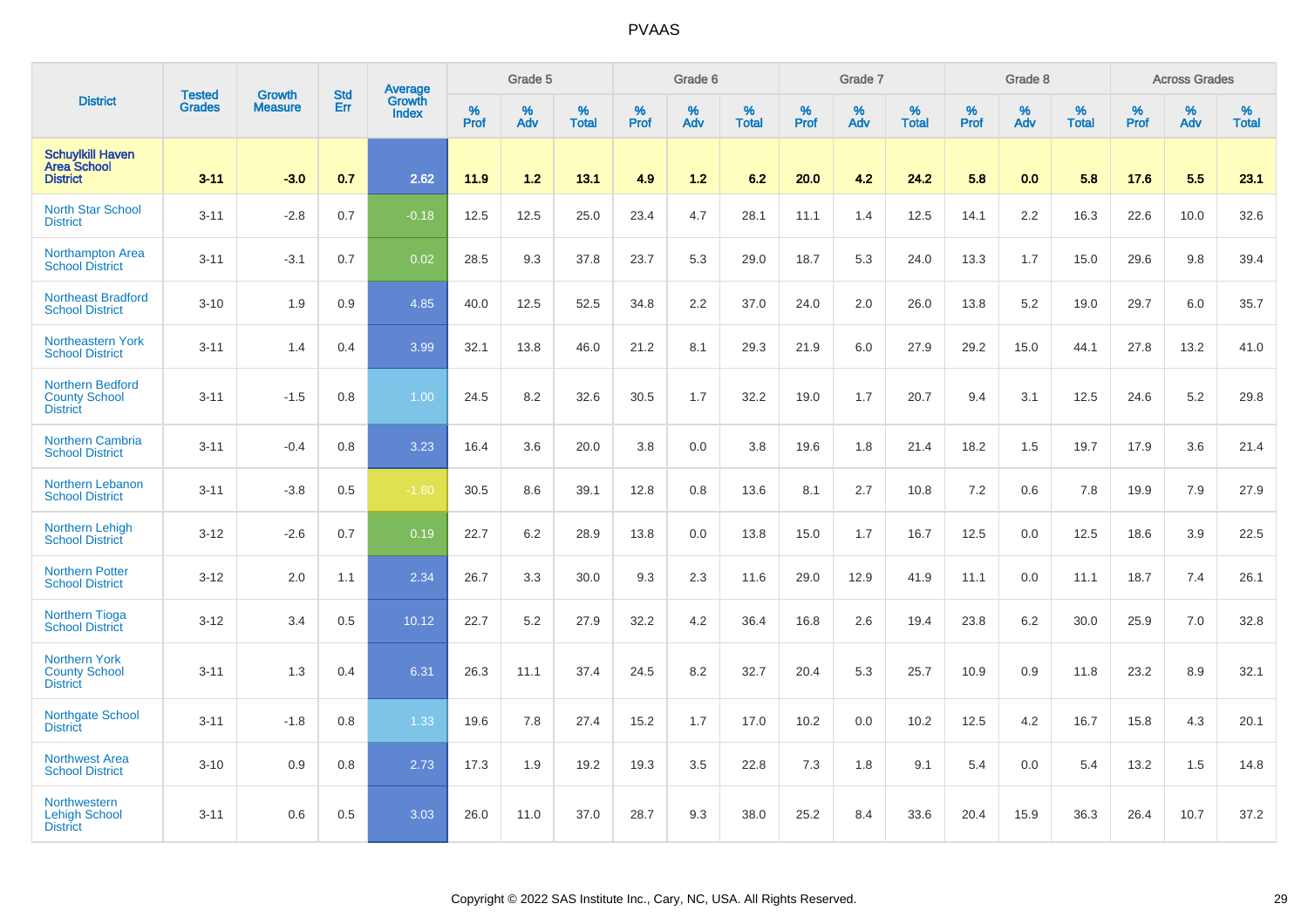|                                                           | <b>Tested</b> | <b>Growth</b>  | <b>Std</b> | <b>Average</b>         |                  | Grade 5  |                   |           | Grade 6  |                   |           | Grade 7  |                   |           | Grade 8  |                   |                  | <b>Across Grades</b> |                   |
|-----------------------------------------------------------|---------------|----------------|------------|------------------------|------------------|----------|-------------------|-----------|----------|-------------------|-----------|----------|-------------------|-----------|----------|-------------------|------------------|----------------------|-------------------|
| <b>District</b>                                           | <b>Grades</b> | <b>Measure</b> | <b>Err</b> | Growth<br><b>Index</b> | %<br><b>Prof</b> | %<br>Adv | %<br><b>Total</b> | %<br>Prof | %<br>Adv | %<br><b>Total</b> | %<br>Prof | %<br>Adv | %<br><b>Total</b> | %<br>Prof | %<br>Adv | %<br><b>Total</b> | %<br><b>Prof</b> | %<br>Adv             | %<br><b>Total</b> |
| <b>Schuylkill Haven</b><br>Area School<br><b>District</b> | $3 - 11$      | $-3.0$         | 0.7        | 2.62                   | 11.9             | 1.2      | 13.1              | 4.9       | 1.2      | 6.2               | 20.0      | 4.2      | 24.2              | 5.8       | 0.0      | 5.8               | 17.6             | 5.5                  | 23.1              |
| Northwestern<br><b>School District</b>                    | $3 - 11$      | $-6.8$         | 0.6        | $-3.84$                | 34.7             | 6.3      | 41.0              | 21.8      | 1.2      | 23.0              | 16.8      | 7.5      | 24.3              | 9.1       | 1.8      | 10.9              | 25.1             | 6.0                  | 31.1              |
| Northwood<br><b>Academy Charter</b><br><b>School</b>      | $3-8$         | $-3.7$         | 0.7        | $-0.69$                | 6.6              | 1.3      | 7.9               | 5.2       | 0.0      | 5.2               | 8.7       | 1.4      | 10.1              | 10.7      | 1.8      | 12.5              | 6.3              | 0.9                  | 7.2               |
| <b>Norwin School</b><br><b>District</b>                   | $3 - 11$      | $-0.5$         | 0.3        | 3.82                   | 31.7             | 25.2     | 56.9              | 37.2      | 20.7     | 58.0              | 42.6      | 14.9     | 57.4              | 32.4      | 5.4      | 37.7              | 36.5             | 21.0                 | 57.4              |
| Octorara Area<br><b>School District</b>                   | $3 - 11$      | $-2.8$         | 0.6        | 1.31                   | 25.9             | 6.5      | 32.4              | 17.5      | 4.2      | 21.7              | 13.9      | 0.0      | 13.9              | 10.2      | 0.0      | 10.2              | 21.2             | 4.1                  | 25.4              |
| <b>Oil City Area</b><br><b>School District</b>            | $3 - 11$      | $-3.7$         | $0.5\,$    | 0.74                   | 15.5             | 2.8      | 18.3              | 7.9       | 0.8      | 8.7               | 10.2      | 2.4      | 12.6              | $3.8\,$   | 0.0      | 3.8               | 13.2             | 2.5                  | 15.8              |
| <b>Old Forge School</b><br><b>District</b>                | $3 - 12$      | $-2.1$         | 0.8        | 0.34                   | 11.8             | 2.9      | 14.7              | 11.3      | 0.0      | 11.3              | 19.0      | 4.8      | 23.8              | 5.9       | 0.0      | 5.9               | 14.0             | 2.9                  | 16.9              |
| <b>Oley Valley School</b><br><b>District</b>              | $3 - 11$      | 0.7            | 0.6        | 2.38                   | 19.8             | 5.0      | 24.8              | 30.8      | 11.2     | 42.1              | 19.0      | 7.8      | 26.7              | 12.8      | 2.3      | 15.1              | 25.2             | 6.6                  | 31.8              |
| <b>Oswayo Valley</b><br><b>School District</b>            | $3 - 12$      | 0.2            | 1.1        | 2.50                   | 27.6             | 20.7     | 48.3              | 25.9      | 7.4      | 33.3              | 25.9      | 11.1     | 37.0              | 25.8      | 16.1     | 41.9              | 30.6             | 20.6                 | 51.2              |
| <b>Otto-Eldred School</b><br><b>District</b>              | $3 - 11$      | 7.8            | 0.9        | 8.33                   | 23.8             | 28.6     | 52.4              | 45.0      | 12.5     | 57.5              | 20.0      | 15.6     | 35.6              | 25.0      | 6.2      | 31.2              | 28.3             | 13.9                 | 42.2              |
| <b>Owen J Roberts</b><br><b>School District</b>           | $3 - 11$      | $-3.2$         | 0.3        | $-0.55$                | 35.7             | 21.9     | 57.7              | 29.6      | 17.3     | 46.9              | 28.3      | 12.5     | 40.8              | 22.8      | 5.5      | 28.4              | 31.9             | 16.7                 | 48.6              |
| <b>Oxford Area</b><br><b>School District</b>              | $3 - 11$      | 2.0            | 0.4        | 10.25                  | 24.0             | 8.0      | 32.0              | 28.3      | 7.3      | 35.6              | 20.2      | 9.9      | 30.0              | 11.5      | 5.5      | 17.0              | 21.8             | 8.2                  | 30.0              |
| <b>Palisades School</b><br><b>District</b>                | $3 - 11$      | 1.0            | 0.6        | 4.66                   | 33.3             | 16.7     | 50.0              | 27.6      | 4.1      | 31.6              | 32.4      | 6.9      | 39.2              | 19.3      | 1.1      | 20.4              | 31.4             | 13.6                 | 45.0              |
| <b>Palmerton Area</b><br><b>School District</b>           | $3 - 11$      | 3.0            | 0.6        | 9.28                   | 27.7             | 15.7     | 43.4              | 30.6      | 9.3      | 39.8              | 20.8      | $6.2\,$  | 26.9              | 17.9      | 4.7      | 22.6              | 24.8             | 8.0                  | 32.8              |
| Palmyra Area<br><b>School District</b>                    | $3 - 11$      | 0.0            | 0.4        | 5.60                   | 36.2             | 17.5     | 53.8              | 27.2      | 8.3      | 35.4              | 25.5      | 12.2     | 37.6              | 29.8      | 12.2     | 42.0              | 31.5             | 15.7                 | 47.2              |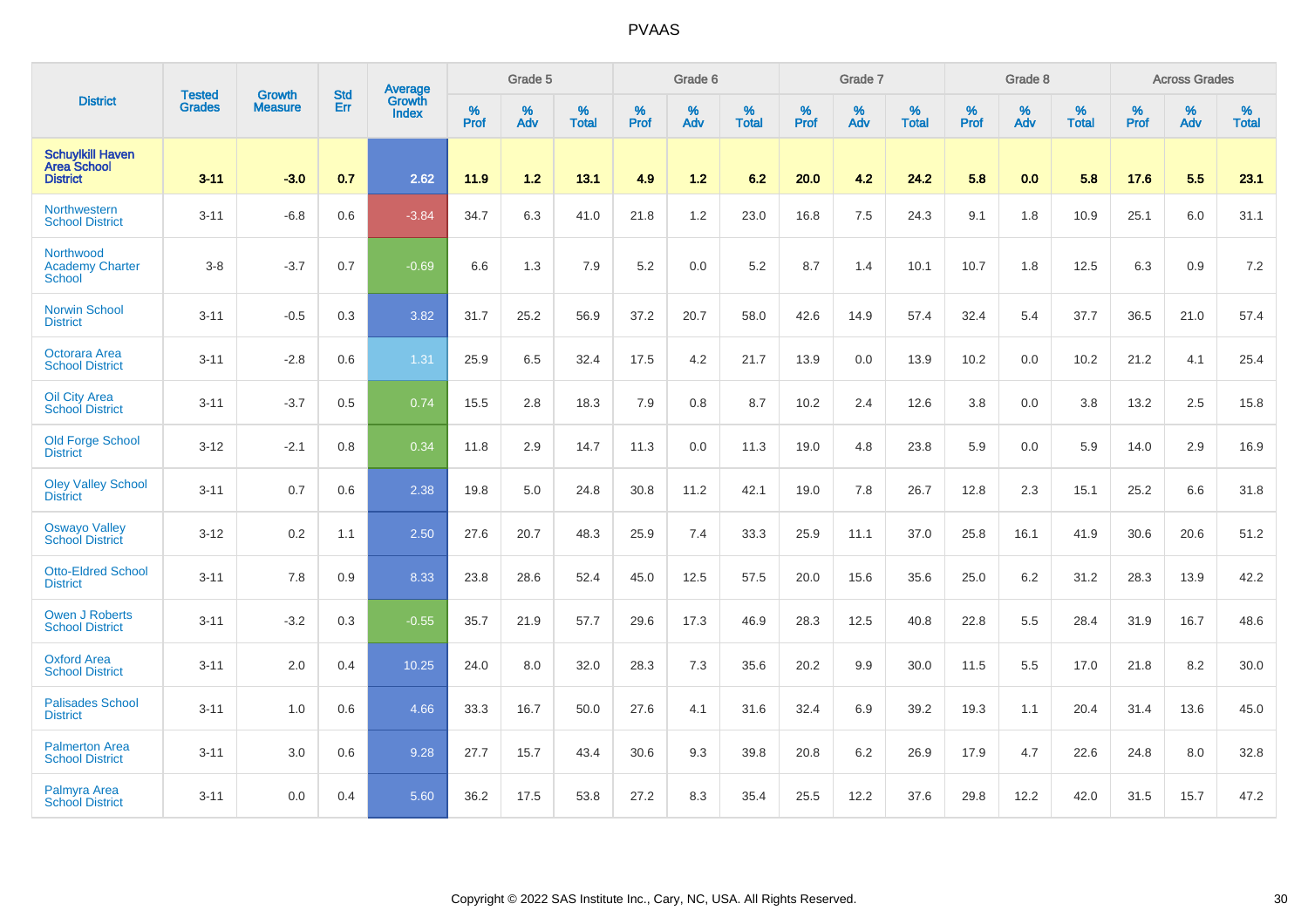|                                                                  |                                |                                 | <b>Std</b> | Average                       |              | Grade 5  |                   |           | Grade 6  |                   |           | Grade 7  |                   |           | Grade 8  |                   |           | <b>Across Grades</b> |                   |
|------------------------------------------------------------------|--------------------------------|---------------------------------|------------|-------------------------------|--------------|----------|-------------------|-----------|----------|-------------------|-----------|----------|-------------------|-----------|----------|-------------------|-----------|----------------------|-------------------|
| <b>District</b>                                                  | <b>Tested</b><br><b>Grades</b> | <b>Growth</b><br><b>Measure</b> | Err        | <b>Growth</b><br><b>Index</b> | $\%$<br>Prof | %<br>Adv | %<br><b>Total</b> | %<br>Prof | %<br>Adv | %<br><b>Total</b> | %<br>Prof | %<br>Adv | %<br><b>Total</b> | %<br>Prof | %<br>Adv | %<br><b>Total</b> | %<br>Prof | %<br>Adv             | %<br><b>Total</b> |
| <b>Schuylkill Haven</b><br><b>Area School</b><br><b>District</b> | $3 - 11$                       | $-3.0$                          | 0.7        | 2.62                          | 11.9         | 1.2      | 13.1              | 4.9       | $1.2$    | 6.2               | 20.0      | 4.2      | 24.2              | 5.8       | 0.0      | 5.8               | 17.6      | 5.5                  | 23.1              |
| <b>Pan American</b><br><b>Academy Charter</b><br><b>School</b>   | $3 - 8$                        | 0.3                             | 0.8        | 2.25                          | 1.7          | 0.0      | 1.7               | 2.3       | 0.0      | 2.3               | 3.4       | 0.0      | 3.4               | 0.0       | 0.0      | 0.0               | 2.4       | 0.3                  | 2.7               |
| <b>Panther Valley</b><br><b>School District</b>                  | $3 - 12$                       | 0.8                             | 0.6        | 5.00                          | 11.5         | 1.9      | 13.5              | 10.2      | 1.7      | 11.9              | 11.1      | 1.8      | 13.0              | 4.7       | 0.0      | 4.7               | 12.1      | 1.6                  | 13.6              |
| <b>Parkland School</b><br><b>District</b>                        | $3 - 11$                       | $-3.5$                          | 0.3        | $-5.03$                       | 33.6         | 26.4     | 60.0              | 33.4      | 15.9     | 49.3              | 27.1      | 18.6     | 45.7              | 23.1      | 11.8     | 34.9              | 30.8      | 24.1                 | 54.9              |
| Pen Argyl Area<br><b>School District</b>                         | $3 - 12$                       | 0.7                             | 0.6        | 1.46                          | 27.3         | 12.5     | 39.8              | 26.8      | 0.0      | 26.8              | 17.1      | 5.4      | 22.5              | 14.8      | 5.9      | 20.8              | 23.5      | 8.4                  | 32.0              |
| <b>Penn Cambria</b><br><b>School District</b>                    | $3 - 11$                       | $-1.7$                          | 0.6        | 3.05                          | 23.8         | 1.8      | 25.7              | 20.6      | 2.0      | 22.6              | 12.3      | 0.0      | 12.3              | 11.8      | 1.6      | 13.4              | 18.9      | 3.5                  | 22.5              |
| <b>Penn Hills Charter</b><br>School of<br>Entrepreneurship       | $3 - 8$                        | $-0.2$                          | 0.9        | 1.98                          | 11.6         | 2.3      | 14.0              | 13.5      | 10.8     | 24.3              | 15.4      | 2.6      | 18.0              | 5.3       | 0.0      | 5.3               | 17.0      | 3.8                  | 20.8              |
| <b>Penn Hills School</b><br><b>District</b>                      | $3 - 11$                       | $-4.0$                          | 0.5        | 1.96                          | 4.7          | 1.8      | 6.4               | 2.7       | 0.7      | 3.4               | 2.1       | 1.6      | 3.7               | 3.4       | 0.0      | 3.4               | 6.8       | 2.1                  | 8.9               |
| <b>Penn Manor</b><br><b>School District</b>                      | $3 - 11$                       | 3.2                             | 0.3        | 9.54                          | 33.8         | 14.9     | 48.6              | 28.7      | 15.2     | 43.9              | 25.5      | 13.2     | 38.7              | 30.2      | 11.0     | 41.2              | 31.4      | 16.9                 | 48.2              |
| <b>Penncrest School</b><br><b>District</b>                       | $3 - 11$                       | 1.8                             | 0.4        | 4.21                          | 19.7         | 6.2      | 25.8              | 21.6      | 1.8      | 23.4              | 17.5      | 5.0      | 22.5              | 17.1      | 3.5      | 20.6              | 22.0      | 5.3                  | 27.3              |
| Penn-Delco School<br><b>District</b>                             | $3 - 11$                       | $-4.5$                          | 0.4        | $-1.99$                       | 31.7         | 11.9     | 43.6              | 20.2      | 6.6      | 26.8              | 22.0      | 6.8      | 28.8              | 10.9      | 1.6      | 12.5              | 25.2      | 8.0                  | 33.2              |
| <b>Pennridge School</b><br><b>District</b>                       | $3 - 10$                       | $-1.2$                          | 0.3        | 6.80                          | 35.5         | 15.4     | 50.9              | 19.1      | 2.9      | 22.0              | 21.4      | 13.9     | 35.3              | 21.6      | 3.4      | 25.1              | 28.5      | 12.0                 | 40.5              |
| <b>Penns Manor Area</b><br><b>School District</b>                | $3 - 12$                       | 1.5                             | 0.8        | 4.02                          | 12.7         | 4.8      | 17.5              | 14.6      | 0.0      | 14.6              | 18.5      | 1.8      | 20.4              | 16.7      | 8.3      | 25.0              | 19.0      | 3.6                  | 22.6              |
| <b>Penns Valley Area</b><br><b>School District</b>               | $3 - 12$                       | 5.2                             | 0.6        | 10.29                         | 43.9         | 18.4     | 62.2              | 38.8      | 17.5     | 56.3              | 25.7      | 9.5      | 35.2              | 16.0      | 9.4      | 25.5              | 32.5      | 14.3                 | 46.8              |
| <b>Pennsbury School</b><br><b>District</b>                       | $3 - 11$                       | $-2.3$                          | 0.3        | 0.78                          | 32.1         | 19.0     | 51.1              | 23.0      | 10.9     | 34.0              | 19.4      | 7.0      | 26.4              | 15.8      | 9.8      | 25.6              | 26.7      | 15.5                 | 42.2              |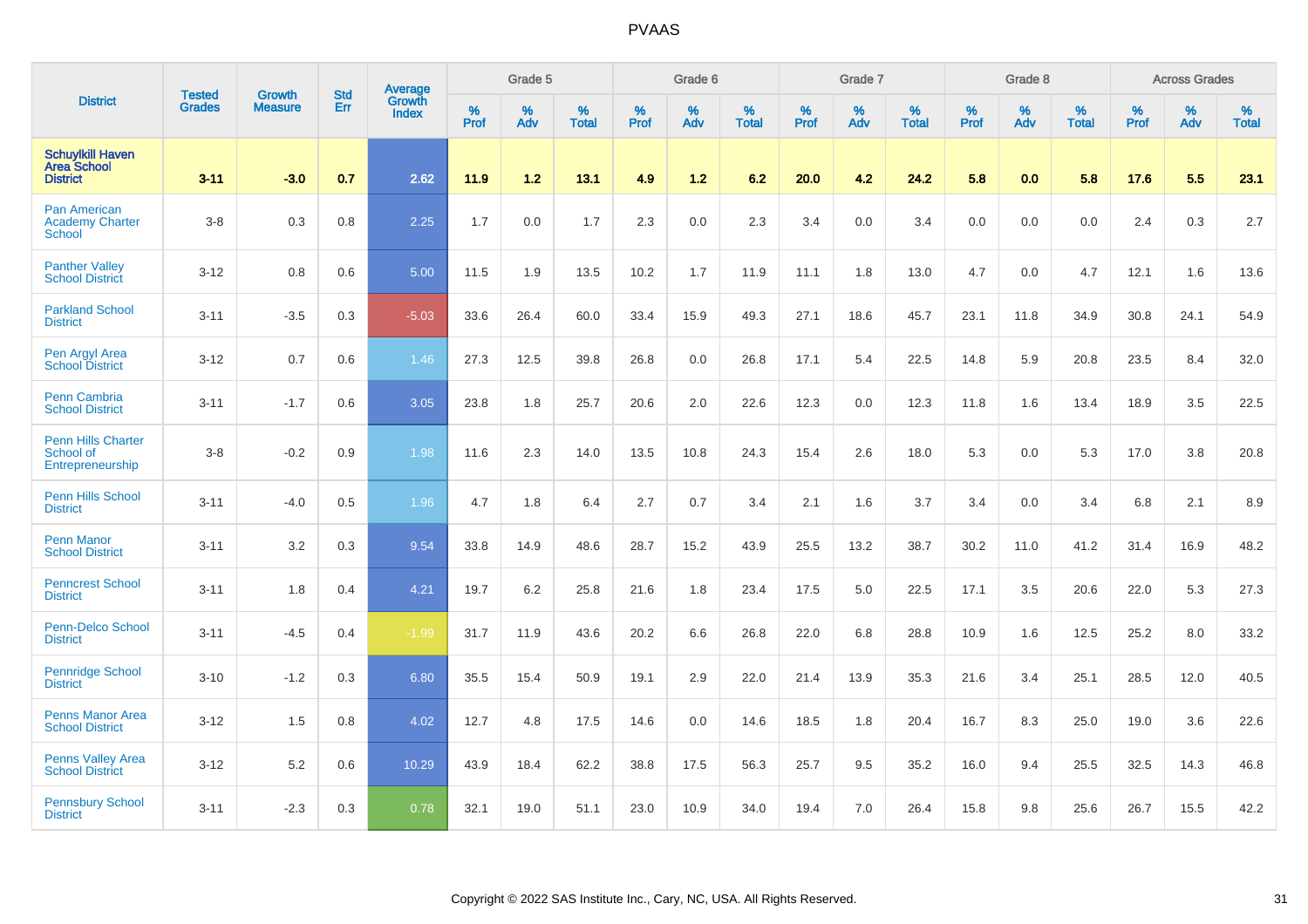|                                                                       | <b>Tested</b> | <b>Growth</b>  | <b>Std</b> |                                   |              | Grade 5  |                   |              | Grade 6  |                   |              | Grade 7  |                   |              | Grade 8  |                   |           | <b>Across Grades</b> |                   |
|-----------------------------------------------------------------------|---------------|----------------|------------|-----------------------------------|--------------|----------|-------------------|--------------|----------|-------------------|--------------|----------|-------------------|--------------|----------|-------------------|-----------|----------------------|-------------------|
| <b>District</b>                                                       | <b>Grades</b> | <b>Measure</b> | Err        | Average<br>Growth<br><b>Index</b> | $\%$<br>Prof | %<br>Adv | %<br><b>Total</b> | $\%$<br>Prof | %<br>Adv | %<br><b>Total</b> | $\%$<br>Prof | %<br>Adv | %<br><b>Total</b> | $\%$<br>Prof | %<br>Adv | %<br><b>Total</b> | %<br>Prof | %<br>Adv             | %<br><b>Total</b> |
| <b>Schuylkill Haven</b><br><b>Area School</b><br><b>District</b>      | $3 - 11$      | $-3.0$         | 0.7        | 2.62                              | 11.9         | 1.2      | 13.1              | 4.9          | $1.2$    | 6.2               | 20.0         | 4.2      | 24.2              | 5.8          | 0.0      | 5.8               | 17.6      | 5.5                  | 23.1              |
| Pennsylvania<br><b>Cyber Charter</b><br>School                        | $3 - 11$      | 1.9            | 0.5        | 4.83                              | 14.1         | 4.9      | 19.0              | 10.8         | 3.4      | 14.2              | 11.7         | 3.5      | 15.2              | 6.5          | 1.6      | 8.1               | 12.6      | 4.4                  | 17.1              |
| Pennsylvania<br><b>Distance Learning</b><br><b>Charter School</b>     | $3 - 12$      | $-1.7$         | 0.7        | 0.39                              | 6.5          | 0.0      | 6.5               | 1.3          | 0.0      | 1.3               | 4.6          | 1.2      | 5.8               | 2.3          | 0.0      | 2.3               | 5.4       | 0.4                  | 5.8               |
| Pennsylvania<br><b>Leadership Charter</b><br><b>School</b>            | $3 - 11$      | $-1.4$         | 0.5        | 2.15                              | 24.7         | 11.5     | 36.2              | 24.9         | 6.4      | 31.2              | 13.4         | 19.6     | 33.0              | 16.7         | 6.2      | 22.9              | 23.9      | 12.4                 | 36.4              |
| Pennsylvania<br><b>Virtual Charter</b><br><b>School</b>               | $3 - 11$      | 3.5            | 0.6        | 6.19                              | 20.8         | 3.8      | 24.5              | 17.6         | 3.3      | 20.9              | 10.1         | 6.1      | 16.2              | 14.8         | 5.7      | 20.4              | 18.4      | 5.2                  | 23.5              |
| Penn-Trafford<br><b>School District</b>                               | $3 - 11$      | $-3.6$         | 0.4        | 3.72                              | 40.3         | 24.6     | 64.9              | 36.1         | 20.9     | 57.0              | 33.3         | 18.7     | 52.0              | 19.3         | 3.7      | 23.0              | 34.4      | 21.1                 | 55.5              |
| People For People<br><b>Charter School</b>                            | $3 - 12$      | $-1.1$         | 1.0        | 3.27                              | 0.0          | 0.0      | 0.0               | 0.0          | 0.0      | 0.0               | 2.4          | 0.0      | 2.4               | 0.0          | 0.0      | 0.0               | 1.3       | 0.0                  | 1.3               |
| <b>Pequea Valley</b><br><b>School District</b>                        | $3 - 11$      | 2.4            | 0.6        | 6.27                              | 15.6         | 6.4      | 22.0              | 14.0         | 2.2      | 16.1              | 11.7         | 2.3      | 14.1              | 13.1         | 2.0      | 15.2              | 16.9      | 3.8                  | 20.7              |
| <b>Perkiomen Valley</b><br><b>School District</b>                     | $3 - 11$      | $-0.2$         | 0.3        | 7.20                              | 35.2         | 22.4     | 57.5              | 21.5         | 11.3     | 32.7              | 27.3         | 16.9     | 44.2              | 21.6         | 7.2      | 28.7              | 30.6      | 16.6                 | 47.1              |
| <b>Perseus House</b><br><b>Charter School Of</b><br><b>Excellence</b> | $6 - 11$      | $-4.8$         | 1.1        | $-1.31$                           |              |          |                   | 0.0          | 0.0      | 0.0               | 1.8          | 0.0      | 1.8               | 1.5          | 0.0      | 1.5               | 1.4       | 0.0                  | 1.4               |
| <b>Peters Township</b><br><b>School District</b>                      | $3 - 11$      | 0.5            | 0.4        | 5.86                              | 37.8         | 32.6     | 70.4              | 35.7         | 24.9     | 60.6              | 33.1         | 29.1     | 62.2              | 35.1         | 13.0     | 48.2              | 35.8      | 30.6                 | 66.3              |
| Philadelphia<br><b>Academy Charter</b><br><b>School</b>               | $3 - 11$      | $-2.5$         | 0.7        | 0.18                              | 22.1         | 6.5      | 28.6              | 25.0         | 7.9      | 32.9              | 13.2         | 19.1     | 32.4              | 22.2         | 16.7     | 38.9              | 24.3      | 9.8                  | 34.2              |
| <b>Philadelphia City</b><br><b>School District</b>                    | $3 - 12$      | $-0.5$         | 0.2        | 3.67                              | 8.4          | 4.9      | 13.3              | 9.6          | 3.1      | 12.7              | 10.6         | 4.5      | 15.1              | 5.0          | 4.4      | 9.4               | 9.8       | 5.2                  | 15.0              |
| Philadelphia<br><b>Performing Arts</b><br><b>Charter School</b>       | $3-9$         | $-0.4$         | 0.7        | 4.01                              | 19.2         | 9.0      | 28.2              | 19.6         | 3.6      | 23.2              | 23.0         | 14.9     | 37.9              | 18.0         | 8.0      | 26.0              | 25.2      | 9.7                  | 34.9              |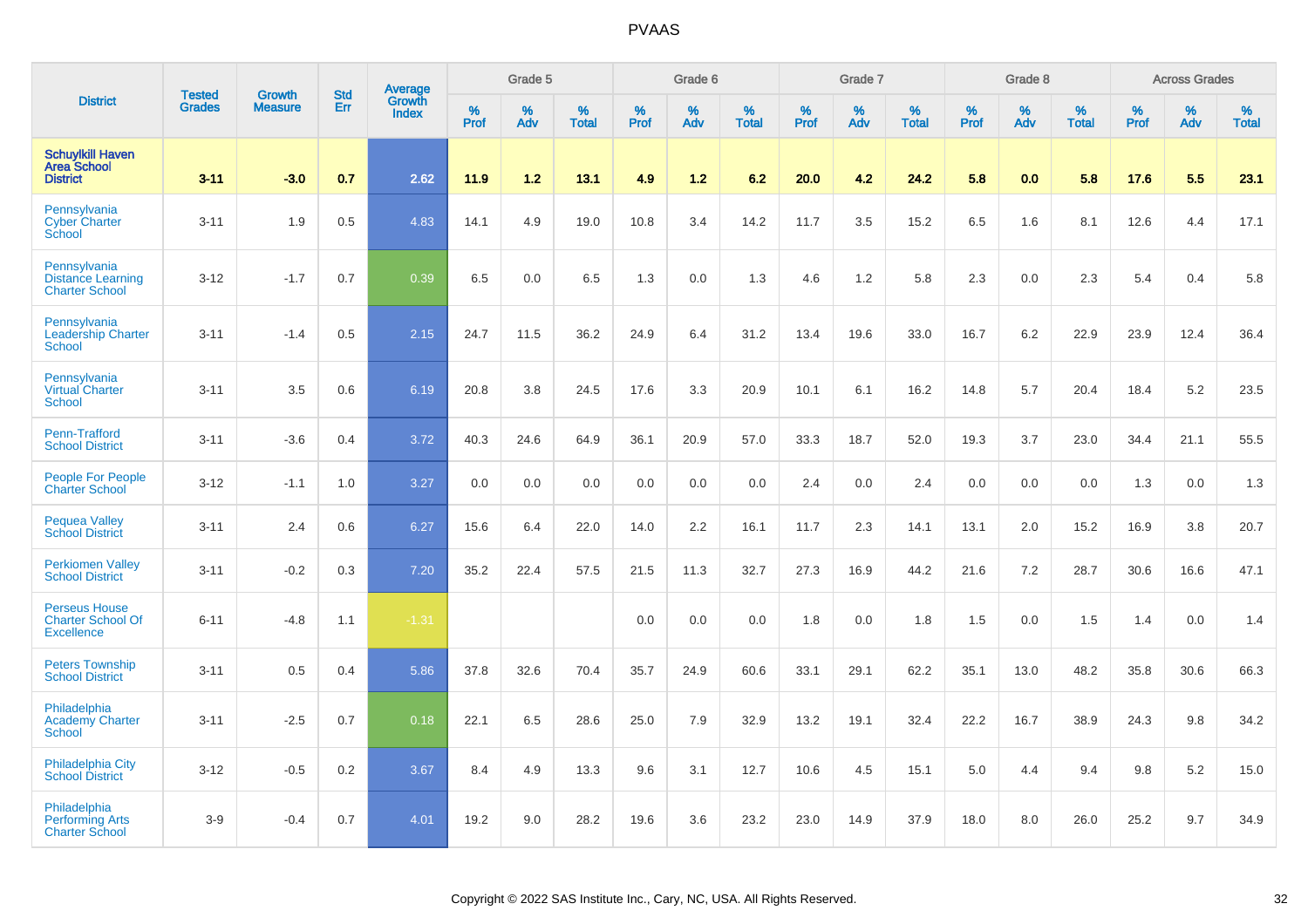|                                                                  |                                |                                 | <b>Std</b> | Average                |           | Grade 5  |                   |           | Grade 6  |                   |           | Grade 7  |                   |           | Grade 8  |                   |           | <b>Across Grades</b> |                   |
|------------------------------------------------------------------|--------------------------------|---------------------------------|------------|------------------------|-----------|----------|-------------------|-----------|----------|-------------------|-----------|----------|-------------------|-----------|----------|-------------------|-----------|----------------------|-------------------|
| <b>District</b>                                                  | <b>Tested</b><br><b>Grades</b> | <b>Growth</b><br><b>Measure</b> | Err        | Growth<br><b>Index</b> | %<br>Prof | %<br>Adv | %<br><b>Total</b> | %<br>Prof | %<br>Adv | %<br><b>Total</b> | %<br>Prof | %<br>Adv | %<br><b>Total</b> | %<br>Prof | %<br>Adv | %<br><b>Total</b> | %<br>Prof | %<br>Adv             | %<br><b>Total</b> |
| <b>Schuylkill Haven</b><br><b>Area School</b><br><b>District</b> | $3 - 11$                       | $-3.0$                          | 0.7        | 2.62                   | 11.9      | 1.2      | 13.1              | 4.9       | 1.2      | 6.2               | 20.0      | 4.2      | 24.2              | 5.8       | 0.0      | 5.8               | 17.6      | 5.5                  | 23.1              |
| Philipsburg-<br>Osceola Area<br><b>School District</b>           | $3 - 11$                       | $-4.9$                          | 0.6        | 0.04                   | 35.5      | 10.5     | 46.0              | 27.8      | 7.4      | 35.2              | 23.0      | 3.2      | 26.2              | 15.6      | 5.2      | 20.8              | 27.5      | 12.4                 | 40.0              |
| <b>Phoenixville Area</b><br><b>School District</b>               | $3 - 11$                       | $-3.6$                          | 0.4        | 4.13                   | 37.1      | 16.7     | 53.8              | 17.6      | 8.6      | 26.1              | 18.6      | 3.8      | 22.5              | 13.4      | 3.6      | 17.0              | 25.5      | 11.8                 | 37.3              |
| <b>Pine Grove Area</b><br><b>School District</b>                 | $3 - 11$                       | $-2.2$                          | 0.6        | 0.60                   | 23.2      | 4.2      | 27.4              | 19.7      | 3.4      | 23.1              | 17.1      | 0.8      | 17.9              | 20.9      | 0.8      | 21.7              | 24.6      | 7.8                  | 32.4              |
| Pine-Richland<br><b>School District</b>                          | $3 - 11$                       | $-1.8$                          | 0.3        | 0.90                   | 35.0      | 21.7     | 56.7              | 35.6      | 11.5     | 47.1              | 37.1      | 18.2     | 55.4              | 30.1      | 15.8     | 45.9              | 34.9      | 21.2                 | 56.1              |
| <b>Pittsburgh School</b><br><b>District</b>                      | $3 - 11$                       | $-4.7$                          | 0.2        | $-5.53$                | 9.1       | 3.8      | 13.0              | 9.4       | 2.2      | 11.5              | 9.3       | 3.4      | 12.7              | 6.4       | 2.4      | 8.8               | 10.0      | 3.5                  | 13.5              |
| <b>Pittston Area</b><br><b>School District</b>                   | $3 - 11$                       | $-8.4$                          | 0.8        | 0.10                   | 5.7       | 0.0      | 5.7               | 4.2       | 0.0      | 4.2               | 4.8       | 3.2      | 7.9               | 7.1       | 1.8      | 8.9               | 10.7      | 3.8                  | 14.4              |
| <b>Pleasant Valley</b><br><b>School District</b>                 | $3 - 11$                       | $-2.3$                          | 0.4        | 2.77                   | 20.4      | 6.2      | 26.6              | 17.4      | 2.3      | 19.7              | 23.2      | 3.5      | 26.8              | 8.3       | 3.2      | 11.5              | 20.4      | 5.0                  | 25.4              |
| <b>Plum Borough</b><br><b>School District</b>                    | $3 - 11$                       | $-3.1$                          | 0.4        | 3.08                   | 34.5      | 8.4      | 42.9              | 32.3      | 19.5     | 51.8              | 22.5      | 13.0     | 35.5              | 17.6      | 4.3      | 21.9              | 28.8      | 15.8                 | 44.6              |
| Pocono Mountain<br><b>School District</b>                        | $3 - 12$                       | $-3.0$                          | 0.6        | 0.33                   | 23.9      | 8.1      | 32.0              | 12.4      | 4.3      | 16.7              | 10.6      | 3.5      | 14.2              | 7.8       | 2.9      | 10.8              | 18.3      | 6.6                  | 24.9              |
| <b>Port Allegany</b><br><b>School District</b>                   | $3 - 11$                       | 1.7                             | 0.7        | 2.30                   | 20.0      | 5.7      | 25.7              | 7.4       | 1.5      | 8.8               | 17.4      | 2.9      | 20.3              | 13.1      | 9.8      | 23.0              | 16.8      | 5.7                  | 22.5              |
| Portage Area<br><b>School District</b>                           | $3 - 10$                       | 0.3                             | 0.8        | 2.06                   | 28.6      | 7.1      | 35.7              | 30.0      | 10.0     | 40.0              | 25.4      | 9.5      | 34.9              | 17.0      | 7.6      | 24.5              | 29.8      | 12.9                 | 42.6              |
| <b>Pottsgrove School</b><br><b>District</b>                      | $3 - 11$                       | $-3.5$                          | 0.4        | $-0.89$                | 27.2      | 6.5      | 33.7              | 10.2      | 5.4      | 15.6              | 21.6      | 4.1      | 25.7              | 9.8       | 1.6      | 11.4              | 19.2      | 4.4                  | 23.5              |
| <b>Pottstown School</b><br><b>District</b>                       | $3 - 12$                       | $-5.0$                          | 0.5        | $-2.29$                | 6.0       | 3.6      | 9.5               | 2.1       | 0.0      | 2.1               | 5.3       | 0.7      | 5.9               | 5.6       | 0.0      | 5.6               | 6.5       | 1.2                  | 7.7               |
| <b>Pottsville Area</b><br><b>School District</b>                 | $3 - 12$                       | $-0.7$                          | 0.5        | 1.25                   | 21.4      | 12.2     | 33.6              | 17.6      | 4.7      | 22.3              | 14.2      | 4.3      | 18.5              | 16.1      | 2.4      | 18.4              | 18.0      | 6.0                  | 23.9              |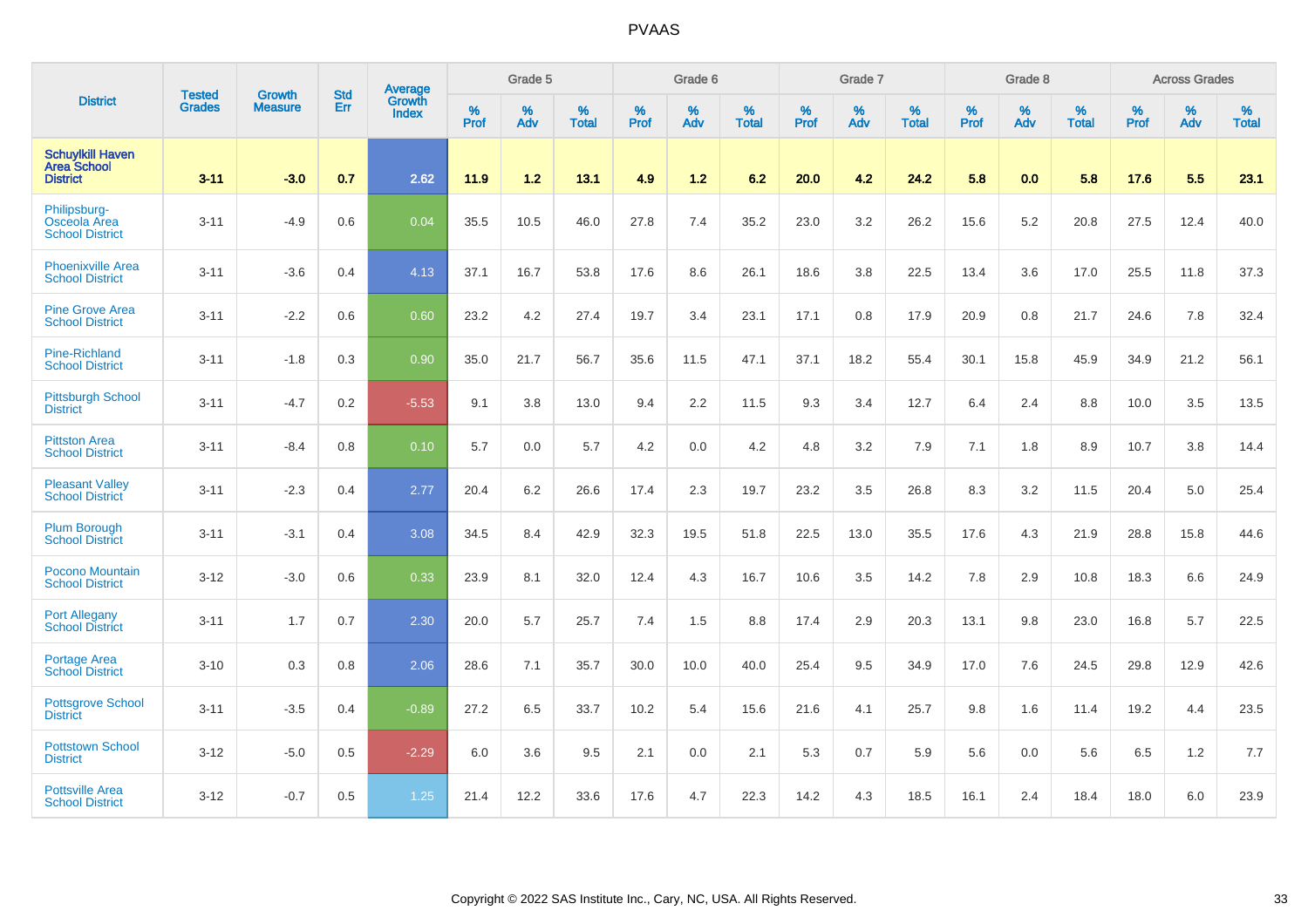|                                                                    |                                |                                 | <b>Std</b> | Average                |           | Grade 5  |                   |           | Grade 6  |                   |           | Grade 7  |                   |           | Grade 8  |                   |           | <b>Across Grades</b> |                   |
|--------------------------------------------------------------------|--------------------------------|---------------------------------|------------|------------------------|-----------|----------|-------------------|-----------|----------|-------------------|-----------|----------|-------------------|-----------|----------|-------------------|-----------|----------------------|-------------------|
| <b>District</b>                                                    | <b>Tested</b><br><b>Grades</b> | <b>Growth</b><br><b>Measure</b> | Err        | Growth<br><b>Index</b> | %<br>Prof | %<br>Adv | %<br><b>Total</b> | %<br>Prof | %<br>Adv | %<br><b>Total</b> | %<br>Prof | %<br>Adv | %<br><b>Total</b> | %<br>Prof | %<br>Adv | %<br><b>Total</b> | %<br>Prof | %<br>Adv             | %<br><b>Total</b> |
| <b>Schuylkill Haven</b><br><b>Area School</b><br><b>District</b>   | $3 - 11$                       | $-3.0$                          | 0.7        | 2.62                   | 11.9      | 1.2      | 13.1              | 4.9       | $1.2$    | 6.2               | 20.0      | 4.2      | 24.2              | 5.8       | 0.0      | 5.8               | 17.6      | 5.5                  | 23.1              |
| <b>Premier Arts And</b><br><b>Science Charter</b><br><b>School</b> | $3-5$                          | $-0.1$                          | 2.0        | $-0.05$                | 0.0       | 0.0      | 0.0               |           |          |                   |           |          |                   |           |          |                   | 3.8       | 1.0                  | 4.8               |
| <b>Propel Charter</b><br>School - Braddock<br><b>Hills</b>         | $3 - 11$                       | $-2.4$                          | 0.8        | 3.05                   | 1.8       | 1.8      | 3.5               | 1.7       | 0.0      | 1.7               | 0.0       | 0.0      | 0.0               | 2.9       | 0.0      | 2.9               | 1.9       | 0.6                  | 2.5               |
| <b>Propel Charter</b><br>School - East                             | $3 - 8$                        | $-4.2$                          | 1.0        | 1.61                   | 2.5       | 0.0      | 2.5               | 11.4      | 0.0      | 11.4              | 9.4       | 3.1      | 12.5              | 0.0       | 0.0      | 0.0               | 9.4       | 0.5                  | 9.9               |
| <b>Propel Charter</b><br>School-Hazelwood                          | $3-8$                          | $-1.6$                          | 1.2        | 1.36                   | 3.4       | 0.0      | 3.4               | 0.0       | 0.0      | 0.0               | 0.0       | 4.8      | 4.8               | 0.0       | 0.0      | 0.0               | 0.6       | 0.6                  | 1.3               |
| <b>Propel Charter</b><br>School-Homestead                          | $3 - 11$                       | $-2.7$                          | 1.0        | $-0.17$                | 2.7       | 0.0      | 2.7               | $0.0\,$   | 5.4      | 5.4               | 2.9       | 0.0      | 2.9               | 0.0       | 0.0      | 0.0               | 2.7       | 1.4                  | 4.1               |
| <b>Propel Charter</b><br>School-Mckeesport                         | $3-8$                          | $-3.2$                          | 1.0        | 1.02                   | 5.6       | 0.0      | 5.6               | 2.7       | 0.0      | 2.7               | 5.3       | 7.9      | 13.2              | 2.7       | 2.7      | 5.4               | 5.4       | 2.3                  | 7.7               |
| <b>Propel Charter</b><br>School-Montour                            | $3 - 10$                       | $-2.8$                          | 0.7        | 1.07                   | 4.9       | 1.6      | 6.6               | 4.6       | 0.0      | 4.6               | 3.1       | 0.0      | 3.1               | 3.2       | 0.0      | 3.2               | 4.8       | 1.6                  | 6.4               |
| <b>Propel Charter</b><br>School-Northside                          | $3-8$                          | $-1.6$                          | 0.9        | 0.88                   | 0.0       | 0.0      | 0.0               | 2.4       | 0.0      | 2.4               | 0.0       | 0.0      | 0.0               | 0.0       | 0.0      | 0.0               | 0.4       | 0.0                  | 0.4               |
| <b>Propel Charter</b><br>School-Pitcairn                           | $3 - 8$                        | $-5.7$                          | 1.1        | $-1.88$                | 0.0       | 0.0      | 0.0               | 7.4       | 0.0      | 7.4               | 0.0       | 0.0      | 0.0               | 0.0       | 0.0      | 0.0               | 5.5       | 0.0                  | 5.5               |
| <b>Provident Charter</b><br>School                                 | $3 - 8$                        | 3.6                             | 1.0        | 3.98                   | 4.4       | 2.2      | 6.5               | 10.5      | 0.0      | 10.5              | 9.1       | 0.0      | 9.1               | 0.0       | 3.3      | 3.3               | 9.2       | 2.5                  | 11.7              |
| Punxsutawney<br><b>Area School</b><br><b>District</b>              | $3 - 11$                       | 4.6                             | 0.6        | 8.24                   | 37.0      | 6.5      | 43.5              | 36.3      | 10.6     | 46.9              | 22.4      | 4.8      | 27.2              | 20.5      | 7.1      | 27.6              | 27.8      | 11.1                 | 38.8              |
| <b>Purchase Line</b><br><b>School District</b>                     | $3 - 12$                       | 1.0                             | 0.8        | 4.29                   | 28.8      | 7.7      | 36.5              | 6.1       | 3.0      | 9.1               | 7.5       | 3.0      | 10.4              | 5.3       | 0.0      | 5.3               | 16.1      | 3.3                  | 19.4              |
| <b>Quaker Valley</b><br><b>School District</b>                     | $3 - 11$                       | 0.6                             | 0.5        | 4.37                   | 36.4      | 23.6     | 60.0              | 32.5      | 20.8     | 53.3              | 36.4      | 11.2     | 47.6              | 26.5      | 7.6      | 34.1              | 34.0      | 24.3                 | 58.3              |
| Quakertown<br><b>Community School</b><br><b>District</b>           | $3 - 12$                       | $-0.7$                          | 0.3        | 3.64                   | 31.8      | 16.7     | 48.5              | 31.0      | 7.5      | 38.4              | 17.8      | 8.4      | 26.2              | 21.0      | 9.1      | 30.1              | 26.2      | 12.7                 | 38.9              |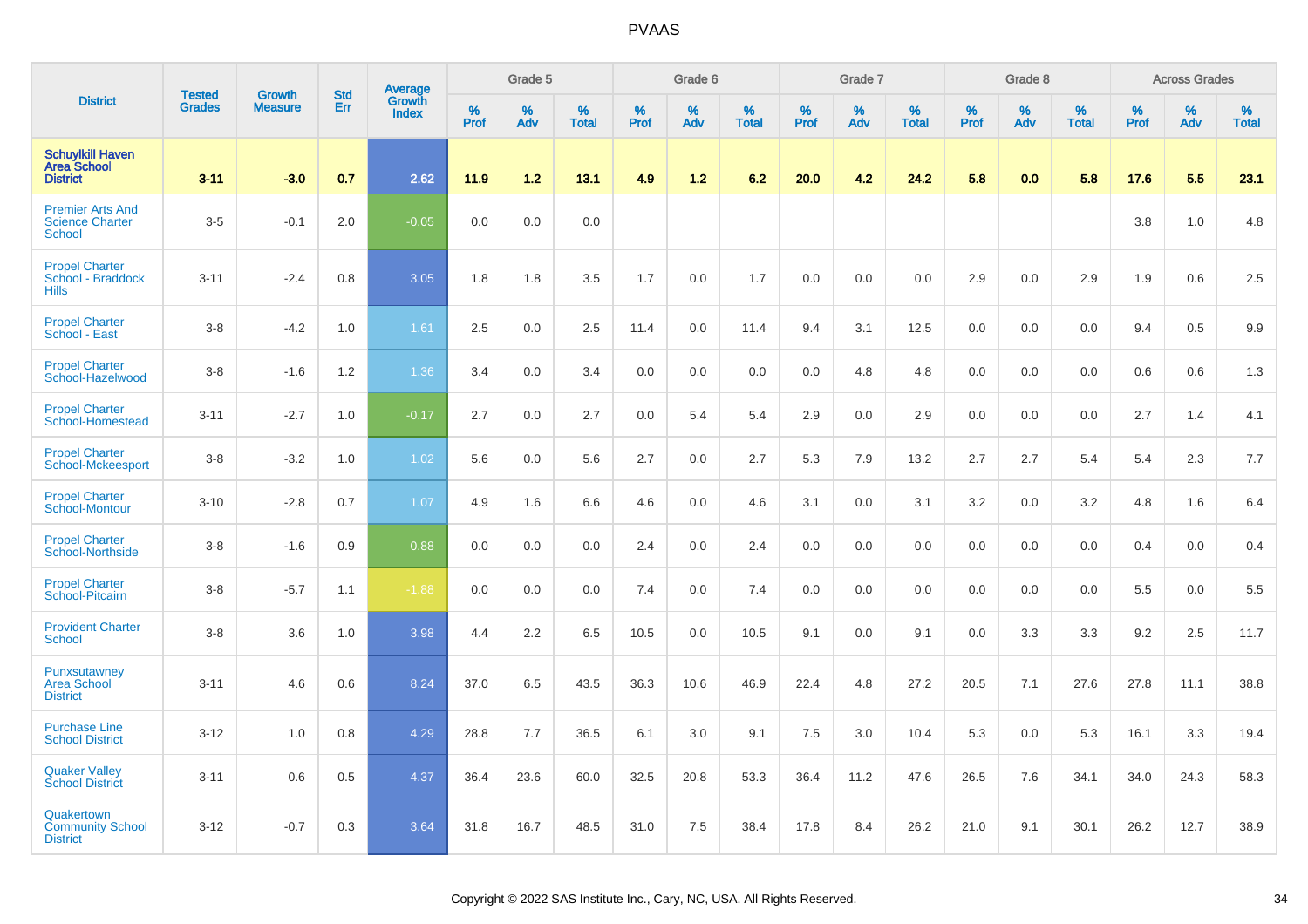|                                                                    |                                | <b>Growth</b>  | <b>Std</b> | Average                |              | Grade 5  |                   |           | Grade 6  |                   |           | Grade 7  |                   |           | Grade 8  |                   |           | <b>Across Grades</b> |                   |
|--------------------------------------------------------------------|--------------------------------|----------------|------------|------------------------|--------------|----------|-------------------|-----------|----------|-------------------|-----------|----------|-------------------|-----------|----------|-------------------|-----------|----------------------|-------------------|
| <b>District</b>                                                    | <b>Tested</b><br><b>Grades</b> | <b>Measure</b> | Err        | Growth<br><b>Index</b> | $\%$<br>Prof | %<br>Adv | %<br><b>Total</b> | %<br>Prof | %<br>Adv | %<br><b>Total</b> | %<br>Prof | %<br>Adv | %<br><b>Total</b> | %<br>Prof | %<br>Adv | %<br><b>Total</b> | %<br>Prof | %<br>Adv             | %<br><b>Total</b> |
| <b>Schuylkill Haven</b><br><b>Area School</b><br><b>District</b>   | $3 - 11$                       | $-3.0$         | 0.7        | 2.62                   | 11.9         | 1.2      | 13.1              | 4.9       | 1.2      | 6.2               | 20.0      | 4.2      | 24.2              | 5.8       | 0.0      | 5.8               | 17.6      | 5.5                  | 23.1              |
| <b>Radnor Township</b><br><b>School District</b>                   | $3 - 12$                       | 4.4            | 0.4        | 11.22                  | 34.0         | 41.4     | 75.4              | 41.7      | 25.4     | 67.1              | 34.3      | 31.8     | 66.2              | 35.0      | 21.5     | 56.5              | 36.8      | 31.8                 | 68.6              |
| <b>Reach Cyber</b><br><b>Charter School</b>                        | $3 - 11$                       | $-2.4$         | 0.9        | $-0.45$                | 19.4         | 9.7      | 29.0              | 9.1       | 0.0      | 9.1               | 17.0      | 3.8      | 20.8              | 17.5      | 5.3      | 22.8              | 21.3      | 4.7                  | 26.0              |
| <b>Reading School</b><br><b>District</b>                           | $3 - 11$                       | 0.0            | 0.4        | 4.14                   | 3.8          | 1.2      | 5.0               | 1.5       | 0.2      | 1.8               | 1.9       | 0.0      | 1.9               | 1.5       | 0.4      | 1.9               | 3.6       | 1.1                  | 4.7               |
| <b>Red Lion Area</b><br><b>School District</b>                     | $3 - 11$                       | 1.0            | 0.4        | 5.19                   | 24.8         | 8.9      | 33.7              | 20.6      | 5.3      | 25.9              | 16.7      | 9.1      | 25.8              | 14.5      | 6.6      | 21.0              | 23.3      | 8.6                  | 31.9              |
| <b>Redbank Valley</b><br><b>School District</b>                    | $3 - 11$                       | $-2.5$         | 0.7        | 1.94                   | 34.3         | 20.0     | 54.3              | 12.7      | 0.0      | 12.7              | 19.5      | 9.2      | 28.7              | 9.5       | 0.0      | 9.5               | 21.8      | 10.1                 | 31.9              |
| Renaissance<br><b>Academy Charter</b><br><b>School</b>             | $3 - 11$                       | $-5.7$         | 0.7        | $-3.32$                | 16.7         | 11.1     | 27.8              | 19.2      | 4.1      | 23.3              | 20.0      | 1.3      | 21.3              | 10.1      | 7.2      | 17.4              | 18.7      | 5.7                  | 24.4              |
| <b>Reynolds School</b><br><b>District</b>                          | $3 - 10$                       | $-3.3$         | 0.8        | 0.34                   | 13.0         | 1.4      | 14.5              | 18.2      | 1.3      | 19.5              | 14.0      | 10.0     | 24.0              | 11.8      | 1.5      | 13.2              | 15.2      | 2.8                  | 18.0              |
| <b>Richard Allen</b><br>Preparatory<br><b>Charter School</b>       | $5-8$                          | 0.8            | 0.7        | 3.33                   | 0.0          | 0.0      | 0.0               | 1.0       | 0.0      | 1.0               | 1.8       | 0.9      | 2.7               | 0.9       | 0.0      | 0.9               | 1.1       | 0.3                  | 1.4               |
| <b>Richland School</b><br><b>District</b>                          | $3 - 11$                       | 3.8            | 0.6        | 6.45                   | 40.8         | 21.4     | 62.1              | 40.4      | 10.6     | 51.1              | 39.8      | 10.9     | 50.8              | 25.5      | 13.2     | 38.7              | 36.6      | 16.5                 | 53.1              |
| <b>Ridgway Area</b><br><b>School District</b>                      | $3 - 11$                       | 4.4            | 0.8        | 5.42                   | 36.7         | 20.0     | 56.7              | 42.6      | 18.0     | 60.7              | 25.0      | 13.3     | 38.3              | 28.3      | 5.0      | 33.3              | 30.2      | 18.4                 | 48.6              |
| <b>Ridley School</b><br><b>District</b>                            | $3 - 12$                       | $-1.6$         | 0.3        | 0.71                   | 24.4         | 10.9     | 35.3              | 16.6      | 2.2      | 18.8              | 11.2      | 6.6      | 17.8              | 12.6      | 6.5      | 19.1              | 19.6      | 9.1                  | 28.7              |
| <b>Ringgold School</b><br><b>District</b>                          | $3 - 11$                       | $-4.9$         | 0.5        | $-3.96$                | 13.5         | 1.8      | 15.3              | 5.7       | 0.0      | 5.7               | 8.3       | 1.2      | 9.5               | 6.4       | 0.5      | 6.9               | 12.7      | 1.7                  | 14.4              |
| <b>Riverside Beaver</b><br><b>County School</b><br><b>District</b> | $3 - 11$                       | 1.0            | 0.6        | 4.05                   | 21.9         | 12.5     | 34.4              | 23.8      | 4.0      | 27.7              | 22.8      | 10.1     | 32.9              | 25.5      | 3.2      | 28.7              | 28.3      | 10.4                 | 38.7              |
| <b>Riverside School</b><br><b>District</b>                         | $3 - 11$                       | 4.3            | 0.6        | 7.08                   | 18.6         | 7.8      | 26.5              | 13.1      | 7.1      | 20.2              | 16.5      | 13.6     | 30.1              | 16.4      | 4.6      | 20.9              | 19.2      | 7.7                  | 27.0              |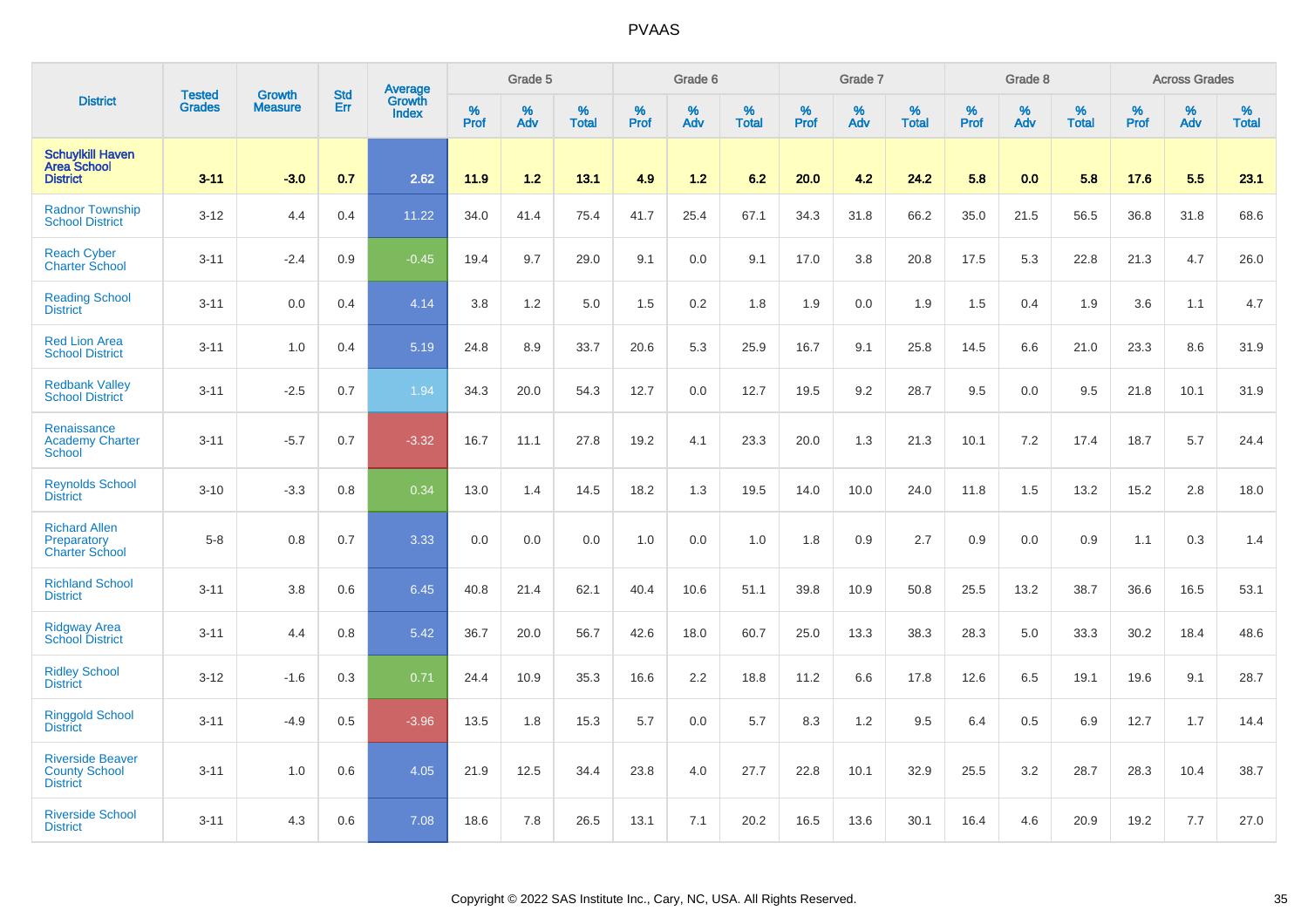|                                                                           |                                |                                 | <b>Std</b> | Average                       |              | Grade 5  |                   |           | Grade 6  |                   |           | Grade 7  |                   |           | Grade 8  |                   |           | <b>Across Grades</b> |                   |
|---------------------------------------------------------------------------|--------------------------------|---------------------------------|------------|-------------------------------|--------------|----------|-------------------|-----------|----------|-------------------|-----------|----------|-------------------|-----------|----------|-------------------|-----------|----------------------|-------------------|
| <b>District</b>                                                           | <b>Tested</b><br><b>Grades</b> | <b>Growth</b><br><b>Measure</b> | Err        | <b>Growth</b><br><b>Index</b> | $\%$<br>Prof | %<br>Adv | %<br><b>Total</b> | %<br>Prof | %<br>Adv | %<br><b>Total</b> | %<br>Prof | %<br>Adv | %<br><b>Total</b> | %<br>Prof | %<br>Adv | %<br><b>Total</b> | %<br>Prof | %<br>Adv             | %<br><b>Total</b> |
| <b>Schuylkill Haven</b><br><b>Area School</b><br><b>District</b>          | $3 - 11$                       | $-3.0$                          | 0.7        | 2.62                          | 11.9         | 1.2      | 13.1              | 4.9       | $1.2$    | 6.2               | 20.0      | 4.2      | 24.2              | 5.8       | 0.0      | 5.8               | 17.6      | 5.5                  | 23.1              |
| <b>Riverview School</b><br><b>District</b>                                | $3 - 11$                       | $-6.6$                          | 0.8        | $-0.07$                       | 28.8         | 5.8      | 34.6              | 29.9      | 9.1      | 39.0              | 21.7      | 3.3      | 25.0              | 12.7      | 5.1      | 17.7              | 25.8      | 15.0                 | 40.8              |
| <b>Robert Benjamin</b><br><b>Wiley Community</b><br><b>Charter School</b> | $3-8$                          | 2.8                             | 0.8        | 3.93                          | 7.0          | 2.3      | 9.3               | 0.0       | 0.0      | 0.0               | 7.3       | 0.0      | 7.3               | 4.4       | 0.0      | 4.4               | 5.7       | 1.7                  | 7.4               |
| <b>Roberto Clemente</b><br><b>Charter School</b>                          | $3 - 12$                       | $-4.0$                          | 0.9        | 1.79                          | 5.6          | 0.0      | 5.6               | 0.0       | 0.0      | 0.0               | 0.0       | 0.0      | 0.0               | 0.0       | 0.0      | 0.0               | 3.0       | 0.0                  | 3.0               |
| <b>Rochester Area</b><br><b>School District</b>                           | $3 - 11$                       | $-1.6$                          | 0.9        | 3.19                          | 27.1         | 6.2      | 33.3              | 24.5      | 3.8      | 28.3              | 2.0       | 0.0      | 2.0               | 15.4      | 0.0      | 15.4              | 20.6      | 7.5                  | 28.1              |
| <b>Rockwood Area</b><br><b>School District</b>                            | $3 - 11$                       | $-2.1$                          | 0.9        | 2.50                          | 34.2         | 12.2     | 46.3              | 16.7      | 21.4     | 38.1              | 15.6      | 2.2      | 17.8              | 12.7      | 7.9      | 20.6              | 19.1      | 9.4                  | 28.5              |
| <b>Rose Tree Media</b><br><b>School District</b>                          | $3 - 10$                       | $-1.7$                          | 0.4        | $-0.25$                       | 29.7         | 19.6     | 49.3              | 31.4      | 15.3     | 46.7              | 31.6      | 20.9     | 52.4              | 18.4      | 13.9     | 32.3              | 31.5      | 20.2                 | 51.8              |
| <b>Russell Byers</b><br><b>Charter School</b>                             | $3 - 8$                        | 1.5                             | 0.8        | 5.07                          | 3.6          | 0.0      | 3.6               | 0.0       | 0.0      | 0.0               | 0.0       | 0.0      | 0.0               | 0.0       | 0.0      | 0.0               | 3.2       | 1.9                  | 5.2               |
| <b>Saint Clair Area</b><br><b>School District</b>                         | $3 - 8$                        | 1.1                             | 0.9        | 4.46                          | 28.3         | 13.2     | 41.5              | 24.0      | 4.0      | 28.0              | 19.2      | 7.7      | 26.9              | 12.5      | 2.5      | 15.0              | 24.2      | 7.2                  | 31.4              |
| <b>Saint Marys Area</b><br><b>School District</b>                         | $3 - 11$                       | $-2.5$                          | 0.5        | $-0.36$                       | 35.6         | 8.7      | 44.4              | 21.8      | 1.6      | 23.4              | 10.0      | 5.4      | 15.4              | 13.3      | 1.3      | 14.7              | 24.9      | 7.3                  | 32.3              |
| Salisbury<br><b>Township School</b><br><b>District</b>                    | $3 - 11$                       | $-2.3$                          | 0.6        | 0.96                          | 14.9         | 8.5      | 23.4              | 14.3      | 2.2      | 16.5              | 13.0      | 1.1      | 14.1              | 17.2      | 3.4      | 20.7              | 18.4      | 6.3                  | 24.7              |
| Salisbury-Elk Lick<br><b>School District</b>                              | $3 - 11$                       | $-4.2$                          | 1.3        | 0.13                          | 29.2         | 12.5     | 41.7              | 37.5      | 0.0      | 37.5              | 15.8      | 0.0      | 15.8              | 14.3      | 4.8      | 19.0              | 28.9      | 5.8                  | 34.7              |
| <b>Saucon Valley</b><br><b>School District</b>                            | $3 - 11$                       | 6.7                             | 0.5        | 12.55                         | 32.0         | 25.4     | 57.4              | 33.6      | 11.0     | 44.5              | 31.1      | 12.1     | 43.2              | 32.8      | 16.0     | 48.8              | 31.2      | 18.8                 | 50.0              |
| <b>Sayre Area School</b><br><b>District</b>                               | $3 - 11$                       | 1.9                             | 0.7        | 6.31                          | 21.3         | 6.6      | 27.9              | 36.2      | 5.0      | 41.2              | 21.4      | 3.6      | 25.0              | 13.4      | 0.0      | 13.4              | 25.9      | 6.1                  | 32.0              |
| <b>School Lane</b><br><b>Charter School</b>                               | $3 - 11$                       | $-4.8$                          | 0.7        | 0.49                          | 26.9         | 7.5      | 34.3              | 11.9      | 1.7      | 13.6              | 7.0       | 2.8      | 9.9               | 18.8      | 3.1      | 21.9              | 21.0      | 6.5                  | 27.5              |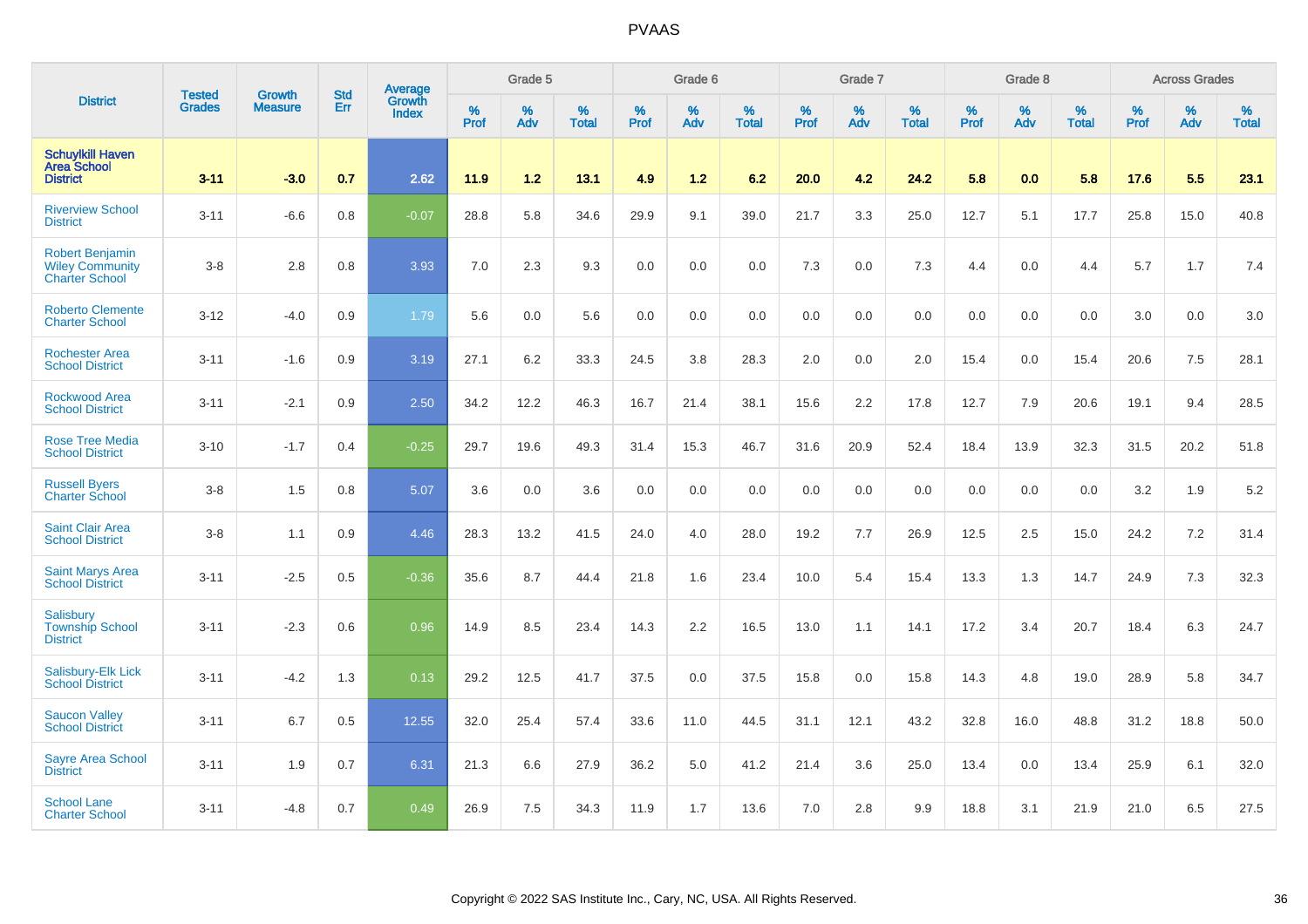|                                                                  |                                | <b>Growth</b>  | <b>Std</b> | Average                |              | Grade 5  |                   |           | Grade 6  |                   |           | Grade 7  |                   |           | Grade 8  |                   |           | <b>Across Grades</b> |                   |
|------------------------------------------------------------------|--------------------------------|----------------|------------|------------------------|--------------|----------|-------------------|-----------|----------|-------------------|-----------|----------|-------------------|-----------|----------|-------------------|-----------|----------------------|-------------------|
| <b>District</b>                                                  | <b>Tested</b><br><b>Grades</b> | <b>Measure</b> | Err        | Growth<br><b>Index</b> | $\%$<br>Prof | %<br>Adv | %<br><b>Total</b> | %<br>Prof | %<br>Adv | %<br><b>Total</b> | %<br>Prof | %<br>Adv | %<br><b>Total</b> | %<br>Prof | %<br>Adv | %<br><b>Total</b> | %<br>Prof | %<br>Adv             | %<br><b>Total</b> |
| <b>Schuylkill Haven</b><br><b>Area School</b><br><b>District</b> | $3 - 11$                       | $-3.0$         | 0.7        | 2.62                   | 11.9         | 1.2      | 13.1              | 4.9       | 1.2      | 6.2               | 20.0      | 4.2      | 24.2              | 5.8       | 0.0      | 5.8               | 17.6      | 5.5                  | 23.1              |
| <b>Schuylkill Haven</b><br><b>Area School</b><br><b>District</b> | $3 - 11$                       | $-3.0$         | 0.7        | 2.62                   | 11.9         | 1.2      | 13.1              | 4.9       | $1.2$    | 6.2               | 20.0      | 4.2      | 24.2              | 5.8       | 0.0      | 5.8               | 17.6      | 5.5                  | 23.1              |
| <b>Schuylkill Valley</b><br><b>School District</b>               | $3 - 11$                       | $-1.0$         | 0.5        | 3.23                   | 24.8         | 8.5      | 33.3              | 25.6      | 5.8      | 31.4              | 15.3      | 9.9      | 25.2              | 8.2       | 2.7      | 10.9              | 21.3      | 7.6                  | 29.0              |
| <b>Scranton School</b><br><b>District</b>                        | $3 - 12$                       | $-3.3$         | 0.5        | $-1.47$                | 10.4         | 0.8      | 11.2              | 2.1       | 1.3      | 3.4               | 3.7       | 1.1      | 4.8               | 3.4       | 2.3      | 5.7               | 7.0       | 1.7                  | 8.6               |
| <b>Selinsgrove Area</b><br><b>School District</b>                | $3 - 12$                       | 4.7            | 0.5        | 11.20                  | 26.0         | 6.1      | 32.0              | 32.0      | 17.0     | 49.0              | 26.4      | 18.7     | 45.2              | 25.6      | 10.5     | 36.1              | 25.8      | 14.6                 | 40.4              |
| <b>Seneca Valley</b><br><b>School District</b>                   | $3 - 11$                       | $-2.1$         | 0.3        | 1.45                   | 28.8         | 15.8     | 44.6              | 33.8      | 9.8      | 43.6              | 26.6      | 12.0     | 38.5              | 18.6      | 6.0      | 24.6              | 30.0      | 14.4                 | 44.4              |
| <b>Seven Generations</b><br><b>Charter School</b>                | $3-5$                          | 2.5            | 2.0        | 1.26                   | 24.3         | 5.4      | 29.7              |           |          |                   |           |          |                   |           |          |                   | 25.6      | 5.6                  | 31.2              |
| <b>Shade-Central City</b><br><b>School District</b>              | $3 - 11$                       | 1.4            | 1.4        | 2.94                   | 18.8         | 0.0      | 18.8              | 26.9      | 0.0      | 26.9              | 20.0      | 10.0     | 30.0              | 34.8      | 0.0      | 34.8              | 29.0      | 3.0                  | 32.1              |
| <b>Shaler Area</b><br><b>School District</b>                     | $3 - 11$                       | $-6.1$         | 0.4        | 1.00                   | 26.2         | 5.8      | 32.0              | 12.6      | 1.9      | 14.5              | 22.1      | 5.5      | 27.7              | 19.6      | 5.2      | 24.8              | 23.3      | 7.8                  | 31.2              |
| <b>Shamokin Area</b><br><b>School District</b>                   | $3 - 11$                       | $-2.1$         | 0.5        | 0.50                   | 17.1         | 4.3      | 21.4              | 8.8       | 2.9      | 11.8              | 10.3      | 0.7      | 11.0              | 8.4       | 3.9      | 12.3              | 12.1      | 4.8                  | 16.9              |
| Shanksville-<br><b>Stonycreek School</b><br><b>District</b>      | $3 - 10$                       | 6.4            | 1.4        | 4.61                   | 28.6         | 0.0      | 28.6              | 25.0      | 4.2      | 29.2              | 20.0      | 5.0      | 25.0              | 22.2      | 0.0      | 22.2              | 26.3      | 1.7                  | 28.0              |
| <b>Sharon City School</b><br><b>District</b>                     | $3 - 11$                       | $-0.3$         | 0.5        | 1.32                   | 14.1         | 2.1      | 16.2              | 13.9      | 4.1      | 18.0              | 6.0       | 1.7      | 7.8               | 5.9       | 1.5      | 7.4               | 12.0      | 2.8                  | 14.8              |
| <b>Sharpsville Area</b><br><b>School District</b>                | $3 - 11$                       | $-2.3$         | 0.8        | 2.39                   | 29.0         | 9.7      | 38.7              | 16.4      | 1.5      | 17.9              | 21.9      | 3.1      | 25.0              | 20.0      | 7.1      | 27.1              | 27.3      | 8.8                  | 36.1              |
| Shenandoah<br><b>Valley School</b><br><b>District</b>            | $3 - 11$                       | $-5.1$         | 0.8        | 0.47                   | 11.9         | 3.0      | 14.9              | 19.6      | 2.0      | 21.6              | 1.7       | 3.4      | 5.1               | 3.6       | 0.0      | 3.6               | 12.0      | 3.5                  | 15.5              |
| Shenango Area<br><b>School District</b>                          | $3 - 11$                       | 0.1            | 0.7        | 4.17                   | 25.0         | 7.1      | 32.1              | 40.4      | 8.8      | 49.1              | 16.5      | 1.0      | 17.5              | 14.4      | 1.1      | 15.6              | 22.5      | 7.6                  | 30.1              |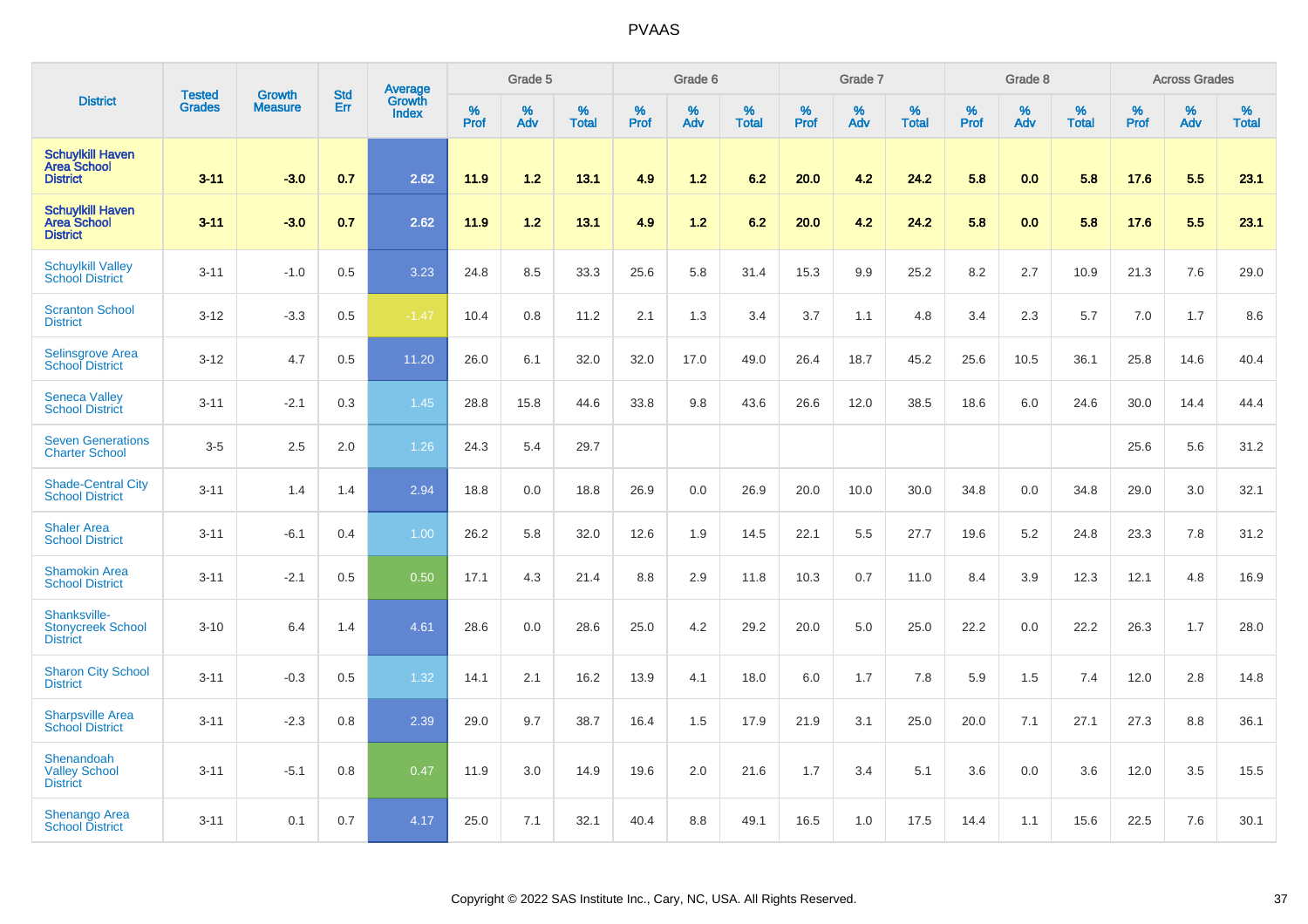|                                                                   |                                |                                 | <b>Std</b> | Average                |              | Grade 5  |                   |           | Grade 6  |                   |           | Grade 7  |                   |           | Grade 8  |                   |           | <b>Across Grades</b> |                   |
|-------------------------------------------------------------------|--------------------------------|---------------------------------|------------|------------------------|--------------|----------|-------------------|-----------|----------|-------------------|-----------|----------|-------------------|-----------|----------|-------------------|-----------|----------------------|-------------------|
| <b>District</b>                                                   | <b>Tested</b><br><b>Grades</b> | <b>Growth</b><br><b>Measure</b> | Err        | Growth<br><b>Index</b> | $\%$<br>Prof | %<br>Adv | %<br><b>Total</b> | %<br>Prof | %<br>Adv | %<br><b>Total</b> | %<br>Prof | %<br>Adv | %<br><b>Total</b> | %<br>Prof | %<br>Adv | %<br><b>Total</b> | %<br>Prof | %<br>Adv             | %<br><b>Total</b> |
| <b>Schuylkill Haven</b><br><b>Area School</b><br><b>District</b>  | $3 - 11$                       | $-3.0$                          | 0.7        | 2.62                   | 11.9         | 1.2      | 13.1              | 4.9       | 1.2      | 6.2               | 20.0      | 4.2      | 24.2              | 5.8       | 0.0      | 5.8               | 17.6      | 5.5                  | 23.1              |
| <b>Shikellamy School</b><br><b>District</b>                       | $3 - 10$                       | 2.8                             | 0.4        | 6.42                   | 24.3         | 11.4     | 35.7              | 18.3      | 8.4      | 26.7              | 18.0      | 7.7      | 25.8              | 11.5      | 7.8      | 19.3              | 21.2      | 9.8                  | 31.0              |
| <b>Shippensburg Area</b><br><b>School District</b>                | $3 - 11$                       | $-3.6$                          | 0.4        | 1.09                   | 18.3         | 13.7     | 32.0              | 12.9      | 4.2      | 17.0              | 13.4      | 2.4      | 15.8              | 13.6      | 4.0      | 17.7              | 17.3      | 7.6                  | 24.9              |
| <b>Slippery Rock Area</b><br><b>School District</b>               | $3 - 11$                       | 1.4                             | 0.5        | 3.52                   | 37.0         | 20.5     | 57.5              | 28.6      | 26.3     | 54.9              | 26.4      | 13.2     | 39.7              | 26.2      | 10.3     | 36.5              | 32.4      | 20.5                 | 53.0              |
| <b>Smethport Area</b><br><b>School District</b>                   | $3 - 12$                       | 7.1                             | 0.8        | 8.76                   | 29.2         | 8.3      | 37.5              | 24.6      | 8.8      | 33.3              | 16.9      | 6.2      | 23.1              | 22.6      | 4.8      | 27.4              | 22.1      | 9.4                  | 31.5              |
| <b>Solanco School</b><br><b>District</b>                          | $3 - 11$                       | 0.3                             | 0.4        | 2.53                   | 21.5         | 5.0      | 26.5              | 12.6      | 5.6      | 18.1              | 17.0      | 7.4      | 24.4              | 11.9      | 2.9      | 14.8              | 20.0      | 7.2                  | 27.1              |
| <b>Somerset Area</b><br><b>School District</b>                    | $3 - 11$                       | 0.0                             | 0.5        | 4.78                   | 27.4         | 11.1     | 38.5              | 28.2      | 9.2      | 37.4              | 20.4      | 9.5      | 29.9              | 24.5      | 4.9      | 29.4              | 26.3      | 10.2                 | 36.6              |
| <b>Souderton Area</b><br><b>School District</b>                   | $3 - 11$                       | 0.8                             | 0.3        | 7.15                   | 35.8         | 26.1     | 61.9              | 29.8      | 8.6      | 38.4              | 30.6      | 10.4     | 41.0              | 24.3      | 4.2      | 28.5              | 30.8      | 18.3                 | 49.1              |
| <b>Souderton Charter</b><br><b>School</b><br>Collaborative        | $3-8$                          | 4.0                             | 1.3        | 4.28                   | 51.8         | 22.2     | 74.1              | 44.0      | 24.0     | 68.0              | 28.6      | 38.1     | 66.7              | 41.2      | 11.8     | 52.9              | 40.1      | 26.8                 | 66.9              |
| South Allegheny<br><b>School District</b>                         | $3 - 11$                       | $-5.4$                          | 0.9        | $-1.61$                | 25.9         | 1.7      | 27.6              | 2.0       | 2.0      | 4.1               | 7.9       | 2.6      | 10.5              | 12.5      | 2.5      | 15.0              | 16.9      | 2.7                  | 19.6              |
| <b>South Butler</b><br><b>County School</b><br><b>District</b>    | $3 - 10$                       | 0.6                             | 0.5        | 3.34                   | 35.1         | 12.8     | 48.0              | 22.9      | 5.0      | 27.9              | 21.2      | 11.4     | 32.6              | 13.3      | 1.6      | 14.8              | 27.0      | 11.2                 | 38.3              |
| <b>South Eastern</b><br><b>School District</b>                    | $3 - 11$                       | 1.8                             | 0.5        | 5.70                   | 21.6         | 15.9     | 37.5              | 25.4      | 14.4     | 39.9              | 20.8      | 3.9      | 24.7              | 20.4      | 5.2      | 25.6              | 26.2      | 11.6                 | 37.7              |
| <b>South Fayette</b><br><b>Township School</b><br><b>District</b> | $3 - 11$                       | 0.2                             | 0.4        | 6.88                   | 37.5         | 23.5     | 61.0              | 40.8      | 18.4     | 59.2              | 35.5      | 24.3     | 59.8              | 30.9      | 20.9     | 51.8              | 35.4      | 28.3                 | 63.7              |
| <b>South Middleton</b><br><b>School District</b>                  | $3 - 11$                       | $-1.1$                          | 0.5        | 2.74                   | 28.8         | 22.7     | 51.5              | 23.8      | 4.0      | 27.8              | 20.7      | 7.1      | 27.8              | 16.8      | 9.2      | 26.0              | 25.9      | 15.1                 | 41.0              |
| South Park School<br><b>District</b>                              | $3 - 11$                       | 3.3                             | 0.6        | 5.37                   | 33.3         | 11.9     | 45.2              | 27.8      | 11.3     | 39.2              | 21.8      | 16.8     | 38.7              | 24.0      | 8.6      | 32.7              | 28.8      | 10.4                 | 39.2              |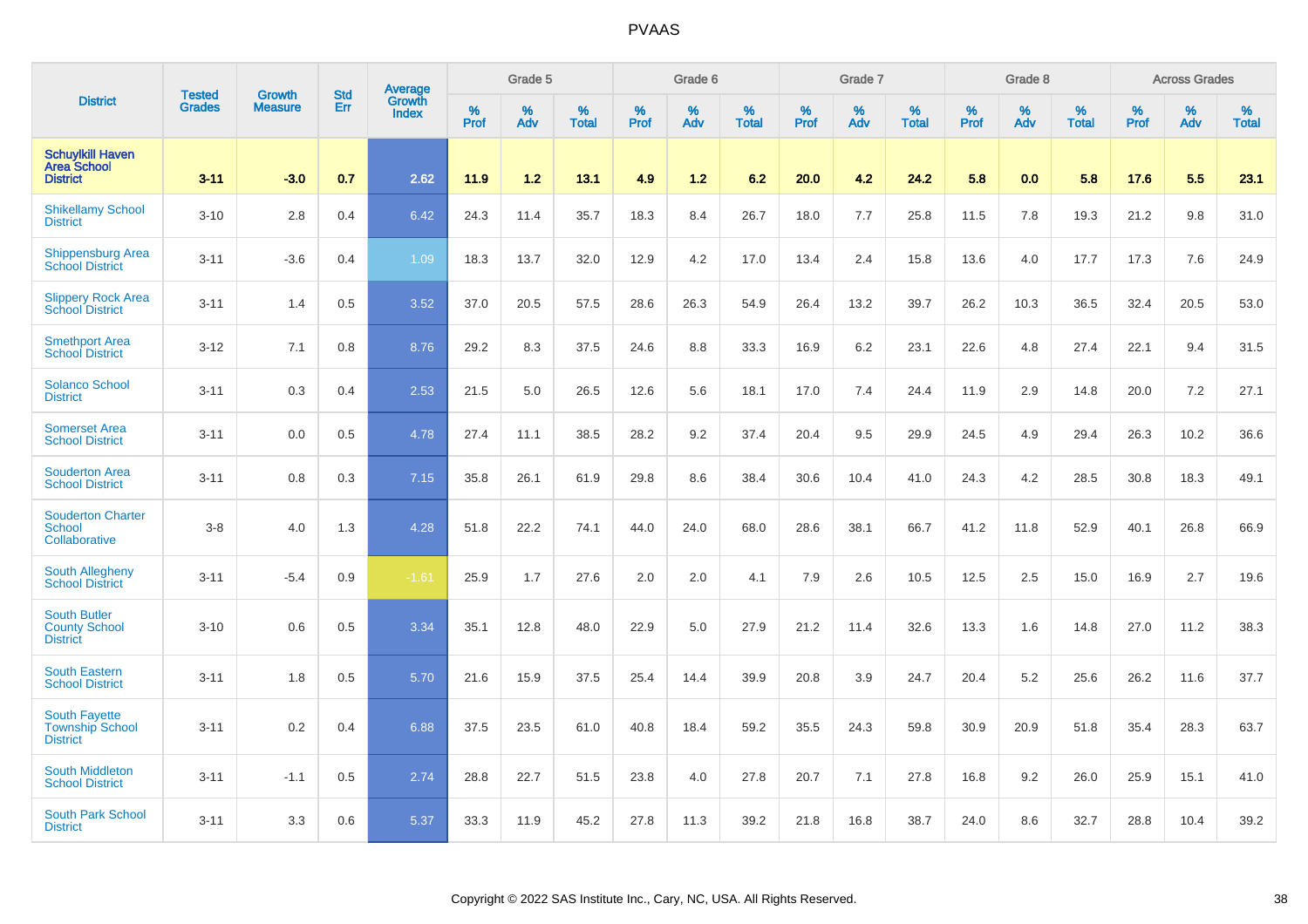|                                                                           |                         |                                 |                   | Average                |              | Grade 5  |                      |              | Grade 6  |                   |              | Grade 7  |                   |              | Grade 8     |                      |              | <b>Across Grades</b> |                   |
|---------------------------------------------------------------------------|-------------------------|---------------------------------|-------------------|------------------------|--------------|----------|----------------------|--------------|----------|-------------------|--------------|----------|-------------------|--------------|-------------|----------------------|--------------|----------------------|-------------------|
| <b>District</b>                                                           | <b>Tested</b><br>Grades | <b>Growth</b><br><b>Measure</b> | <b>Std</b><br>Err | Growth<br><b>Index</b> | $\%$<br>Prof | %<br>Adv | $\%$<br><b>Total</b> | $\%$<br>Prof | %<br>Adv | %<br><b>Total</b> | $\%$<br>Prof | %<br>Adv | %<br><b>Total</b> | $\%$<br>Prof | $\%$<br>Adv | $\%$<br><b>Total</b> | $\%$<br>Prof | %<br>Adv             | %<br><b>Total</b> |
| <b>Schuylkill Haven</b><br><b>Area School</b><br><b>District</b>          | $3 - 11$                | $-3.0$                          | 0.7               | 2.62                   | 11.9         | 1.2      | 13.1                 | 4.9          | $1.2$    | 6.2               | 20.0         | 4.2      | 24.2              | 5.8          | 0.0         | 5.8                  | 17.6         | 5.5                  | 23.1              |
| South Side Area<br><b>School District</b>                                 | $3 - 11$                | 1.2                             | 0.8               | 4.65                   | 23.3         | 18.3     | 41.7                 | 17.7         | 0.0      | 17.7              | 26.6         | 7.8      | 34.4              | 12.7         | 2.8         | 15.5                 | 21.2         | 6.3                  | 27.6              |
| <b>South Western</b><br><b>School District</b>                            | $3 - 12$                | 2.8                             | 0.4               | 7.84                   | 23.7         | 5.4      | 29.2                 | 15.7         | 11.7     | 27.4              | 17.8         | 6.0      | 23.8              | 19.1         | 10.1        | 29.2                 | 21.6         | 8.9                  | 30.4              |
| South Williamsport<br><b>Area School</b><br><b>District</b>               | $3 - 10$                | $-0.6$                          | 0.6               | 3.18                   | 20.4         | 1.1      | 21.5                 | 25.8         | 4.5      | 30.3              | 15.5         | 2.4      | 17.9              | 15.1         | 0.0         | 15.1                 | 20.2         | 2.8                  | 23.0              |
| <b>Southeast Delco</b><br><b>School District</b>                          | $3 - 10$                | $-0.4$                          | 0.6               | 4.21                   | 3.3          | 1.7      | 5.0                  | 1.8          | 0.0      | 1.8               | 3.0          | 0.8      | 3.8               | 6.9          | 0.8         | 7.7                  | 5.7          | 0.7                  | 6.3               |
| Southeastern<br><b>Greene School</b><br><b>District</b>                   | $3 - 10$                | $-11.8$                         | 1.0               | $-3.05$                | 34.5         | 13.8     | 48.3                 | 32.4         | 2.9      | 35.3              | 8.2          | 4.1      | 12.2              | 25.6         | 2.3         | 27.9                 | 26.6         | 12.9                 | 39.5              |
| Southern Columbia<br><b>Area School</b><br><b>District</b>                | $3 - 11$                | 1.8                             | 0.7               | 7.30                   | 34.7         | 9.7      | 44.4                 | 18.8         | 5.2      | 24.0              | 29.0         | 14.0     | 43.0              | 15.4         | 2.2         | 17.6                 | 28.0         | 10.6                 | 38.6              |
| <b>Southern Fulton</b><br><b>School District</b>                          | $3 - 11$                | $-2.2$                          | 0.9               | 0.85                   | 21.3         | 6.4      | 27.7                 | 15.2         | 10.2     | 25.4              | 12.3         | 1.8      | 14.0              | 5.9          | 3.9         | 9.8                  | 18.9         | 4.4                  | 23.3              |
| Southern<br><b>Huntingdon County</b><br><b>School District</b>            | $3 - 11$                | $-2.5$                          | 0.7               | $-0.14$                | 18.8         | 10.1     | 29.0                 | 9.0          | 1.3      | 10.3              | 10.1         | 1.1      | 11.2              | 6.1          | 0.0         | 6.1                  | 15.5         | 3.9                  | 19.4              |
| <b>Southern Lehigh</b><br><b>School District</b>                          | $3 - 11$                | $-1.1$                          | 0.4               | 2.10                   | 33.9         | 21.0     | 54.8                 | 28.3         | 16.8     | 45.1              | 40.2         | 13.1     | 53.3              | 32.0         | 12.7        | 44.8                 | 35.0         | 20.7                 | 55.8              |
| <b>Southern Tioga</b><br><b>School District</b>                           | $3 - 11$                | 0.3                             | 0.6               | 3.78                   | 23.7         | 1.0      | 24.7                 | 17.9         | 1.9      | 19.8              | 8.0          | 2.2      | 10.2              | 10.8         | 2.5         | 13.3                 | 18.0         | 4.1                  | 22.1              |
| <b>Southern York</b><br><b>County School</b><br><b>District</b>           | $3 - 11$                | $-0.3$                          | 0.5               | 7.16                   | 25.6         | 7.0      | 32.7                 | 36.1         | 8.9      | 45.0              | 18.8         | 5.4      | 24.3              | 11.5         | 3.0         | 14.5                 | 25.1         | 8.0                  | 33.0              |
| Southmoreland<br><b>School District</b>                                   | $3 - 11$                | $-3.6$                          | 0.6               | 3.41                   | 12.6         | 4.2      | 16.8                 | 15.6         | 3.7      | 19.3              | 11.1         | 2.8      | 13.9              | 10.5         | 1.0         | 11.4                 | 17.8         | 4.1                  | 21.9              |
| <b>Southwest</b><br>Leadership<br><b>Academy Charter</b><br><b>School</b> | $3 - 8$                 | 0.7                             | 1.0               | 2.49                   | 2.2          | 0.0      | 2.2                  | 2.9          | 0.0      | 2.9               | 5.1          | 0.0      | 5.1               | 0.0          | 0.0         | 0.0                  | 5.7          | 1.5                  | 7.2               |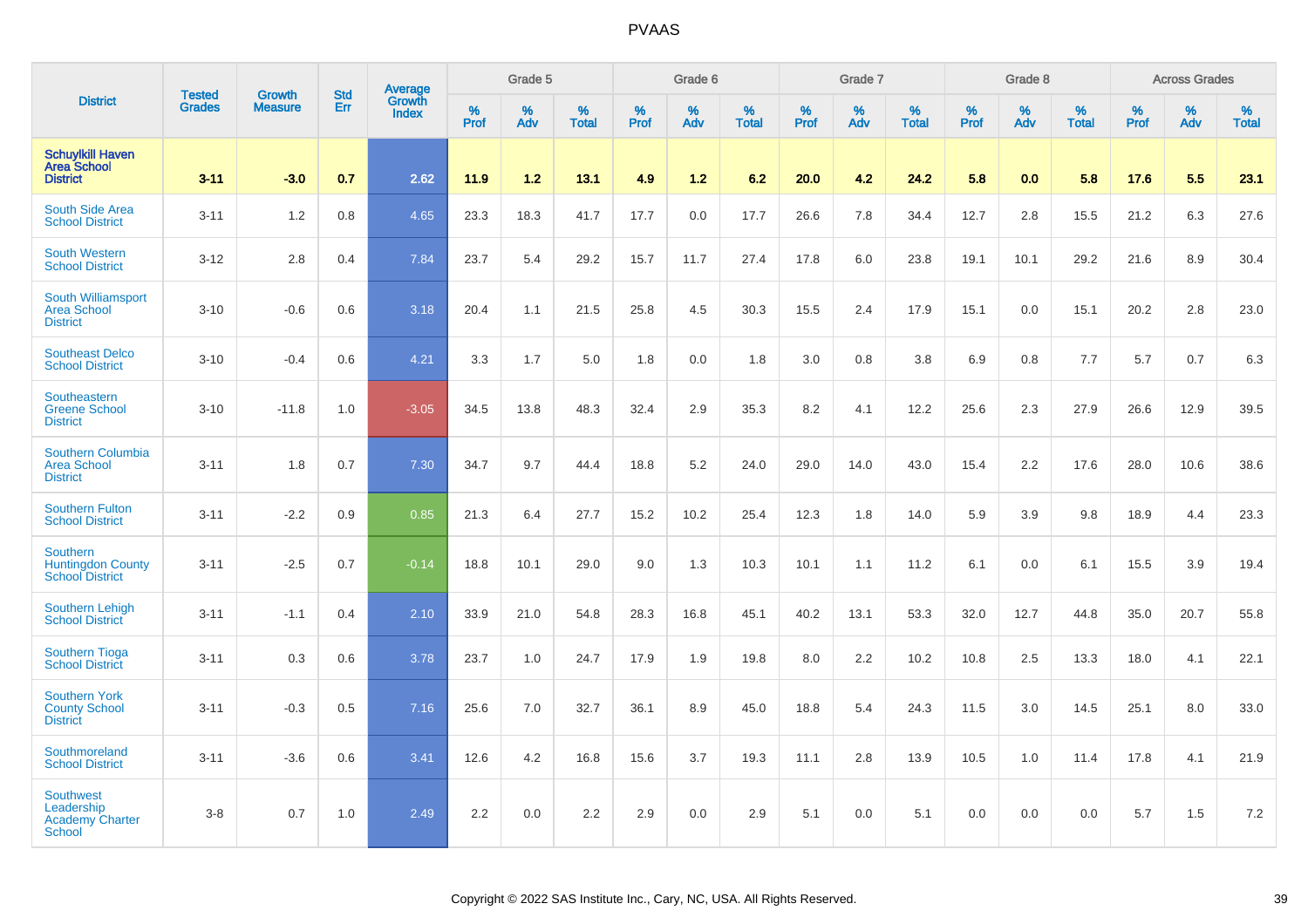|                                                                  |                                |                                 | <b>Std</b> | Average                |                     | Grade 5  |                   |                  | Grade 6  |                   |                  | Grade 7  |                   |           | Grade 8  |                   |           | <b>Across Grades</b> |                   |
|------------------------------------------------------------------|--------------------------------|---------------------------------|------------|------------------------|---------------------|----------|-------------------|------------------|----------|-------------------|------------------|----------|-------------------|-----------|----------|-------------------|-----------|----------------------|-------------------|
| <b>District</b>                                                  | <b>Tested</b><br><b>Grades</b> | <b>Growth</b><br><b>Measure</b> | Err        | Growth<br><b>Index</b> | $\%$<br><b>Prof</b> | %<br>Adv | %<br><b>Total</b> | %<br><b>Prof</b> | %<br>Adv | %<br><b>Total</b> | %<br><b>Prof</b> | %<br>Adv | %<br><b>Total</b> | %<br>Prof | %<br>Adv | %<br><b>Total</b> | %<br>Prof | %<br>Adv             | %<br><b>Total</b> |
| <b>Schuylkill Haven</b><br><b>Area School</b><br><b>District</b> | $3 - 11$                       | $-3.0$                          | 0.7        | 2.62                   | 11.9                | 1.2      | 13.1              | 4.9              | $1.2$    | 6.2               | 20.0             | 4.2      | 24.2              | 5.8       | 0.0      | 5.8               | 17.6      | 5.5                  | 23.1              |
| <b>Spring Cove</b><br>School District                            | $3 - 11$                       | 0.9                             | 0.5        | 5.97                   | 18.5                | 8.4      | 26.9              | 15.1             | 4.8      | 19.8              | 11.0             | 3.9      | 15.0              | 12.7      | 4.0      | 16.7              | 20.0      | 7.4                  | 27.4              |
| <b>Spring Grove Area</b><br><b>School District</b>               | $3 - 11$                       | $-1.9$                          | 0.4        | 1.46                   | 30.9                | 11.5     | 42.4              | 31.2             | 15.8     | 47.0              | 23.2             | 11.2     | 34.4              | $5.2\,$   | 3.2      | 8.4               | 26.1      | 15.4                 | 41.5              |
| <b>Springfield School</b><br><b>District</b>                     | $3 - 11$                       | $-3.6$                          | 0.4        | $-2.60$                | 35.0                | 20.1     | 55.1              | 30.6             | 7.7      | 38.4              | 35.8             | 10.7     | 46.5              | 26.0      | 12.6     | 38.6              | 33.8      | 18.4                 | 52.2              |
| Springfield<br><b>Township School</b><br><b>District</b>         | $3 - 11$                       | 1.7                             | 0.5        | 5.78                   | 31.3                | 12.3     | 43.6              | 26.9             | 11.1     | 38.0              | 28.4             | 21.9     | 50.3              | 31.7      | 17.2     | 49.0              | 33.1      | 15.4                 | 48.5              |
| Spring-Ford Area<br><b>School District</b>                       | $3 - 11$                       | 1.6                             | 0.3        | 9.56                   | 36.6                | 13.0     | 49.6              | 33.2             | 16.5     | 49.7              | 34.3             | 16.3     | 50.6              | 23.1      | 9.8      | 32.9              | 34.2      | 19.2                 | 53.4              |
| <b>State College Area</b><br><b>School District</b>              | $3 - 11$                       | 0.6                             | 0.4        | 6.90                   | 29.6                | 33.7     | 63.3              | 27.4             | 15.3     | 42.7              | 28.9             | 16.3     | 45.2              | 20.8      | 8.9      | 29.7              | 29.0      | 27.0                 | 56.1              |
| <b>Steel Valley</b><br><b>School District</b>                    | $3 - 11$                       | $-2.8$                          | 0.7        | 4.51                   | 12.0                | 2.4      | 14.5              | 11.3             | 6.4      | 17.7              | 18.1             | 4.8      | 22.9              | 9.5       | 4.0      | 13.5              | 18.3      | 7.3                  | 25.6              |
| Steelton-Highspire<br><b>School District</b>                     | $3 - 11$                       | 2.5                             | 0.7        | 4.46                   | 2.9                 | 0.0      | 2.9               | 0.0              | 0.0      | 0.0               | 0.0              | 0.0      | 0.0               | 0.0       | 0.0      | 0.0               | 0.8       | 0.4                  | 1.3               |
| <b>Sto-Rox School</b><br><b>District</b>                         | $3 - 10$                       | $-0.5$                          | 0.9        | 2.11                   | 4.4                 | 1.1      | 5.4               | 1.2              | 0.0      | 1.2               | 0.0              | 0.0      | 0.0               | 0.0       | 0.0      | 0.0               | 2.8       | 0.5                  | 3.3               |
| <b>Stroudsburg Area</b><br><b>School District</b>                | $3 - 11$                       | $-0.2$                          | 0.4        | 3.95                   | 17.5                | 9.2      | 26.8              | 18.8             | 4.9      | 23.8              | 21.6             | 2.7      | 24.3              | 15.4      | 1.8      | 17.1              | 20.2      | 6.4                  | 26.6              |
| <b>Sugar Valley Rural</b><br><b>Charter School</b>               | $3 - 11$                       | $-0.5$                          | 1.0        | 1.21                   | 26.3                | 5.3      | 31.6              | 8.3              | 0.0      | 8.3               | 5.1              | 2.6      | 7.7               | 2.8       | 0.0      | 2.8               | 16.0      | 2.8                  | 18.9              |
| <b>Sullivan County</b><br><b>School District</b>                 | $3 - 10$                       | $-2.9$                          | 1.0        | 0.92                   | 21.4                | 0.0      | 21.4              | 30.0             | 4.0      | 34.0              | 18.8             | 0.0      | 18.8              | 9.1       | 0.0      | 9.1               | 22.0      | 4.1                  | 26.0              |
| Susquehanna<br><b>Community School</b><br><b>District</b>        | $3 - 11$                       | $-2.8$                          | 0.9        | $-1.20$                | 19.6                | 9.8      | 29.4              | 15.5             | 1.7      | 17.2              | 13.3             | 11.1     | 24.4              | 2.0       | 2.0      | 4.1               | 19.6      | 6.3                  | 25.9              |
| Susquehanna<br><b>Township School</b><br><b>District</b>         | $3 - 12$                       | $-3.4$                          | 0.5        | 0.05                   | 13.7                | 3.7      | 17.4              | 3.0              | 0.5      | 3.5               | 6.2              | 2.3      | 8.5               | 9.8       | 0.5      | 10.3              | 11.5      | 3.0                  | 14.4              |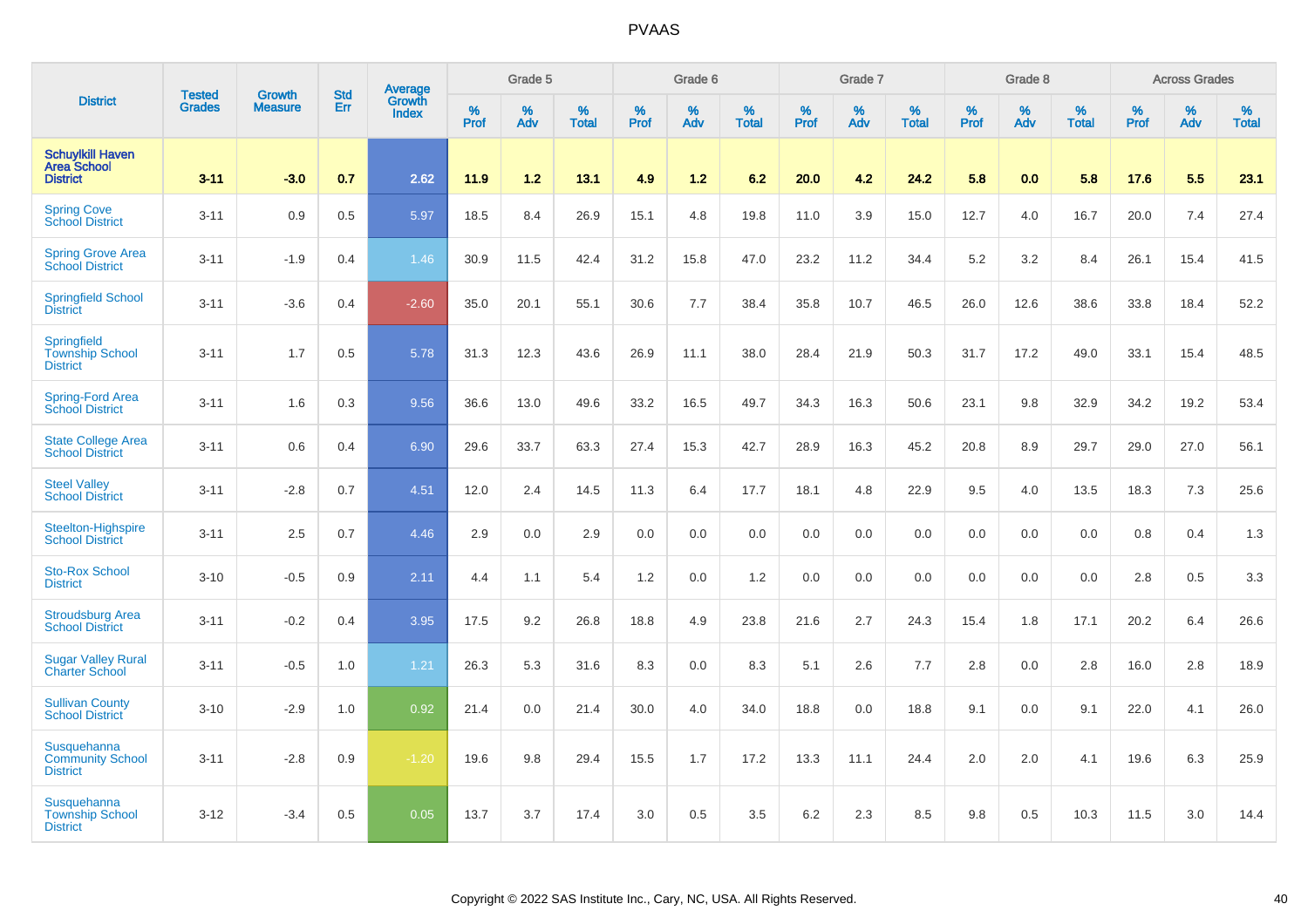|                                                                                            |                                |                                 | <b>Std</b> | Average                |                     | Grade 5  |                   |                     | Grade 6  |                   |                     | Grade 7     |                   |                     | Grade 8     |                   |                     | <b>Across Grades</b> |                   |
|--------------------------------------------------------------------------------------------|--------------------------------|---------------------------------|------------|------------------------|---------------------|----------|-------------------|---------------------|----------|-------------------|---------------------|-------------|-------------------|---------------------|-------------|-------------------|---------------------|----------------------|-------------------|
| <b>District</b>                                                                            | <b>Tested</b><br><b>Grades</b> | <b>Growth</b><br><b>Measure</b> | Err        | Growth<br><b>Index</b> | $\%$<br><b>Prof</b> | %<br>Adv | %<br><b>Total</b> | $\%$<br><b>Prof</b> | %<br>Adv | %<br><b>Total</b> | $\%$<br><b>Prof</b> | $\%$<br>Adv | %<br><b>Total</b> | $\%$<br><b>Prof</b> | $\%$<br>Adv | %<br><b>Total</b> | $\%$<br><b>Prof</b> | $\%$<br>Adv          | %<br><b>Total</b> |
| <b>Schuylkill Haven</b><br><b>Area School</b><br><b>District</b>                           | $3 - 11$                       | $-3.0$                          | 0.7        | 2.62                   | 11.9                | $1.2$    | 13.1              | 4.9                 | $1.2$    | 6.2               | 20.0                | 4.2         | 24.2              | 5.8                 | 0.0         | 5.8               | 17.6                | 5.5                  | 23.1              |
| <b>Susquenita School</b><br><b>District</b>                                                | $3 - 11$                       | 1.6                             | 0.6        | 3.26                   | 23.8                | 15.6     | 39.3              | 15.4                | 5.8      | 21.2              | 19.2                | 5.0         | 24.2              | 12.3                | 5.7         | 17.9              | 23.0                | 9.7                  | 32.7              |
| <b>Tacony Academy</b><br><b>Charter School</b>                                             | $3 - 11$                       | $-3.3$                          | 0.8        | 3.79                   | 4.1                 | 1.4      | 5.5               | 2.9                 | 0.0      | 2.9               | 6.8                 | 0.0         | 6.8               | 5.7                 | 2.9         | 8.6               | 5.0                 | 1.0                  | 6.0               |
| <b>Tamaqua Area</b><br><b>School District</b>                                              | $3 - 12$                       | 2.4                             | 0.5        | 6.23                   | 28.7                | 9.3      | 38.0              | 18.6                | 1.6      | 20.2              | 19.7                | 7.2         | 27.0              | 11.4                | 2.1         | 13.5              | 22.6                | 5.9                  | 28.4              |
| The Philadelphia<br><b>Charter School for</b><br><b>Arts and Sciences</b><br>at HR Edmunds | $3 - 8$                        | 1.7                             | 0.6        | 4.09                   | 6.4                 | 0.0      | 6.4               | 0.0                 | 0.0      | 0.0               | 2.1                 | 0.0         | 2.1               | 2.2                 | 0.0         | 2.2               | 2.1                 | 0.2                  | 2.3               |
| <b>Tidioute</b><br>Community<br><b>Charter School</b>                                      | $3 - 11$                       | $-0.3$                          | 1.4        | 2.22                   | 15.4                | 0.0      | 15.4              | 27.8                | 0.0      | 27.8              | 10.5                | 0.0         | 10.5              | 7.4                 | 0.0         | 7.4               | 16.0                | 1.6                  | 17.6              |
| <b>Titusville Area</b><br><b>School District</b>                                           | $3 - 11$                       | $-1.7$                          | 0.5        | 0.12                   | 28.5                | 13.8     | 42.3              | 18.9                | 4.2      | 23.1              | 18.0                | 3.9         | 21.9              | 8.0                 | 3.6         | 11.6              | 21.8                | 10.0                 | 31.8              |
| <b>Towanda Area</b><br><b>School District</b>                                              | $3 - 11$                       | 2.2                             | 0.6        | 7.65                   | 22.7                | 15.1     | 37.8              | 22.6                | 11.3     | 34.0              | 14.5                | 7.7         | 22.2              | 17.1                | 8.6         | 25.6              | 19.2                | 10.3                 | 29.5              |
| Tredyffrin-<br><b>Easttown School</b><br><b>District</b>                                   | $3 - 10$                       | 1.9                             | 0.4        | 4.37                   | 36.2                | 36.2     | 72.4              | 36.8                | 28.2     | 65.0              | 32.6                | 33.0        | 65.7              | 26.4                | 40.3        | 66.7              | 33.6                | 38.6                 | 72.2              |
| <b>Trinity Area School</b><br><b>District</b>                                              | $3 - 11$                       | $-4.0$                          | 0.4        | 3.77                   | 35.4                | 13.4     | 48.9              | 20.9                | 3.2      | 24.1              | 21.5                | 8.0         | 29.5              | 15.3                | 3.2         | 18.6              | 25.6                | 9.6                  | 35.2              |
| <b>Tri-Valley School</b><br><b>District</b>                                                | $3 - 10$                       | $-6.5$                          | 0.8        | $-1.14$                | 13.2                | 2.4      | 15.7              | 13.2                | 0.0      | 13.2              | 7.3                 | 0.0         | 7.3               | 2.4                 | 7.3         | 9.8               | 15.8                | 3.7                  | 19.4              |
| <b>Troy Area School</b><br><b>District</b>                                                 | $3 - 10$                       | $-1.8$                          | 0.6        | 0.45                   | 11.1                | 4.0      | 15.2              | 4.0                 | 4.0      | 8.0               | 14.1                | 0.0         | 14.1              | 6.8                 | 0.8         | 7.7               | 11.9                | 2.1                  | 14.0              |
| <b>Tulpehocken Area</b><br><b>School District</b>                                          | $3 - 12$                       | $-1.2$                          | 0.6        | 1.70                   | 29.9                | 18.4     | 48.3              | 15.7                | 11.8     | 27.4              | 18.4                | 5.8         | 24.3              | 14.3                | 2.7         | 17.0              | 21.6                | 11.0                 | 32.6              |
| <b>Tunkhannock Area</b><br><b>School District</b>                                          | $3 - 11$                       | 1.2                             | 0.5        | 3.18                   | 19.8                | 8.8      | 28.7              | 22.7                | 2.3      | 25.0              | 12.6                | 5.5         | 18.1              | 14.7                | 1.4         | 16.1              | 18.1                | 5.2                  | 23.3              |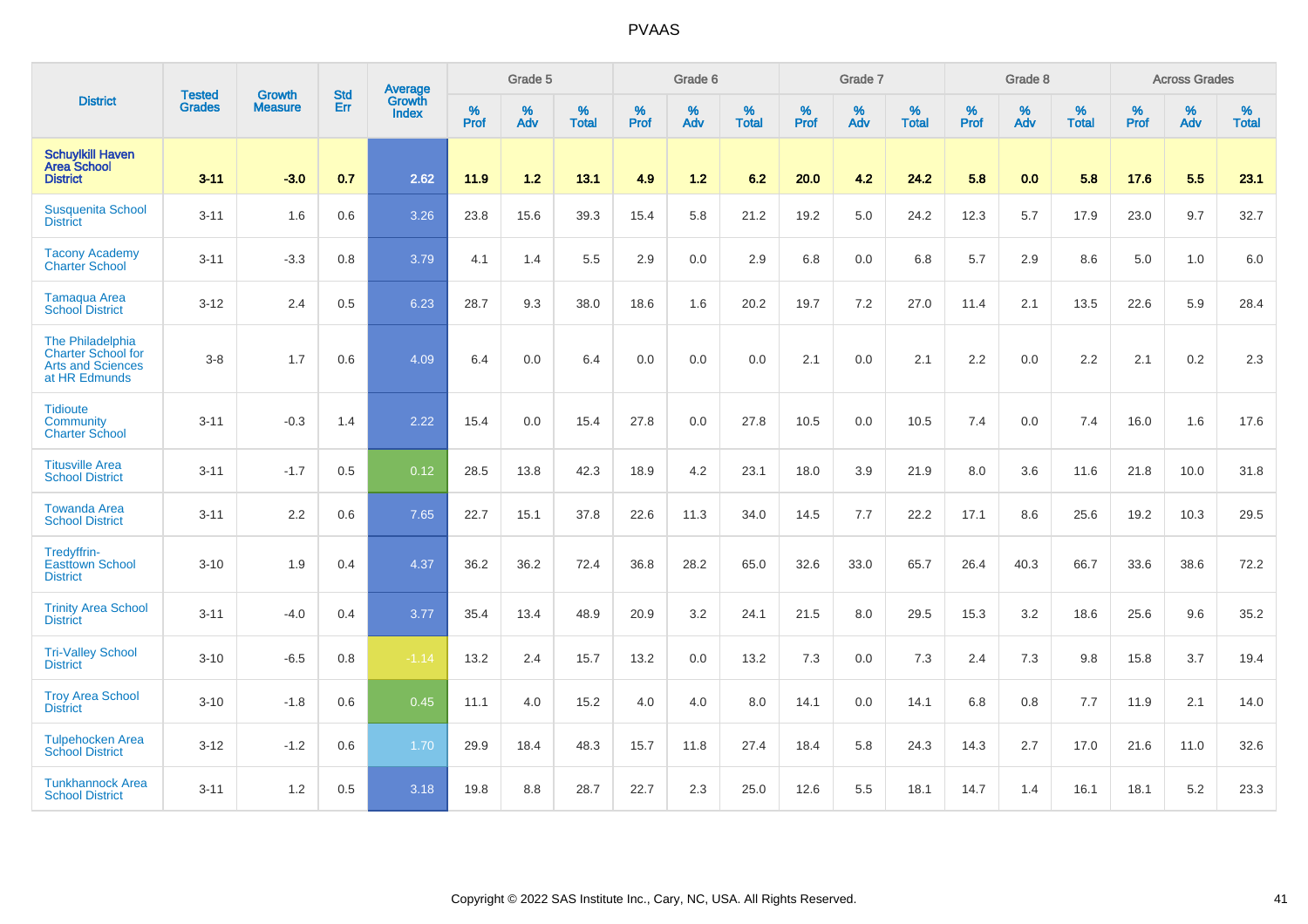|                                                                   |                                |                                 |                   | Average                |           | Grade 5  |                   |           | Grade 6  |                   |           | Grade 7  |                   |           | Grade 8  |                   |           | <b>Across Grades</b> |                   |
|-------------------------------------------------------------------|--------------------------------|---------------------------------|-------------------|------------------------|-----------|----------|-------------------|-----------|----------|-------------------|-----------|----------|-------------------|-----------|----------|-------------------|-----------|----------------------|-------------------|
| <b>District</b>                                                   | <b>Tested</b><br><b>Grades</b> | <b>Growth</b><br><b>Measure</b> | <b>Std</b><br>Err | Growth<br><b>Index</b> | %<br>Prof | %<br>Adv | %<br><b>Total</b> | %<br>Prof | %<br>Adv | %<br><b>Total</b> | %<br>Prof | %<br>Adv | %<br><b>Total</b> | %<br>Prof | %<br>Adv | %<br><b>Total</b> | %<br>Prof | %<br>Adv             | %<br><b>Total</b> |
| <b>Schuylkill Haven</b><br><b>Area School</b><br><b>District</b>  | $3 - 11$                       | $-3.0$                          | 0.7               | 2.62                   | 11.9      | 1.2      | 13.1              | 4.9       | 1.2      | 6.2               | 20.0      | 4.2      | 24.2              | 5.8       | 0.0      | 5.8               | 17.6      | 5.5                  | 23.1              |
| <b>Turkeyfoot Valley</b><br>Area School<br><b>District</b>        | $3 - 12$                       | $-0.8$                          | 1.3               | 1.22                   | 18.2      | 0.0      | 18.2              | 14.3      | 0.0      | 14.3              | 30.0      | 0.0      | 30.0              | 12.5      | 4.2      | 16.7              | 20.0      | 2.6                  | 22.6              |
| <b>Tuscarora School</b><br><b>District</b>                        | $3 - 11$                       | $-2.4$                          | 0.5               | 3.82                   | 16.5      | 7.4      | 23.9              | 11.3      | 2.7      | 14.0              | 13.4      | 4.5      | 17.9              | 11.0      | 2.1      | 13.1              | 17.7      | 6.0                  | 23.6              |
| <b>Tussey Mountain</b><br><b>School District</b>                  | $3 - 12$                       | 0.2                             | 0.7               | 2.41                   | 20.7      | 1.7      | 22.4              | 12.4      | 0.0      | 12.4              | 11.3      | 3.2      | 14.5              | 12.5      | 1.4      | 13.9              | 16.3      | 5.5                  | 21.8              |
| <b>Twin Valley School</b><br><b>District</b>                      | $3 - 12$                       | 1.9                             | 0.4               | 5.97                   | 37.8      | 14.0     | 51.9              | 28.6      | 8.2      | 36.9              | 29.5      | 15.0     | 44.5              | 24.9      | 11.2     | 36.1              | 32.2      | 17.8                 | 50.0              |
| <b>Tyrone Area</b><br><b>School District</b>                      | $3 - 12$                       | $-0.7$                          | 0.5               | 4.35                   | 18.0      | 3.8      | 21.8              | 12.4      | 4.6      | 17.0              | 18.0      | 2.5      | 20.5              | 12.4      | 5.3      | 17.7              | 20.5      | 8.1                  | 28.6              |
| <b>Union Area School</b><br><b>District</b>                       | $3 - 11$                       | $-0.6$                          | 0.9               | 1.34                   | 40.0      | 12.5     | 52.5              | 32.8      | 5.2      | 37.9              | 26.3      | 3.5      | 29.8              | 17.8      | 0.0      | 17.8              | 30.2      | 7.4                  | 37.6              |
| <b>Union City Area</b><br><b>School District</b>                  | $3 - 12$                       | 0.2                             | 0.7               | 1.91                   | 18.8      | 8.7      | 27.5              | 19.4      | 11.3     | 30.6              | 23.4      | 3.9      | 27.3              | 10.1      | 5.6      | 15.7              | 21.6      | 9.8                  | 31.4              |
| <b>Union School</b><br><b>District</b>                            | $3 - 12$                       | 3.8                             | 1.0               | 7.42                   | 18.2      | 0.0      | 18.2              | 22.0      | 14.6     | 36.6              | 10.5      | 0.0      | 10.5              | 18.2      | 11.4     | 29.6              | 18.6      | 7.7                  | 26.3              |
| <b>Uniontown Area</b><br><b>School District</b>                   | $3 - 11$                       | $-4.0$                          | 0.6               | $-0.51$                | 17.1      | 3.8      | 21.0              | 18.7      | 3.7      | 22.4              | 6.5       | 0.9      | 7.5               | 0.0       | 0.0      | 0.0               | 15.0      | 4.4                  | 19.3              |
| <b>Unionville-Chadds</b><br><b>Ford School</b><br><b>District</b> | $3 - 11$                       | 0.5                             | 0.4               | 5.10                   | 38.8      | 29.9     | 68.7              | 38.4      | 17.1     | 55.5              | 37.6      | 16.8     | 54.5              | 29.8      | 24.9     | 54.7              | 36.9      | 27.5                 | 64.4              |
| <b>United School</b><br><b>District</b>                           | $3 - 11$                       | 0.3                             | 0.8               | 3.96                   | 27.0      | 1.6      | 28.6              | 31.8      | 12.7     | 44.4              | 29.2      | 10.8     | 40.0              | 20.9      | 9.0      | 29.8              | 28.1      | 9.4                  | 37.5              |
| <b>Universal Alcorn</b><br><b>Charter School</b>                  | $3-8$                          | $-0.7$                          | 0.8               | 0.93                   | 7.7       | 1.9      | 9.6               | 3.9       | 0.0      | 3.9               | 8.8       | 0.0      | 8.8               | 5.1       | 0.0      | 5.1               | 6.4       | 1.7                  | 8.1               |
| <b>Universal Bluford</b><br><b>Charter School</b>                 | $3-6$                          | 4.8                             | 1.4               | 4.14                   | 4.4       | 0.0      | 4.4               | 2.7       | 0.0      | 2.7               |           |          |                   |           |          |                   | 4.3       | 0.0                  | 4.3               |
| <b>Universal</b><br><b>Creighton Charter</b><br><b>School</b>     | $3-8$                          | 1.1                             | 0.7               | 2.15                   | 11.9      | 1.2      | 13.1              | 3.5       | 1.2      | 4.7               | 7.7       | 6.2      | 13.8              | 4.7       | 4.7      | 9.4               | 8.6       | 4.4                  | 13.1              |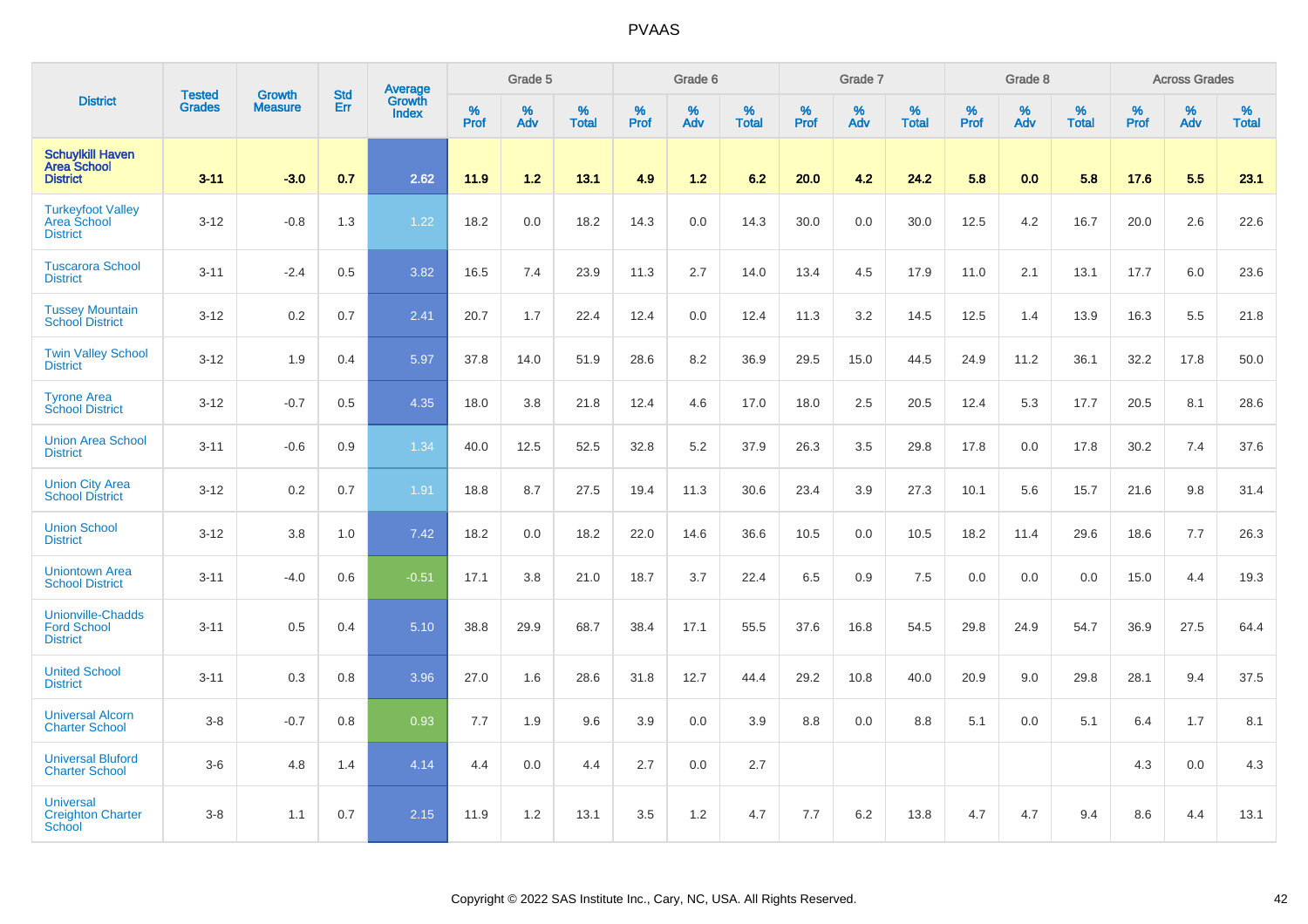|                                                                               |                                |                                 | <b>Std</b> | Average                |              | Grade 5  |                   |           | Grade 6  |                   |           | Grade 7  |                   |           | Grade 8  |                   |           | <b>Across Grades</b> |                   |
|-------------------------------------------------------------------------------|--------------------------------|---------------------------------|------------|------------------------|--------------|----------|-------------------|-----------|----------|-------------------|-----------|----------|-------------------|-----------|----------|-------------------|-----------|----------------------|-------------------|
| <b>District</b>                                                               | <b>Tested</b><br><b>Grades</b> | <b>Growth</b><br><b>Measure</b> | Err        | Growth<br><b>Index</b> | $\%$<br>Prof | %<br>Adv | %<br><b>Total</b> | %<br>Prof | %<br>Adv | %<br><b>Total</b> | %<br>Prof | %<br>Adv | %<br><b>Total</b> | %<br>Prof | %<br>Adv | %<br><b>Total</b> | %<br>Prof | %<br>Adv             | %<br><b>Total</b> |
| <b>Schuylkill Haven</b><br><b>Area School</b><br><b>District</b>              | $3 - 11$                       | $-3.0$                          | 0.7        | 2.62                   | 11.9         | 1.2      | 13.1              | 4.9       | 1.2      | 6.2               | 20.0      | 4.2      | 24.2              | 5.8       | 0.0      | 5.8               | 17.6      | 5.5                  | 23.1              |
| <b>Universal Daroff</b><br><b>Charter School</b>                              | $3-8$                          | 6.1                             | 0.8        | 7.55                   | 1.6          | 1.6      | 3.2               | 0.0       | 0.0      | 0.0               | 2.2       | 0.0      | 2.2               | 3.6       | 0.0      | 3.6               | 2.2       | 0.3                  | 2.5               |
| <b>Universal Institute</b><br><b>Charter School</b>                           | $3 - 8$                        | $-2.3$                          | 0.7        | 0.12                   | 1.5          | 0.0      | 1.5               | 1.3       | 0.0      | 1.3               | 0.0       | 0.0      | 0.0               | 2.3       | 0.0      | 2.3               | 1.7       | 0.2                  | 2.0               |
| <b>Universal Vare</b><br><b>Charter School</b>                                | $6 - 8$                        | 1.8                             | 1.3        | 3.30                   |              |          |                   | 0.0       | 6.2      | 6.2               | 3.6       | 0.0      | 3.6               | 6.4       | 0.0      | 6.4               | 4.7       | 0.9                  | 5.7               |
| <b>Upper Adams</b><br><b>School District</b>                                  | $3 - 11$                       | 1.7                             | 0.6        | 5.68                   | 30.0         | 9.2      | 39.2              | 18.0      | 7.7      | 25.6              | 18.1      | 1.9      | 20.0              | 11.4      | 3.8      | 15.3              | 22.6      | 6.3                  | 28.9              |
| <b>Upper Darby</b><br><b>School District</b>                                  | $3 - 12$                       | $-0.4$                          | 0.3        | 5.21                   | 12.6         | 3.0      | 15.6              | 6.9       | 0.7      | 7.6               | 5.4       | 2.9      | 8.3               | 7.5       | 1.4      | 8.8               | 10.5      | 2.2                  | 12.8              |
| <b>Upper Dauphin</b><br>Area School<br><b>District</b>                        | $3 - 11$                       | 1.0                             | 0.7        | 6.60                   | 9.7          | 4.8      | 14.5              | 18.3      | 8.4      | 26.8              | 18.9      | 6.8      | 25.7              | 24.3      | 7.1      | 31.4              | 22.1      | 9.5                  | 31.6              |
| <b>Upper Dublin</b><br><b>School District</b>                                 | $3 - 12$                       | 0.6                             | 0.4        | 2.59                   | 41.8         | 29.3     | 71.1              | 38.5      | 24.8     | 63.3              | 30.8      | 29.7     | 60.5              | 24.1      | 14.8     | 38.9              | 35.7      | 29.8                 | 65.5              |
| <b>Upper Merion Area</b><br><b>School District</b>                            | $3 - 11$                       | $-1.3$                          | 0.4        | 3.72                   | 34.4         | 16.7     | 51.1              | 27.9      | 11.7     | 39.6              | 26.4      | 7.1      | 33.5              | 11.7      | 7.8      | 19.4              | 26.8      | 17.0                 | 43.8              |
| <b>Upper Moreland</b><br><b>Township School</b><br><b>District</b>            | $3 - 11$                       | $-0.1$                          | 0.4        | 4.58                   | 28.5         | 10.6     | 39.1              | 16.1      | 10.8     | 26.9              | 21.7      | 10.6     | 32.3              | 18.9      | 12.1     | 31.1              | 23.9      | 11.6                 | 35.5              |
| <b>Upper Perkiomen</b><br><b>School District</b>                              | $3 - 11$                       | 2.0                             | 0.4        | 6.80                   | 26.0         | 11.8     | 37.8              | 23.0      | 6.1      | 29.1              | 28.0      | 11.6     | 39.6              | 22.9      | 10.0     | 32.8              | 24.8      | 10.4                 | 35.1              |
| <b>Upper Saint Clair</b><br><b>School District</b>                            | $3 - 11$                       | 3.0                             | 0.4        | 7.98                   | 36.3         | 35.5     | 71.8              | 40.8      | 27.3     | 68.1              | 33.3      | 35.5     | 68.8              | 31.1      | 30.4     | 61.5              | 36.7      | 35.6                 | 72.3              |
| <b>Urban Academy Of</b><br><b>Greater Pittsburgh</b><br><b>Charter School</b> | $3-5$                          | $-7.6$                          | 1.9        | $-4.05$                | 2.7          | 0.0      | 2.7               |           |          |                   |           |          |                   |           |          |                   | 7.3       | 0.0                  | 7.3               |
| <b>Urban Pathways 6-</b><br>12 Charter School                                 | $6 - 11$                       | $-1.8$                          | 1.6        | 0.00                   |              |          |                   | 0.0       | 0.0      | 0.0               | 0.0       | 0.0      | 0.0               | 0.0       | 0.0      | 0.0               | 0.0       | 0.0                  | 0.0               |
| <b>Valley Grove</b><br><b>School District</b>                                 | $3 - 10$                       | $-2.4$                          | 0.8        | $-1.21$                | 35.4         | 8.3      | 43.8              | 27.6      | 1.7      | 29.3              | 18.5      | 5.6      | 24.1              | 14.3      | 1.8      | 16.1              | 25.5      | 6.8                  | 32.2              |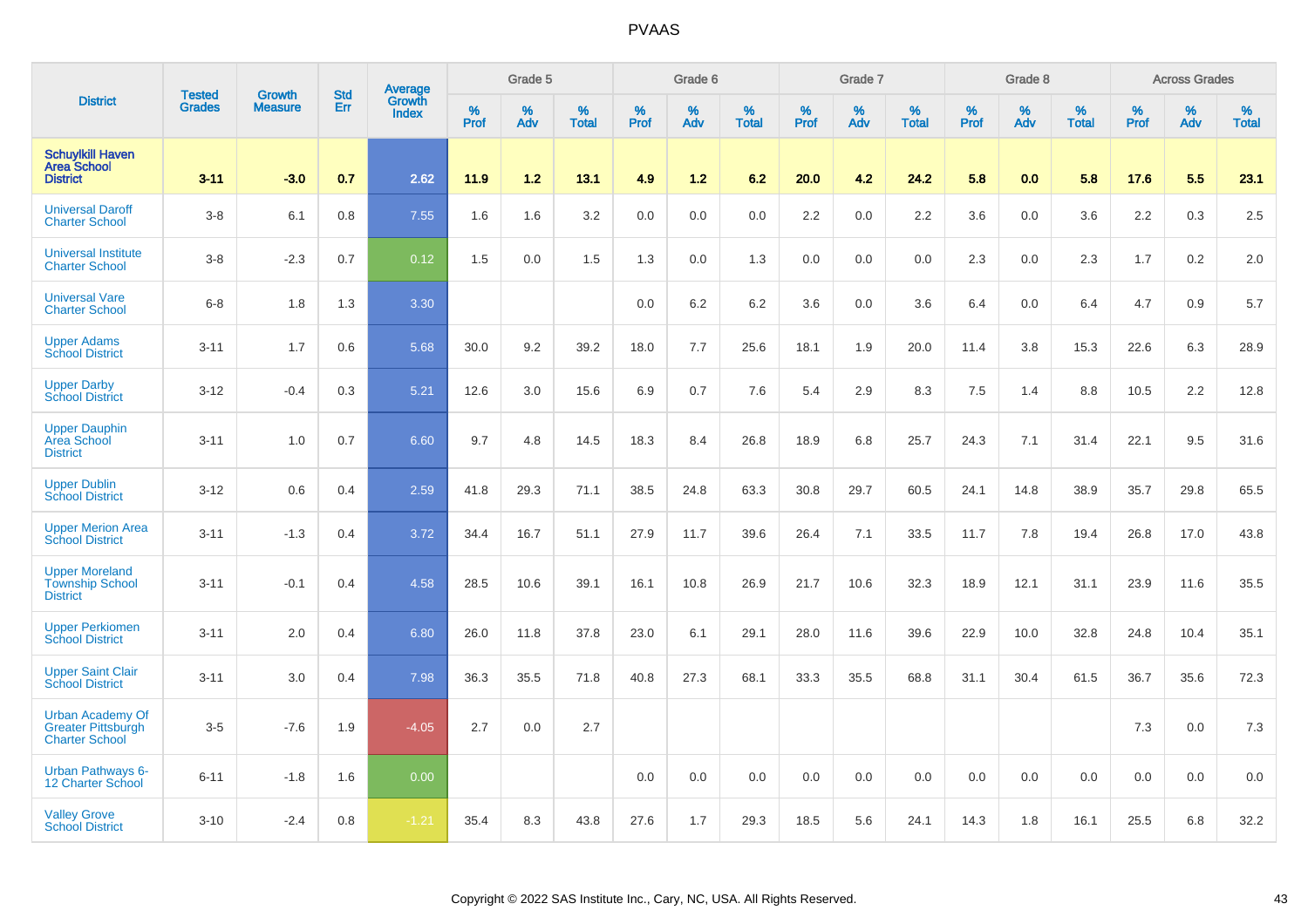|                                                                  | <b>Tested</b> | <b>Growth</b>  | <b>Std</b> | Average                       |           | Grade 5  |                   |           | Grade 6  |                   |           | Grade 7  |                   |           | Grade 8  |                   |           | <b>Across Grades</b> |                   |
|------------------------------------------------------------------|---------------|----------------|------------|-------------------------------|-----------|----------|-------------------|-----------|----------|-------------------|-----------|----------|-------------------|-----------|----------|-------------------|-----------|----------------------|-------------------|
| <b>District</b>                                                  | <b>Grades</b> | <b>Measure</b> | <b>Err</b> | <b>Growth</b><br><b>Index</b> | %<br>Prof | %<br>Adv | %<br><b>Total</b> | %<br>Prof | %<br>Adv | %<br><b>Total</b> | %<br>Prof | %<br>Adv | %<br><b>Total</b> | %<br>Prof | %<br>Adv | %<br><b>Total</b> | %<br>Prof | %<br>Adv             | %<br><b>Total</b> |
| <b>Schuylkill Haven</b><br><b>Area School</b><br><b>District</b> | $3 - 11$      | $-3.0$         | 0.7        | 2.62                          | 11.9      | $1.2$    | 13.1              | 4.9       | $1.2$    | 6.2               | 20.0      | 4.2      | 24.2              | 5.8       | 0.0      | 5.8               | 17.6      | 5.5                  | 23.1              |
| <b>Valley View School</b><br><b>District</b>                     | $3 - 11$      | $-2.3$         | 0.8        | 1.14                          | 26.2      | 0.9      | 27.1              | 5.8       | 1.2      | 6.9               | 9.8       | 2.4      | 12.2              | 7.9       | 0.0      | 7.9               | 18.2      | 2.7                  | 20.9              |
| <b>Vida Charter</b><br><b>School</b>                             | $3-6$         | 10.1           | 1.8        | 5.60                          | 23.1      | 19.2     | 42.3              | 16.7      | 11.1     | 27.8              |           |          |                   |           |          |                   | 20.4      | 7.8                  | 28.2              |
| <b>Vision Academy</b><br><b>Charter School</b>                   | $3-8$         | 1.7            | 1.1        | 3.72                          | 11.1      | 0.0      | 11.1              | 0.0       | 0.0      | 0.0               | 2.9       | 2.9      | 5.9               | 9.5       | 4.8      | 14.3              | 6.4       | 1.6                  | 8.0               |
| Wallenpaupack<br>Area School<br><b>District</b>                  | $3 - 11$      | 0.7            | 0.5        | 7.55                          | 27.0      | 6.1      | 33.1              | 11.1      | 3.7      | 14.8              | 30.6      | 8.2      | 38.8              | 13.2      | 3.5      | 16.7              | 24.0      | 7.0                  | 31.1              |
| Wallingford-<br>Swarthmore<br><b>School District</b>             | $3 - 10$      | 0.4            | 0.4        | 8.13                          | 38.3      | 33.9     | 72.2              | 29.9      | 20.5     | 50.4              | 27.6      | 17.6     | 45.3              | 29.4      | 14.7     | 44.2              | 33.9      | 27.8                 | 61.7              |
| <b>Warren County</b><br><b>School District</b>                   | $3 - 11$      | 2.7            | 0.4        | 7.14                          | 21.0      | 7.4      | 28.4              | 15.7      | 3.7      | 19.3              | 12.0      | 0.7      | 12.6              | 13.8      | 2.9      | 16.7              | 17.7      | 4.3                  | 22.0              |
| <b>Warrior Run</b><br><b>School District</b>                     | $3 - 11$      | $-0.7$         | 0.6        | 1.21                          | 29.0      | 17.1     | 46.0              | 25.7      | 1.8      | 27.5              | 16.8      | 11.2     | 28.0              | 15.6      | 12.2     | 27.8              | 23.2      | 10.7                 | 34.0              |
| <b>Warwick School</b><br><b>District</b>                         | $3 - 11$      | 4.0            | 0.4        | 10.87                         | 35.6      | 9.6      | 45.2              | 30.7      | 6.4      | 37.0              | 22.5      | 7.2      | 29.7              | 13.2      | 3.6      | 16.8              | 25.6      | 9.8                  | 35.4              |
| Washington<br><b>School District</b>                             | $3 - 11$      | $-2.6$         | 0.7        | $-0.09$                       | 13.5      | 2.9      | 16.4              | 5.2       | 2.1      | 7.2               | 15.0      | 1.2      | 16.2              | 0.0       | 1.5      | 1.5               | 11.8      | 3.4                  | 15.2              |
| <b>Wattsburg Area</b><br><b>School District</b>                  | $3 - 11$      | 4.1            | 0.6        | 6.55                          | 25.0      | 18.2     | 43.2              | 27.2      | 17.4     | 44.6              | 19.6      | 7.6      | 27.2              | 31.7      | 12.9     | 44.6              | 26.7      | 12.5                 | 39.2              |
| <b>Wayne Highlands</b><br><b>School District</b>                 | $3 - 11$      | 2.2            | 0.5        | 4.54                          | 36.4      | 14.3     | 50.7              | 31.5      | 11.4     | 43.0              | 25.6      | 14.3     | 39.9              | 27.6      | 4.9      | 32.5              | 29.9      | 16.0                 | 46.0              |
| <b>Waynesboro Area</b><br><b>School District</b>                 | $3 - 12$      | $-0.5$         | 0.4        | 2.30                          | 25.0      | 9.2      | 34.2              | 20.4      | 10.5     | 31.0              | 19.2      | 6.0      | 25.2              | 20.1      | 4.8      | 24.8              | 22.3      | 9.3                  | 31.6              |
| <b>Weatherly Area</b><br><b>School District</b>                  | $3 - 11$      | $-6.9$         | 1.1        | $-1.18$                       | 26.9      | 7.7      | 34.6              | 12.1      | 0.0      | 12.1              | 6.9       | 0.0      | 6.9               | 5.6       | 0.0      | 5.6               | 15.1      | 4.0                  | 19.1              |
| <b>Wellsboro Area</b><br><b>School District</b>                  | $3 - 11$      | 3.0            | 0.6        | 6.61                          | 30.4      | 7.0      | 37.4              | 16.2      | 5.0      | 21.2              | 20.5      | 13.7     | 34.2              | 24.5      | 13.3     | 37.8              | 24.3      | 8.8                  | 33.1              |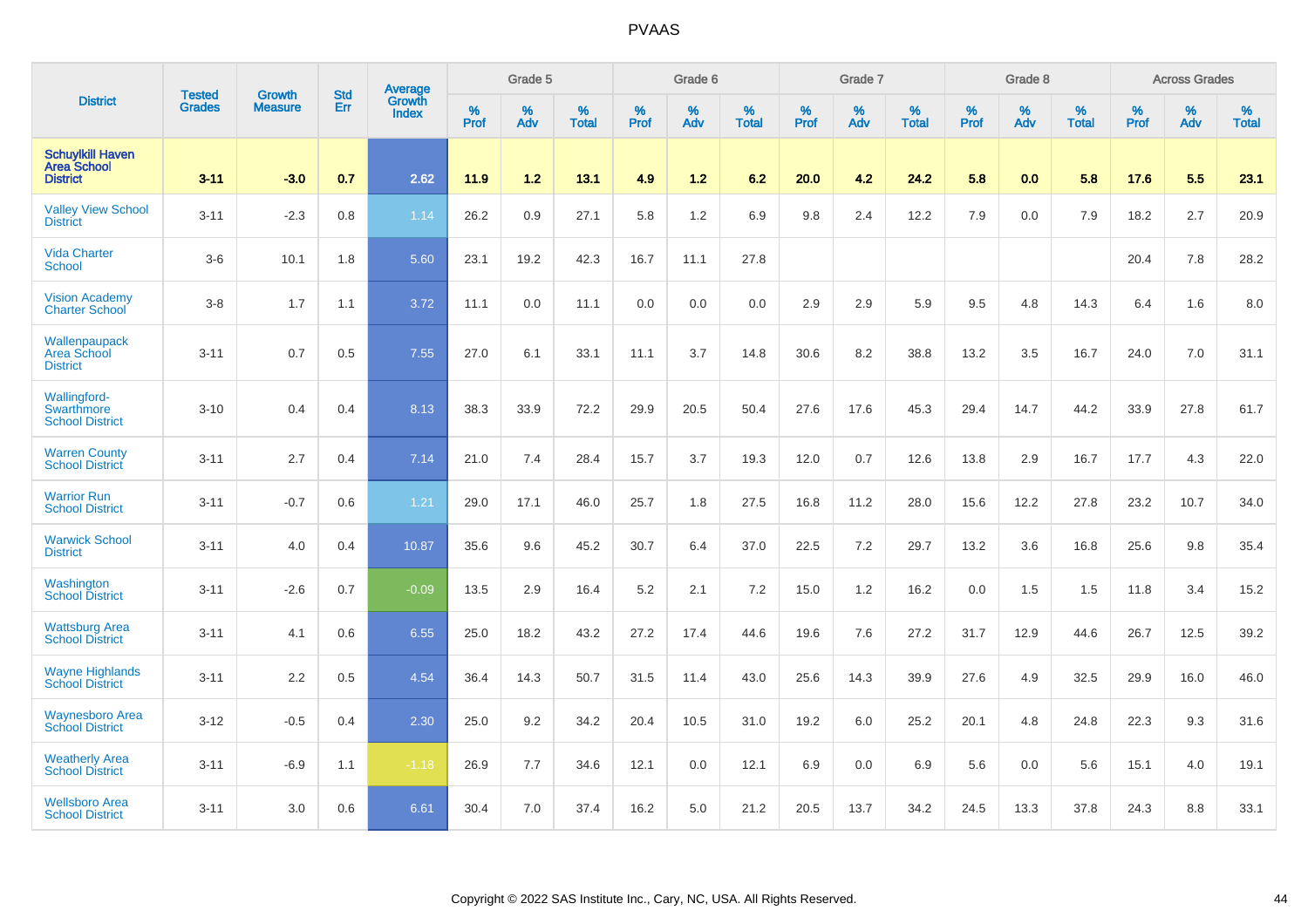|                                                                         |                                | <b>Growth</b>  | <b>Std</b> | <b>Average</b><br>Growth |              | Grade 5  |                   |           | Grade 6  |                   |           | Grade 7  |                   |           | Grade 8  |                   |           | <b>Across Grades</b> |                   |
|-------------------------------------------------------------------------|--------------------------------|----------------|------------|--------------------------|--------------|----------|-------------------|-----------|----------|-------------------|-----------|----------|-------------------|-----------|----------|-------------------|-----------|----------------------|-------------------|
| <b>District</b>                                                         | <b>Tested</b><br><b>Grades</b> | <b>Measure</b> | Err        | <b>Index</b>             | $\%$<br>Prof | %<br>Adv | %<br><b>Total</b> | %<br>Prof | %<br>Adv | %<br><b>Total</b> | %<br>Prof | %<br>Adv | %<br><b>Total</b> | %<br>Prof | %<br>Adv | %<br><b>Total</b> | %<br>Prof | %<br>Adv             | %<br><b>Total</b> |
| <b>Schuylkill Haven</b><br><b>Area School</b><br><b>District</b>        | $3 - 11$                       | $-3.0$         | 0.7        | 2.62                     | 11.9         | 1.2      | 13.1              | 4.9       | 1.2      | 6.2               | 20.0      | 4.2      | 24.2              | 5.8       | 0.0      | 5.8               | 17.6      | 5.5                  | 23.1              |
| <b>West Allegheny</b><br><b>School District</b>                         | $3 - 12$                       | 1.0            | 0.4        | 10.83                    | 32.7         | 40.9     | 73.6              | 33.6      | 21.4     | 55.0              | 27.5      | 20.6     | 48.1              | 23.4      | 11.2     | 34.6              | 31.3      | 30.8                 | 62.1              |
| <b>West Branch Area</b><br><b>School District</b>                       | $3 - 11$                       | 0.5            | 0.8        | 1.82                     | 16.1         | 3.2      | 19.4              | 7.8       | 4.7      | 12.5              | 19.7      | 14.5     | 34.2              | 18.8      | 6.2      | 25.0              | 18.7      | 7.8                  | 26.5              |
| <b>West Chester Area</b><br><b>School District</b>                      | $3 - 11$                       | $-1.3$         | 0.3        | 6.72                     | 35.0         | 18.9     | 53.9              | 29.1      | 9.5      | 38.7              | 26.7      | 11.1     | 37.8              | 22.1      | 13.0     | 35.1              | 32.0      | 17.9                 | 49.8              |
| <b>West Greene</b><br><b>School District</b>                            | $3 - 11$                       | $-1.6$         | 0.9        | 2.26                     | 20.5         | 7.7      | 28.2              | 7.7       | 7.7      | 15.4              | 9.3       | 11.1     | 20.4              | 11.8      | 0.0      | 11.8              | 19.6      | 10.7                 | 30.2              |
| <b>West Jefferson</b><br><b>Hills School District</b>                   | $3 - 11$                       | $-1.1$         | 0.4        | 3.34                     | 35.0         | 17.5     | 52.5              | 24.8      | 3.3      | 28.0              | 22.8      | 6.3      | 29.1              | 21.7      | 4.4      | 26.1              | 30.8      | 13.4                 | 44.3              |
| <b>West Middlesex</b><br><b>Area School</b><br><b>District</b>          | $3 - 10$                       | 0.9            | 0.9        | 4.10                     | 21.7         | 21.7     | 43.5              | 39.3      | 4.9      | 44.3              | 30.0      | 2.0      | 32.0              | 7.1       | 0.0      | 7.1               | 30.3      | 7.4                  | 37.7              |
| <b>West Mifflin Area</b><br><b>School District</b>                      | $3-12$                         | $-8.5$         | 0.5        | $-2.29$                  | 18.4         | 5.7      | 24.1              | 6.8       | 0.7      | 7.4               | 6.7       | 0.0      | 6.7               | 5.5       | 0.0      | 5.5               | 11.1      | 2.8                  | 13.9              |
| <b>West Oak Lane</b><br><b>Charter School</b>                           | $3-8$                          | 0.7            | 0.7        | 1.55                     | 2.6          | 1.3      | 3.8               | 6.1       | 0.0      | 6.1               | 6.9       | 1.4      | 8.3               | 0.0       | 1.9      | 1.9               | 6.1       | 0.7                  | 6.8               |
| <b>West Perry School</b><br><b>District</b>                             | $3 - 11$                       | 2.7            | 0.5        | 6.23                     | 22.5         | 15.9     | 38.4              | 20.9      | 5.7      | 26.6              | 14.0      | 6.7      | 20.7              | 15.2      | 8.5      | 23.6              | 21.6      | 10.7                 | 32.3              |
| West Philadelphia<br>Achievement<br>Charter<br><b>Elementary School</b> | $3-5$                          | 4.2            | 1.6        | 2.63                     | 6.7          | 0.0      | 6.7               |           |          |                   |           |          |                   |           |          |                   | 2.8       | 0.5                  | 3.2               |
| <b>West Shore School</b><br><b>District</b>                             | $3 - 12$                       | $-1.6$         | 0.3        | $-1.96$                  | 26.7         | 11.3     | 38.1              | 24.5      | 4.3      | 28.8              | 13.5      | 7.4      | 20.9              | 16.1      | 7.2      | 23.3              | 22.8      | 10.8                 | 33.5              |
| <b>West York Area</b><br><b>School District</b>                         | $3-12$                         | 2.3            | 0.4        | 5.18                     | 19.9         | 5.6      | 25.5              | 14.8      | 4.8      | 19.6              | 15.0      | 5.8      | 20.9              | 16.3      | 4.2      | 20.5              | 19.8      | 5.9                  | 25.6              |
| <b>Western Beaver</b><br><b>County School</b><br><b>District</b>        | $3 - 11$                       | 3.4            | 1.1        | 5.38                     | 12.5         | 12.5     | 25.0              | 32.6      | 11.6     | 44.2              | 29.2      | 4.2      | 33.3              | 27.8      | 2.8      | 30.6              | 26.5      | 9.8                  | 36.3              |
| <b>Western Wayne</b><br><b>School District</b>                          | $3 - 11$                       | $-2.5$         | 0.6        | 0.99                     | 28.3         | 9.4      | 37.7              | 18.7      | 0.9      | 19.6              | 21.6      | 2.9      | 24.5              | 14.1      | 5.4      | 19.6              | 23.6      | 9.6                  | 33.2              |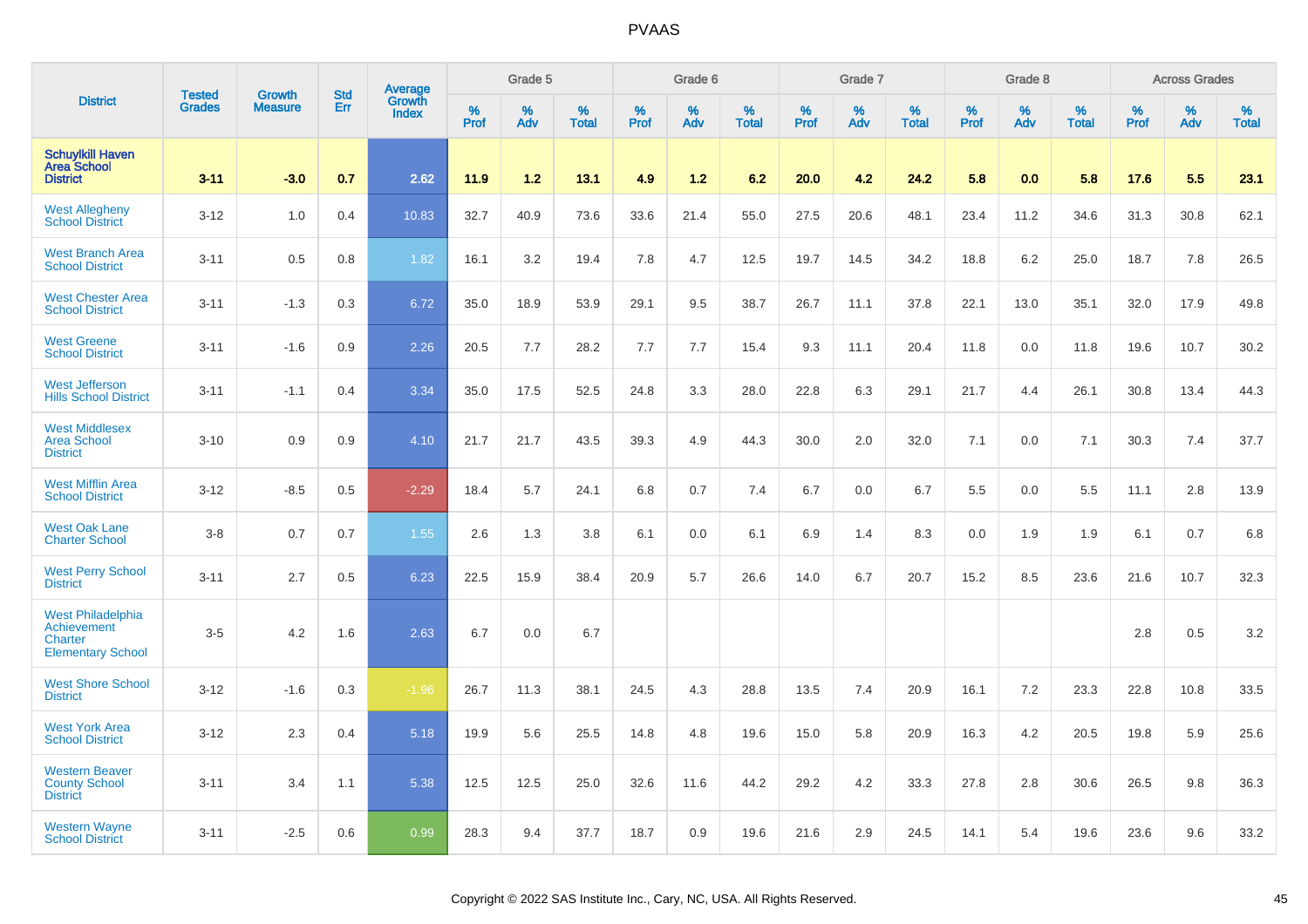|                                                                  |                                | <b>Growth</b>  | <b>Std</b> | Average                |              | Grade 5  |                   |           | Grade 6  |                   |           | Grade 7  |                   |           | Grade 8  |                   |           | <b>Across Grades</b> |                   |
|------------------------------------------------------------------|--------------------------------|----------------|------------|------------------------|--------------|----------|-------------------|-----------|----------|-------------------|-----------|----------|-------------------|-----------|----------|-------------------|-----------|----------------------|-------------------|
| <b>District</b>                                                  | <b>Tested</b><br><b>Grades</b> | <b>Measure</b> | Err        | Growth<br><b>Index</b> | $\%$<br>Prof | %<br>Adv | %<br><b>Total</b> | %<br>Prof | %<br>Adv | %<br><b>Total</b> | %<br>Prof | %<br>Adv | %<br><b>Total</b> | %<br>Prof | %<br>Adv | %<br><b>Total</b> | %<br>Prof | %<br>Adv             | %<br><b>Total</b> |
| <b>Schuylkill Haven</b><br><b>Area School</b><br><b>District</b> | $3 - 11$                       | $-3.0$         | 0.7        | 2.62                   | 11.9         | 1.2      | 13.1              | 4.9       | 1.2      | 6.2               | 20.0      | 4.2      | 24.2              | 5.8       | 0.0      | 5.8               | 17.6      | 5.5                  | 23.1              |
| <b>Westmont Hilltop</b><br><b>School District</b>                | $3 - 11$                       | 2.7            | 0.6        | 6.24                   | 28.0         | 11.0     | 39.0              | 18.4      | 8.2      | 26.5              | 22.2      | 6.2      | 28.4              | 26.1      | 8.7      | 34.8              | 24.1      | 11.7                 | 35.7              |
| <b>Whitehall-Coplay</b><br><b>School District</b>                | $3 - 11$                       | $-3.3$         | 0.4        | $-2.64$                | 23.4         | 6.6      | 30.0              | 12.7      | 1.9      | 14.7              | 11.1      | 2.5      | 13.6              | 10.5      | 3.2      | 13.7              | 18.5      | 4.9                  | 23.5              |
| Widener<br>Partnership<br><b>Charter School</b>                  | $3 - 7$                        | 2.8            | 1.0        | 2.67                   | 0.0          | 0.0      | 0.0               | 2.5       | 0.0      | 2.5               | 0.0       | 2.3      | 2.3               |           |          |                   | 1.4       | 0.5                  | 1.9               |
| <b>Wilkes-Barre Area</b><br><b>School District</b>               | $3 - 11$                       | $-0.9$         | 0.5        | 1.33                   | 8.1          | 1.7      | 9.8               | 10.1      | 4.4      | 14.5              | 6.0       | 1.8      | 7.8               | 3.1       | 1.3      | 4.4               | 9.8       | 3.0                  | 12.7              |
| Wilkinsburg<br><b>Borough School</b><br><b>District</b>          | $3-6$                          | 3.5            | 1.4        | 5.04                   | 22.5         | 0.0      | 22.5              | 0.0       | 2.4      | 2.4               |           |          |                   |           |          |                   | 12.1      | 2.0                  | 14.1              |
| <b>William Penn</b><br><b>School District</b>                    | $3 - 12$                       | 1.5            | 0.5        | 5.98                   | 7.8          | 1.9      | 9.7               | 2.2       | 0.0      | 2.2               | 3.0       | 0.6      | 3.6               | 5.6       | 1.2      | 6.9               | 6.3       | 1.6                  | 7.9               |
| <b>Williams Valley</b><br><b>School District</b>                 | $3 - 11$                       | 0.1            | 0.8        | 3.83                   | 31.8         | 6.8      | 38.6              | 5.2       | 0.0      | 5.2               | 8.0       | 1.3      | 9.3               | 9.4       | 1.6      | 10.9              | 12.8      | 1.6                  | 14.4              |
| Williamsburg<br><b>Community School</b><br><b>District</b>       | $3 - 11$                       | 4.8            | 1.0        | 6.37                   | 25.0         | 12.5     | 37.5              | 34.3      | 8.6      | 42.9              | 26.2      | 4.8      | 31.0              | 40.6      | 0.0      | 40.6              | 28.1      | 8.4                  | 36.4              |
| <b>Williamsport Area</b><br><b>School District</b>               | $3 - 11$                       | 2.8            | 0.3        | 10.28                  | 24.6         | 10.7     | 35.3              | 20.4      | 12.0     | 32.4              | 21.5      | 8.3      | 29.8              | 16.1      | 5.1      | 21.2              | 22.0      | 11.0                 | 33.1              |
| <b>Wilmington Area</b><br><b>School District</b>                 | $3 - 11$                       | $-0.8$         | 0.8        | 1.83                   | 36.8         | 10.5     | 47.4              | 12.7      | 1.6      | 14.3              | 29.4      | 3.9      | 33.3              | 13.6      | 3.4      | 17.0              | 26.8      | 7.9                  | 34.7              |
| <b>Wilson Area</b><br><b>School District</b>                     | $3 - 11$                       | $-11.7$        | 0.5        | $-9.46$                | 17.1         | 5.9      | 23.0              | 16.4      | 5.7      | 22.1              | 14.4      | 3.8      | 18.1              | 6.7       | 3.0      | 9.7               | 17.4      | 6.4                  | 23.7              |
| <b>Wilson School</b><br><b>District</b>                          | $3 - 12$                       | $-3.7$         | 0.5        | $-3.10$                | 27.9         | 12.6     | 40.5              | 24.6      | 4.2      | 28.8              | 19.9      | 7.0      | 26.9              | 13.0      | 9.8      | 22.8              | 28.3      | 14.3                 | 42.6              |
| <b>Windber Area</b><br><b>School District</b>                    | $3 - 11$                       | $-1.8$         | 0.7        | 2.80                   | 28.8         | 20.0     | 48.8              | 20.9      | 9.0      | 29.8              | 14.7      | 9.3      | 24.0              | 28.6      | 13.1     | 41.7              | 24.4      | 15.1                 | 39.6              |
| Wissahickon<br><b>Charter School</b>                             | $3-8$                          | $-0.8$         | 0.7        | 4.54                   | 0.0          | 0.0      | 0.0               | 2.4       | 0.0      | 2.4               | 3.7       | 0.0      | 3.7               | 1.5       | 0.0      | 1.5               | 4.0       | 0.2                  | 4.2               |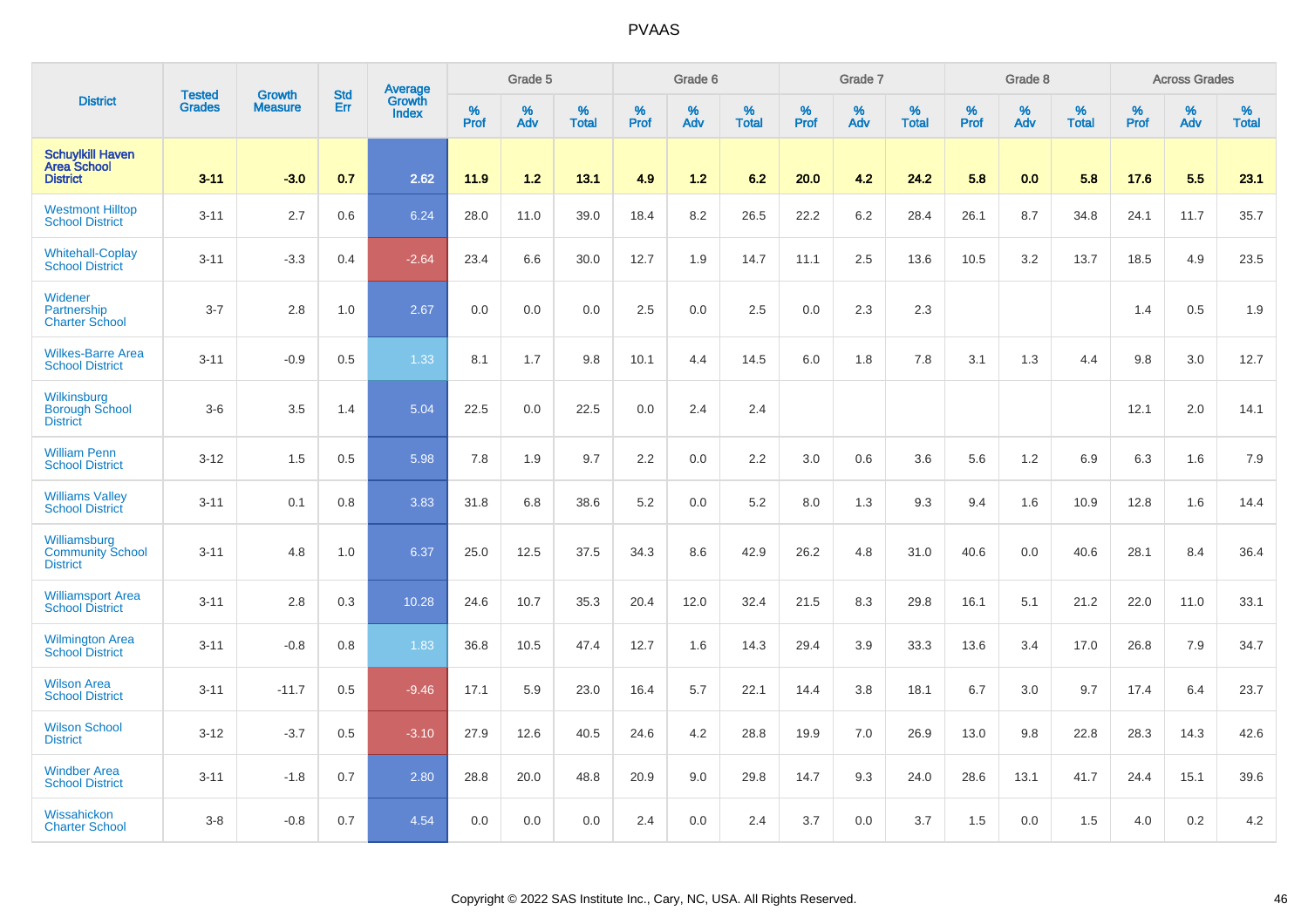|                                                                               |                                |                                 | <b>Std</b> | Average                |                     | Grade 5  |                   |                     | Grade 6  |                   |                     | Grade 7  |                   |                     | Grade 8     |                   |                     | <b>Across Grades</b> |                   |
|-------------------------------------------------------------------------------|--------------------------------|---------------------------------|------------|------------------------|---------------------|----------|-------------------|---------------------|----------|-------------------|---------------------|----------|-------------------|---------------------|-------------|-------------------|---------------------|----------------------|-------------------|
| <b>District</b>                                                               | <b>Tested</b><br><b>Grades</b> | <b>Growth</b><br><b>Measure</b> | Err        | Growth<br><b>Index</b> | $\%$<br><b>Prof</b> | %<br>Adv | %<br><b>Total</b> | $\%$<br><b>Prof</b> | %<br>Adv | %<br><b>Total</b> | $\%$<br><b>Prof</b> | %<br>Adv | %<br><b>Total</b> | $\%$<br><b>Prof</b> | $\%$<br>Adv | %<br><b>Total</b> | $\%$<br><b>Prof</b> | %<br>Adv             | %<br><b>Total</b> |
| <b>Schuylkill Haven</b><br><b>Area School</b><br><b>District</b>              | $3 - 11$                       | $-3.0$                          | 0.7        | 2.62                   | 11.9                | $1.2$    | 13.1              | 4.9                 | $1.2$    | 6.2               | 20.0                | 4.2      | 24.2              | 5.8                 | 0.0         | 5.8               | 17.6                | 5.5                  | 23.1              |
| Wissahickon<br><b>School District</b>                                         | $3 - 10$                       | $-0.4$                          | 0.3        | 4.99                   | 32.3                | 30.1     | 62.4              | 34.5                | 16.2     | 50.7              | 31.3                | 19.5     | 50.8              | 20.0                | 17.9        | 37.9              | 30.3                | 27.2                 | 57.4              |
| <b>Woodland Hills</b><br><b>School District</b>                               | $3 - 12$                       | $-6.1$                          | 0.5        | $-2.24$                | 5.7                 | 5.1      | 10.8              | 4.8                 | 1.4      | 6.2               | 8.7                 | 2.9      | 11.6              | 2.3                 | 3.0         | 5.3               | 7.9                 | 2.7                  | 10.6              |
| <b>Wyalusing Area</b><br><b>School District</b>                               | $3 - 12$                       | 1.6                             | 0.6        | 7.67                   | 12.0                | 4.8      | 16.9              | 17.8                | 4.0      | 21.8              | 14.6                | 7.9      | 22.5              | 9.6                 | 1.0         | 10.6              | 16.5                | 5.1                  | 21.5              |
| <b>Wyoming Area</b><br><b>School District</b>                                 | $3 - 10$                       | $-7.7$                          | 0.6        | $-1.00$                | 22.1                | 8.8      | 31.0              | 4.8                 | 1.0      | 5.8               | 9.3                 | 3.1      | 12.4              | 7.4                 | 1.8         | 9.3               | 14.1                | 4.3                  | 18.4              |
| <b>Wyoming Valley</b><br>West School<br><b>District</b>                       | $3 - 11$                       | $-0.6$                          | 0.5        | 1.83                   | 9.2                 | 2.7      | 11.9              | 13.8                | 2.1      | 15.9              | 10.8                | 0.0      | 10.8              | 10.5                | 2.9         | 13.4              | 11.8                | 2.4                  | 14.3              |
| <b>Wyomissing Area</b><br><b>School District</b>                              | $3 - 12$                       | $-3.5$                          | 0.6        | 1.22                   | 32.2                | 13.6     | 45.8              | 30.0                | 7.3      | 37.3              | 12.3                | 6.6      | 18.8              | 13.6                | 6.4         | 20.0              | 25.7                | 12.9                 | 38.6              |
| <b>York Academy</b><br><b>Regional Charter</b><br><b>School</b>               | $3 - 11$                       | $-4.4$                          | 0.8        | 1.08                   | 10.0                | 11.7     | 21.7              | 13.6                | 6.8      | 20.3              | 7.3                 | 5.4      | 12.7              | 19.3                | 0.0         | 19.3              | 18.4                | 9.5                  | 27.9              |
| <b>York City School</b><br><b>District</b>                                    | $3 - 12$                       | 1.6                             | 0.3        | 5.64                   | 2.5                 | 1.0      | 3.5               | 2.0                 | 0.2      | 2.2               | 2.6                 | 0.5      | 3.1               | 1.4                 | 0.2         | 1.6               | 2.8                 | 0.6                  | 3.4               |
| <b>York Suburban</b><br><b>School District</b>                                | $3 - 11$                       | $-1.0$                          | 0.5        | 6.95                   | 28.6                | 23.2     | 51.7              | 17.1                | 6.5      | 23.6              | 23.6                | 15.3     | 38.9              | 20.6                | 9.2         | 29.9              | 27.3                | 17.9                 | 45.3              |
| <b>Yough School</b><br><b>District</b>                                        | $3 - 10$                       | $-4.9$                          | 0.6        | $-3.11$                | 19.1                | 5.3      | 24.4              | 17.8                | 5.2      | 23.0              | 16.5                | 1.0      | 17.5              | 6.6                 | 0.8         | 7.4               | 19.1                | 4.3                  | 23.4              |
| <b>Young Scholars</b><br><b>Charter School</b>                                | $6-8$                          | 2.6                             | 0.8        | 3.60                   |                     |          |                   | 1.8                 | 0.0      | 1.8               | 4.6                 | 0.0      | 4.6               | 0.0                 | 0.0         | 0.0               | 2.0                 | 0.0                  | 2.0               |
| <b>Young Scholars Of</b><br><b>Central PA Charter</b><br><b>School</b>        | $3-8$                          | 1.7                             | 1.2        | 2.40                   | 31.8                | 9.1      | 40.9              | 8.0                 | 4.0      | 12.0              | 28.6                | 14.3     | 42.9              | 0.0                 | 0.0         | 0.0               | 21.7                | 11.1                 | 32.8              |
| <b>Young Scholars of</b><br><b>Greater Allegheny</b><br><b>Charter School</b> | $3 - 8$                        | $-1.4$                          | 1.6        | 1.32                   | 10.0                | 0.0      | 10.0              | 6.2                 | 0.0      | 6.2               | 10.0                | 0.0      | 10.0              |                     |             |                   | 6.6                 | 0.0                  | 6.6               |